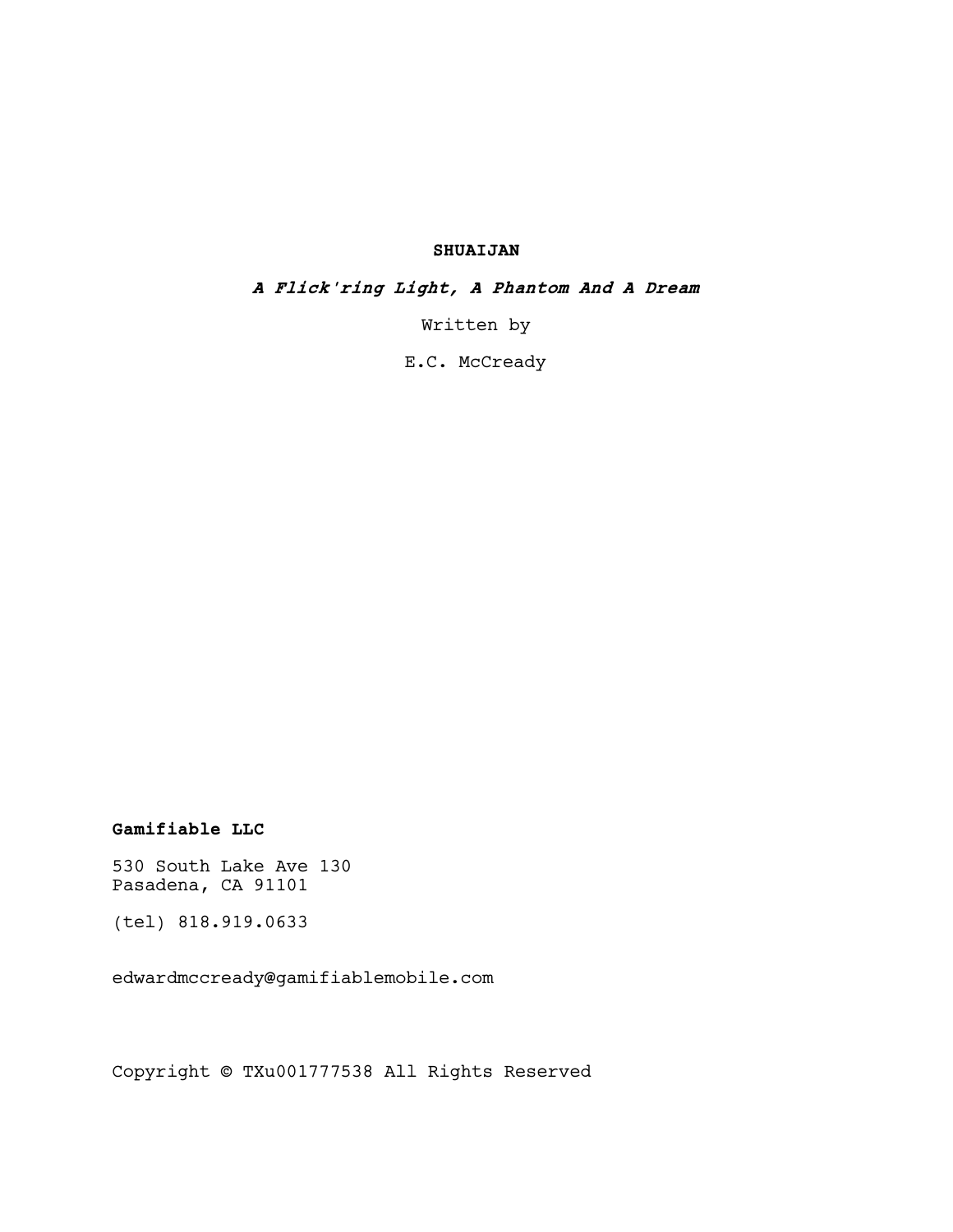FADE IN:

EXT. VICTORIAN HARBOR - HONG KONG - DAY

Hong Kong skyline, the waterway's shared by large and small: coolest city in the world. FX:TITLE SONG.

EXT. YEE WO STREET CROSSING - CAUSEWAY BAY - HONG KONG - DAY

Popular shopping district's heart pounds of restaurants, shops, cinemas, beauty salons, hotels and guest houses.

> RONALD (O.S) Weird science.

EXT. CANNON STREET - CAUSEWAY BAY - HONG KONG - DAY

We move up its tight and dense curve to find:

LILY'S PETS

Nestled right in.

LILY (O.S.) Are you axe crazy for my bedstrings?

INT. LILY'S PETS - DAY

Light hues in from the front. The Animals are restless, awaiting their morning meal. At the opposite end, INCENSE burns in the right corner before a small statue of KUAN KUNG and across and just behind on the left's side:

## CHINESE SCREEN

MOBILE TECH, gameplay items are along the wall and corralling a geek table and chair. Behind the chair's CAT FOOD, a CAN OPENER and a "KITTY DISH:" Empty Vodka Bottle. FX:FRANTIC RUNNING.

> RONALD (O.S.) I'll be driving you on the edge of this black box.

FX:THUNDER STORM/FRANTIC FEET ON WET EARTH.

LILY (O.S.) You do have compatible genitals?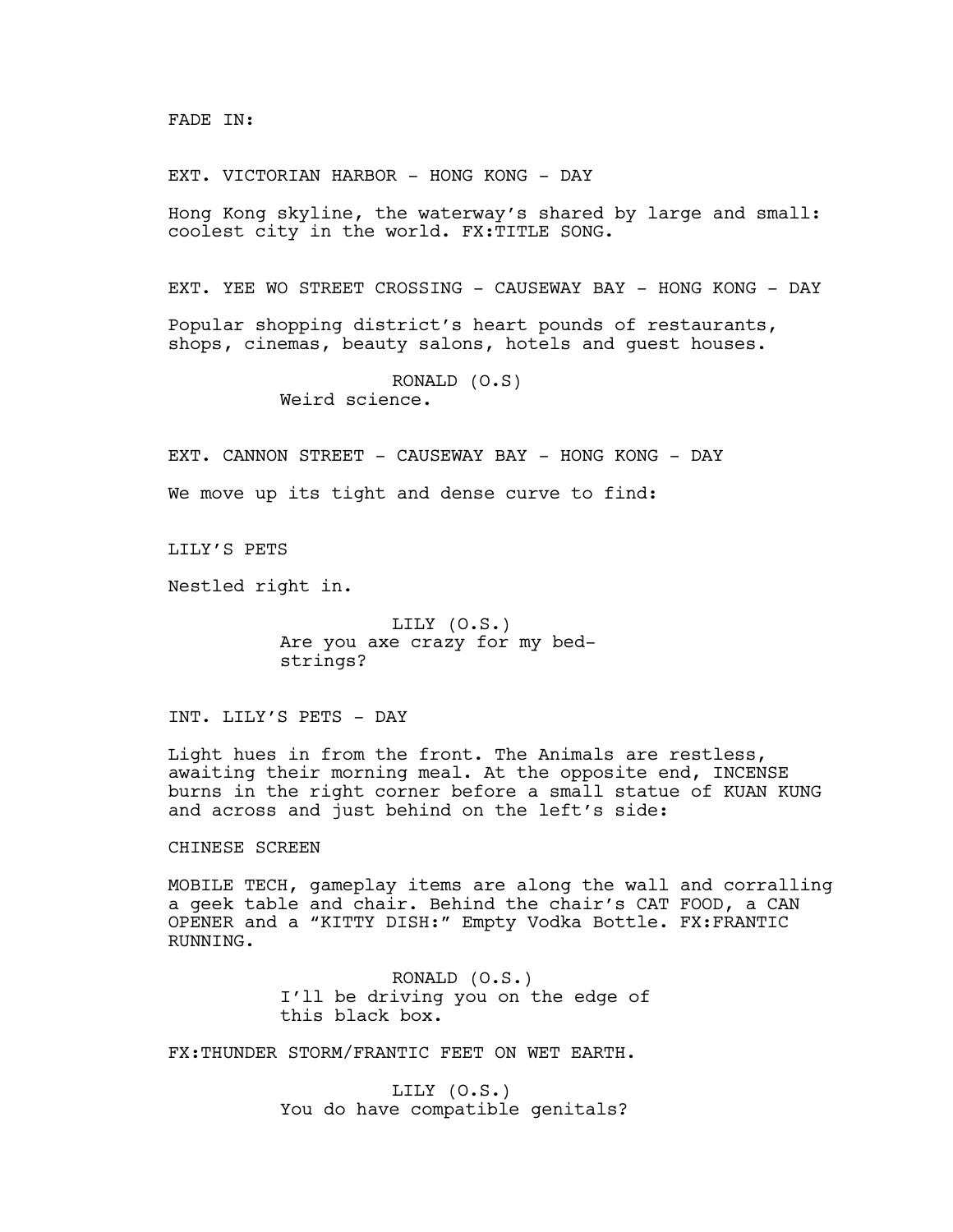### MOBILE TABLET

We move into it.

MATCH CUT TO:

EXT. MONGKOK - KOWLOON WEST- DAY

Densely packed and gritty, decaying apartments, cramped with washing hanging from windows - frenetic traffic: vibrant.

INT. MONGKOK STUDIO APARTMENT - DAY

MOBILE PHONE AND TABLET

On Tablet's screen, RONALD YANG, 40s is in white shirt and tie, his cuffs are folded up. There's various medical degrees on the wall behind him - Asian decor.

> RONALD Reflections. And you? Do you have my impulses?

Lying on her back is LILY CHEN, 30s, dark brown hair, jeans unzipped to her panty line, no brassier under a skimpy top. She's in a REM.

> LILY (V.O.) You pushed my 'g' spot with your hot babe button.

Lily's head moves side to side.

RONALD (O.S.) Is that why you chose your father over your mother?

LILY (V.O.) Get all you can get.

RONALD (O.S.) There's a nonhuman inhabitant.

FX:ALARM. Lily fumbles for it and shuts it off.

INT. BMW - DAY

Ronald has scratches on his arms and one on his face. The windshield wipers smear the quagmire.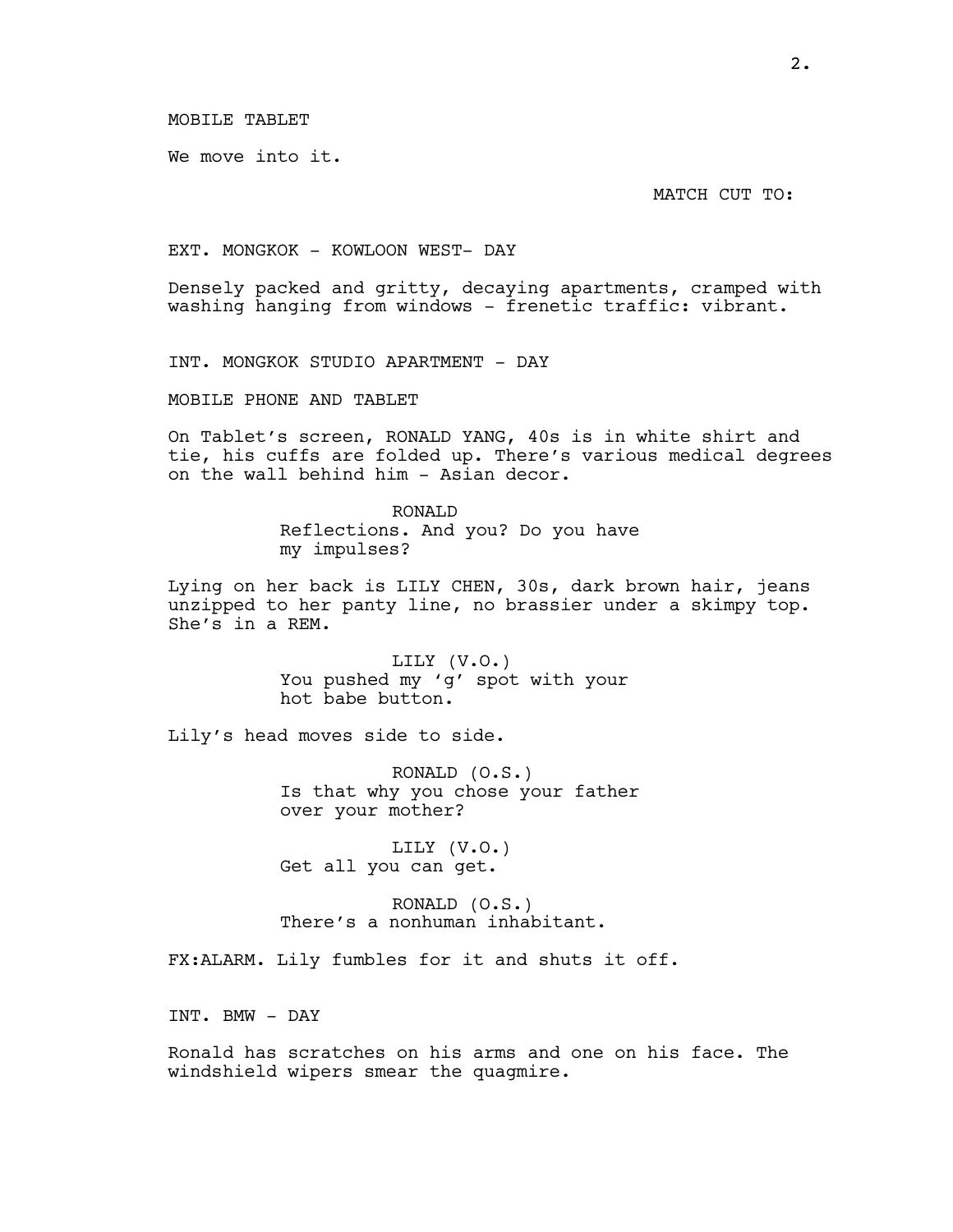LILY (O.S.) That body part is not a robot.

EXT. KAM SHAN COUNTY PARK - MONKEY MOUNTAIN - DAY

The BMW's impeded by a mud-slide on the road. The mountain steams and the earth moves: remnants of a severe storm linger. Monkeys on top of BMW flee suddenly.

WOLF

Closer, cautious and from off the mountain - sniffing the car, jerking - wary of the of the FX:WINDSHIELD WIPERS.

> RONALD (O.S.) What if we can program it?

LILY (O.S.) Then you can watch it ooze out.

INT. BMW - DAY

Ronald rouses, brings up an unfinished bottle of Chinese Brandy and takes a slug. Searching, finding a MOBILE TABLET in the back seat - opening and booting it up.

> RONALD (V.O.) Are you in love with me?

LILY (O.S.) I was sexually abused.

EXT. OFF BEATEN PATH - MONKEY MOUNTAIN - NIGHT

FX:THUNDER STORM. RONALD is wild-eyed and frantic.

RONAT<sub>D</sub> No! It's not her! It wasn't me!

He falls, struggles to his feet and gapes about for an intruder during the increment.

DAMSON (O.C.)

Daddy?

Ronald averts to the boy DAMSON, 13 and untouched by the storm.

> LILY (O.S.) A piece of ass can be therapeutic.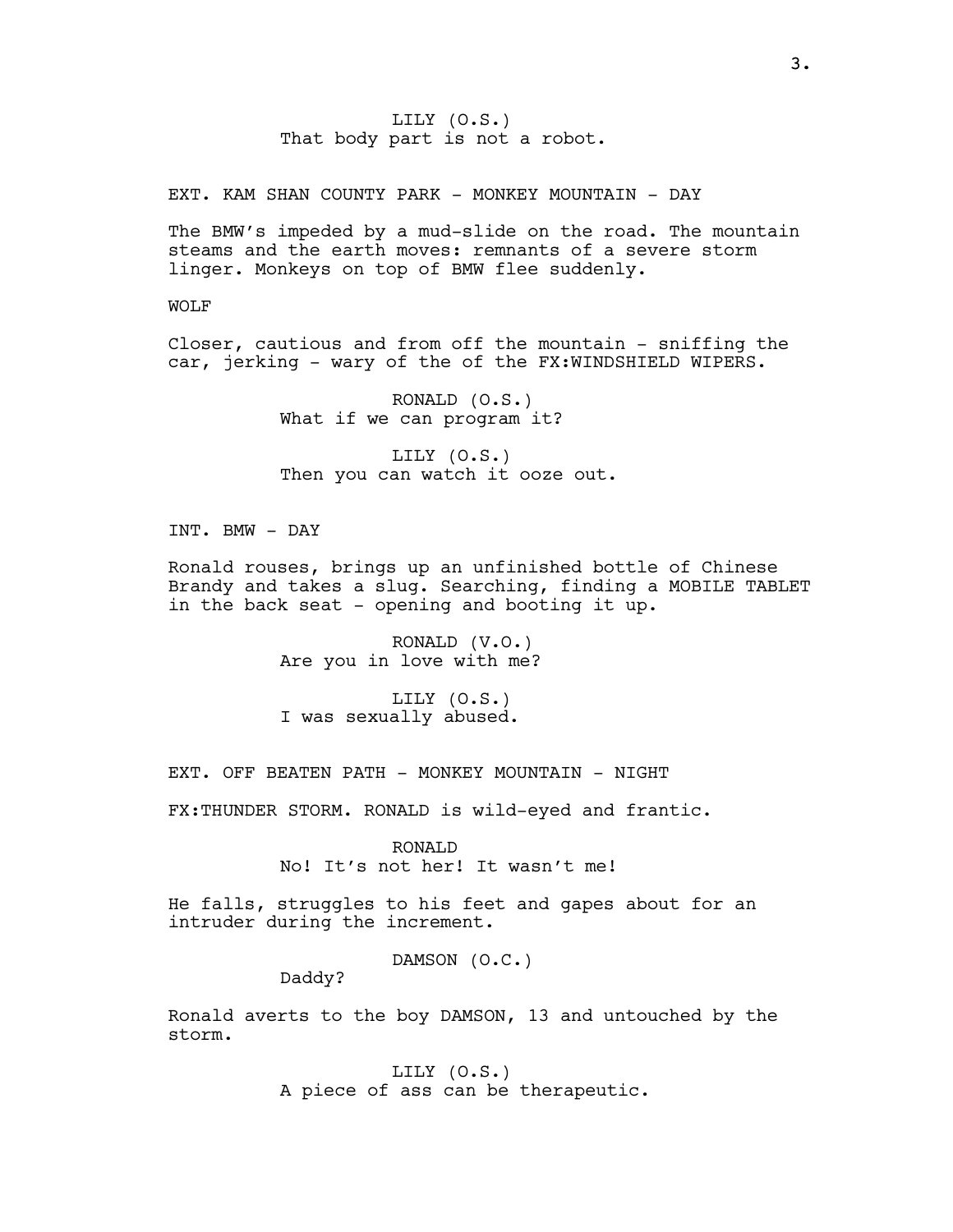EXT. YAU TSIM MONG DISTRICT - DAY

Soaring and cramped apartment building.

INT. STUDIO APARTMENT - YAU TSIM MONG DISTRICT - DAY

Single bed in "great room" with Flat-screen: MOBILE TABLET has a comic on its screen - all on a small desk. "The Rock Field Killer Strikes Again."

> RONALD (O.S.) The little boy gets laid?

LILY (O.S.) It'll relieve your tension.

EXT. ROCK PILE - DAY

Little Boy RONALD's mischievously on top of SHENG BAO 10. She pushes Little Boy Ronald off and gets to her feet. Sheng turns and makes haste. Little Boy Ronald picks up a large rock and charges after her. Sheng turns to see him coming.

### SHENG

They'll get you!

Sheng stumbles, teeters backward and lands heavily on the back of her head, cracking it open and killing her on impact. Little Boy Ronald gazes, unresolved as to what to do with the rock, which he finally drops.

INT. VOLKSWAGON PASSAT - HONG KONG POLICE TRANSPORT - DAY

TOM BERTRAM, 40s - an African American cop in plain cloths. FX:SIREN.

> RONALD (O.S.) Did you hug or hold hands?

LILY (O.S.) No. We- We we're past snuggle.

RONALD (O.S.) Mind and memory. There's two distinct personality states, we need one of them.

Tom lays on FX:HORN and shakes his head.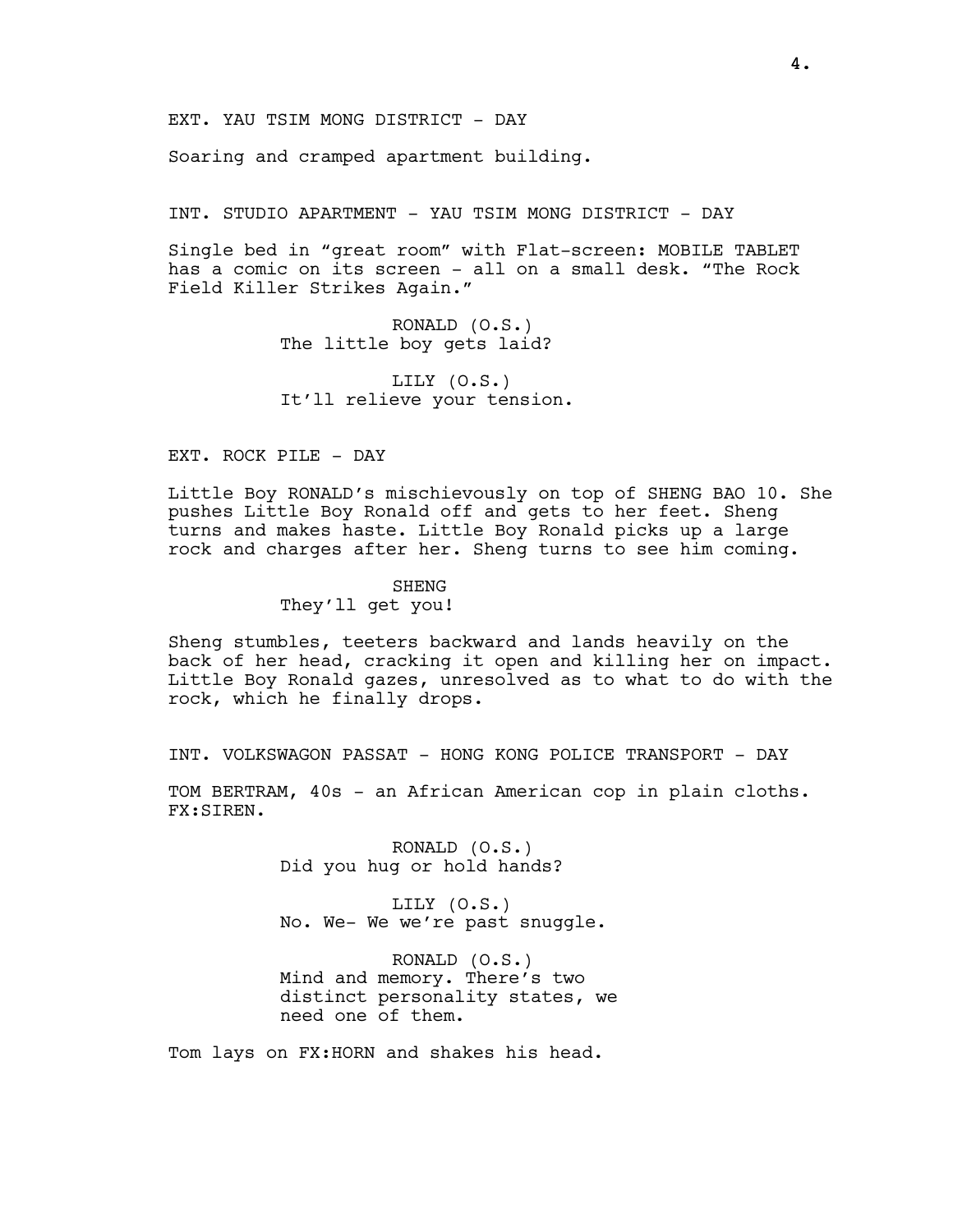### EXT. MONGKOK STREET - DAY

COUPLE of AFRICAN AMERICANS have to jump for cover as Tom's VW Police Transport narrowly misses them - both giving him the finger.

> LILY (O.S.) The one where I wore my pajamas for my daddy?

INT. CAGE HOMES - MONGKOK - DAY

6 feet by 2, these cages are stacked upon others as dwellings. At the bottom of the stack, CRIMINOLOGIST PHOTOGRAPHERS and CSI are about their business.

BLACK OLD MAN's stare, he's dead on an old couch. Tubes are stuck up his nose with an oxygen canister nearby. An OLD BLACK WOMAN's a front, lying facedown - a victim of a rape.

> RONALD (O.S.) That one is both asleep and awake.

EXT. MONGKOK POLICE STATION - HONG KONG - DAY

Colonial 1925 building, preserved for Police use.

LILY (O.S.) I know. Its been squirting my juices on your huge emotional worm.

INT. STUDIO APARTMENT - YAU TSIM MONG DISTRICT - DAY

RYAN DIRTH, 60s is sitting in a chair in its middle. He's asleep and in his boxers, white socks and an armless dirty tshirt. Flat-screen's playing cartoons. In a late daze, Ryan has to pick up the FX:MOBILE PHONE.

> DEN (O.S.) Police Chief Harper.

Ryan finds his badge, hangs it over his neck. Ryan checks around for something to drink. He gets a cup that's got something in it. He takes a drink of it.

> RONALD (O.S.) The popsicle took your blood?

Ryan takes a bite out of an old donut nearby, not quite satisfied with its taste.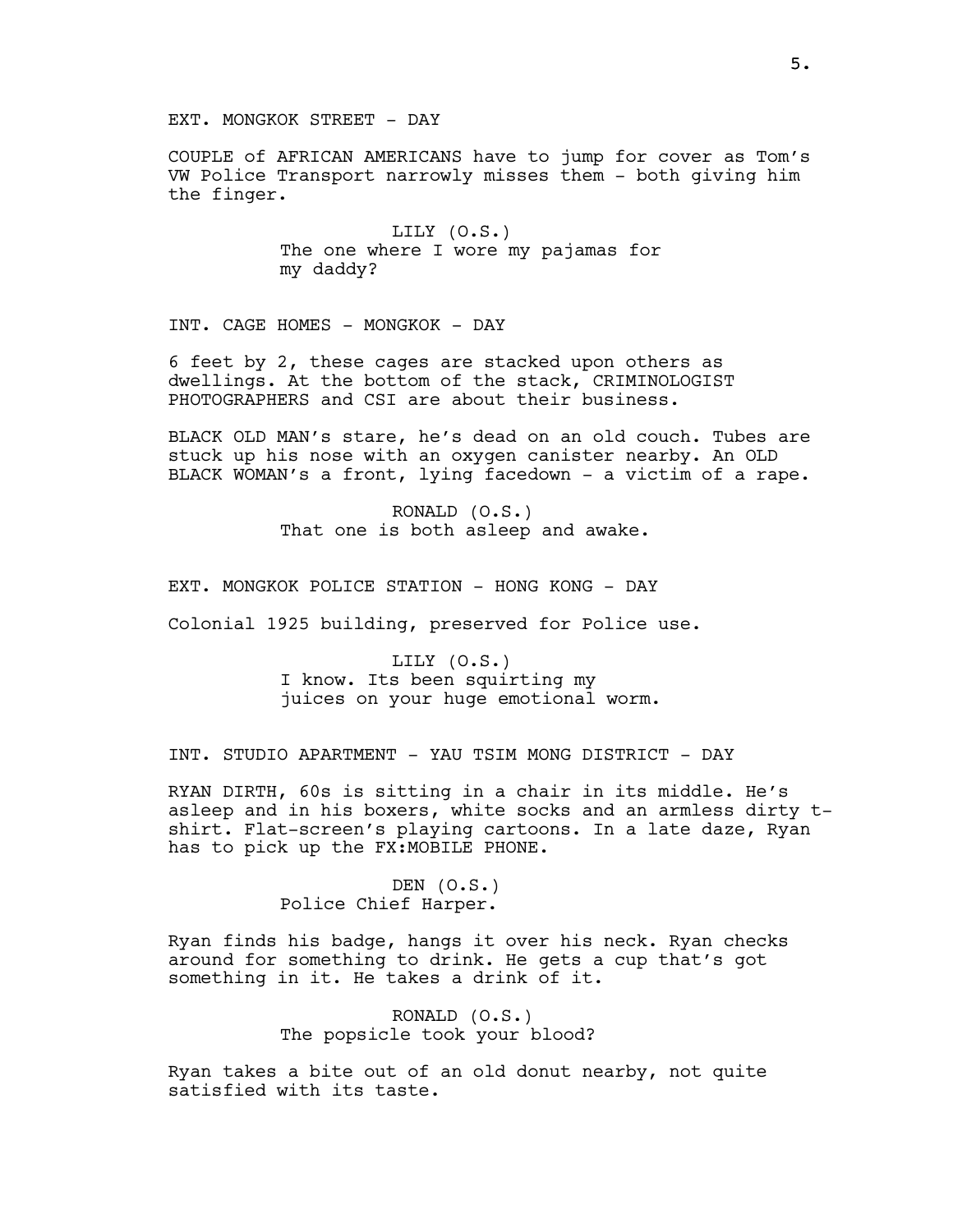RYAN Do you mind? I'm right in the middle of breakfast.

DEN (O.S.) Not calling to invite you to dinner so you can meet my fiancé.

LILY (O.S.) It went in- This- This cave? And, and - There's- There's these exploding stars.

INT. BMW - DAY

Ronald takes a another hit of the Chinese Brandy and turns off the struggling windshield wipers.

> RONALD (V.O.) Why did you come to see me?

LILY (O.S.) I'm here so- So I can soak you up as much as I can.

RONALD (V.O.) Do you have needs and desires?

LILY (O.S.) I do. Please, God - I need the butcher, the baker, and the candlestick maker.

EXT. OFF BEATEN PATH - MONKEY MOUNTAIN - NIGHT

FX:THUNDER and LIGHTING. Ronald's made it to a clearing. He gets stuck in the mud. The sky's violent. Ronald's body contorts, horns burst through the top of his skull, spewing pus and blood. His spine becomes an elongated tail.

Ronald withers in a demonic pain, glaring up at the violent sky with fire-lit eyes.

> RONALD (O.S.) Would I float if  $I$  were bound hand and foot and thrown in a lake?

INT. MONGKOK STUDIO APARTMENT - NIGHT

MOBILE TABLET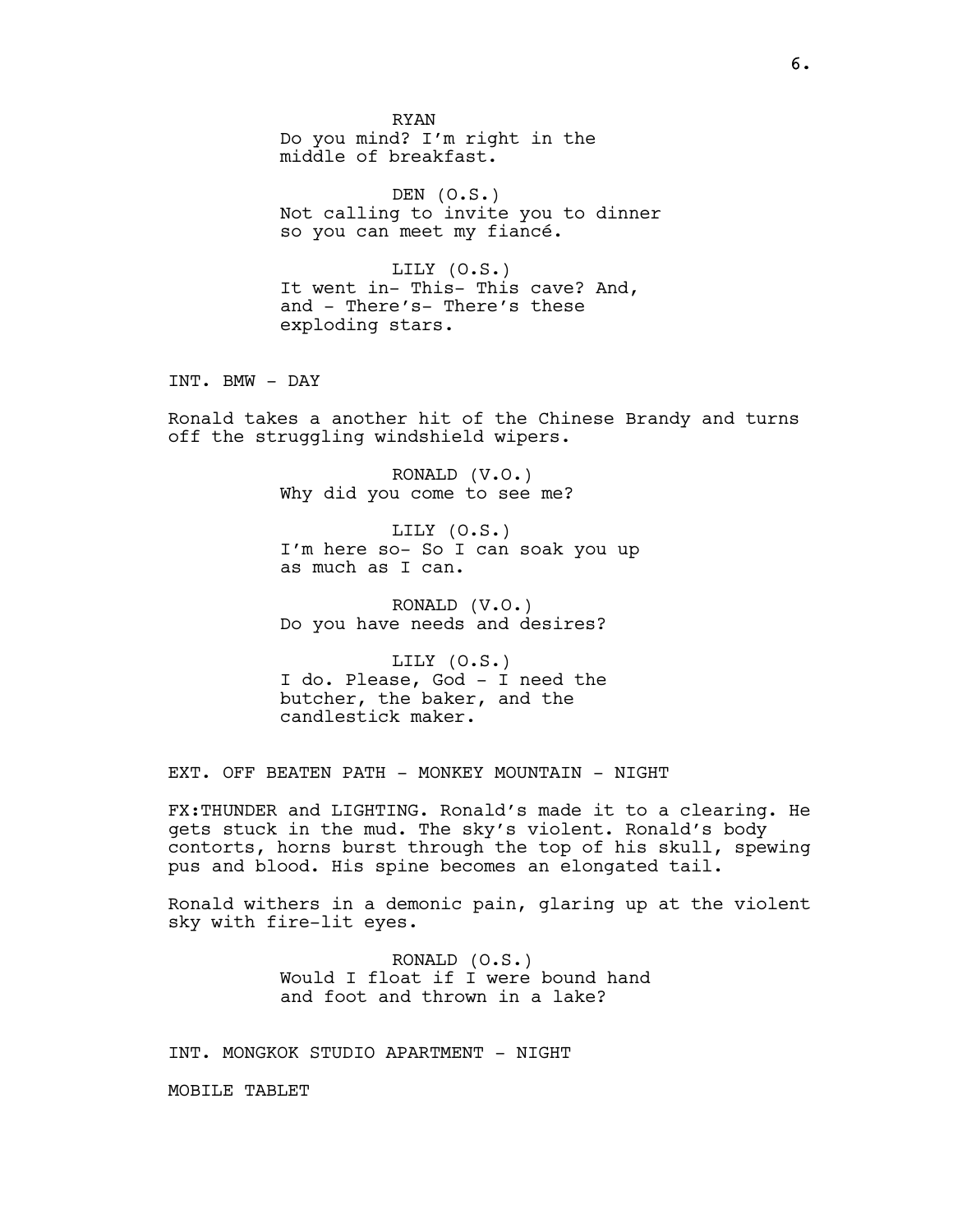Ronald's on it. Reveal, Lily's in black Goth, eye-shadow and sitting in cross legs before it at a table. LILY I'm trying to find out- You know? Everything there. Some of it's crazy stuff. Screen shows that level of gameplay's up. INT. BMW - DAY Ronald catches the sight of a WOLF lurking in on the passenger side of the car. RONALD (V.O.) Lone wolves are more dangerous than the pack. LILY (O.S.) You think I should offer puppy classes? RONALD (V.O.) I think we should construct and experience reality. EXT. OLD URBAN BUILDING - HONG KONG - DAY BMW's parked in front. LILY (O.S.) A shower or a toilet does it for me. INT. CAGE HOMES - DAY Midst the cages, MARC MCCLUTCHEN, 50s, overweight and sitting on his plastic bucket is across from Ronald: a white shirt and tie. They're at a card table. Ronald writes up this contract. MARC Bet she pops out your kid.

Ronald doesn't quit etching on the contract.

RONALD A strange pet from a baby blogging romance?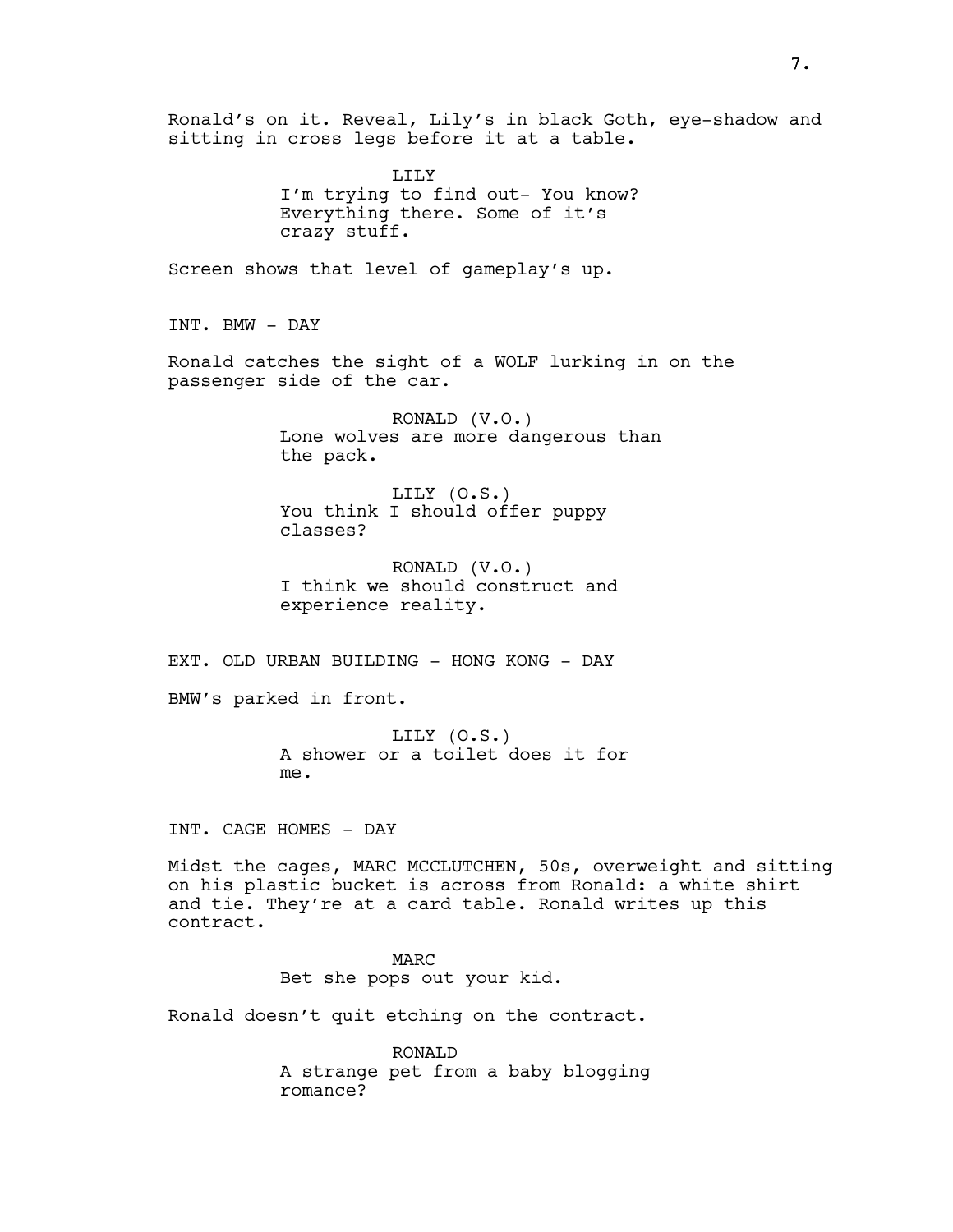MARC Yeah. Part Japanese. Some Russian too.

RONALD I'll jizz in her so we can have furbabies.

LILY (O.S.) Are you an alien sex fiend?

RONALD (V.O.) If I was, how would you score?

LILY (O.S.) With- With daddy's Life Insurance.

# CONTRACT

A Cartier pen skins up the paper to the name "SHENG BAO."

MARC (O.C.) She's that little girl in her dreams.

RONALD Crawling with almond-shaped eyes?

MARC She'll slide you right into her abyss.

RONALD Love is the basis of good.

MARC I know the truth of good and evil.

RONALD Is it the shadow or the soul?

Mark releases gas, burps and slobbers on himself; Marc's color is off, becoming hideous with boils.

### MARC

No shadow no soul.

Marc's getting worse, contorts, boils bleed onto his skin, and cantankerous ulcers steam.

> RONALD May I dissect?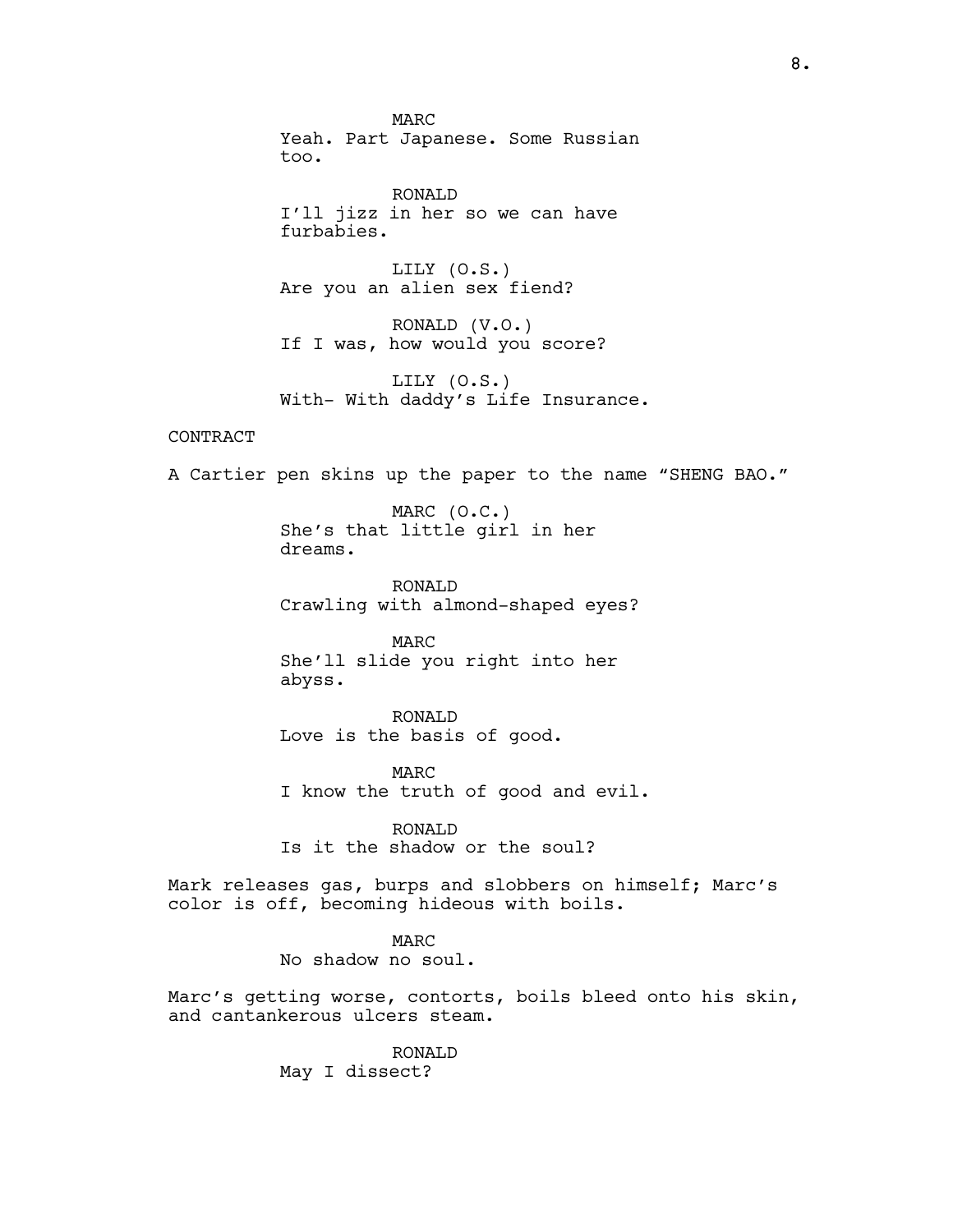Marc stares dumb, hideously rotting away with contorting body, bleeding ulcers and boils.

> MARC Save yourself for the little girl.

EXT. OFF BEATEN PATH - MONKEY MOUNTAIN - DAY

The Wolf's queasy yet unmoving with Ronald sticking his head out the passenger side of the BMW

> RONALD Impeding on your comfort zone?

The Wolf's on its haunches, paw raised and not budging brandishing its teeth and licking its raised nose.

> LILY (O.S.) Just lick the crease near my pussy.

> RONALD (V.O.) Would your fantastic sexuality come true?

LILY (O.S.) Whomever and as much as I can.

EXT. OLD URBAN BUILDING - HONG KONG - DAY

Tom's pacing out in front of his VW Police Transport.

TOM (V.O.) I'm floating in a world of nutters.

INT. TAXI - DAY

TAXI DRIVER's in front, and behind Ryan has an unopened  $cofree$  and a bag of donuts  $-$  cat napping.

> RONALD (O.S.) An idea has possessed your mind.

LILY (O.S.) She isn't a web child that grew up.

EXT. OFF BEATEN PATH - MONKEY MOUNTAIN - DAY

Ronald's head is out of the BMW window, captivated in a face off with a wolf.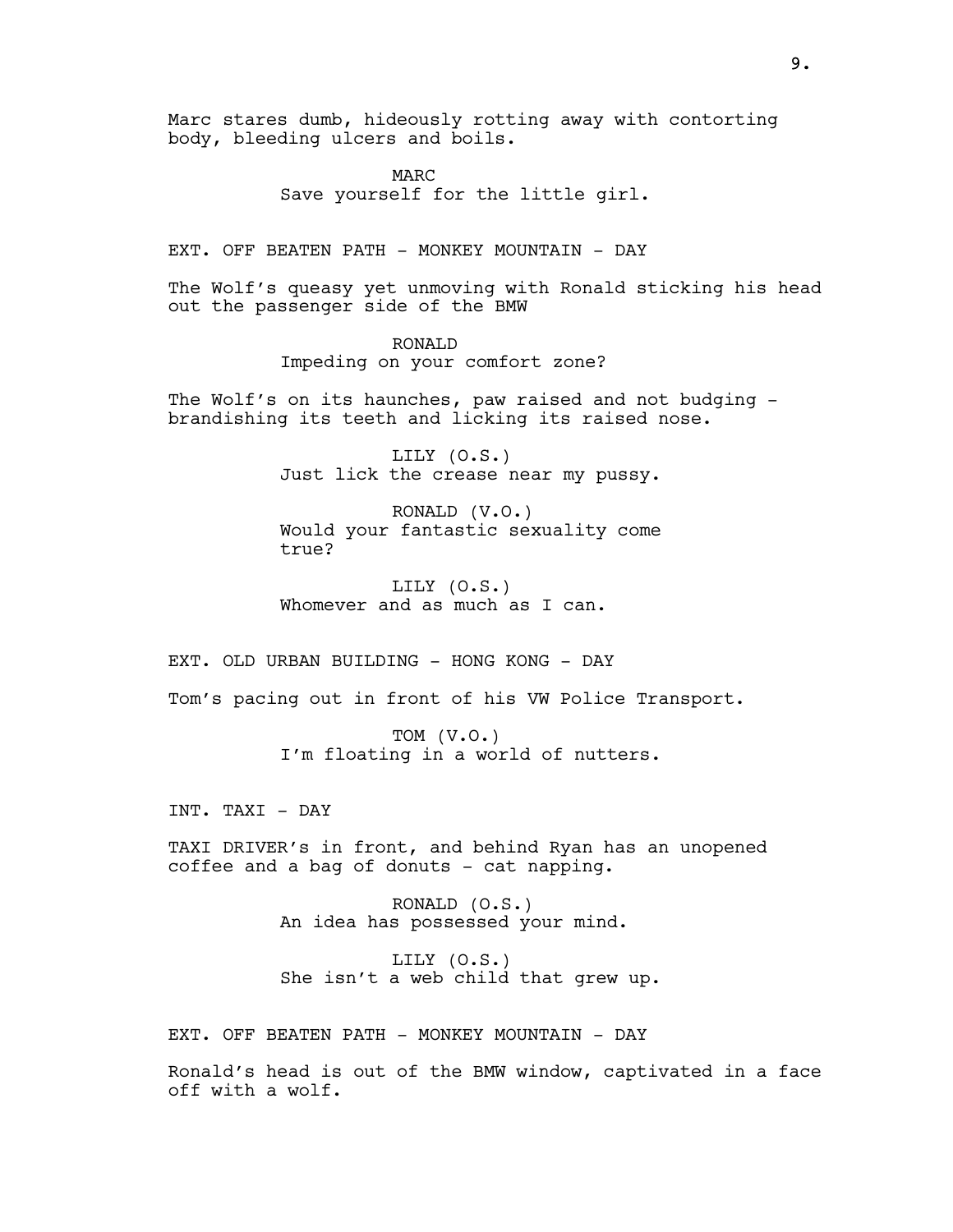RONALD (V.O.) Did you cry when you urinated yourself?

WOLF

Its eyes are stray with a cosmology.

LILY (O.S.) Mommy killed herself because I laughed.

EXT. OUTER SPACE - DAY

Our solar system.

RONALD (O.S.) Instead of being locked in your bedroom, you could of been playing video games and listening to your iPad?

LILY (O.S.) That's why I fixed mommy and daddy.

RONALD (O.S.) They weren't broken.

EXT. ALLEY - HONG KONG - NIGHT

JEREMY, 2Os, an uncouth African American with an afro, baggy pants, dirty sweatshirt and gripping a thirty eight in his pocket. Across, Tom is hyped and pacing with his nine mili tucked in his front waste.

> TOM She's bipolar with obsessive compulsive disorders?

Tom turns, squares - and face to face. Jeremy's dead meet, wavers and swaggers side to side.

> JEREMY She's been making it with the aliens too.

Jeremy brings it on - thirty eight's out, yet Tom's grease lightening with three shots into Jeremy's chest. He's thrown backwards dead - gun still in his hand.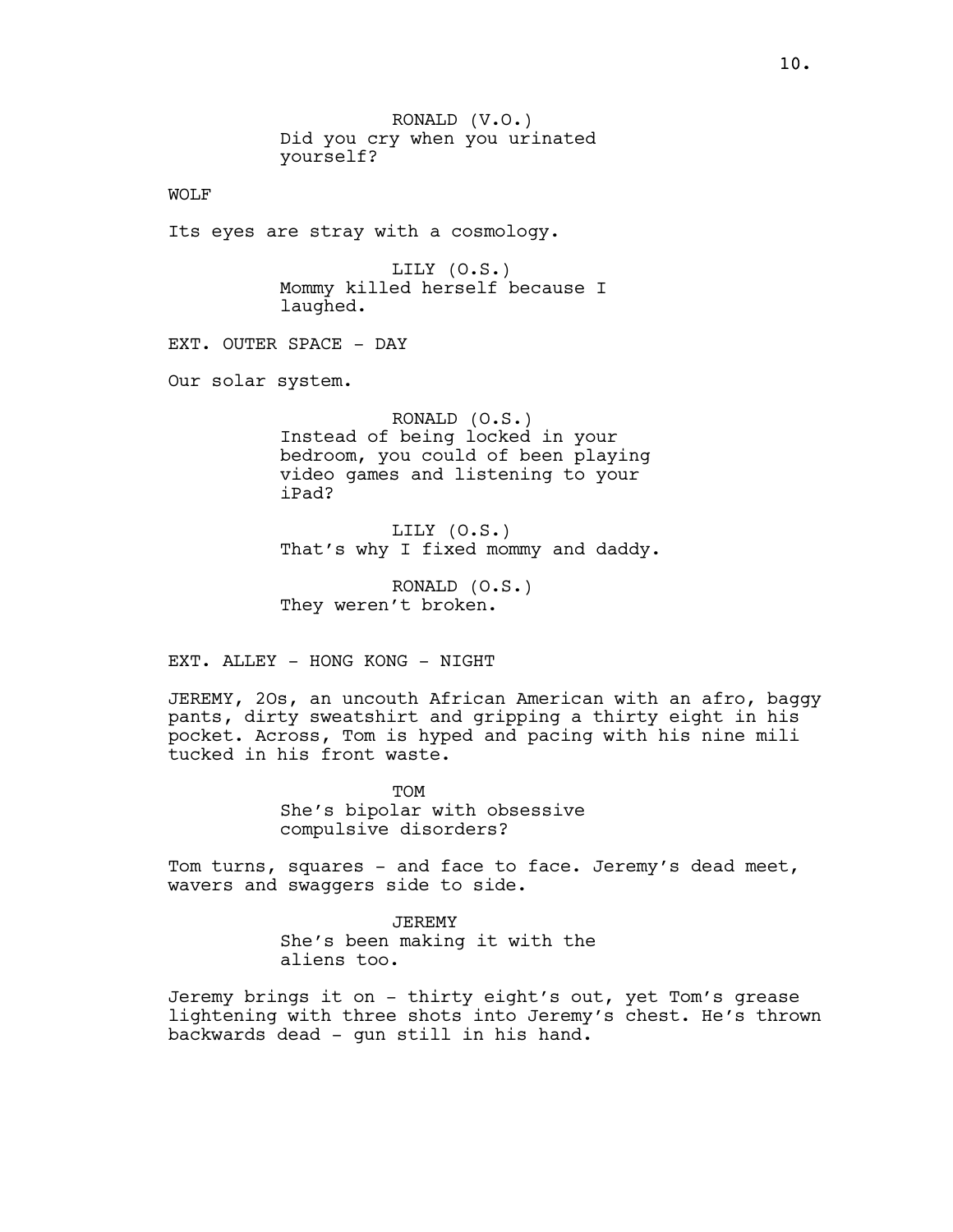INT. LILY'S PETS - DAY

We move in and behind:

CHINESE SCREEN

With an iPod and wearing headphones, Lily's dressed in tradition Chinese funeral cloths. She sets a small shoebox that has "Shuaijan" written on it on the table where there's a makeshift ritual memorial. FX:FUNERAL PROFESSION.

> RONALD (O.S.) Why did you leave the cat leashed on an elevated position?

FROM FRONT OF LILY'S PETS

Lily comes out from behind the Chinese Screen with the shoebox. All the animals have their eyes on her. Lily turns off the funeral profession and unveils herself to them

> LILY (V.O.) Because I wanted to be with you.

A young BULLDOG PUP starts BARKING, scratching at the front of its acrylic cage. Lily Holds up the shoebox for it to see.

> RONALD (O.S.) And I was grunting and making noises?

LILY (V.O.) And, I'm like- You know? I'm getting sperm samples.

INT. RONALD'S OFFICE - DAY

An Asian-Freud decor: Lily's on the psychiatric couch and in a Chinese flower and silk robe. Ronald's alongside in a chair - a MOBILE TABLET in hand and taking notes.

> RONALD What's you're kitty saying now?

Lily raises her leg to show her inner thigh.

LILY

Dada.

RONALD Dadaism's artists not artists and its art not art.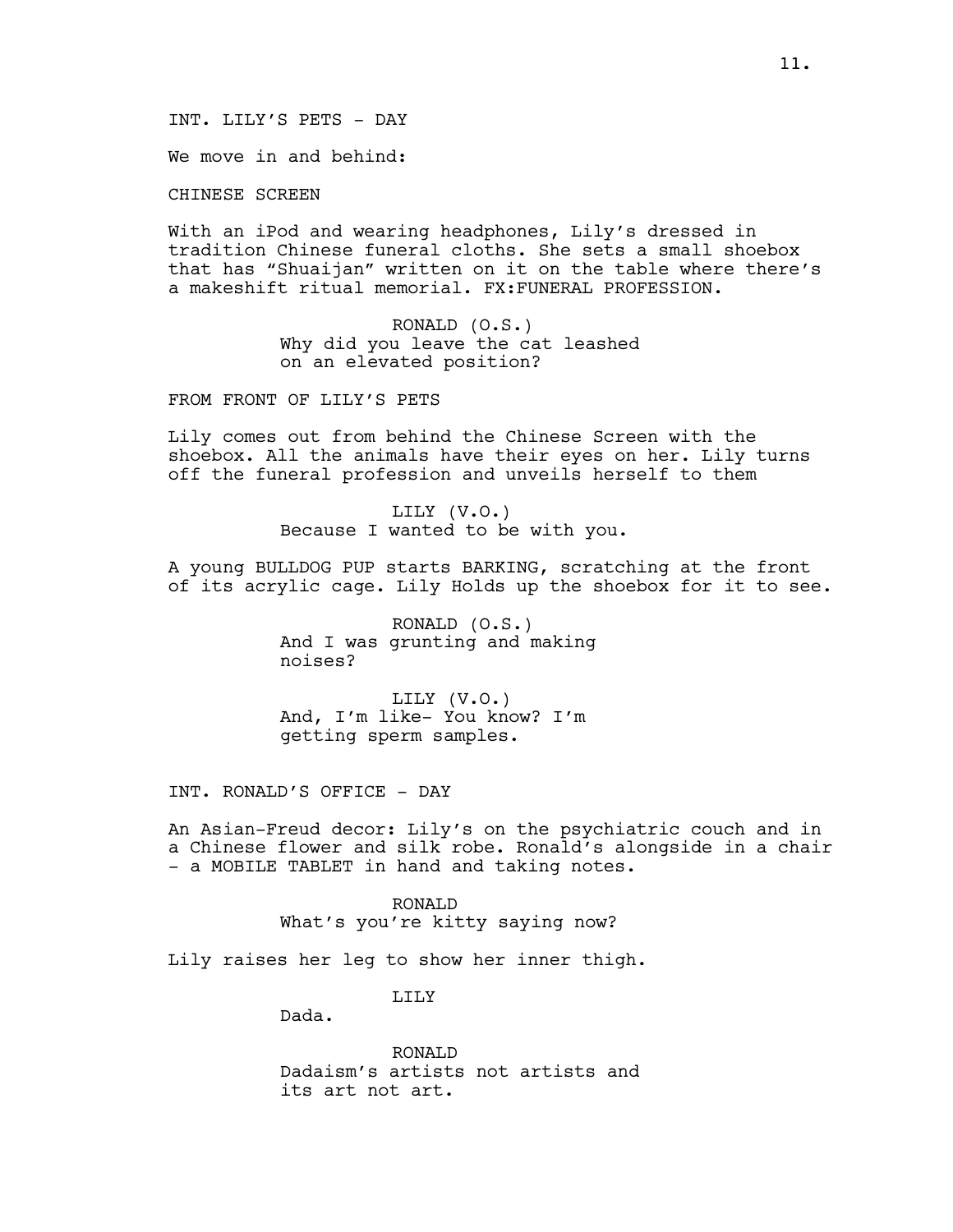Lily makes the invitation even more.

LILY Then you have to go where she keeps your brains.

EXT. KAMIKAZE CAVE, LAMMA ISLAND - HONG KONG - DAY

Damson nears the three caves dug by the Japanese during WWII.

DAMSON

I was there! Between her legs!

DARK FIGURE

Ronald's spelunking and just inside the cave.

RONALD You've mis-identified.

INT. MONGKOK STUDIO APARTMENT - NIGHT

Lily's asleep in the robe - MOBILE TABLET's close. Ronald's on its screen.

> LILY (V.O.) I don't need the emotional part to come.

Lily wakes up, groggy and sees RONALD on her MOBILE TABLET.

RONALD Aliens with three day erections?

Lily rolls over.

LILY That was your role-play.

Lily comes to her senses and quickly averts from the MOBILE TABLET. The screen's dark. Lily gets up, stumbles to vanity and picks up a bottle of pills.

> RONALD (O.S.) I'll give you something. Take it for three days.

EXT. VICTORIAN HARBOR - HONG KONG - DAY

Hong Kong skyline, the waterway's shared by large and small: coolest city in the world. FX:TITLE SONG.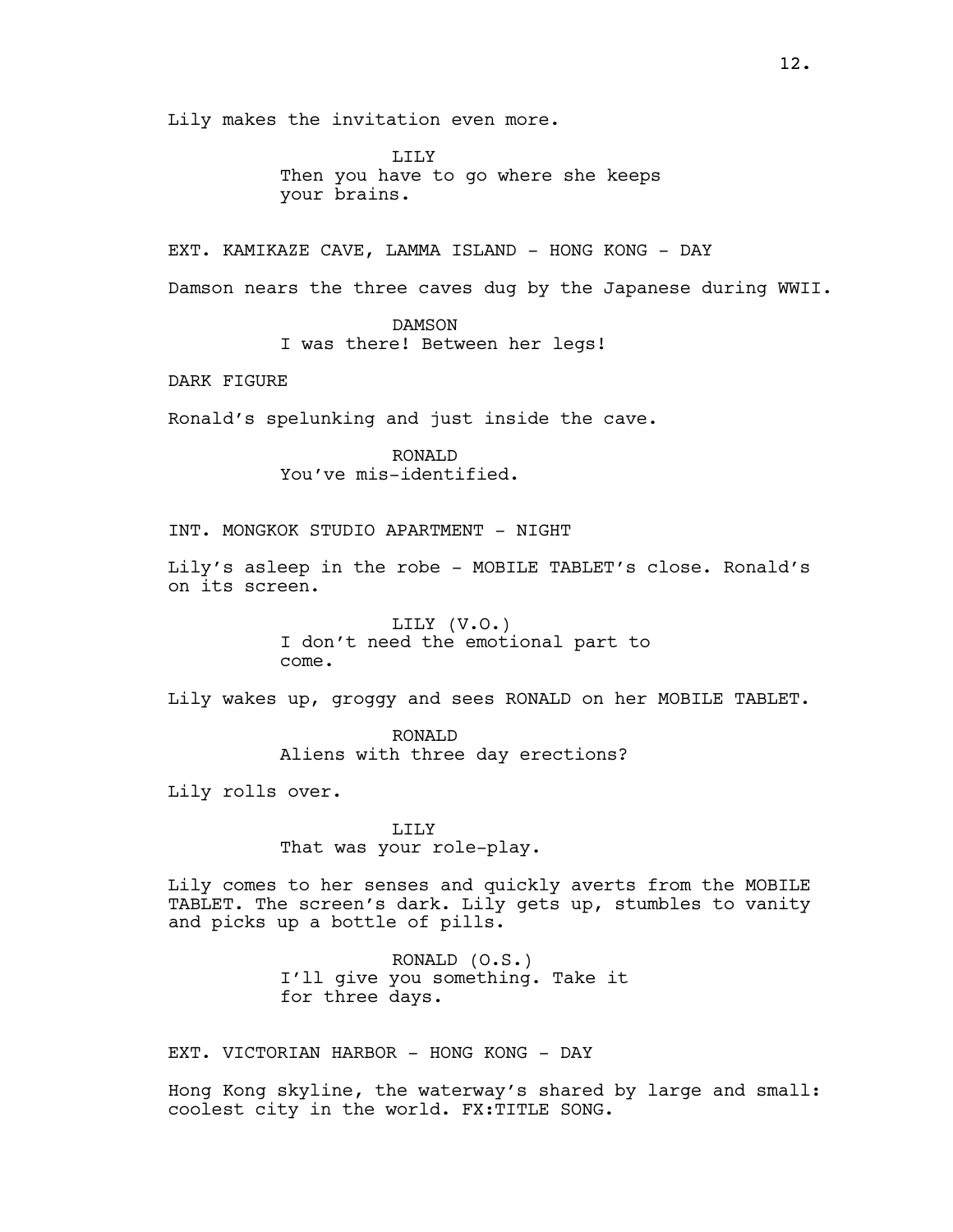LILY (O.S.) Hang my kitty and then date rape me?

RONALD (O.S.) It will help you have memories.

EXT. OLD URBAN BUILDING - HONG KONG - DAY

Ryan's across from Tom, bedraggled in a second-hand attire. Ryan takes a big bite out of a chocolate donut - sips his coffee.

> RYAN It undergoes a reorganization to produce mica.

Tom hands the rock back to Ryan.

**TOM** We can do it without your pain.

From his jacket pocket, Ryan flashes Tom his badge.

RYAN Traumatic events trap us in time.

TOM

Some guy rapes an old lady. Her old man has a heart-attack. And you want to talk about an alien killer who sends you rocks?

RYAN It's where we get off.

Tom heads into the old building but hesitates and gawks back at Ryan.

> TOM Don't worry. I won't sue for alienation of affection.

Ryan makes his way toward Tom.

RONALD (O.S.) Homosexual or bisexual?

Ryan gets across from Tom.

RYAN

Feel it?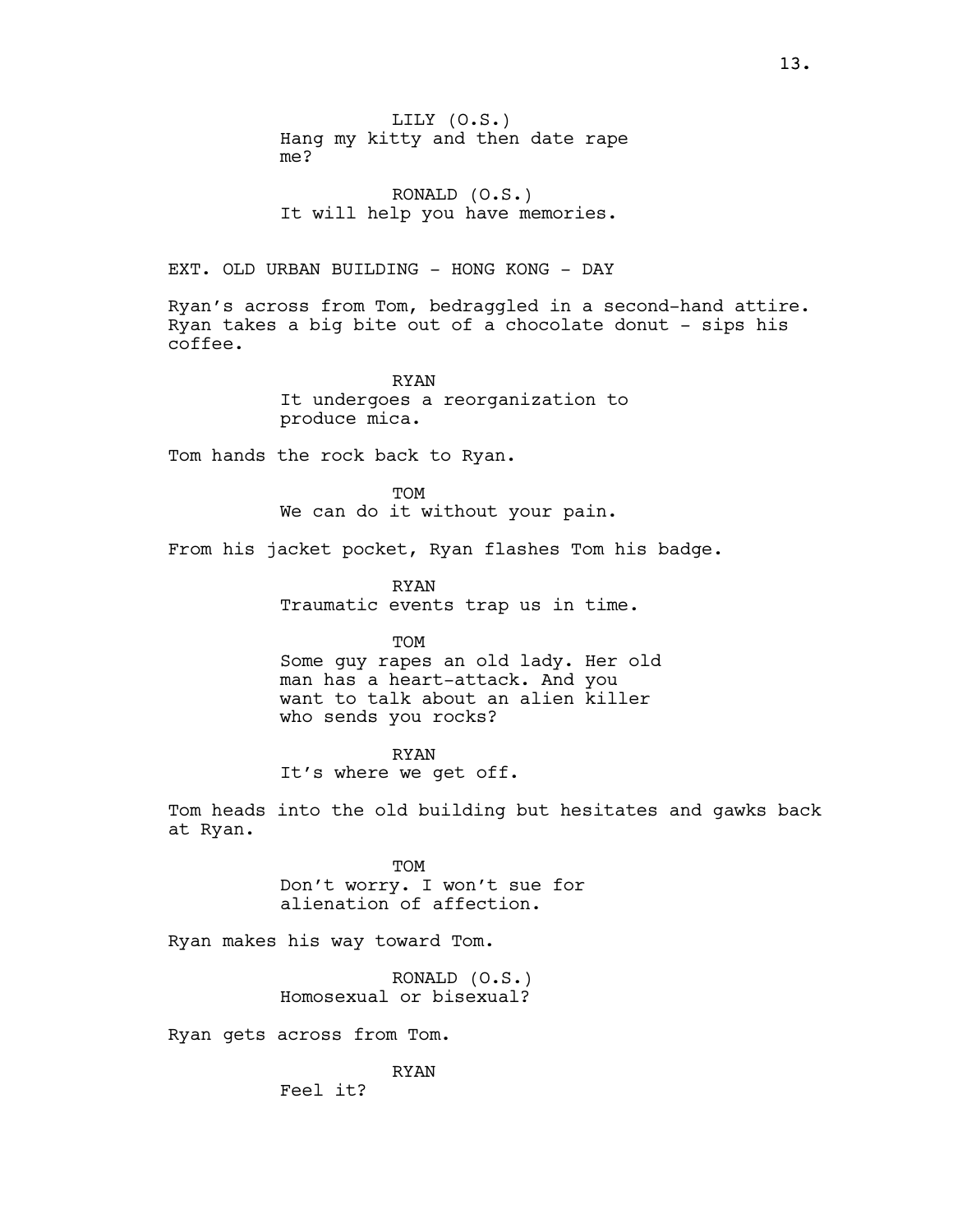Tom shakes his head, slinging his badge over his neck.

INT. RONALD'S OFFICE - DAY

Ryan is on the couch and Ronald's in the chair.

RYAN I'd know it when I see it again.

RONALD The anal probe?

RYAN They're rearranging my elements.

FLASHBACK TO:

INT. CHURCH PEW - DAY

LITTLE BOY TOM's a black boy on his knees with an open Bible in his hands. CARL, also black and in his 40s is a priest who's petting Tom's head.

> LITTLE BOY TOM It makes me see what better?

RONALD (O.S.) You were their babe?

END OF FLASHBACK

EXT. OLD URBAN BUILDING - HONG KONG - DAY

Tom's still opposite Ryan.

LILY (O.S.) Rub-a-dub-dub, three men in a tub.

**TOM** Abductee is paralyzed, completely unable to move, resist or speak?

RYAN I was asleep, utterly unaware of what was happening.

TOM They shut down the sensory centres of your brain?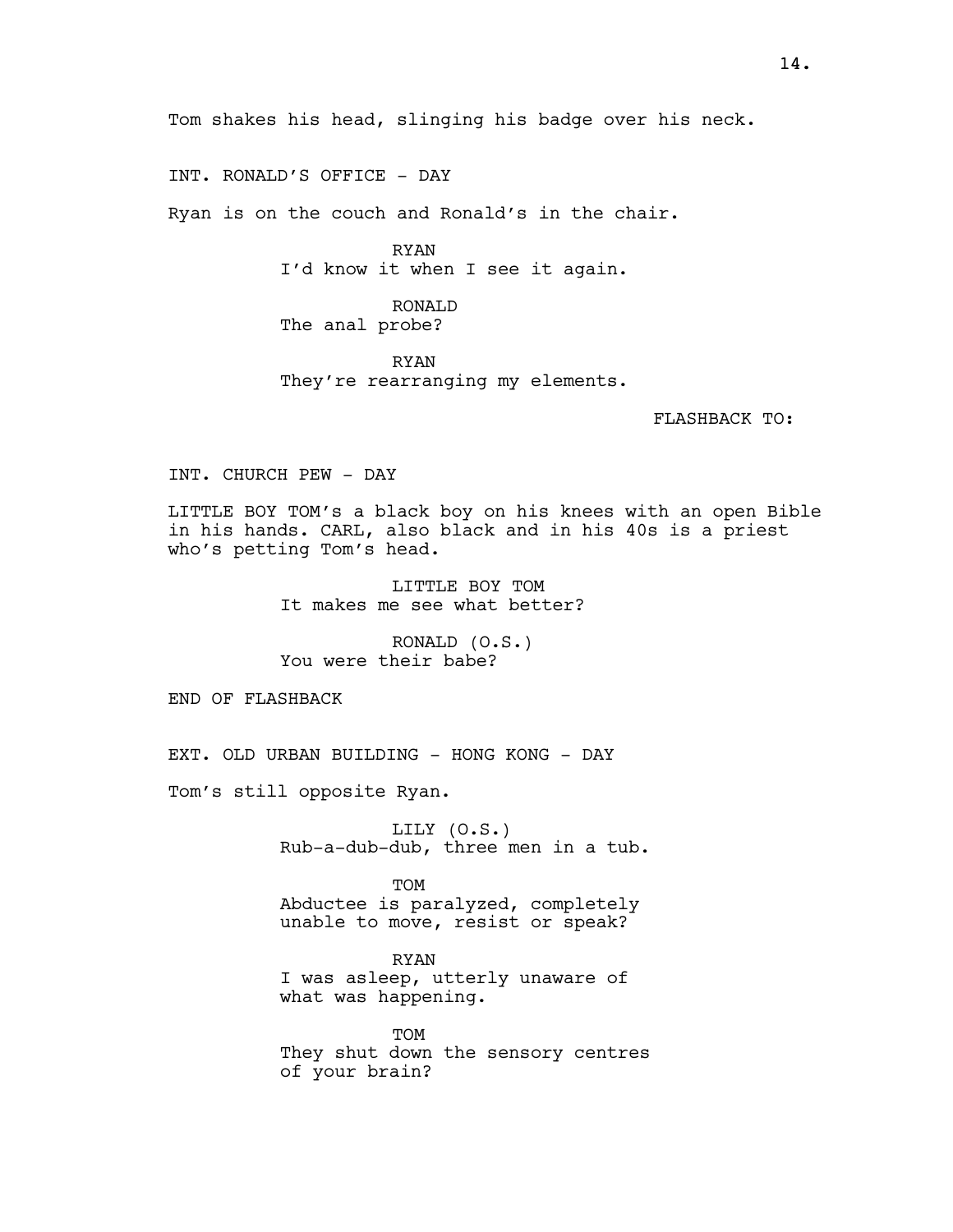RYAN

I have nothing against the fact that the alien wasn't gray.

**TOM** Notice, she was cat-like?

Ryan nods, slurps up the rest of his coffee and shoves the rock in his pocket.

> RYAN Bet she cherry bombs her puppies.

Tom heads in while showing his ass to Ryan.

**TOM** She'll say that's an Alien.

Ryan's right after.

RYAN And he'll try Beowulf.

After Ryan is in the old building, Sheng materializes at the doorway. She's playing with the ball and cup toy.

INT. RONALD'S OFFICE - DAY

Tom's on the couch and Ronald's in the chair.

RONAT<sub>D</sub> Grendal, Grendal's mother or the dragon?

TOM It was a dragon.

RONALD How long have you been homosexual?

**TOM** It's blessed by giants.

RONALD Why fight a losing battle then?

EXT. YEE WO STREET CROSSING - CAUSEWAY BAY - HONG KONG - DAY

EMILIA RIFF, 20s, a down to earth African American - petite baby doll face with a swank short cut. She pulls a hand-hand held mirror from her purse and fixes her make-up.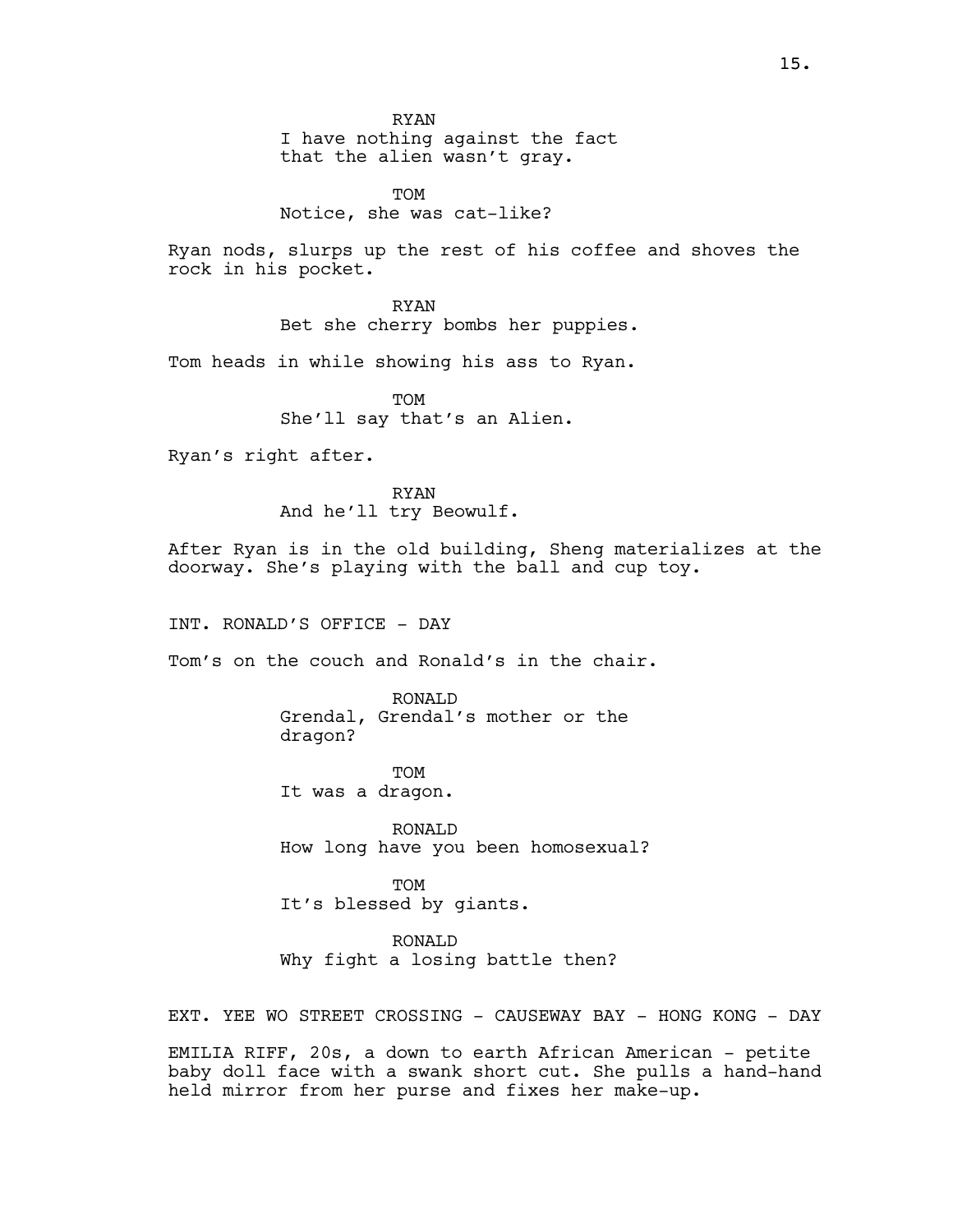LILY (O.S.) You don't expect me to believe that was a long poem?

RONALD (O.S.) It's what we identify with.

EMILIA Out comes the sword and the shield.

INT. BMW - DAY

Ronald's driving and fondling an eight-ball of dope in one of his leather gloved hands. He's dressed in a white button down collar shirt. There's a forty-four stuffed between thighs.

> RONALD (V.O.) Our lives are between her lives, and these are our optical illusions of her.

EMILIA (O.S.) She goes on about this species of alien cats that the Egyptians worshipped.

EXT. SEEDY STREET - HONG KONG - DAY

JERRY is at street's edge in front of bars in a tight knit skirt, a wrap-around top: an African American prostitute in her 30s.

> LILY (O.S.) I started using the litter box.

RONALD (O.S.) And you're sleeping in odd places?

ROY and ARNOLD, a couple of African American street parasites in their 20s, they lurk off at one side. Looking back at Roy and Arnold, Jerry proceeds to cross the street.

> JERRY Dis mofo's bout to have my twins.

INT. BMW - DAY

Jerry sees the bag of dope being dangled before her by Ronald. She bangs on the window - feverish.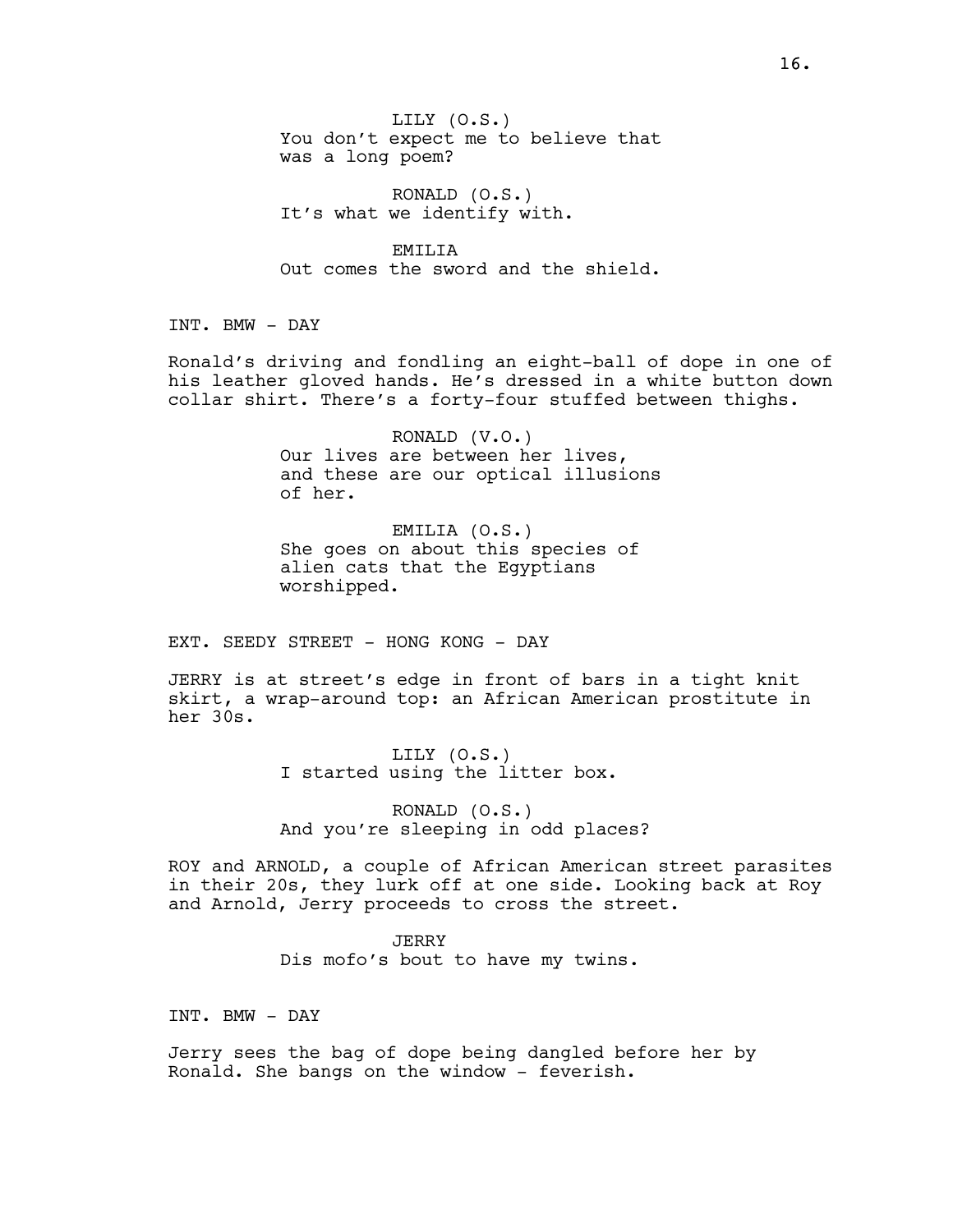LILY (O.S.) It- It was- It was a giant one-eyed monster?

RONALD'S POV - REVIEW MIRROR

Roy and Arnold are lurking in behind him. Ronald brings down the window. Jerry reaches in and grabs at his dope-filled hand. Ronald holds tight it.

> RONALD (O.S.) We're loosening your rigid consciousness.

INT. MORGUE - DAY

Tom and Ryan have two bodies on gurneys with sheets over them. Emilia clutches her knitted handbag and is in a revolt.

> LILY (O.S.) With fantasy battles?

Tom pulls the sheet back.

RONALD (O.S.) Adventures. They are necessary.

EMILIA Uugh! Not my Grandmother!

LILY (O.S.) Can I sit on your lap and purr?

INT. RONALD'S OFFICE - DAY

Emilia is in a robe and on the couch. Ronald's in the chair.

EMILIA Home to where?

LILY (O.S.) I watch when I play with it.

RONALD To your self recognition.

INT. MONGKOK SINGLE APARTMENT - DAY Emilia spurts out of bed. EMILIA'S POV - MOBILE TABLET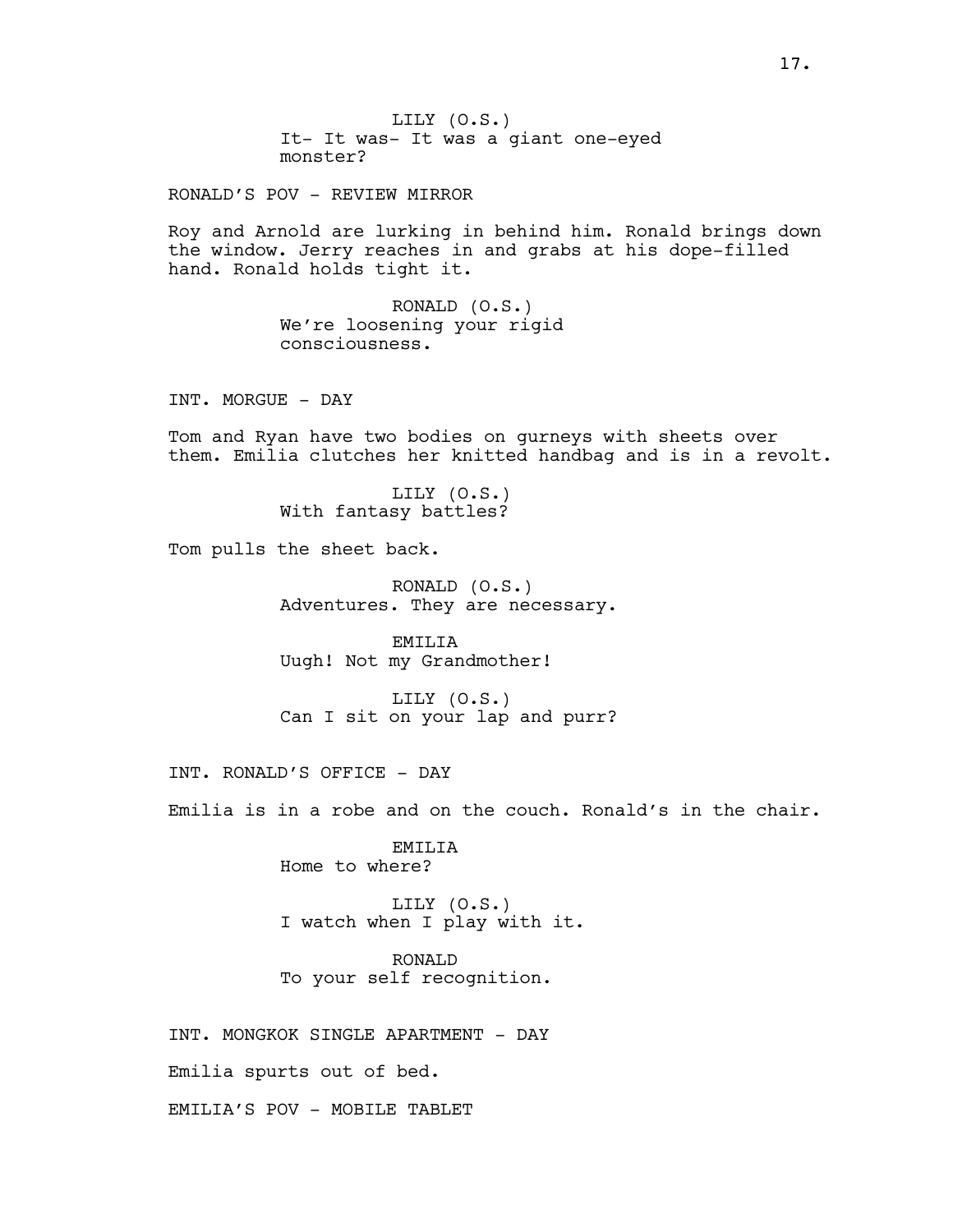MATCH CUT TO:

INT. MONGKOK SINGLE APARTMENT - NIGHT

MIRROR

Full length mirror has a TWO YEAR OLD BABY LILY inside it: wide-eyed with a drooly smile.

> LILY (O.C.) It's- ...a Scientology baby?

Lily's before the mirror in a t-shirt, barefoot and panties.

RONALD (O.C.) If you're a virgin, what's your sexual desire?

Lily looks over at MOBILE TABLET on her bed;Ronald's on it.

LILY (baby talk) Ad lib.

RONALD She tried to stop you from being with your daddy?

LIANG (O.S.) Penelope? You? You're daddy's not wild with lust for you!

INT. BMW - DAY

Ronald has the forty-four peeled on Roy. Stymied, standing alongside of Arnold who is dead. Roy holds out his arms.

> LILY (O.S.) That wasn't a little yellow shovel.

Ronald grimly shakes his head. Making eye-sight, Roy takes the forty-four shot to the face. Jerry's undaunted - waiting on the driver's side.

> RONALD (V.O.) Two narratives can come together.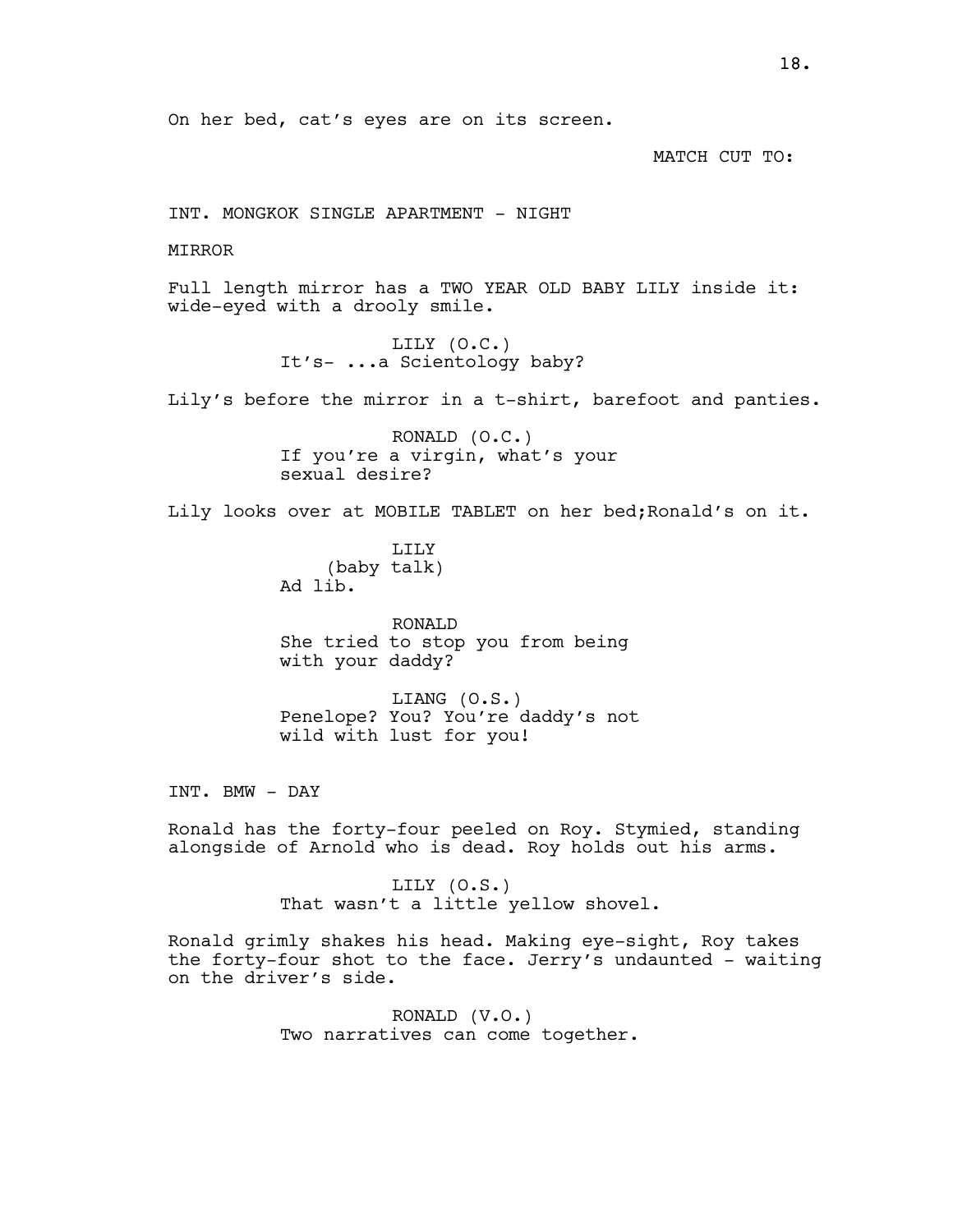INT. RONALD'S OFFICE - DAY

Jerry's in a robe on the couch and Ronald's in the chair.

LILY (O.S.) Spread your legs and hope?

JERRY She said they have sex with cows.

INT. LILY'S PETS - DAY

CAMCORDER SCREEN

A bulldog pup yaps and claws out.

RONALD (O.C.) There's your decisions and there's your actions.

Lily stops recording the bulldog pup. Ronald is by the incubation chambers. Lily walks over.

> LILY Would you believe that chicks are our reincarnated relatives?

Ronald smirks, giving Lily's tight-ass jeans and skimpy top over a common ease his up and down approval.

### RONALD

Yes.

LILY And what's in your pants is a Panda dog?

We move in and behind:

CHINESE SCREEN

On table's a MOBILE TABLET with Lily and Ronald on its screen.

> RONALD Babies aren't ugly little rats.

Gesturing to the rest of the store.

LILY Can't you see that my rubber ducky is out of water?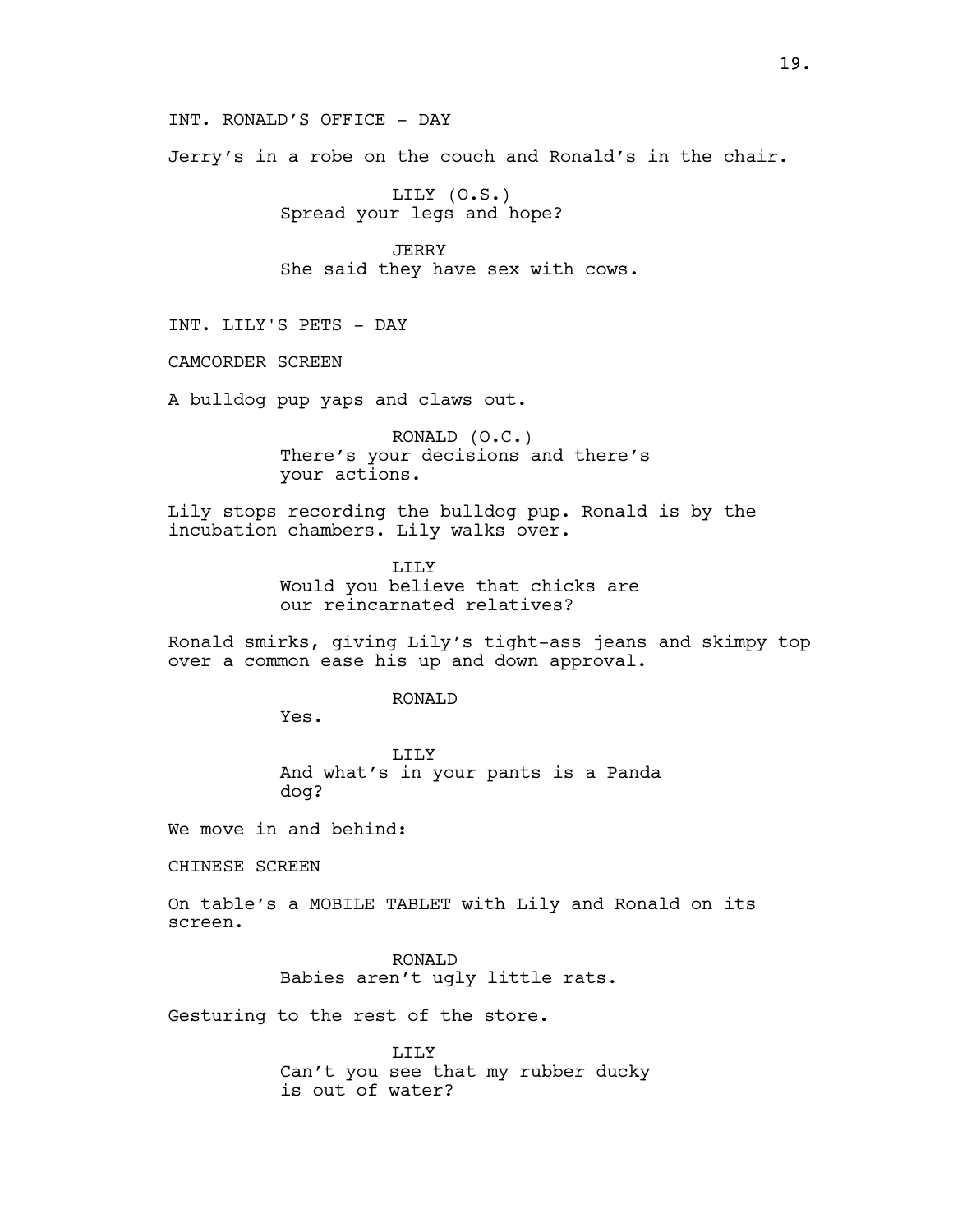INT. BMW - NIGHT

Ronald has TIM, 13, cornered on the passenger side. Tim's trousers are down to his ankles, and his boxes have been pulled up lopsided. Ronald has his black-gloved hand pinched tight on Tim's neck.

> RONALD Life is but a dream. But, I shall kill the dream. So, you and me. We shall become its nightmare.

> LILY (O.S.) Take my ankles and ride me as your chopper.

INT. LILY'S PETS - NIGHT

We move in and behind:

CHINESE SCREEN

Lily's in a Chinese silk robe, hair strewn and drinking Vodka. She's having a video chat with Ronald.

> RONALD Sing me a song about your nightmares. Sing to me about your dead dreams. Sing to me about Lucifer. Sing about Satan. Sing to me a song about my spelunking. Sing to me about what it did to you.

T.TT.Y If that's Odysseus' barking heart, I'd prefer your pulsating connection.

EXT. EIGHTEENTH CENTURY CASTLE - DAY

On banks, a Lighthouse is offsetting it.

INT. EIGHTEENTH CENTURY CASTLE'S HALLWAY - DAY

Beetles scamper upon its walls.

DOORWAY AT END OF HALL

It opens and we move toward it.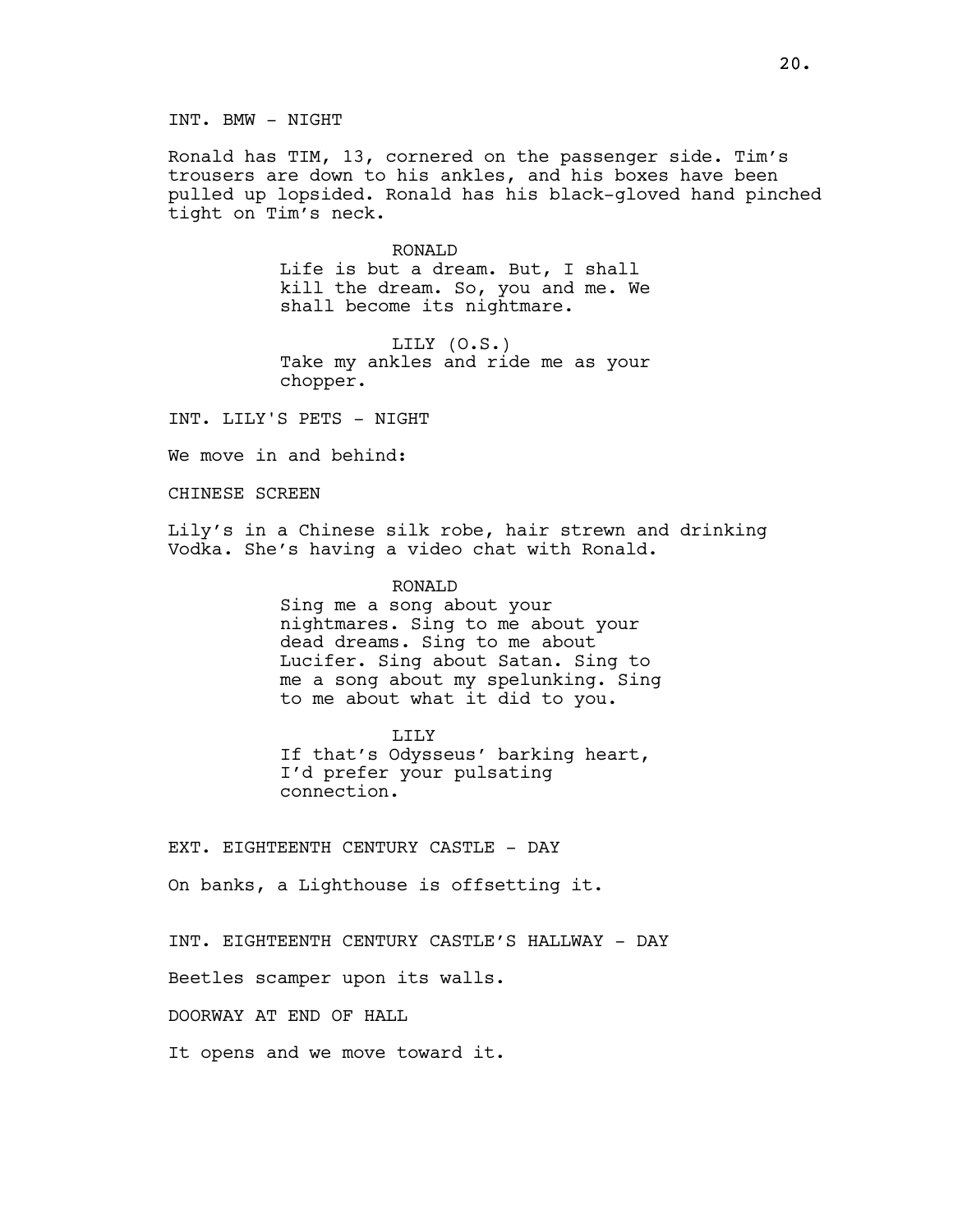Emilia's on the gurney, and the CHINESE PARAMEDIC is about his life support services, prying into her eyes with a light.

EMILIA'S POV - BRIGHT LIGHT

It's a beacon.

RONALD (O.S.) Your mental vocabulary, it will take us into your true emotions.

EXT. EIGHTEENTH CENTURY CASTLE - NIGHT

CLOSE - LIGHTHOUSE LIGHT

LILY (O.S.) They're totally thrash metal.

INT. EIGHTEENTH CENTURY CASTLE'S HALLWAY - NIGHT

Shadows pass from side to side. CHI CHI's an Asian, 20s, disheveled mini in a doorway and at the end of hall, beaten.

> RONALD (O.S.) Odysseus likened a man rolling as sausage over a fire?

Opposite, Sheng's in white Sunday dress - rock hammer.

LILY (O.S.) She wants this big silly thing.

RONALD (O.S.) The mommy tattoo?

LILY (O.S.) Your angry impulse will do.

EXT. MONGKOK STREET - DAY

Emilia's hysteric - cloths halfway about, no shoes.

RONALD (O.S.) Pigtails and cute bangs?

Cell-phones come out. PASSERBY comes in close to help.

LILY (O.S.) It's called the hot-line.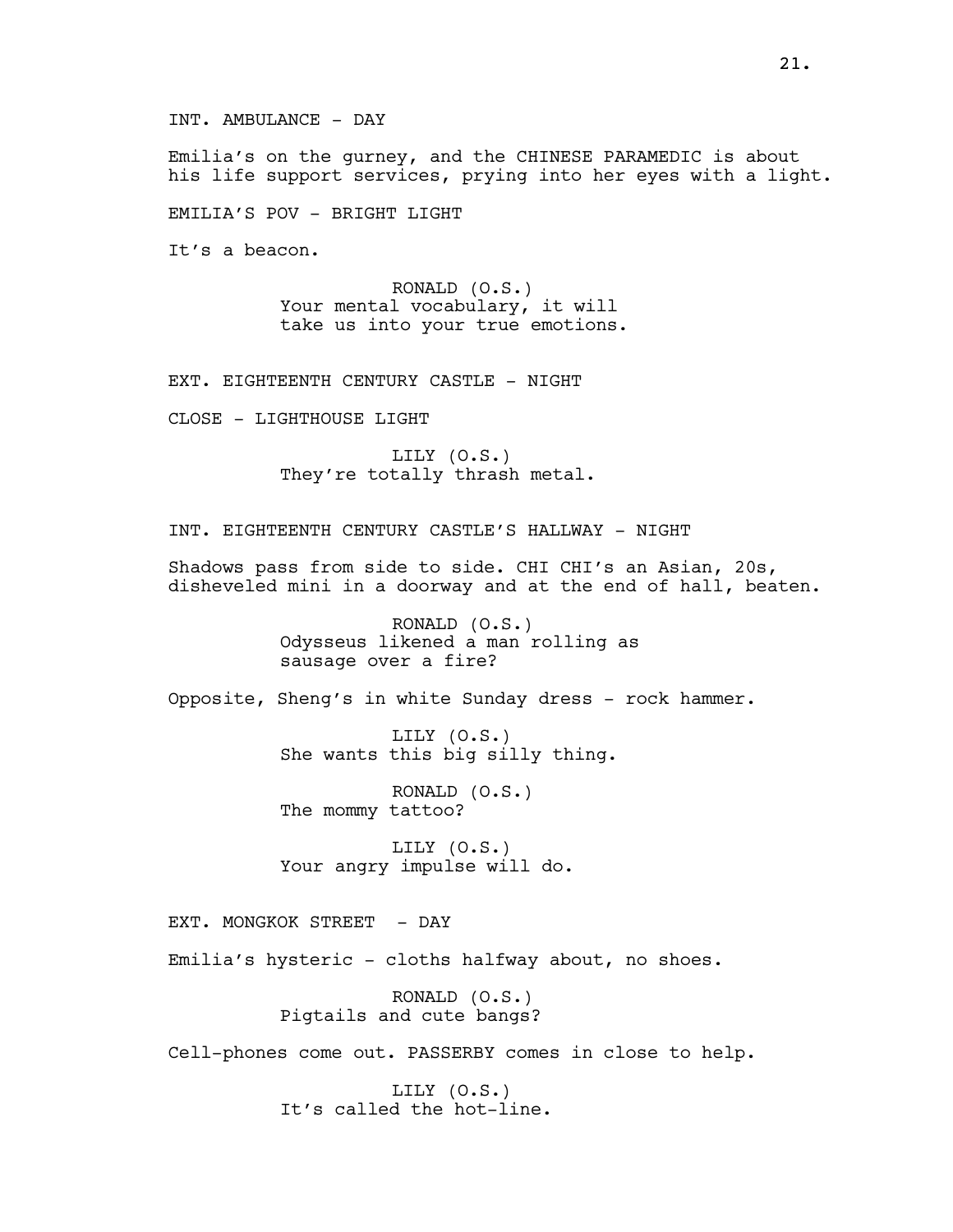INT. LILY'S PETS - DAY

We move in and behind:

CHINESE SCREEN

Lily's gaming on the MOBILE TABLET. Strangely she stops, gets up and peaks around the Chinese screen.

> RONALD (O.S.) I came in half-way through that movie.

LILY No biggie guys. Just- Just be- Be- ...With the beautiful star.

LILY'S POV - ANIMALS

They all are watching her, unmoved and weird.

EXT. VICTORIAN HARBOR - HONG KONG - DAY

Hong Kong skyline: Sheng's an angelic superimposition, playing with the ball and cup toy.

> RONALD (O.S.) An allegiance to an unconscious idea.

INT. PENTHOUSE APARTMENT - HONG KONG - DAY

SHADOW of Sheng's at window. RONALD has his back to it in the family room, as Lily's on his flat screen.

> LILY My kitty follows invisible things. They're flying through the air all the time.

RONALD Batting me with its paw?

INT. LILY'S PETS - NIGHT

We move in and behind:

CHINESE SCREEN

Lily's on a MOBILE TABLET's screen;she's barely covered with a light shawl and dancing in a provocative trance.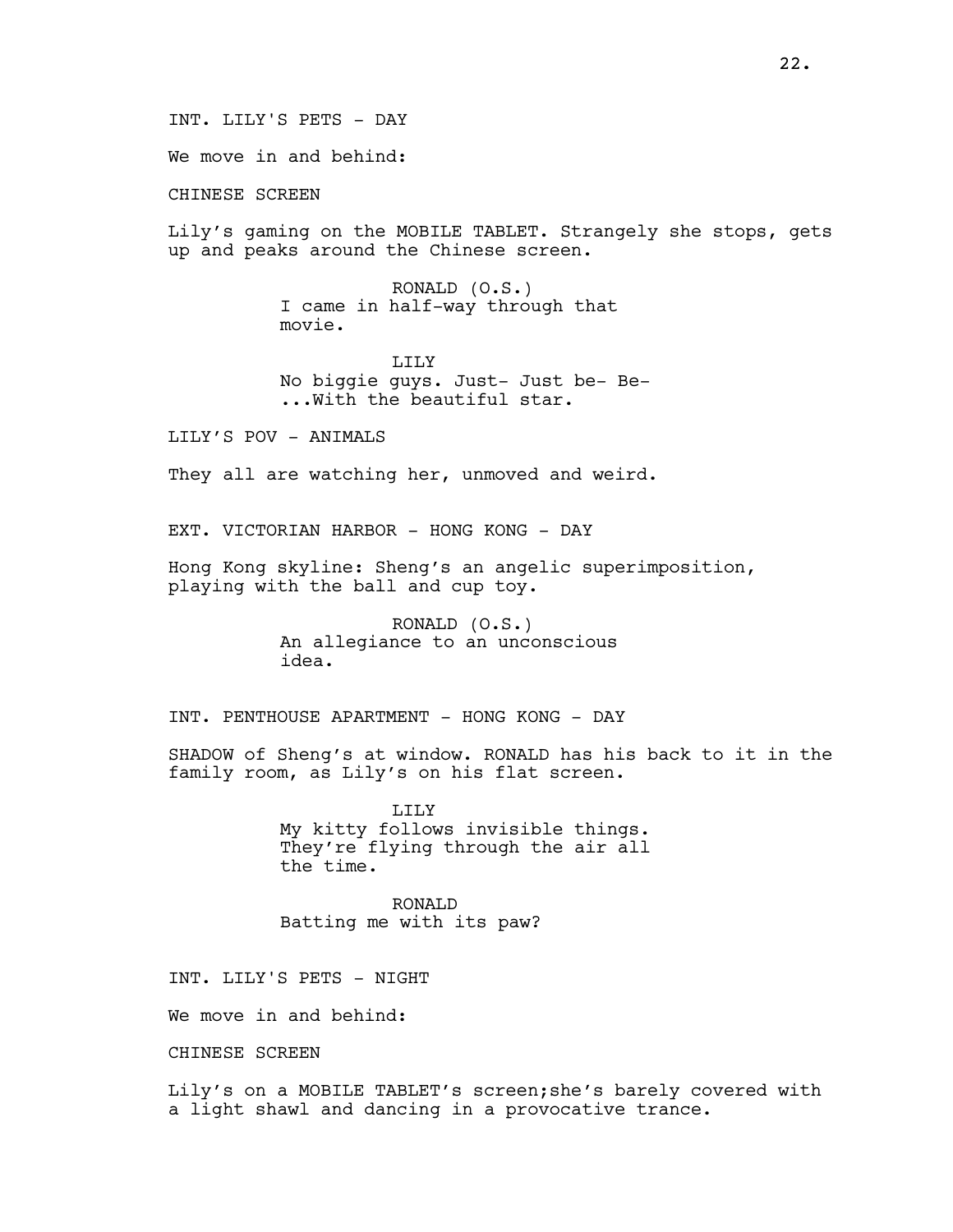LILY My naked mother.

RONALD (O.S.) An undiscovered part of yourself.

EXT. VICTORIA PARK - HONG KONG - NIGHT

Lily's in a witchery, seducing the cosmos, taunting something that may be out there with her strange and provocative dance.

RONALD AND LILY

Ronald's watching at a distance: white shirt, tie and a sport coat. Lily's before him some feet: PISSING in an orgasmic rapture, puddling at her feet and splashing up her calves.

> LILY The small yellow creature- It's-It's inside me. And, it's- Its floating in the water.

Ronald brandishes a VIBRATOR behind Lily.

RONALD And the mechanical probe? You get the instructions from your daddy? And he is in an alien space ship?

INT. MONGKOK SINGLE APARTMENT - DAY

Lily is wrapped in a sheet. She is sleepwalking. FX:TOILET FLUSHING brings her out of it.

> LILY (V.O.) And- And there's- The baby pooped.

Lily turns and walks toward the bathroom.

RONALD (O.S.) After they came for you at night?

INT. LILY'S PETS - DAY

The animals are all looking at the:

CHINESE SCREEN

Lily's sitting at the table and having a video chat on a MOBILE TABLET with RONALD.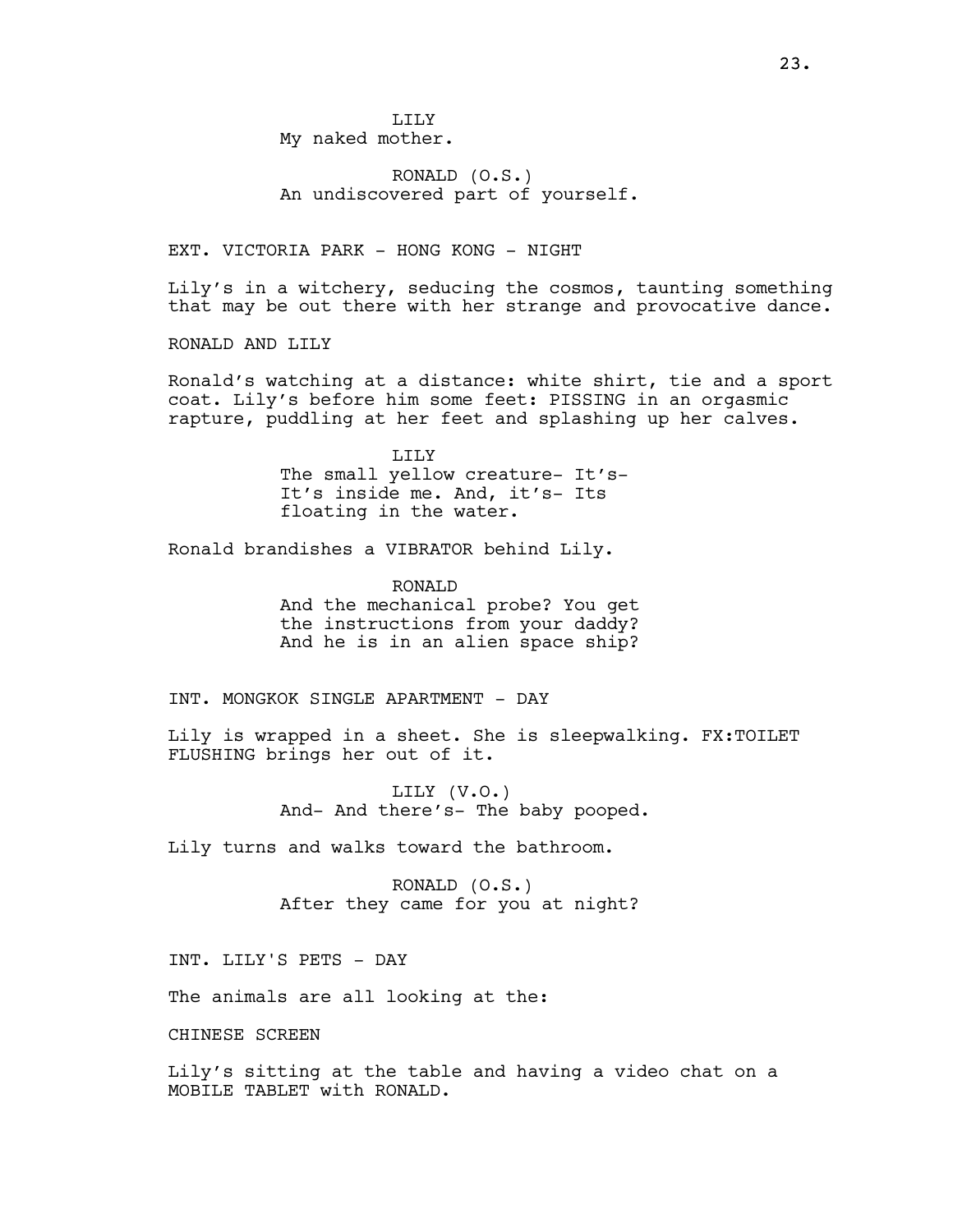LILY Haven't been covering my floor with powder.

EXT. MONGKOK STREET - DAY

Emilia's bare feet meander the streets - cloths half on.

RONALD (O.S.) When the aliens probe your software, they cutely growl?

LATE MODEL TOYOTA

It pulls up and alongside Emilia.

INT. LATE MODEL TOYOTA - DAY

DAVE and DALE, 20s, they're two in-and-outers - nipping whisky and blowing refer.

> LILY (O.S.) And You- You make me tremble. ...Hovering over me.

EXT. RONALD'S OFFICE - DAY

Lily is in panties and a skimpy top. She's on the couch and in a dream-like state. RONALD is in the chair, yet he is in a Asian robe. FX:METRONOME beat.

> RONALD Tell me why I follow you around and call you mommy.

LILY Because. Because I'm- I'm the last piece of cake in the kitchen.

RONALD Expect treatment.

INT. LILY'S PETS - DAY

Lily has MOBILE TABLET in hand and is gaming into it.

SHENG (O.C.) Doggy wants a piece of meat.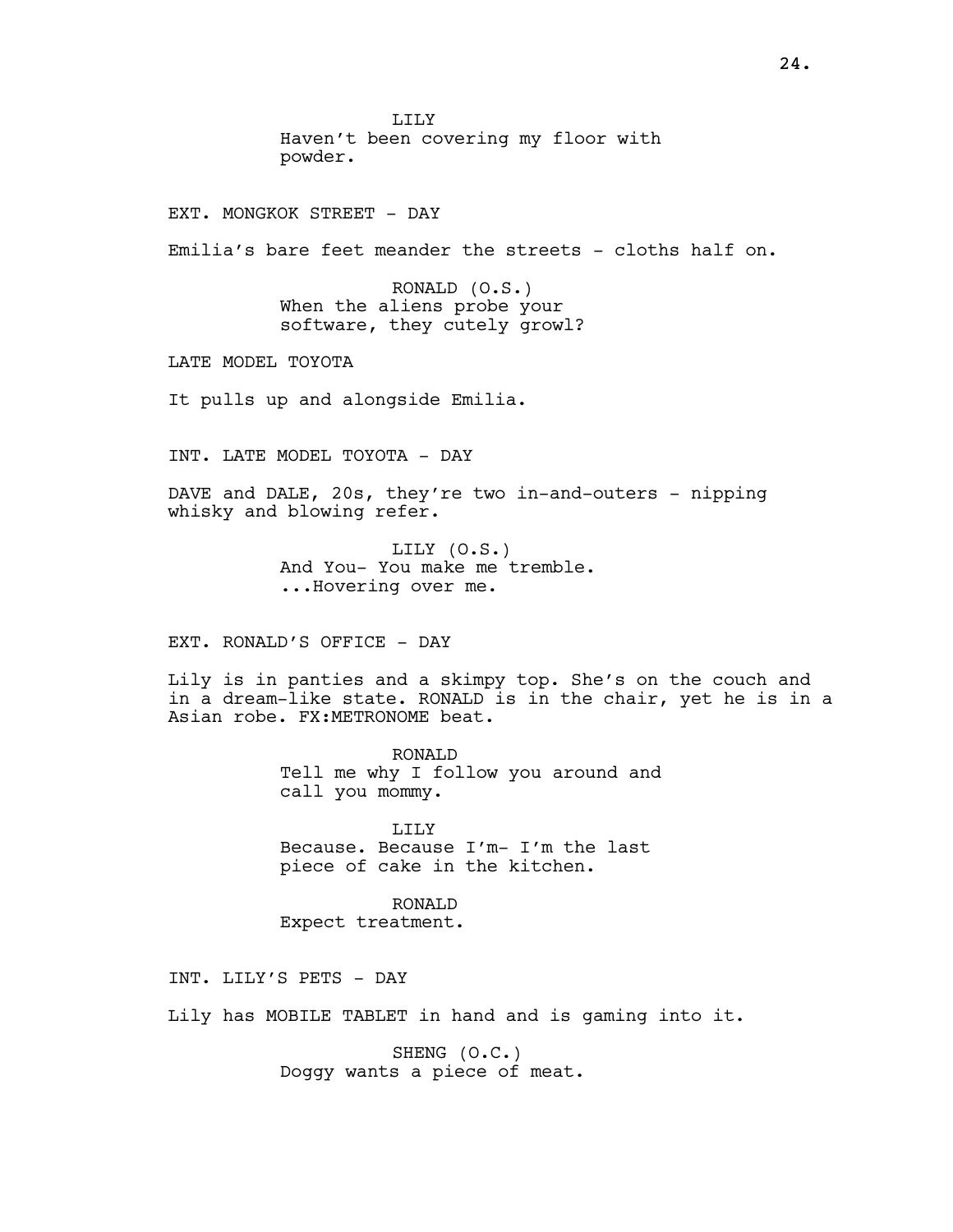Sheng's in a pretty white dress, bow in her hair. She's pointing at a bulldog pup.

> LILY He's a dream therapist that's come true.

SHENG An alien!

INT. RONALD'S OFFICE - DAY

Lily's on the couch and lying on her back in panties and a skimpy top. Ronald is on the couch with her. She opens her eyes.

> T.TT.Y Wag you're tail and lick my face?

RONALD Take me for a walk first.

INT. LILY'S PETS - DAY

Lily's feeding the fish. Sheng is behind her and sitting on the floor. She is playing with stuffed animals.

> LILY (V.O.) Why did you pull me out of my bed?

RONALD (O.S.) Your memory.

Lily turns to Sheng and closes her eyes.

T.TT.Y They weren't pretty light shows?

RONALD (O.S.) Childish dreams.

Lily opens her eyes. Sheng is gone, but the stuffed animals are left on the floor.

> LILY Those- But those things?

Lily goes to pick up the stuffed toys when SLAM, so Lily turns and marches to the front of the store and grabs the door handle and tries to open it.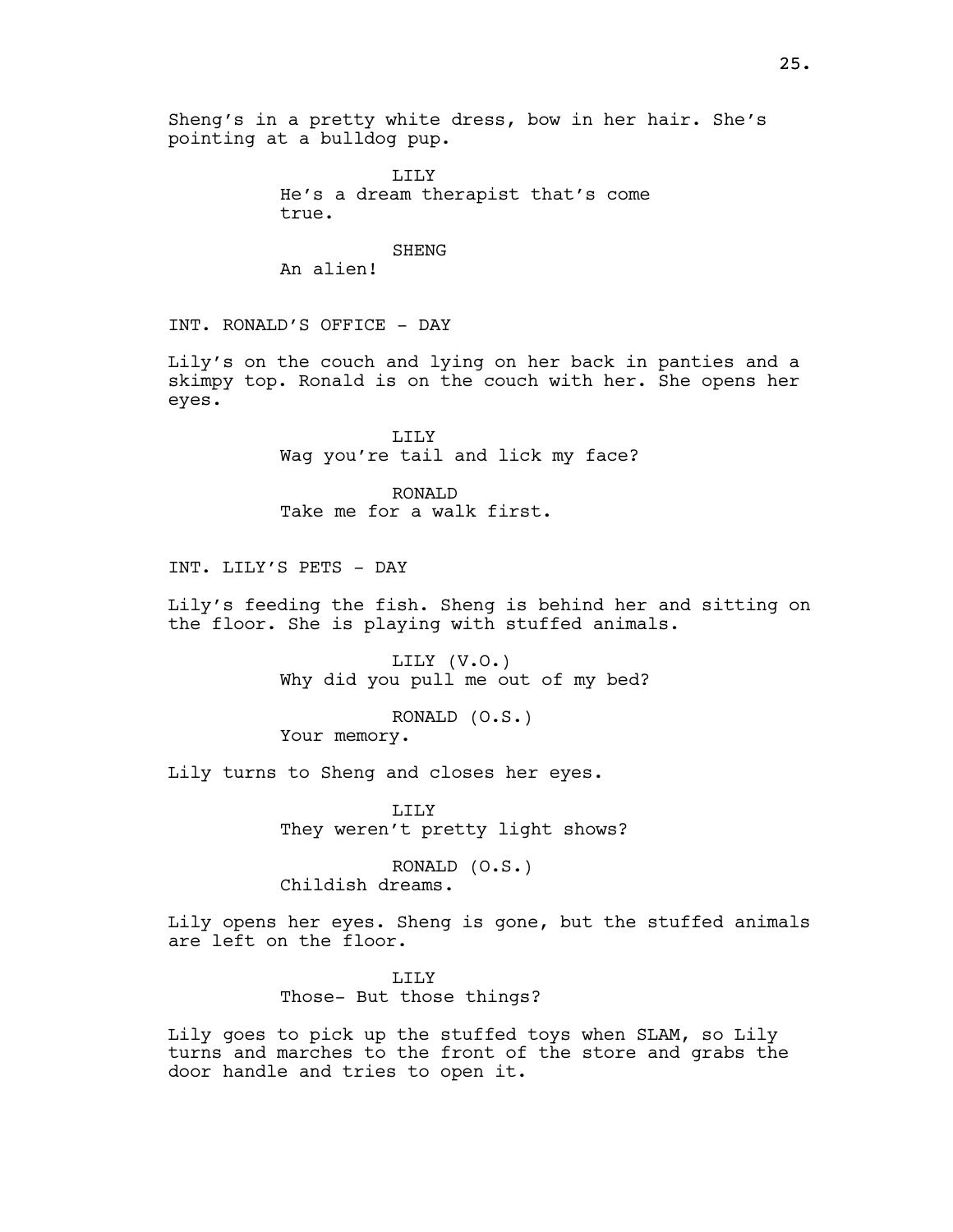RONALD (O.S.) We're venturing into that garden to pull those weeds.

LILY I am not re-seeding the planet!

The door flings open. Lily checks and then heads to the opposite side of the store.

> RONALD (O.S.) Somewhere you are in this middle.

Lily hesitates then slowly moves behind the:

CHINESE SCREEN

Lights go off as she approaches the MOBILE TABLET booting up.

LILY (O.S.) Did you get the Love Mom tattoo?

EXT. LAND DEVELOPMENT PROJECT - NIGHT

Ronald's mutating. His back curves into an elongated tail. Horns burst through his skull. Fire rains in the sky, and he stands in a fiery sea.

> RONALD Don't throw the big one back!

INT. PENTHOUSE APARTMENT - HONG KONG - DAY

Ronald's at his kitchen table. A napkin's tucked into his shirt. He's having steak and eggs. There's a MOBILE TABLET in front of him, and Lily's on its screen.

> LILY Talking to my molester is an adult skill?

RONALD The pain in your stomach can escape.

INT. LILY'S PETS - DAY

Lily has the MOBILE TABLET in hand, as she is having a video chat with Ronald.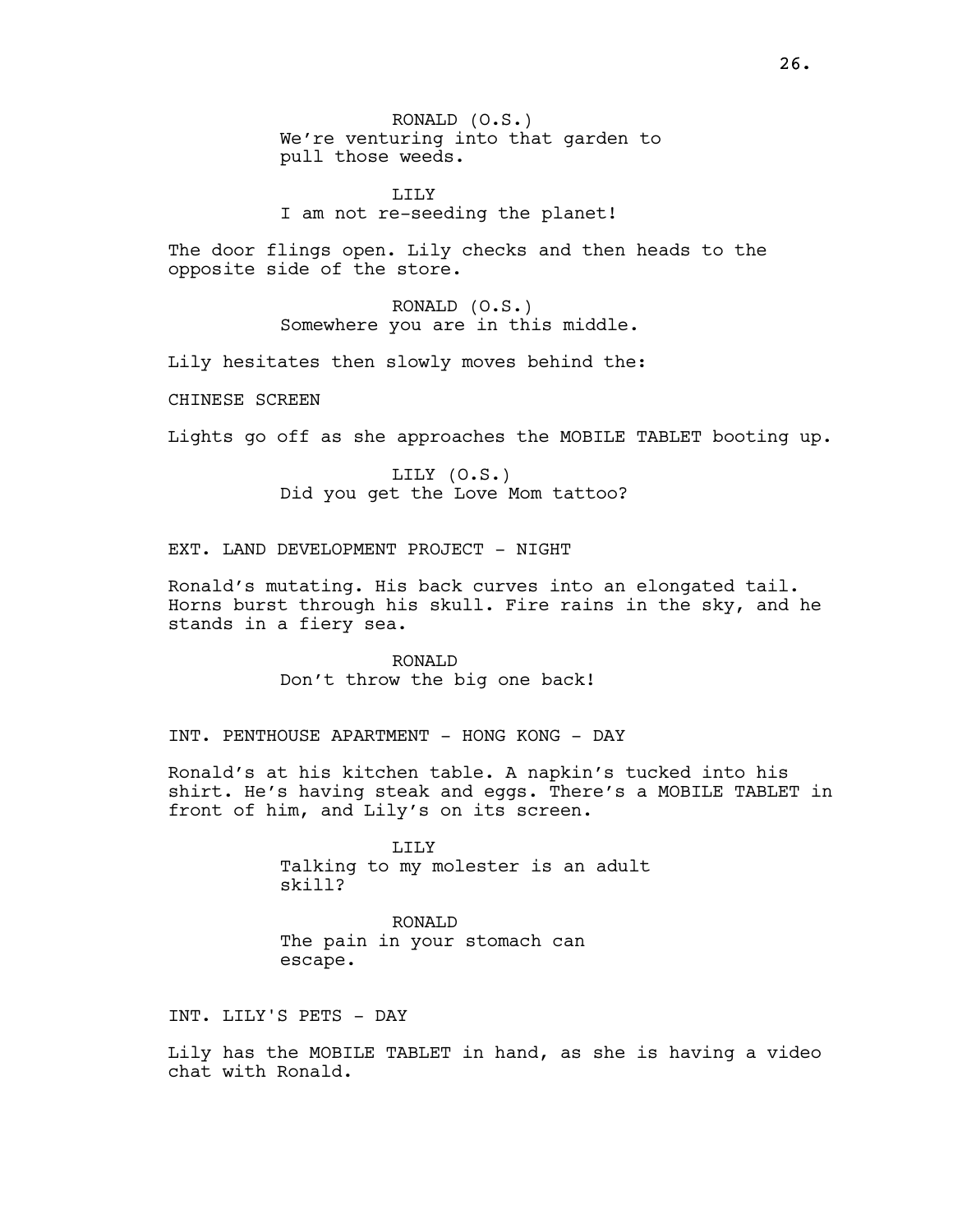T.TT.Y Haven't been breathing real hard from having nightmares in your office have I?

RONALD No. You said it was a shapeshifting bulldog pup.

FX:SLAM. It's the door at the front of the store again. Lily averts shell-shocked - not moving.

> LILY That's why I wake up screaming and crying my eyes out?

But her MOBILE TABLET is on screen saver, so Lily slowly makes her way to the front door.

> RONALD (O.S.) You made it grow?

The door opens, and it's Sheng's in her Sunday dress with a rock hammer dangling from her hand.

> LILY You've come to see the puppy?

Lily starts to make her way to the bulldog pup's cage, but Sheng shakes her head. Lily stops.

> RONALD (O.S.) Fiction is our phantom. We can create a reality in your memory.

Sheng comes into store, as Lily backs some. Sheng's now in the center of store.

> LILY I- I- I just- I just don't remember you. Honey, you got the wrong memory.

Sheng shakes her head and then looks over at where Lily's holding the MOBILE TABLET.

> SHENG We belong together.

FX:MEOWs come from it.

LILY'S POV - MOBILE TABLET

It's a video streaming of Lily playing with SHUAIJAN a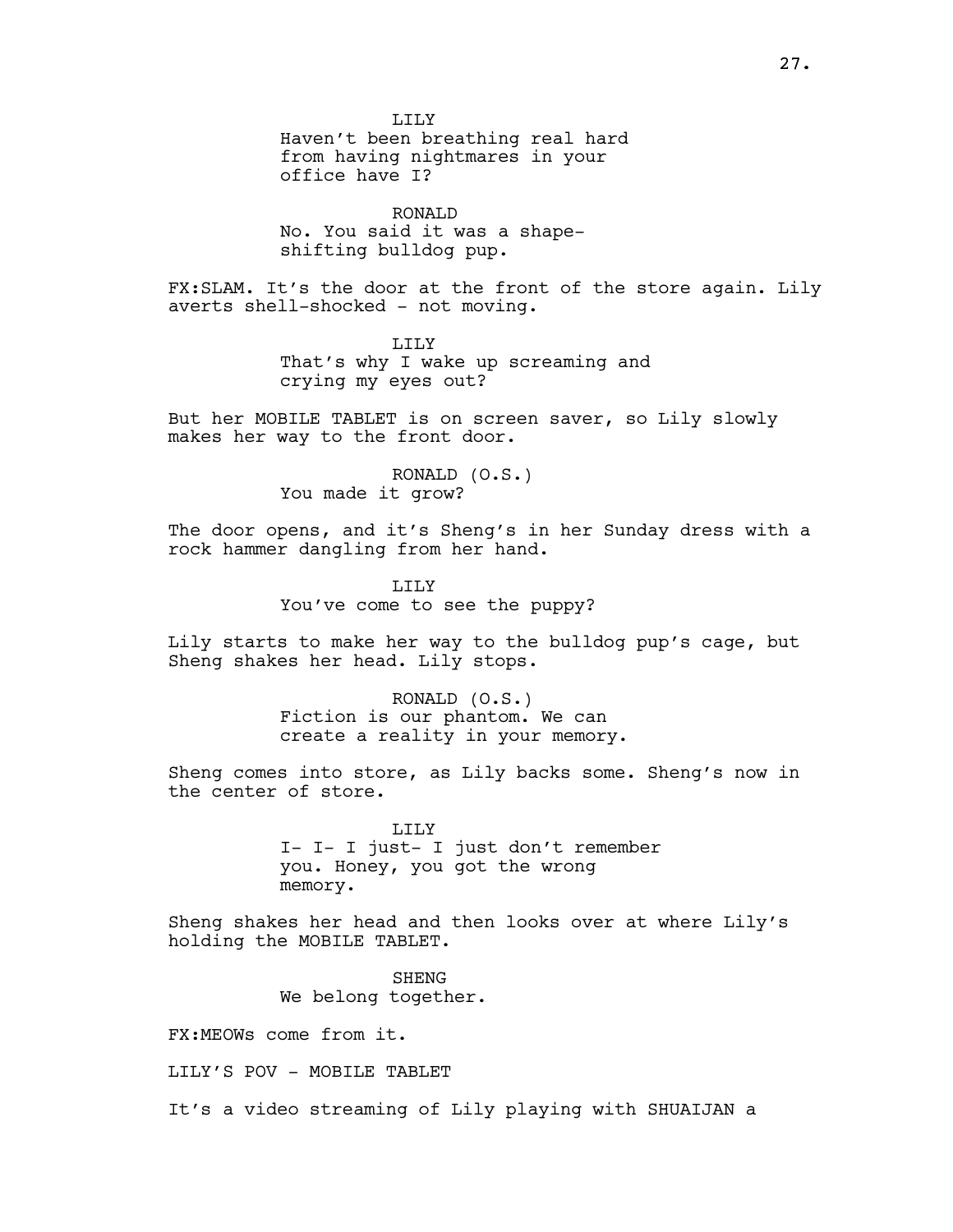selective breed of a cat.

LILY (O.C.) Shuaijan? No- I did this video myself.

RONALD (O.S.) And you think that these are signals from outer space?

LILY (V.O.) Sorta like my cool maybe regrettable therapy too.

EXT. CAUSEWAY BAY APARTMENTS - HONG KONG - DAY

Older building of seventeen floors facing harbor.

INT. CAUSEWAY BAY APARTMENTS - HONG KONG - DAY

ALTHEA, 50s, an antebellum African American. She frying up the grits, bacon and eggs. DEN, 50s, at the table - a Police Chief. He's reading a MOBILE TABLET.

> RONALD (O.S.) What do the mom and dad tattoos feel like when you're alone?

LILY (O.S.) It's like- It feels like- Like I'm in a county jail. And, and I'm waiting for them.

Althea looks to Den, as he touches the MOBILE TABLET's screen for another section, spatula a wavin'.

> ALTHEA You go on get on top'r. I'll whip'r then!

FX.MOBILE PHONE's behind Den and sitting on a shelf near a memo board. Den almost leaps for it but stops midway, looking back at Althea.

> DEN What if she forgets where we're at?

Althea slaps his plate-full in front of him and on the table.

ALTHEA She got no problem where we're at. You know I'll be enjoyin' it.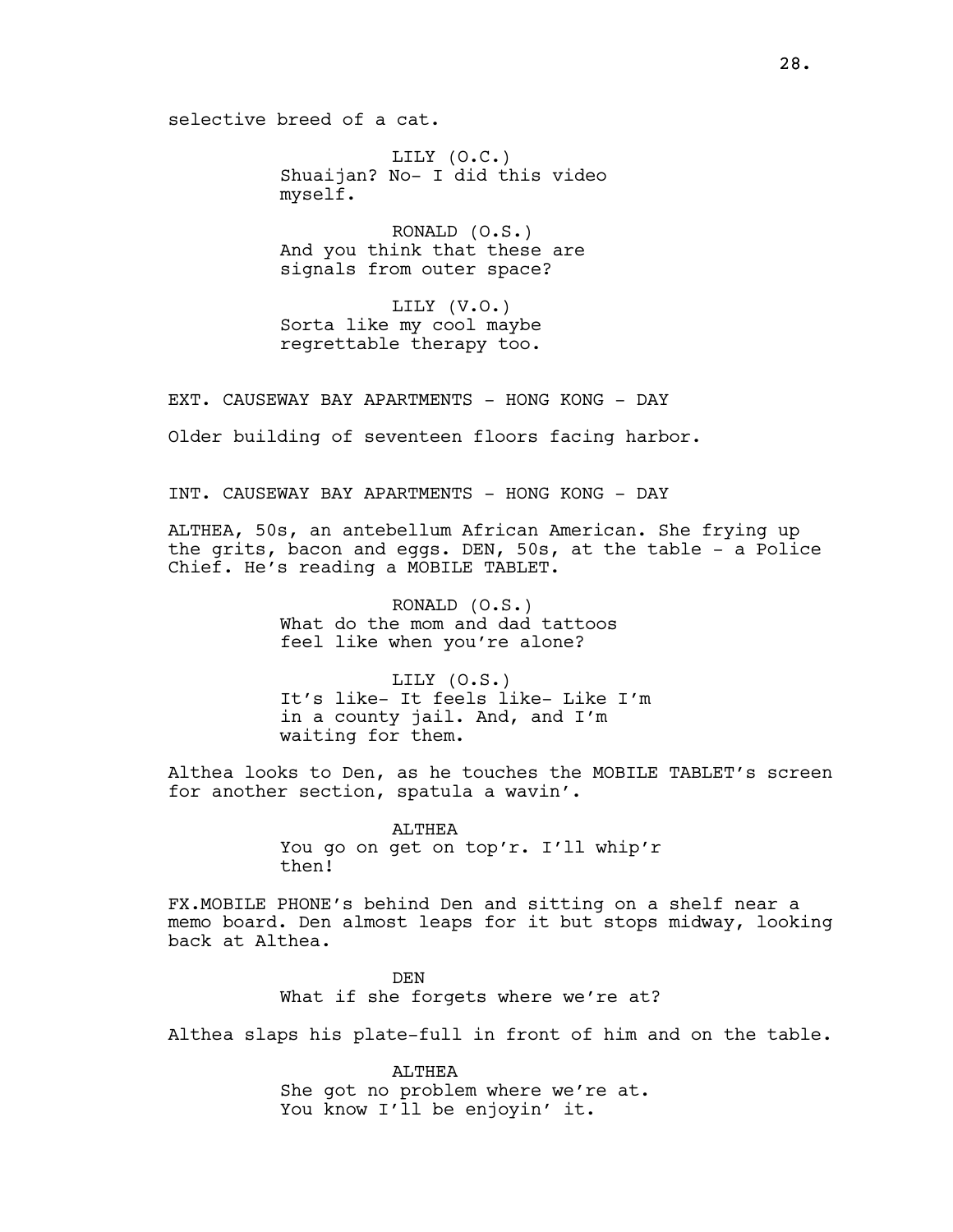Mobile phone stops. Den retreats to the table and starts with the MOBILE TABLET again, yet Althea comes and grabs it. Den complies. Althea sits, thumbs and surfs his MOBILE TABLET.

> DEN She could have a crappy boyfriend.

ALTHEA Be making up for him if it's so.

RONALD (O.S.) She has a hairy muff?

LILY (O.S.) And em? It's between like you said.

EXT. CAUSEWAY BAY BAKERY - DAY

Lily's sitting with Ronald out front. They are eating pastry sipping tea: casual date.

RONALD

Pain? Will it be more pleasurable?

LILY Oh, you mean you? Do I like it better? Are you? Are you going to tie me up? Spank me? No, cuss at me and forced it.

RONALD I'm here because of the short dark entity at the foot of your bed.

LILY In a white Sunday dress?

RONALD What you see and what happened is two different things.

LILY Mind control as an online game?

RONALD Your symptoms. They've become your reality.

EXT. VICTORIAN HARBOR - HONG KONG - DAY

Hong Kong skyline, the waterway's shared by large and small: coolest city in the world. FX:TITLE SONG.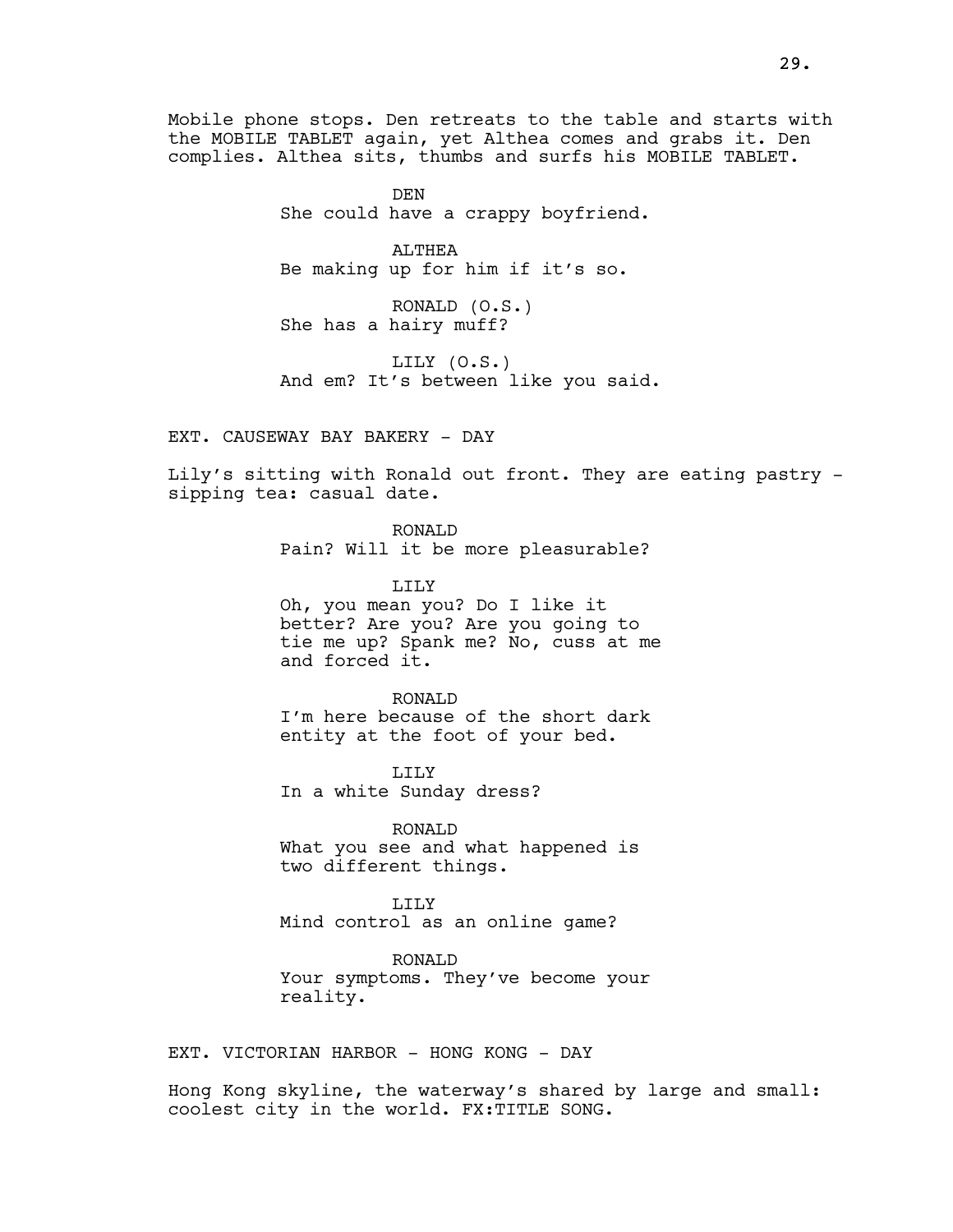LILY (O.S.) That's why the warm puddle?

INT. RONALD'S OFFICE - RECEPTION - DAY

Lily has on a red and black Chinese dress, black heels and a red matching purse. She's caked on the mascara - velvet.

> RONALD (O.S.) It's there to free you.

INT. MONGKOK SINGLE APARTMENT - NIGHT

Lily's in a skimpy top, panties. She's lying on her belly, coy with a MOBILE TABLET in front of her.

MOBILE TABLET - VIDEO CHAT

Ronald's on the screen.

LILY

Lead you into my spaceship?

A cold breeze comes into the room and Lily shivers.

RONALD Normal and even healthy.

T.TT.Y Do all the women you screw get hypnotized into thinking about aliens?

At the door and playing with a DOLL; its hair's frayed and frizzed - filthy.

> SHENG He can't stop a snot-nosed kid!

Lily rolls off the bed and onto her feet, shivering and in shock at the sight of Sheng.

> LILY Paranoid little girls are too young for daddy!

Sheng pulls hairs out of the dolly, lurches and whacks it violently on the bed - frightening Lily.

> SHENG You had an orgasm!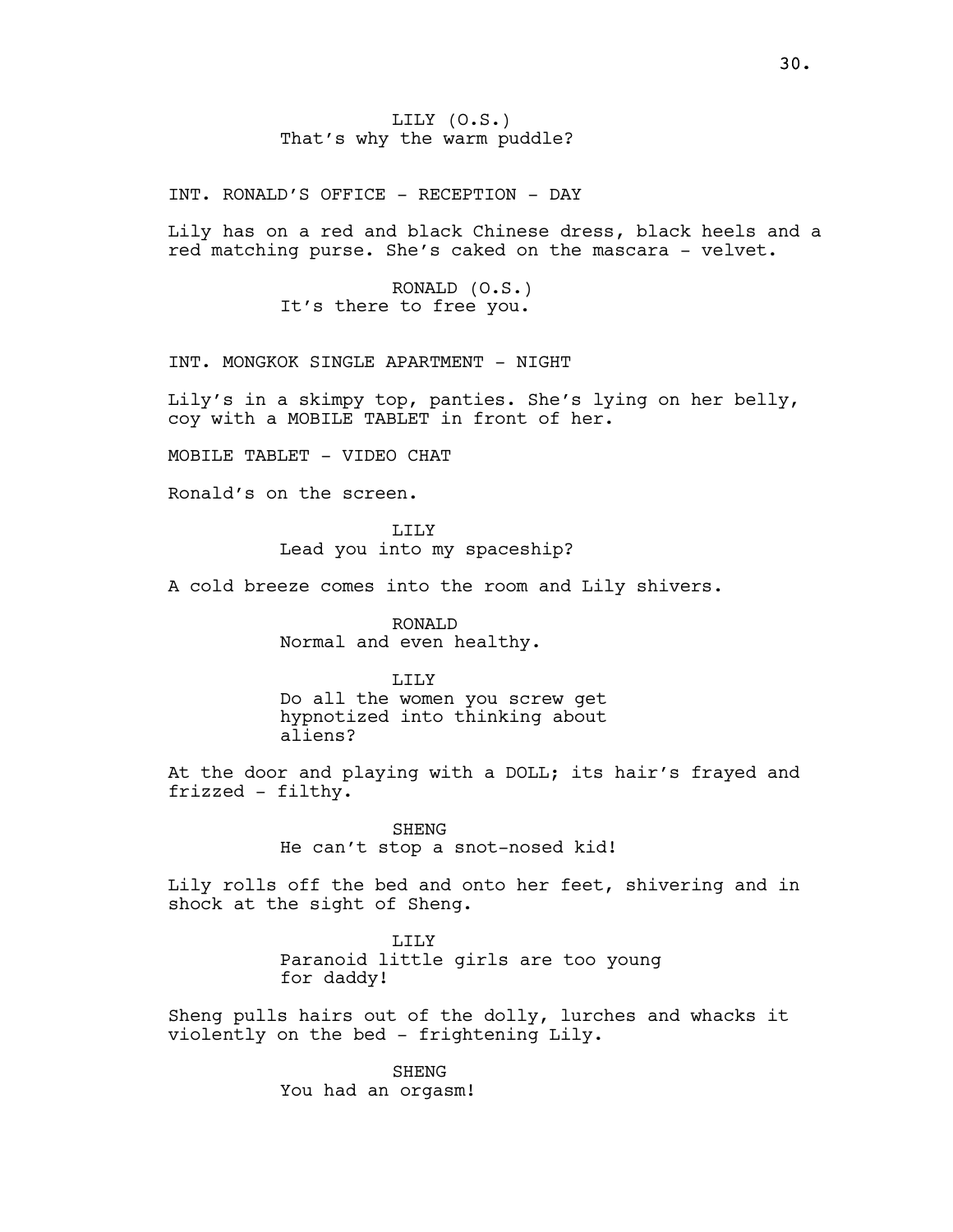Sheng becomes evil, now holding a bloody rock hammer - gore and dirt smudged onto her Sunday dress.

T.TT.Y

Put- Put the hammer down.

Sheng doesn't agree, lurking ever closer.

### **SHENG**

No mommy!

Sheng swings the hammer wildly at Lily. Barely escapes.

LILY We are not watching unsolved mysteries!

Sheng swings again - catching Lily on the head.

**SHENG** That was lord of the flies!

Lily's knocked unconscious, on her back with a bloody gash on the side of her head. Sheng hovers over her, readied rock hammer. More subdued, a wonderment.

> SHENG (CONT'D) We are the people of your lies.

INT. RONALD'S OFFICE - RECEPTION - DAY

An elegant book's readied for one to sign into and a top an antique desk. Lily signs it and sits.

MOBILE PHONE

On desk. FX:RINGS. Lily's up, hesitates and then answers it.

LILY Sanction me my love. Do with me as thy will. Take me as your female dog so that I may have your puppies.

CLOSE - LILY

Her eyes are radiant, no pupils.

INT. RONALD'S OFFICE - DAY

Ronald's sitting behind a Chinese Freudian antique desk: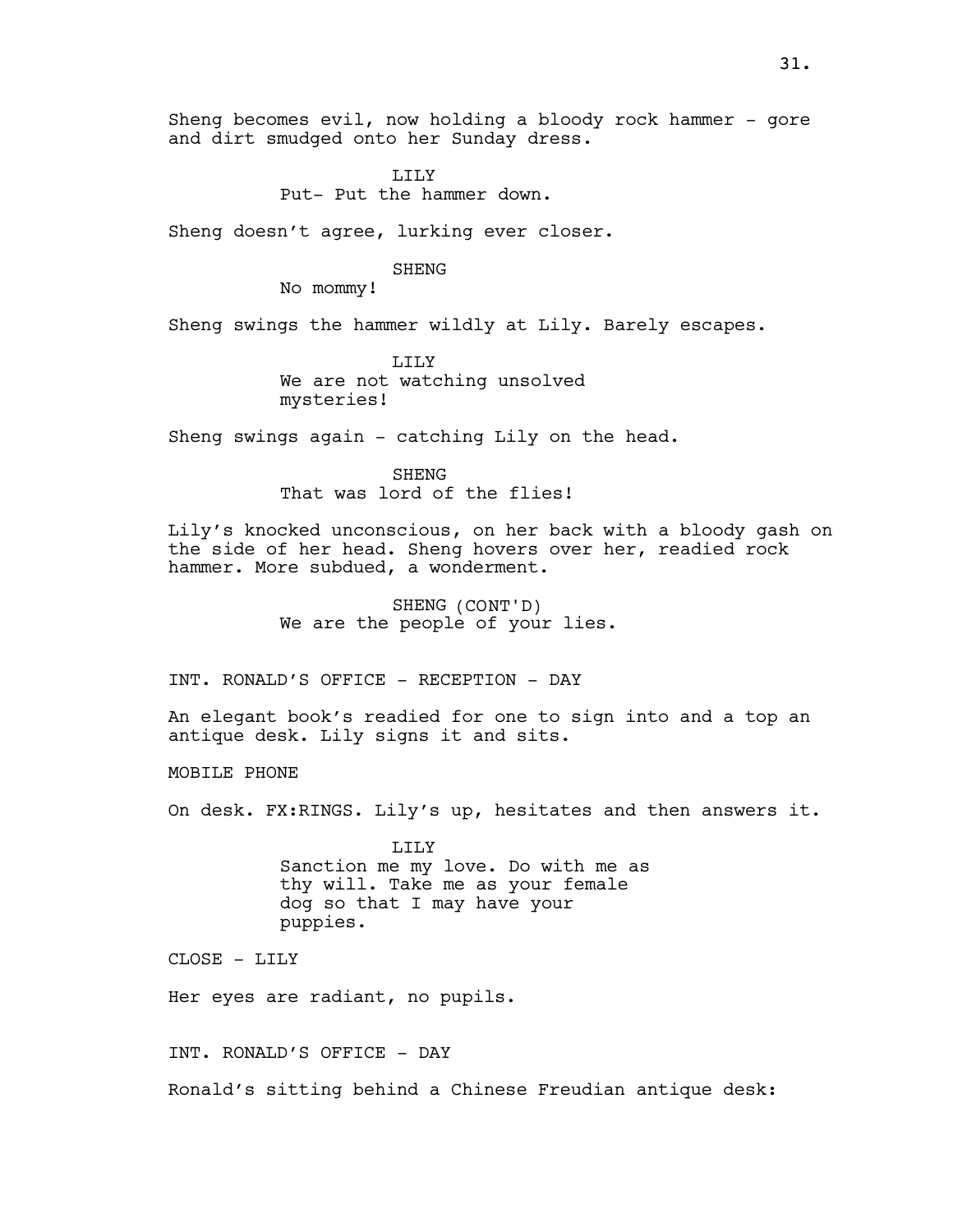decor and couch. He has on a pressed white shirt, cuffs rolled up, as Lily comes in.

> RONALD You're here to retrieve your childhood memories?

Lily parts her legs and rocks side to side.

LILY Yes. And, um? Minnie and Mickey Mouse.

RONALD They were hanging over your crib?

FLASHBACK TO:

INT. BEDROOM - DAY

LITTLE LILY has urinated her pajamas. She is rocking back and forth on the bed's edge. LIANG, 40s, her mother bursts in and flings the towel at the puddle on the floor.

> LILY (O.S.) They yelled when I made a mess.

LIANG Wipe it up!

FLASHBACK ENDS.

INT. MONGKOK SINGLE APARTMENTS - NIGHT

Lily's roused. A Vodka bottle's near her head, as She's still lying alongside the bed and on the floor. She staggers to her feet and stands before a full-length mirror. Checking the bruise on the side of her head.

> T.TT.Y Side effects are irritability, constipation and drowsiness?

INT. INTERNET CAFE - HONG KONG - DAY

KIOSK

Emilia's gamer hipster dressed. She's preoccupied with a MOBILE TABLET. SNAKE's early 30s, an African American gangster and on the opposite side and staring at Emilia.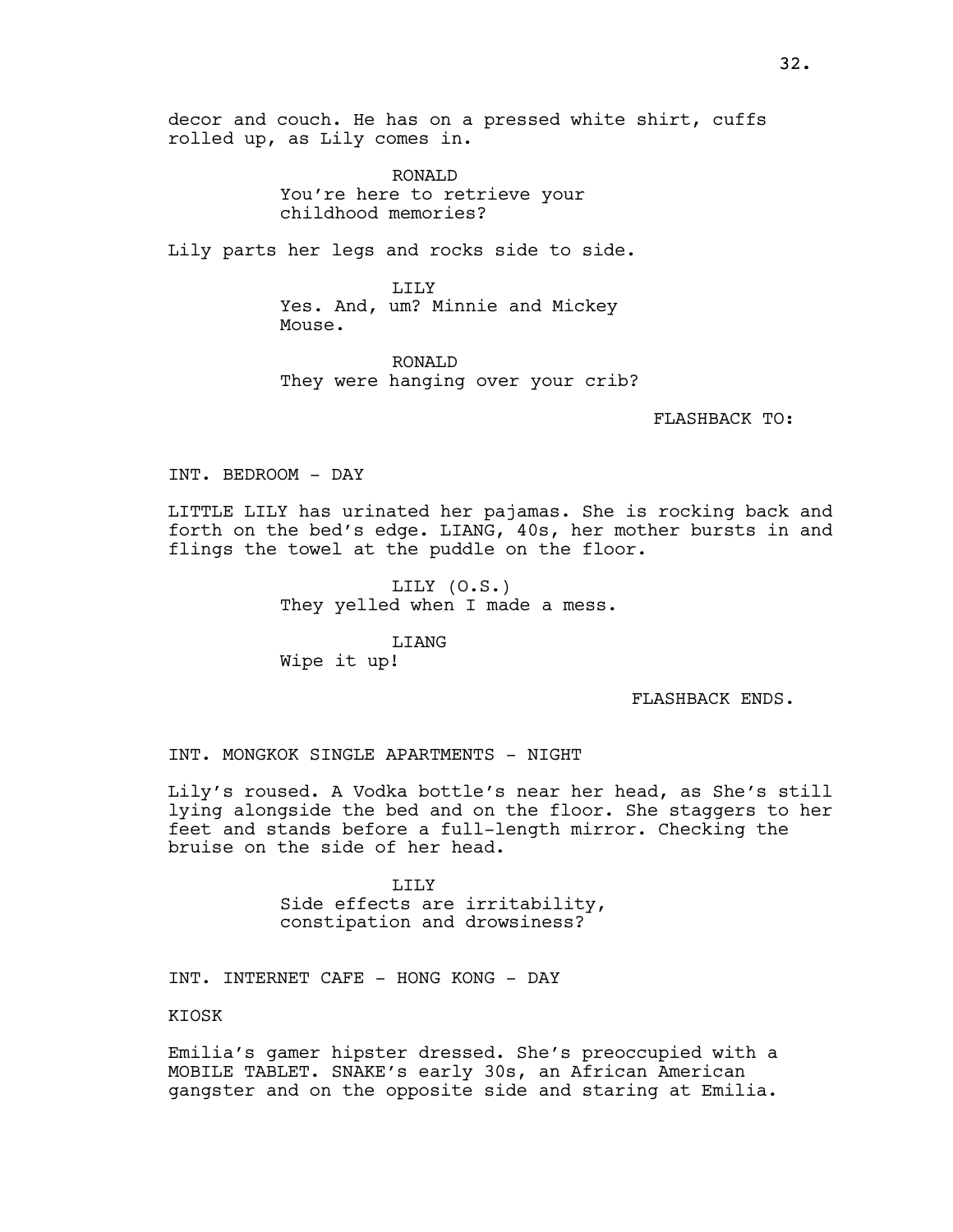EMILIA'S POV - MOBILE TABLET

Lily's bound on a steel gurney. WHITE KNIGHTS in white sheets, THEIR EYES radiate through the openings of their hoods. MOUTHPIECE'S shoved into Lily'S MOUTH - FX:ELECTROSHOCK.

### SNAKE

FX:SNAPS his FINGERS a couple times. Emilia doesn't look.

EMILIA What if I get lost in this mall?

SNAKE Then you be lying naked and roped to these bedposts with these leather straps ho.

Emilia looks up.

EMILIA And you be slave'n on me?

Snake gives the place a once over - shrugs.

LILY (O.S.) Her toy made me bleed.

### INT. LILY'S PETS - DAY

FX:CHANTING SHAOLIN PRIESTS. ALL ANIMALS, their eyes are RADIANT. It stops, as Lily enters the shop, bruised head. Hesitating and scanning their behavior.

> RONALD (O.S.) Toys that draw blood belong to that person only.

# EXT. KAMIKAZE CAVE - NIGHT

Ronald's drunk and nears the cave; a rock hammer is in one hand and a Chinese Brandy bottle dangling from the other hand.

> LILY (O.S.) The red panties- I see, they're in case I need to cry wolf?

Slugging down more Brandy, he heads toward the cave.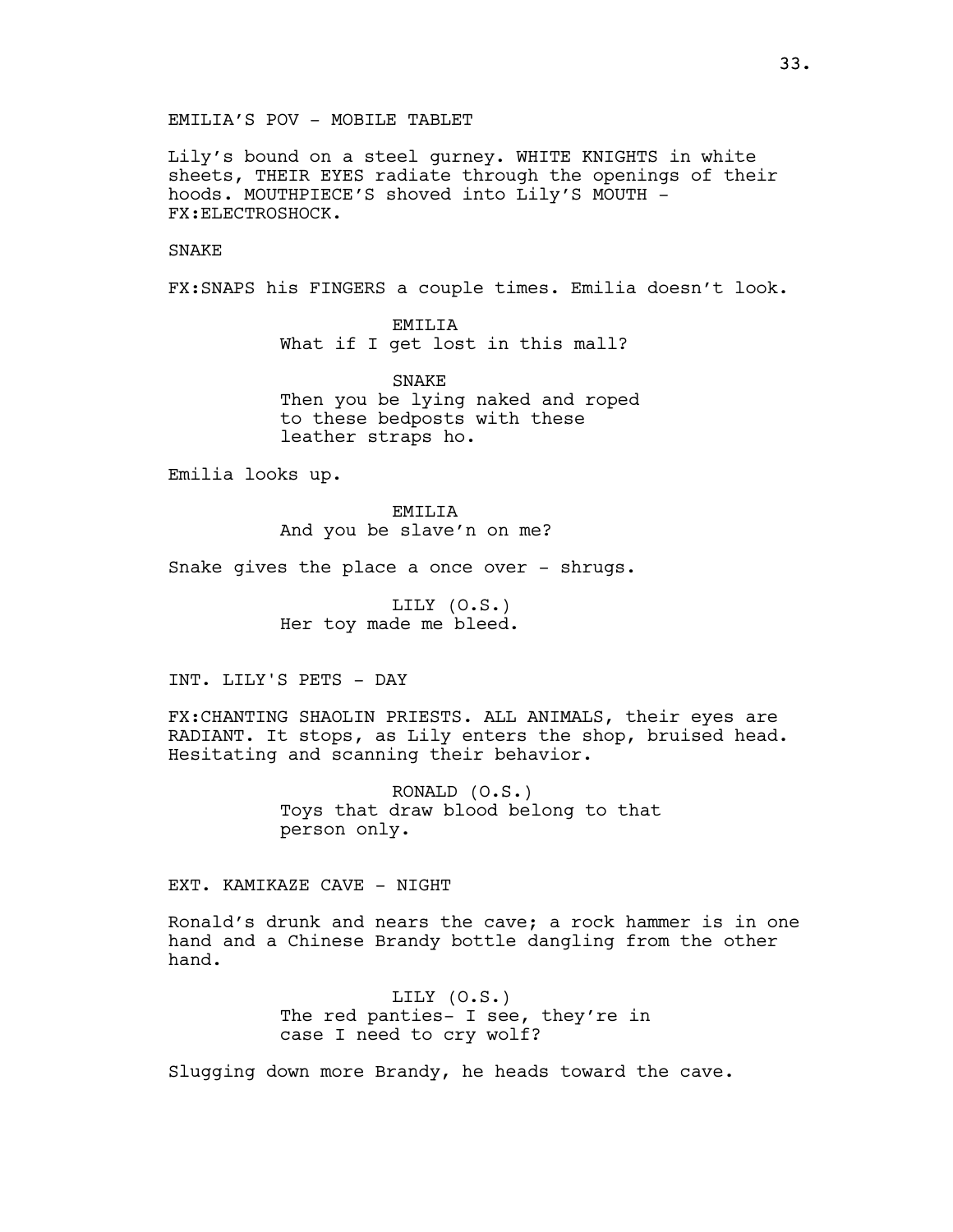RONALD (V.O.) They're before the pinching of your nipples and the using of that dildo.

LILY (O.S.) Okay, okay - so, so you stick it in me. And like, I remember that. Yeah, I'd- Hopefully, I'd totally understand that? But, say like, I'm asking you. You know? Where's it at? You, you know? Yours?

INT. KAMIKAZE CAVE - NIGHT

Slowly, Ronald makes his way.

SHENG

Convoluted and twisted, straddling a couple large boulders, an avalanche of vile secretion comes outward and toward RONALD. It turns into a RADIANT HELLFIRE.

RONALD

Shields his face and thrashes out with the rock hammer.

Ronald'S POV - SHENG

UNCONSCIONABLE SPIRITS come from out of her as GRIMACING FACES. Ronald wildly and wickedly swings the rock hammer out.

INT. RONALD'S OFFICE - DAY

Lily's on the couch and on her back in a Chinese silk robe. She's in a hypnotic dream, as Ronald's alongside in a chair.

> RONALD You'll say that I engineered an alien abduction?

> > T.TT.Y

Um hm. And you gave me a fat cigar when you wore this pink Tutu skirt.

Ronald's suddenly shirtless, standing center of the room in a pink Tutu skirt.

> RONAT<sub>D</sub> Touched, manipulated and probed?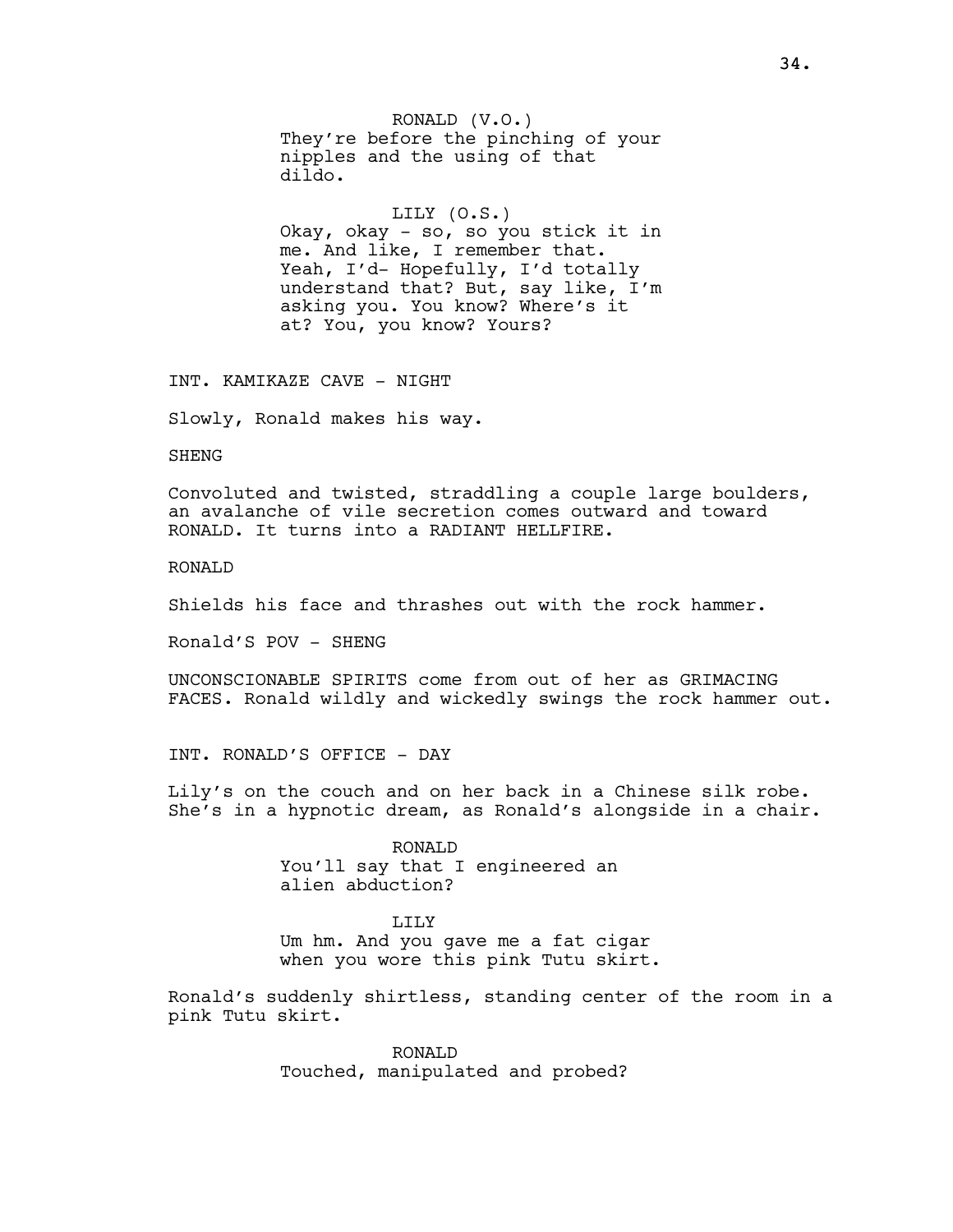LILY

Thank you and thank you for shopping at the Hong Kong food market.

RONALD Minnie and Mickey Mouse?

EXT. OFF BEATEN PATH - MONKEY MOUNTAIN - NIGHT

Ronald's running from something during a THUNDER STORM. The brush's alive, whipping at RONALD.

> LILY (O.S.) And Elvis and Michael Jackson too.

FURTHER

Sheng, unscathed by the weather and in ballerina dress.

SHENG

Game over!

Ronald takes flight again.

INT. PENTHOUSE APARTMENT - BEDROOM - DAY

Ronald is sitting on the bed in a black thong. FX:RUNNING and INCREMENT WEATHER.

> RONALD (whispers) Her re-collective experiences.

Ronald closes his eyes.

LILY (O.S.) That wasn't a leave a reply box.

EXT. MONGKOK POLICE STATION - HONG KONG - DAY

Colonial 1925 building, preserved for Police use. Ryan walks up to Tom with a tray - two coffees.

> RYAN We can only report what has been imagined.

Tom grabs his too; they head to the VW Police Transport.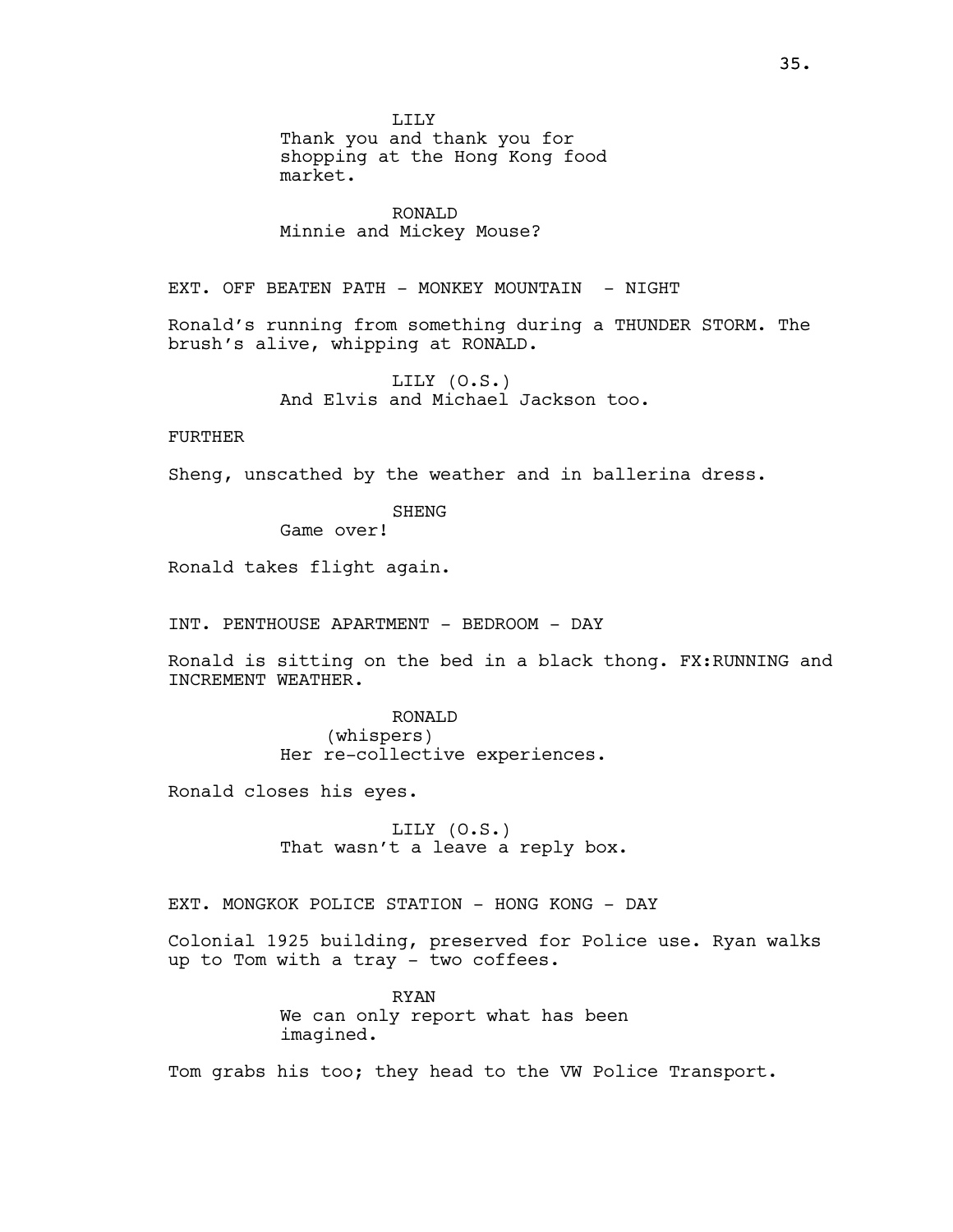TOM They get these kids, breed them for sacrifices. Make'm do porno and whore themselves.

Ryan's about to get in driver's side.

RYAN Might of been like this serial killer who selectively chooses what meat he eats.

INT. LILY'S PETS - DAY

Lily's pacing, gaming with the MOBILE TABLET.

LILY'S POV - MOBILE TABLET

Ronald's flinging and flaying his arms about, trying to get away from Sheng or Damson. Suddenly, it goes blank.

> RONALD (O.S.) Satanic rituals?

Lily looks up from gameplay as if she's in the unknown.

DAMSON

Standing in front of Lily and holding the bulldog pup. Lily tries to get the gameplay going again, tapping onto the MOBILE TABLET's screen.

> LILY Wait right there, I'll get the science guy.

RONALD (O.S.) No don't, stop?

LILY (V.O.) Can we try something past teddy bear age?

DAMSON Something old enough for the serpent's seed?

Lily goes into a hypnotic state. She's compelled to where Damson hands the bulldog pup to Lily. She takes it gently, at a loss for words. Damson jets toward front door which shows of a radiance. Lily shields her eyes.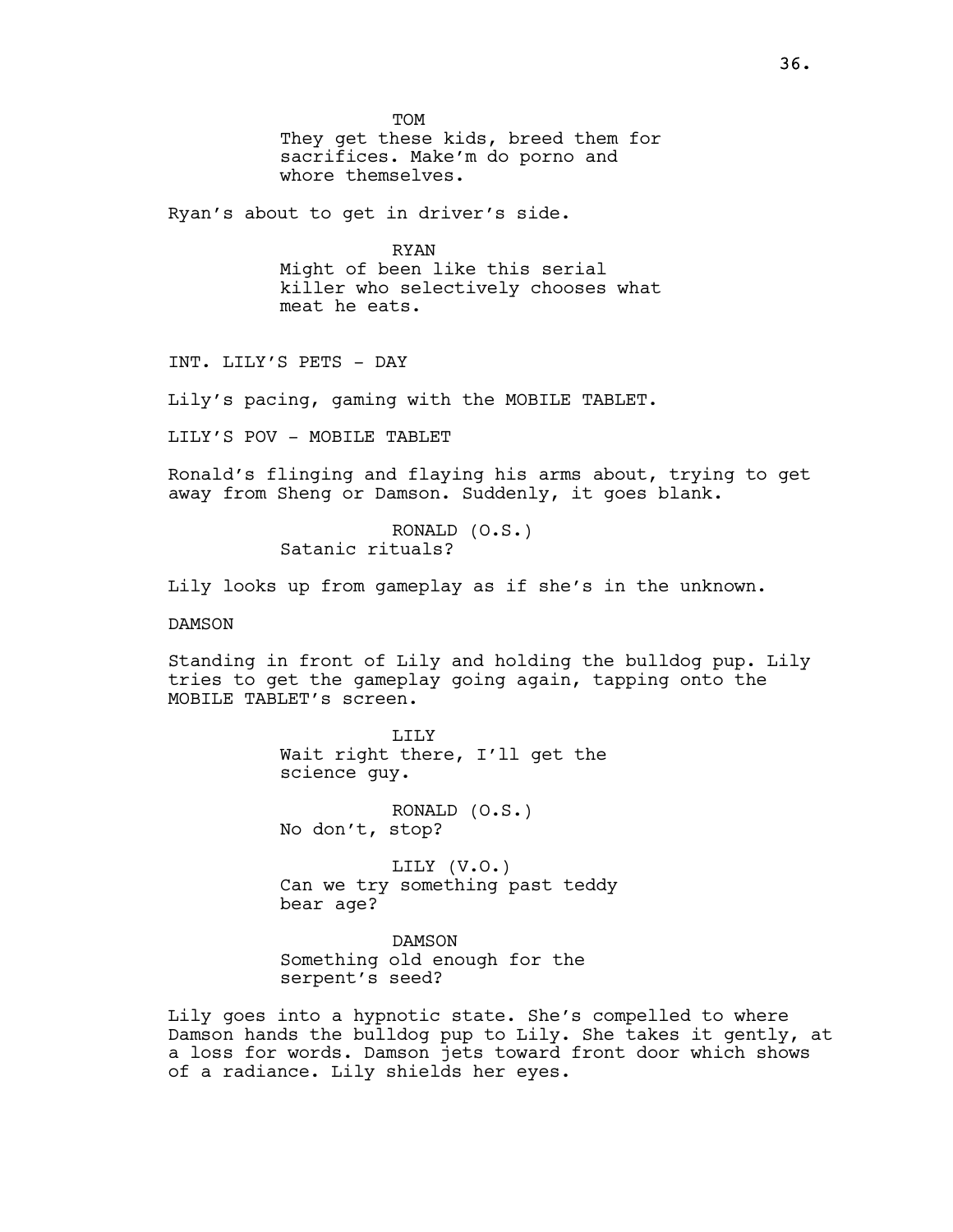INT. STUDIO APARTMENT - YAU TSIM MONG DISTRICT - NIGHT Ryan's having a video chat on his flat-screen with Ronald.

> RONALD There's a lack of corroborating evidence.

RYAN What if you're this serial killer?

RONALD Makes you the moral crusader.

FLAT SCREEN

Map-quest of "Lily's PETS."

INT. PENTHOUSE APARTMENT - FAMILY ROOM - DAY

Lily's in a Chinese dress; Ronald's at the table.

LILY I knew where daddy's was at.

RONALD He cannot exist forever at where he does not belong.

Lily starts to undress.

LILY His speed'll gets us there.

RONALD That was another boy.

LILY Think I can always fake it as an alien invasion?

Lily heads into the hallway.

RONALD Most women do.

LILY See? The little boy got laid.

FLASHBACKS TO:

INT. BEDROOM - DAY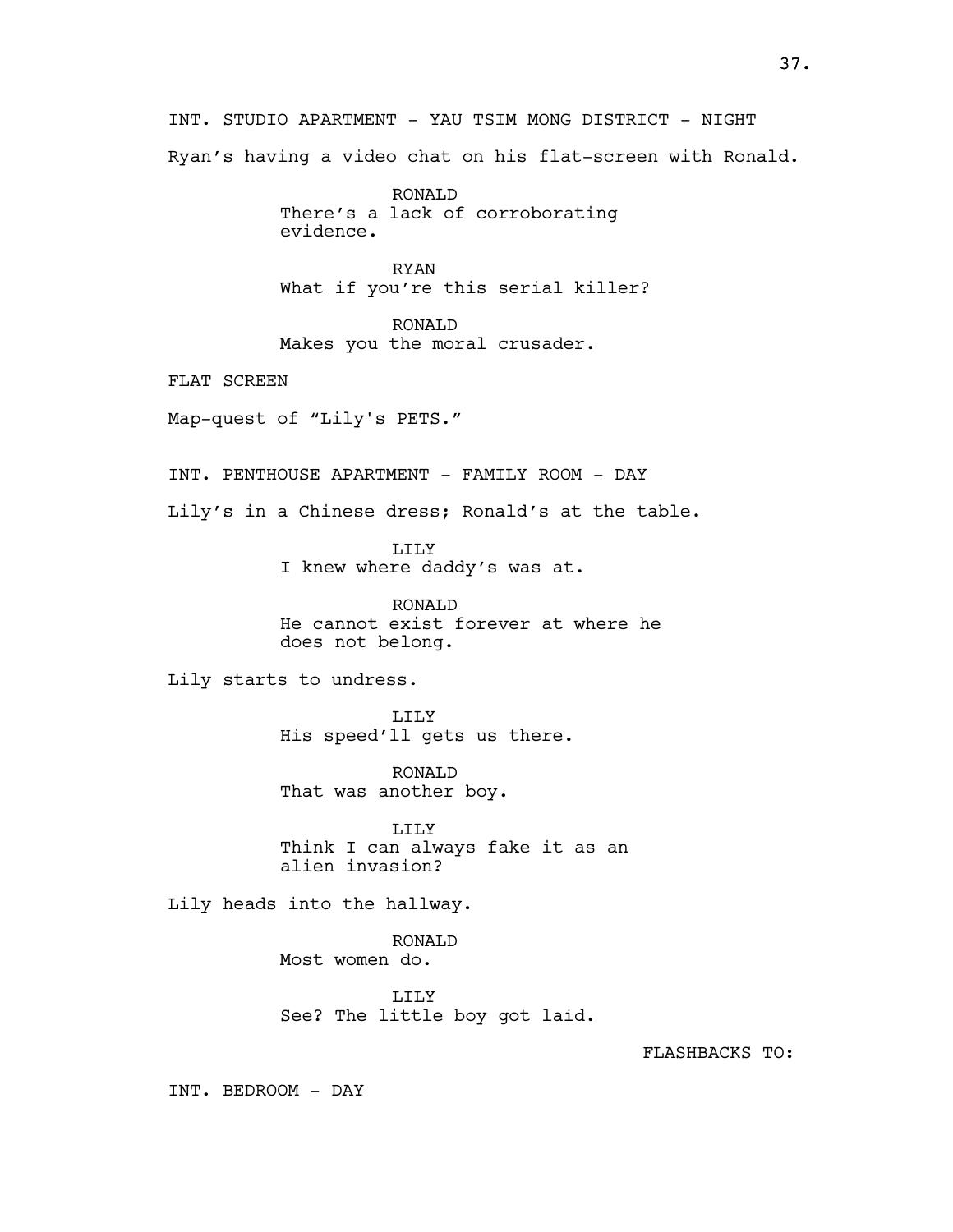Liang is sitting on the edge of a bed, tissues are scattered and prescription medicine bottles are strewn. An automatic hand-gun's held to her temple.

> RONALD (O.S.) Has your near-death memory faded?

LIANG Don't even think about it!

LILLY (O.S.) Guess you'll need to bring your flash-light.

LITTLE LILY

Standing in the doorway, confused and wanting to retreat.

RONALD (O.S.) Where's the forbidden fruit?

LILY (O.S.) He told me to put it in my mouth.

RONALD (O.S.) Where did the little girl come from?

FLASHBACK ENDS.

INT. PENTHOUSE APARTMENT - BEDROOM - DAY

Ronald emerges from a radiance. He's in a black thong.

T.TT.Y She- She came from- From a well hung stud.

RONALD Ah, then the serpent approached?

FLASHBACKS TO:

# EXT. KAMIKAZE CAVE - NIGHT

ENGLISH GLIB RONALD, younger and beard. He has a COLLEGE CO-ED with him. She's giggly and sipping off a small liqueur.

> COLLEGE CO-ED Where's the two of the two-some?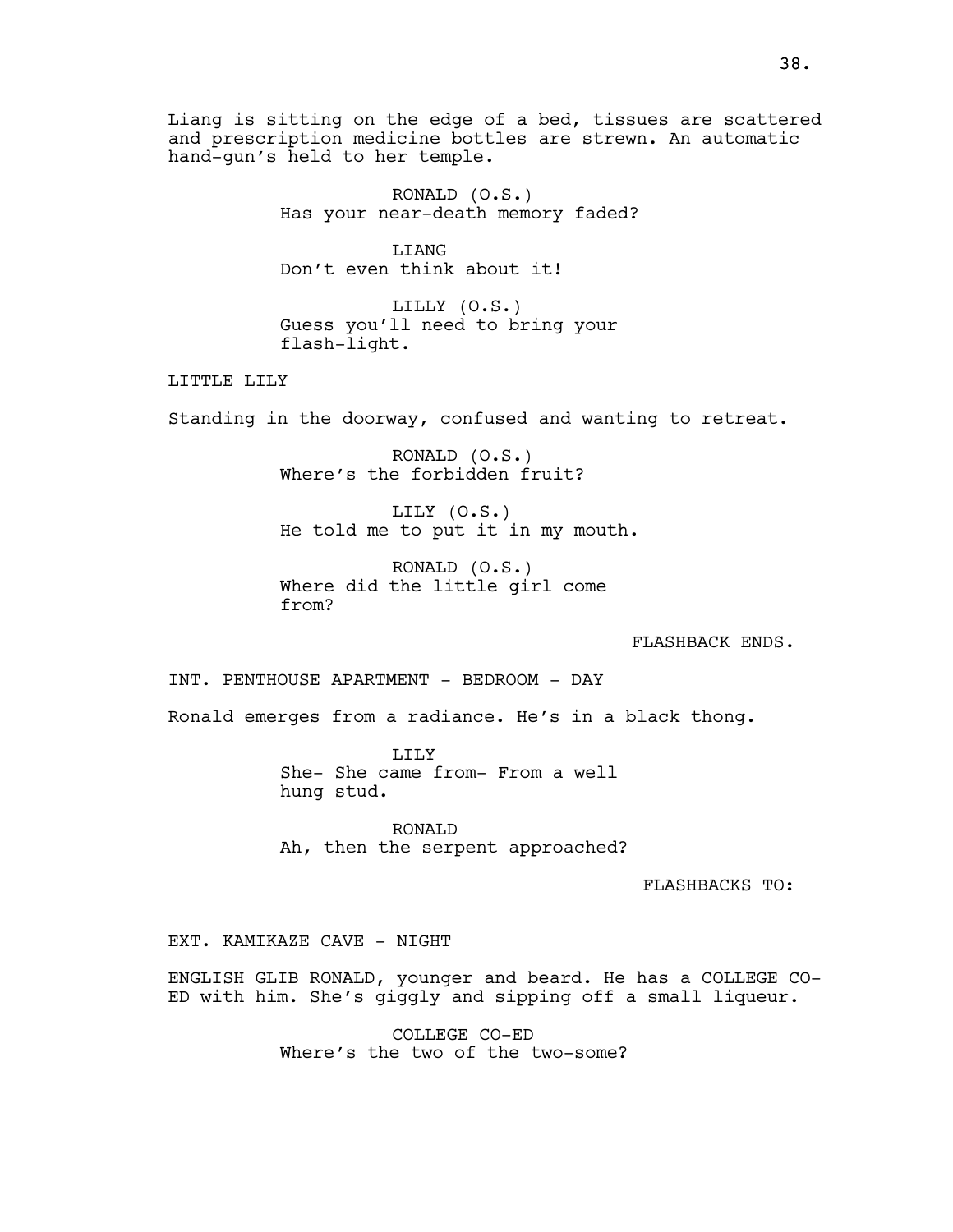ENGLISH GLIB RONALD Left the other at a child care center.

INT. KAMIKAZE CAVE - NIGHT

The College Co-ed stumbles into the dark cave.

COLLEGE CO-ED Um, wait- This is too creepy. We can't do it in here.

COLLEGE CO-ED'S POV - ENGLISH GLIB RONALD

Radiance's behind him - rock hammer dangles from his hand.

COLLEGE CO-ED (CONT'D) What's with the hammer?

Lurking closer, shielding her eyes from the glare.

COLLEGE CO-ED (CONT'D) Is there car out front?

Ronald bashes the hammer against the side of the cave's wall.

ENGLISH GLIB RONALD You're at the end of the tunnel!

LILY (O.S.) It's my- My mind- No, no- My kitty.

RONALD (O.S.) Which one is it?

ROCK HAMMER dive bombs out the air in a blood strewn and repetitive fashion. FX:SCREAMS.

DISSOLVE TO:

INT. PENTHOUSE APARTMENT - BEDROOM - DAY

Lily ornaments their morning, barely covered with the sheet. Ronald is sitting in an antique wooden chair across from her. He has a stiletto - wearing only a black thong.

> T.TT.Y It was the big bad wolf.

RONALD We're not eating the three piggies.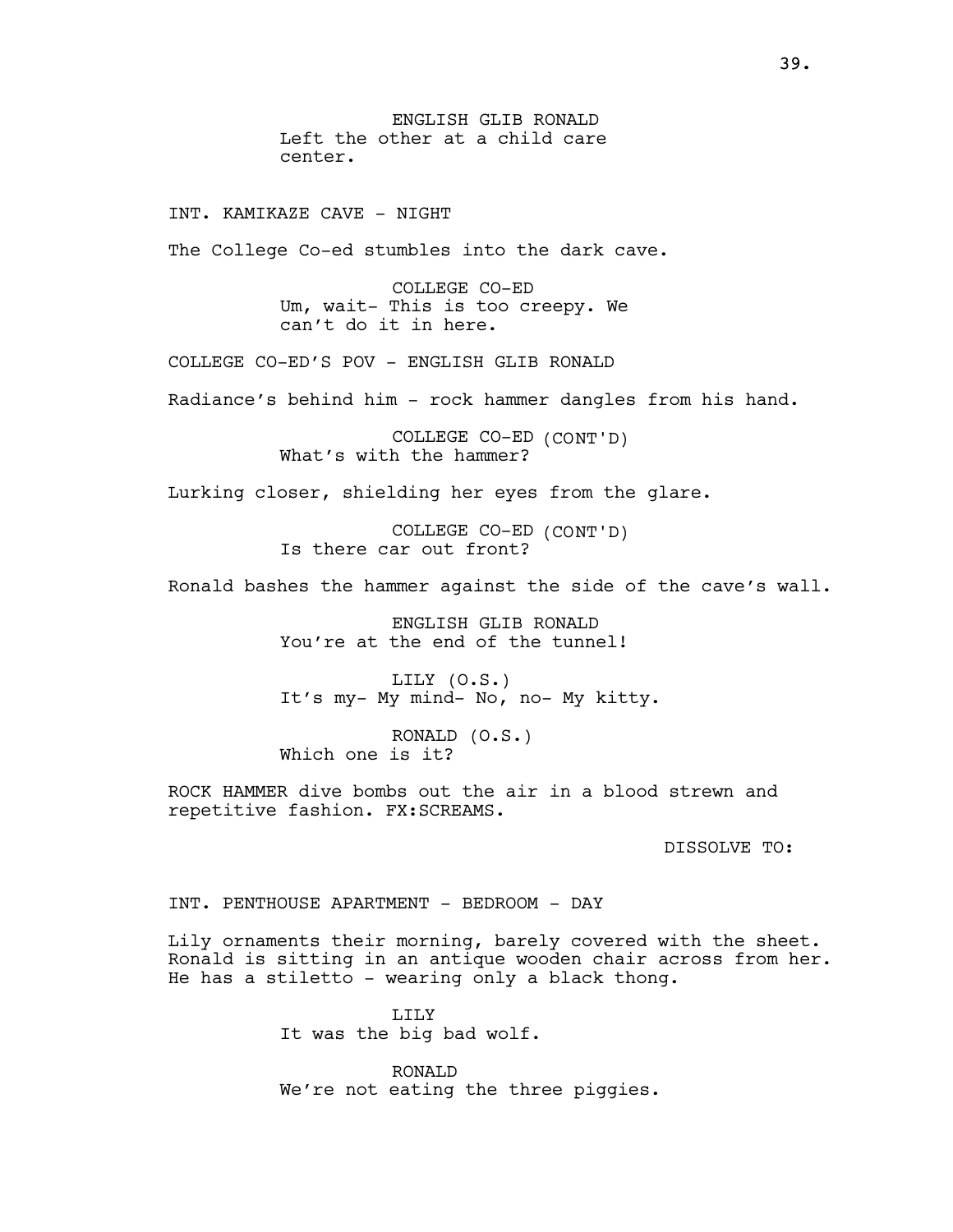LILY No, actually I swallowed.

RONALD That wasn't me.

INT. LILY'S PETS - DAY

Animals are in a strange gaze; FX:GONG of GRANDFATHER CLOCK, turning their heads, as Sheng comes in the front door.

> SHENG She's with them now.

LILY (O.S.) What then?

RONALD (O.S.) The Alien. The Devil. The Wolf.

INT. LILY'S PETS - DAY

There's a radiance from behind CHINESE SCREEN. We move in:

CLOSE - MOBILE TABLET

Lily's on Ronald's bed. FX:GONGING of GRANDFATHER CLOCK.

LILY Oh, yeah. I came three times.

RONALD Which is victimizing you in a secretive way?

LILY Are you asking me to change my privacy settings?

RONALD Memory can step around - across.

INT. PENTHOUSE APARTMENT - BEDROOM - DAY

Lily sits up, staring at the FX:GONGING GRANDFATHER CLOCK. It stops. Ronald's becoming possessed, eyes dilated - radiant with no pupils. SHADOWS of FIENDS pass through. Bed FX:TREMORS.

> T.TT.Y I'll be Emily and you be Homer?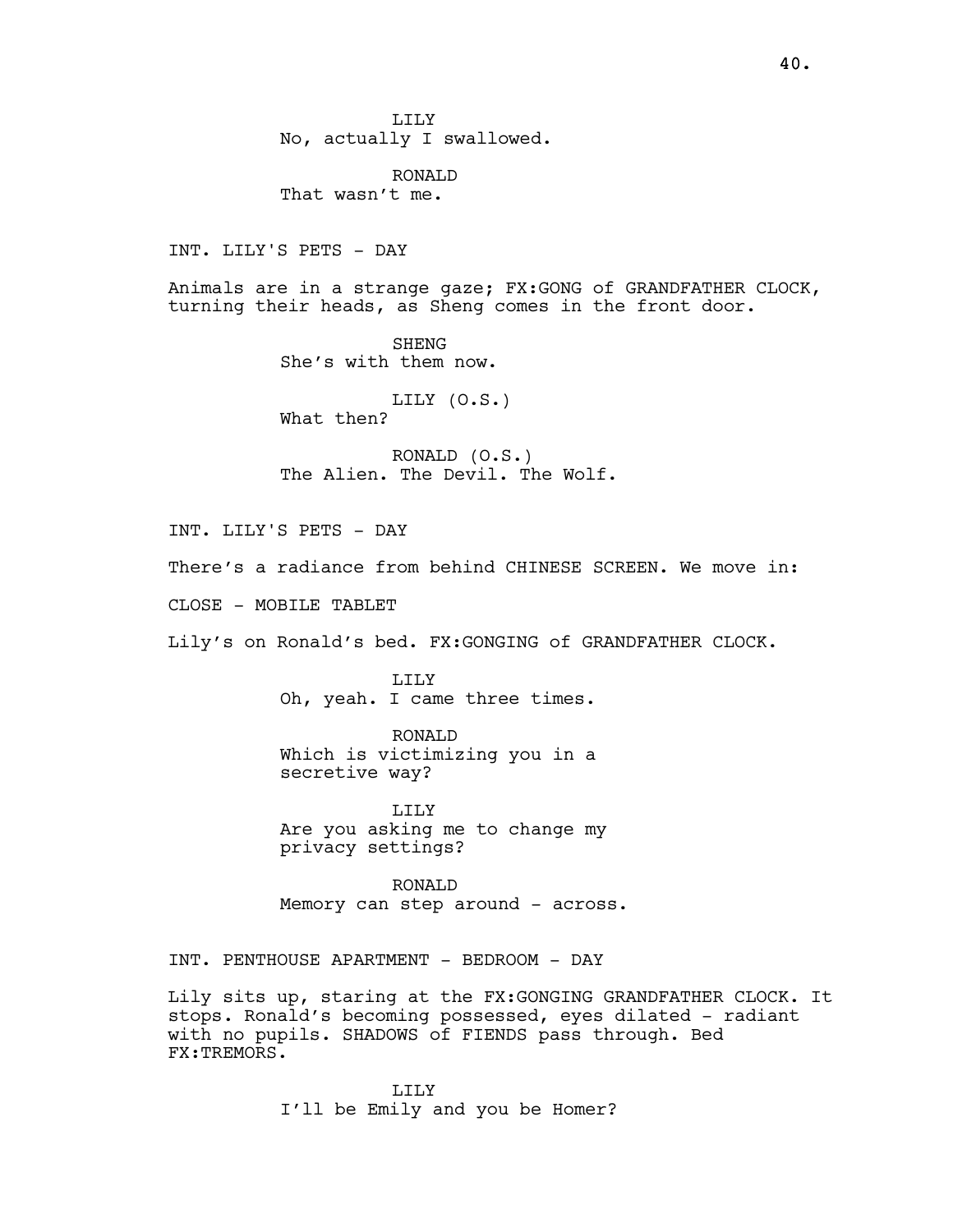RONALD Emily Dickinson's hidden in the deepest shadows of your mind.

LILY Dude, you're not a green man with glowing walnut eyes.

Lily's up abruptly and holding the sheet over her.

RONALD

(theatrical) In sooth, I know not why I am so sad.

LILY (drunkenly) Oooh Antonio- You're sooo kinky.

Lily comes in and slaps Ronald's face.

RONALD (theatrical) I am a Jew. Hath not a Jew eyes? Hath not a Jew hands, organs, dimensions, senses, affections,

passions. LILY

Is this thou Shakespeare's for crossbreeding children?

INT. POLICE CHIEF'S OFFICE - DAY

Den's behind his desk with Tom and Ryan before him.

DEN Relationship satisfaction?

Tom watches Ryan fiddle with a small pin on his lapel.

TOM He's trying to reverse himself.

RYAN Search God Particle.

DEN Explains why a Chinese quack?

TOM Fiends will win.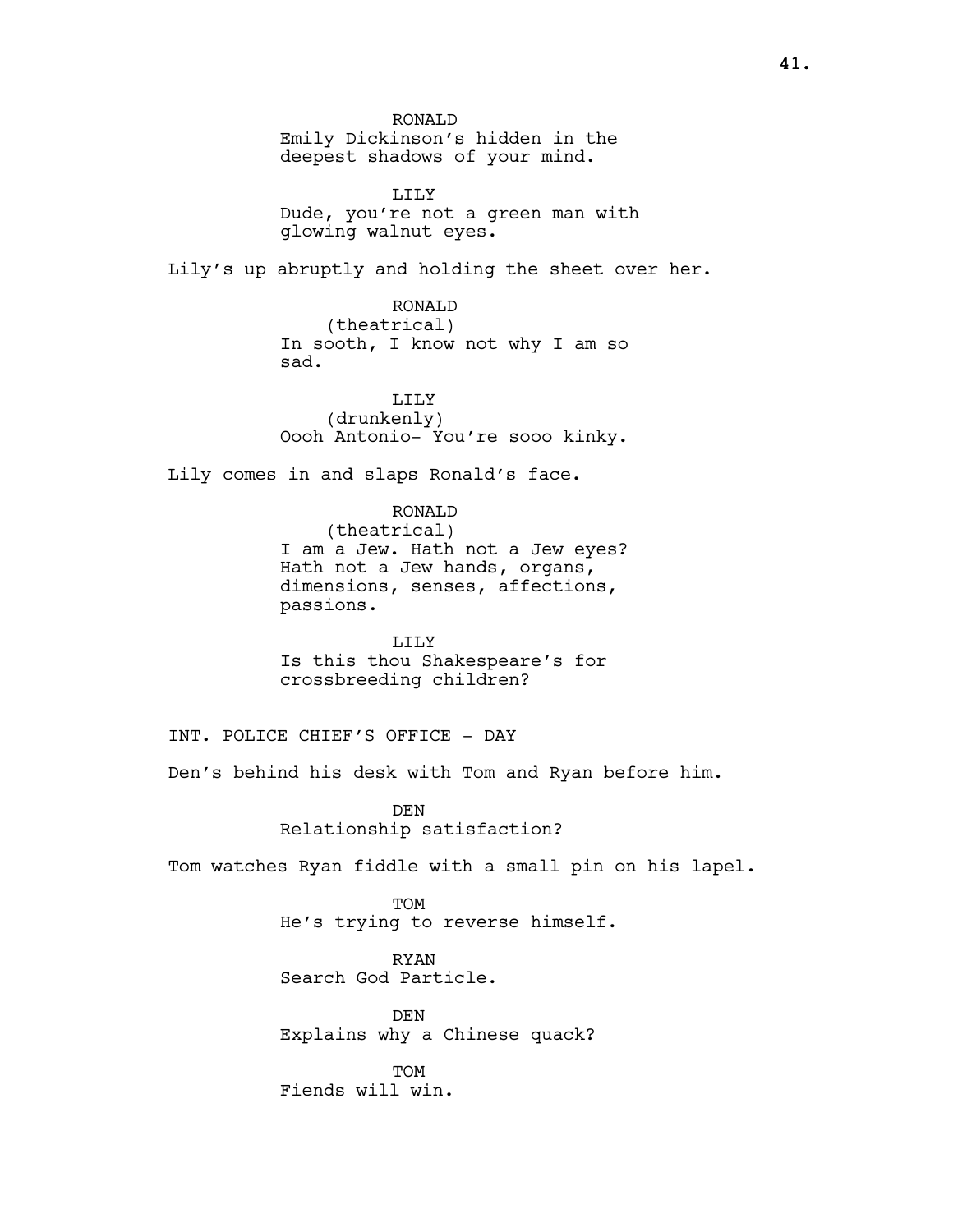DEN He'll never get to that part.

TOM Then he'll alter our personalities.

RYAN And she's an unknown.

Den hones in on Ryan.

DEN Role play's not scientists for a high energy physic's exploration lab.

GOD SHOT - SHENG, DEN, RYAN AND TOM

Unknown to them, Sheng sits in a corner behind Den's desk. She's strangely flipping a dirty doll right side up and upside down - tossing and catching it.

> LILY (O.S.) The beloved becomes the enemy?

RONALD (O.S.) Not limiting this to earthly explanations disconnects you.

EXT. LAND DEVELOPMENT PROJECT - NIGHT

The large Earth moving machines FX: GROAN of activity. FX:WORKERS, but there's nothing there - still and immovable.

> LILY (O.S.) Why do I think my pussy is ugly?

RONALD (O.S.) Charles Dickens's A Tale of Two Cities.

LILY (O.S.) Mommy and daddy's evil eye?

INT. STUDIO APARTMENT - YAU TSIM MONG DISTRICT - NIGHT

Refrigerator's open. A carton of milk's on a counter. Sandwich spread's about.

> (MORE) RONALD (O.S.) Then, with incantations, she invoked the Spirits of Death,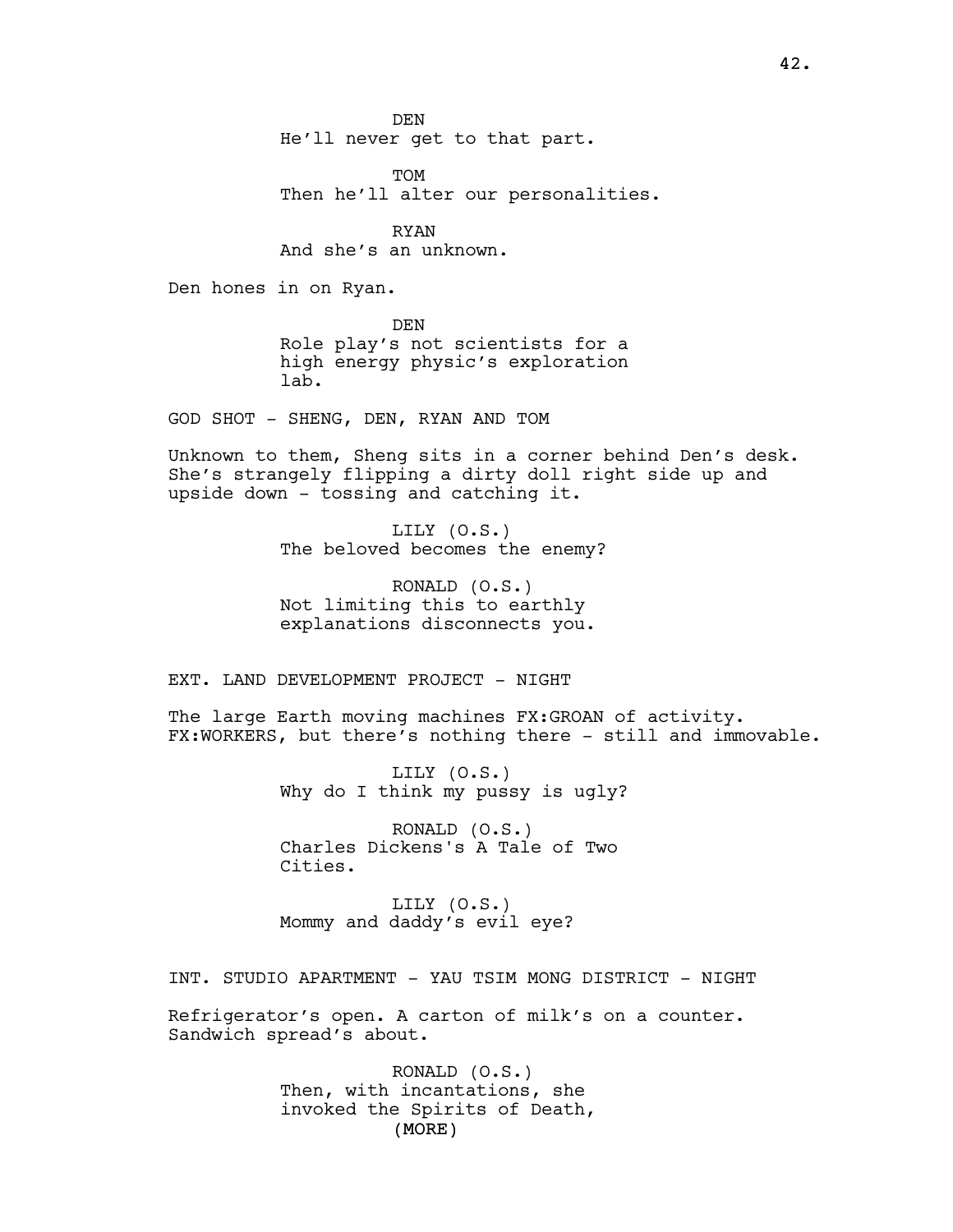RONALD (O.S.) (CONT'D) the swift hounds of Hades who feed on souls and haunt the lower air to pounce on living men.

Ryan's midst it in his chair, asleep - boxers and sleeveless t-shirt and before flat-screen.

## INT. KAMIKAZE CAVE - DAY

DAMSON

The little boy lies in bloodied puddle below his neck.

LILY (O.S.) She sank to her knees and called upon them, three times in song, three times with spoken prayers.

INT. STUDIO APARTMENT - YAU TSIM MONG DISTRICT - NIGHT

Ryan's in a drowse while watching his flat-screen. Behind him Damson's preoccupied with a sandwich, as he's eating the meat first. Ryan averts around. Damson's gone, yet the sandwich, meat and bread drop to the floor. Ryan fumbles for his sidearm and is up, gun readied.

> RONALD (O.S.) She steeled herself with their malignity and bewitched the eyes of Talos with the evil in her own.

LILY (O.S.) She flung at him the full force of her malevolence, and in an ecstasy of rage she plied him with images of death.

RONALD (O.S.) The Greek poet Apollonius.

LILY (O.S.) Medea? You're doing me as a witch?

Ryan hunts a trail of lettuce and sandwich spread.

RONALD (O.S.) Your cat's now on the background of a romantic story.

LILY (O.S.) Rather have the one where you wear the hockey goalie mask.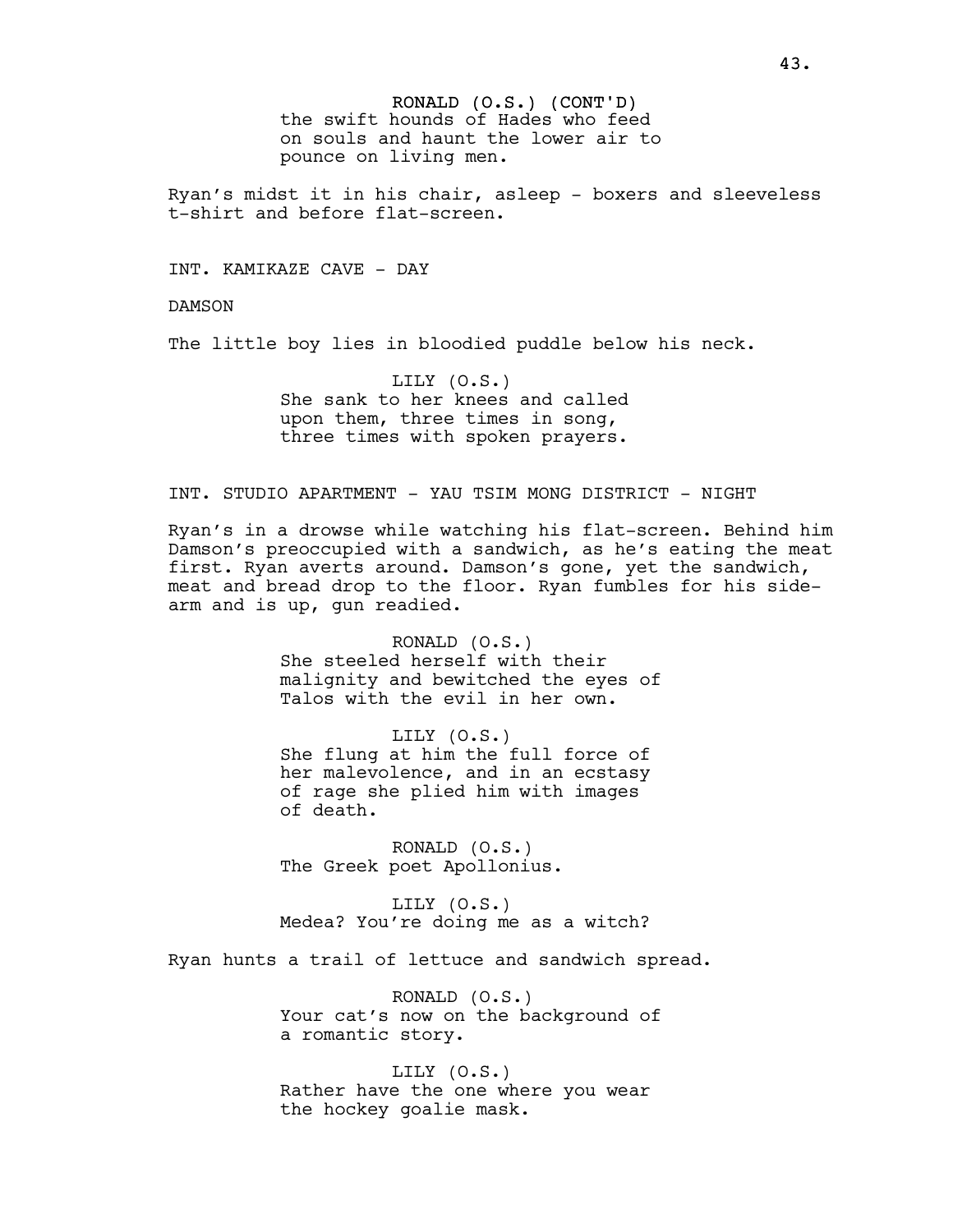EXT. RONALD'S OFFICE - DAY

Lily's in a Chinese silk robe and on the couch. Ronald's alongside. She's in a dream-state. Classic Literature books are about.

> T.TT.Y Do I take one or two?

Ronald stands, sets his MOBILE TABLET aside and starts to unbutton his shirt.

> RONALD The Emerald Tablet was written by the Egyptian author, Hermes Trismegistus.

Ronald takes off his shirt.

T.TT.Y Drugged, brainwashed and screwed like a sheep?

Ronald balls his fist.

RONALD Memories of all that exists.

T.TT.Y Deep, hard and soft?

INT. STUDIO APARTMENT - YAU TSIM MONG DISTRICT - NIGHT

MOBILE TABLET

Lily and Ronald are on its screen. Backing, we see that its on the kitchen counter, as Ryan has a gun dangling from his hand and at where the sandwich dropped.

> RONALD (O.S.) Invoking powers of heaven and hell. Is there punishment?

LILY (O.S.) Gird thyself with wrath, and prepare thee for deadly deeds with the full force of madness.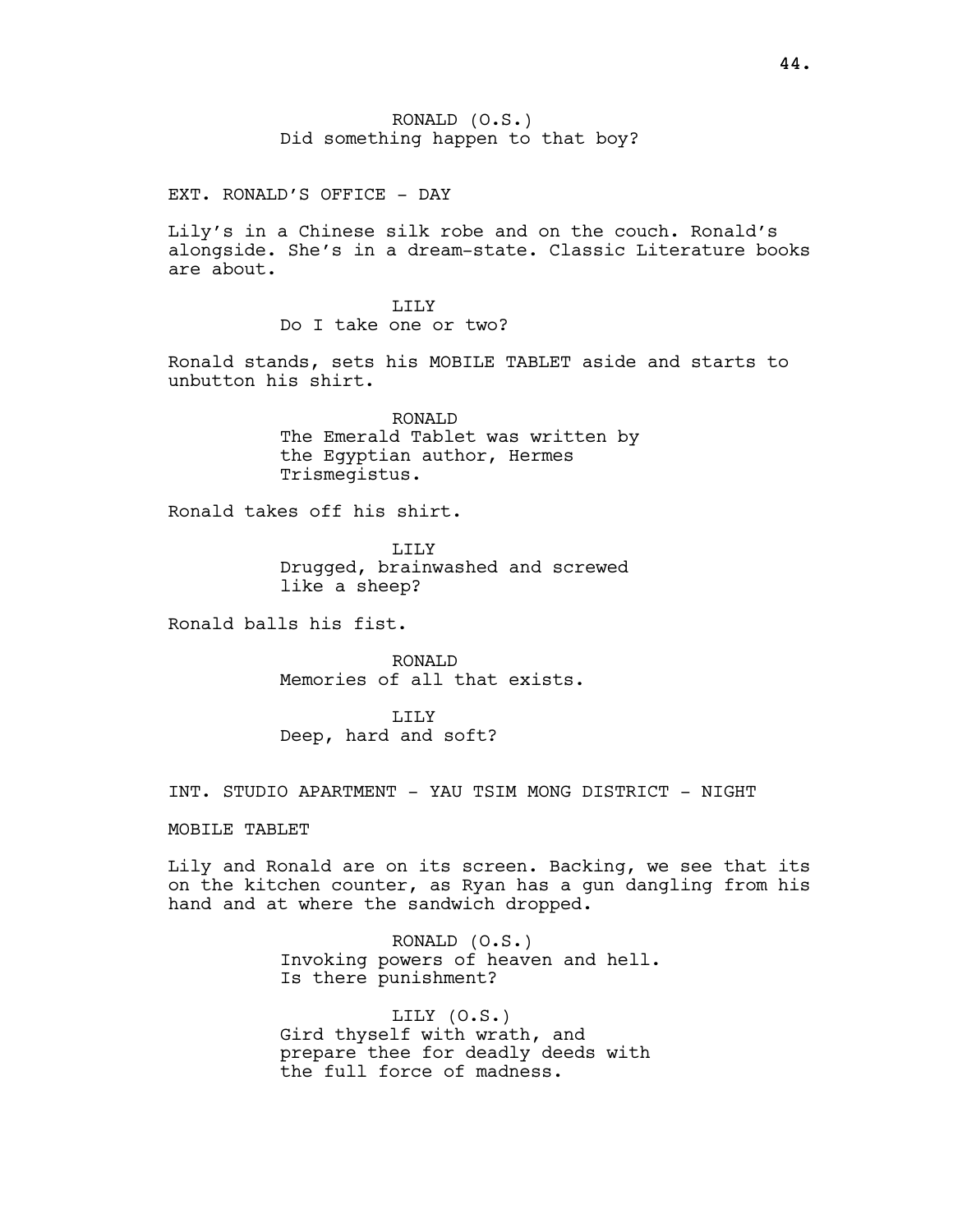EXT. OLD URBAN BUILDING - HONG KONG - DAY

Mongkok slum for cage homes.

INT. CAGE HOMES - DAY

Ryan and Tom stop at where there's a door.

RONALD (O.S.) Let the story of thy rejection match the story of thy marriage.

Tom FX:KNOCKS.

LILY (O.S.) Poetry? Get, get me back to my petshop. And, and you.

GEORGE, an African American in his 60s, he hides behind the chain strewn door. Tom does the badge flash.

> RONALD (O.S.) What's our History?

INT. RONALD'S OFFICE - DAY

Lily's lying on the couch, provocatively dressed for a witch's sabbath. Ronald's alongside in the chair.

> T.TT.Y Sex, drugs and rock and roll.

RONALD Tempting flesh brings wickedness.

LILY Don't expect me to be sitting and embracing my knees.

RONALD Why the child's play?

INT. LILY'S PETS - DAY

Lily's pacing and gaming with the MOBILE TABLET. She looks up, and all the animals, they are staring off to where the front door's open. Lily marches to the door and shuts it. Whirling and returning to the center of shop.

> LILY Latin Translation's daddy sex.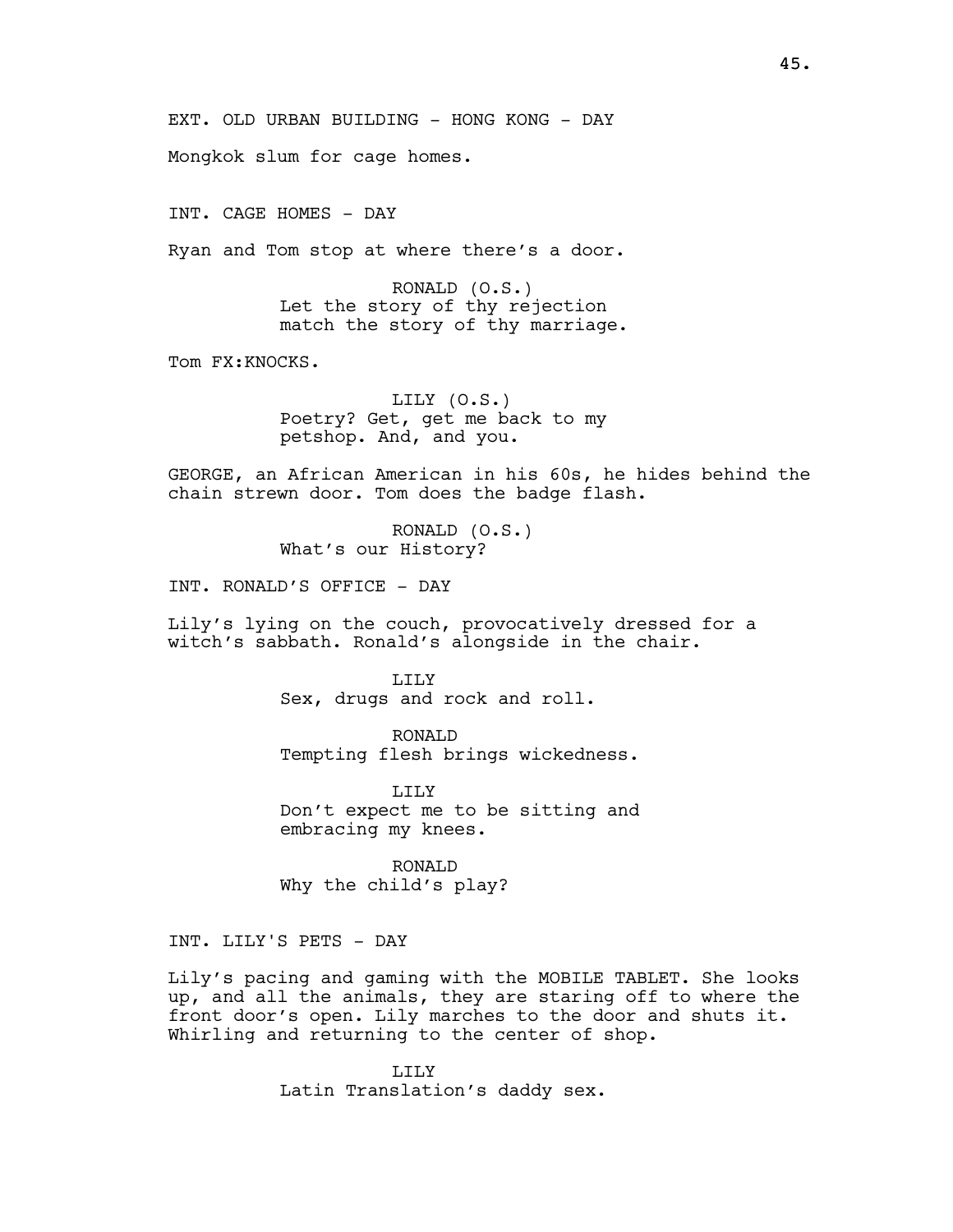The animals don't change their focus, so Lily turns to SEE at where the door is open again.

CHINESE SCREEN

Sheng's behind it with the rock hammer in hand.

RONALD (O.S.) Where is she from?

LILY (O.S.) She'd be more happy in New Mexico.

Sheng raises the rock hammer.

PET SHOP

Lily nears the front door as it SLAMS. Lily tries to open the door.

> LILY (CONT'D) Little Miss Roswell! I- I at least get an official announcement!

The door opens with a sudden.

INT. PENTHOUSE APARTMENT - BEDROOM - DAY

Lily's barely covered with a sheet. Ronald's sitting across the room - black thong and toys with a stiletto.

> RONALD Obsession with a role-playing game can run your life out.

Ronald's over to a dresser and boots up a MOBILE TABLET. Lily sits up.

> **LILY** Son of the Moon?

RONALD Yes. And Hermes found the Tablet in a cave and learned how to travel in both heaven and earth.

INT. MONGKOK SINGLE APARTMENT - DAY

Irradiance shines in from the window; Lily's asleep on bed.

LILY (O.S.) Come, bring your flashlight.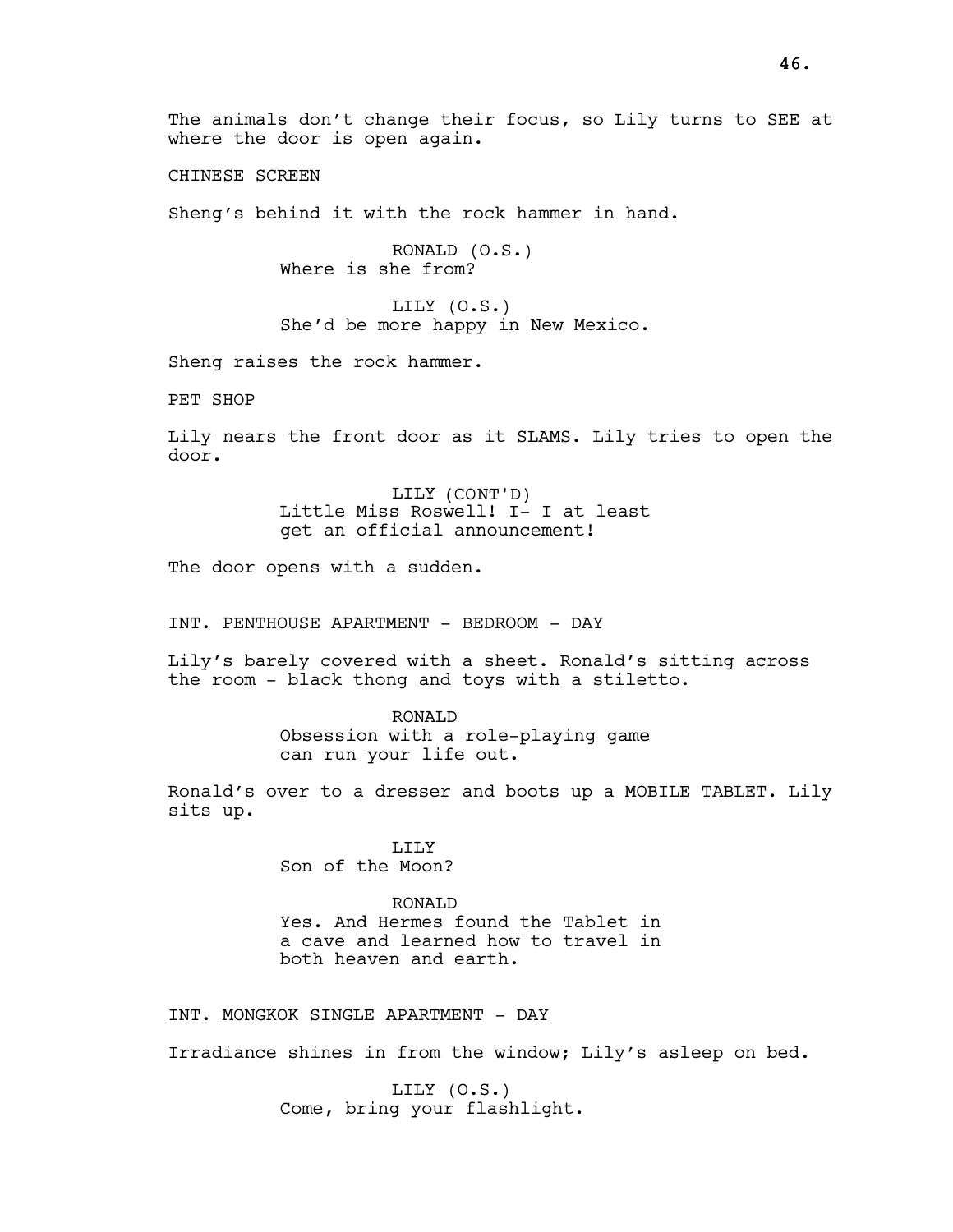RONALD (O.S.) You're a woman without a face.

LILY (O.S.) Paradise lost?

EXT. VICTORIAN HARBOR - HONG KONG - DAY

Hong Kong skyline, the waterway's shared by large and small: coolest city in the world. FX:TITLE SONG.

SMASH CUT:

INT. PENTHOUSE APARTMENT - BEDROOM - DAY

RONALD

He's standing before a MOBILE TABLET.

RONALD Who has absolute authority?

LILY (O.S.)

Satan's ho.

We SEE the STILETTO dangling from RONALD's HAND.

FLASHBACK TO:

INT. BEDROOM - DAY

Little Lily's at the doorway in her stained pajamas. There's a puddle beneath her feet. Liang's on the edge of the bed, make-up smeared, cotton balls and a hydrogen peroxide bottle. She's brandishing a nine mili-meter.

> RONALD (O.S.) My word against your word?

Liang puts the hand-gun to her temple.

LIANG LI Mommy do this?

MATCH CUT TO:

INT. MONGKOK SINGLE APARTMENT - DAY

CLOSE - MOBILE TABLET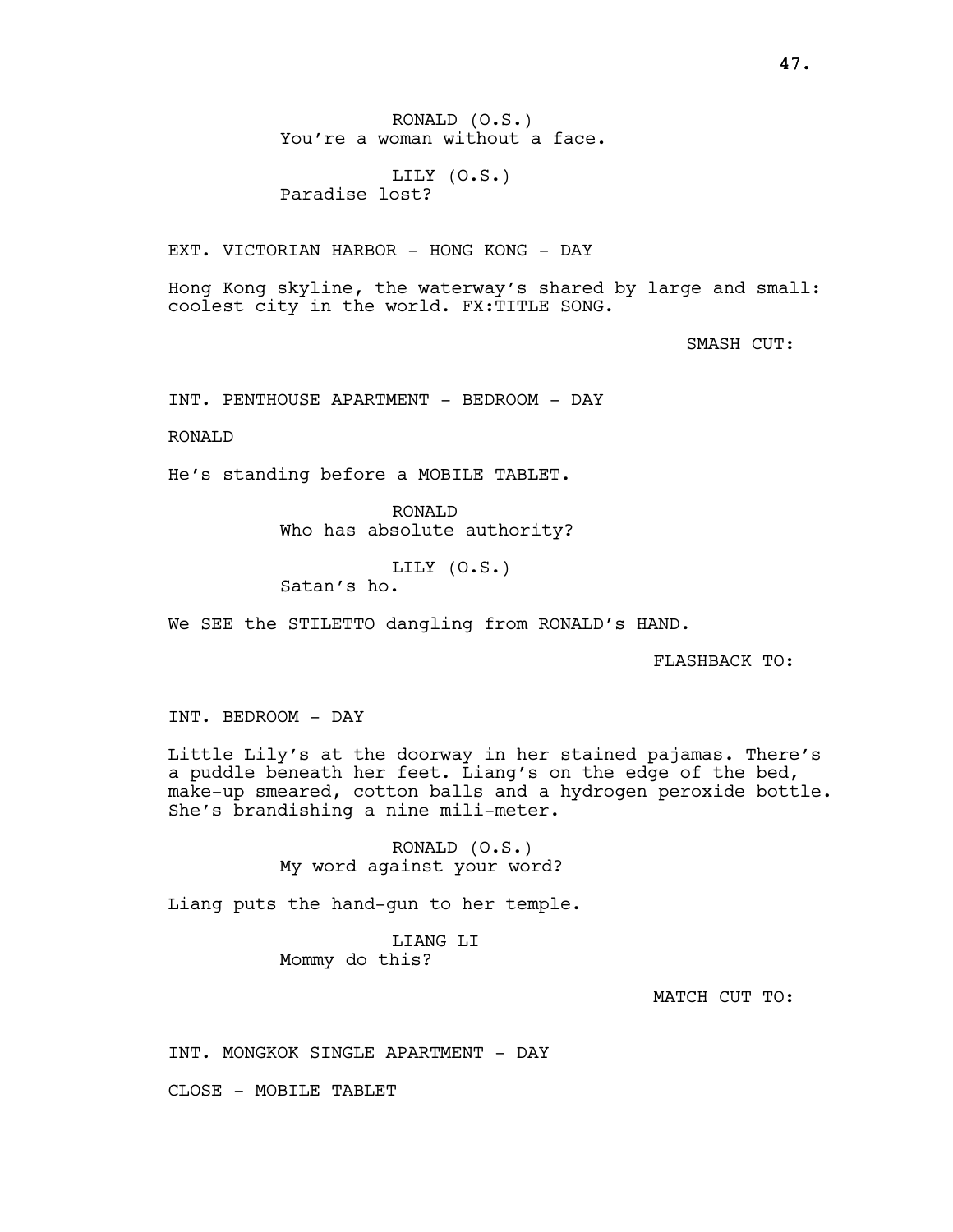Liang's holding a nine mili-meter to her head, as Little Lily's in this bedroom doorway.

> LILY (O.S.) You want to know where you're at?

RONALD (O.S.) I'm finding the cat that traces the origins of your memories.

LILY (O.S.) Explains it as my unconscious desires. That's a new one.

Lily wakes and sits up from lying on the bed. The light hues in from window as the MOBILE TABLET is next to her. Ronald is on its screen.

# RONALD

We're interpreting and arranging them into these logical patterns.

LILY Screwed by my English teacher. So, where's the money shot?

RONALD Where's the Little Girl?

LILY That could get you denial of service.

RONALD 'The Black Cat.'

LILY I had walled the monster up within the tomb?

RONALD

Yes. The narrator's last words in Edgar Allen Poe's short story called 'The Black Cat."

LILY You want me to moan?

RONALD

First.

LILY (moaning) Asshole.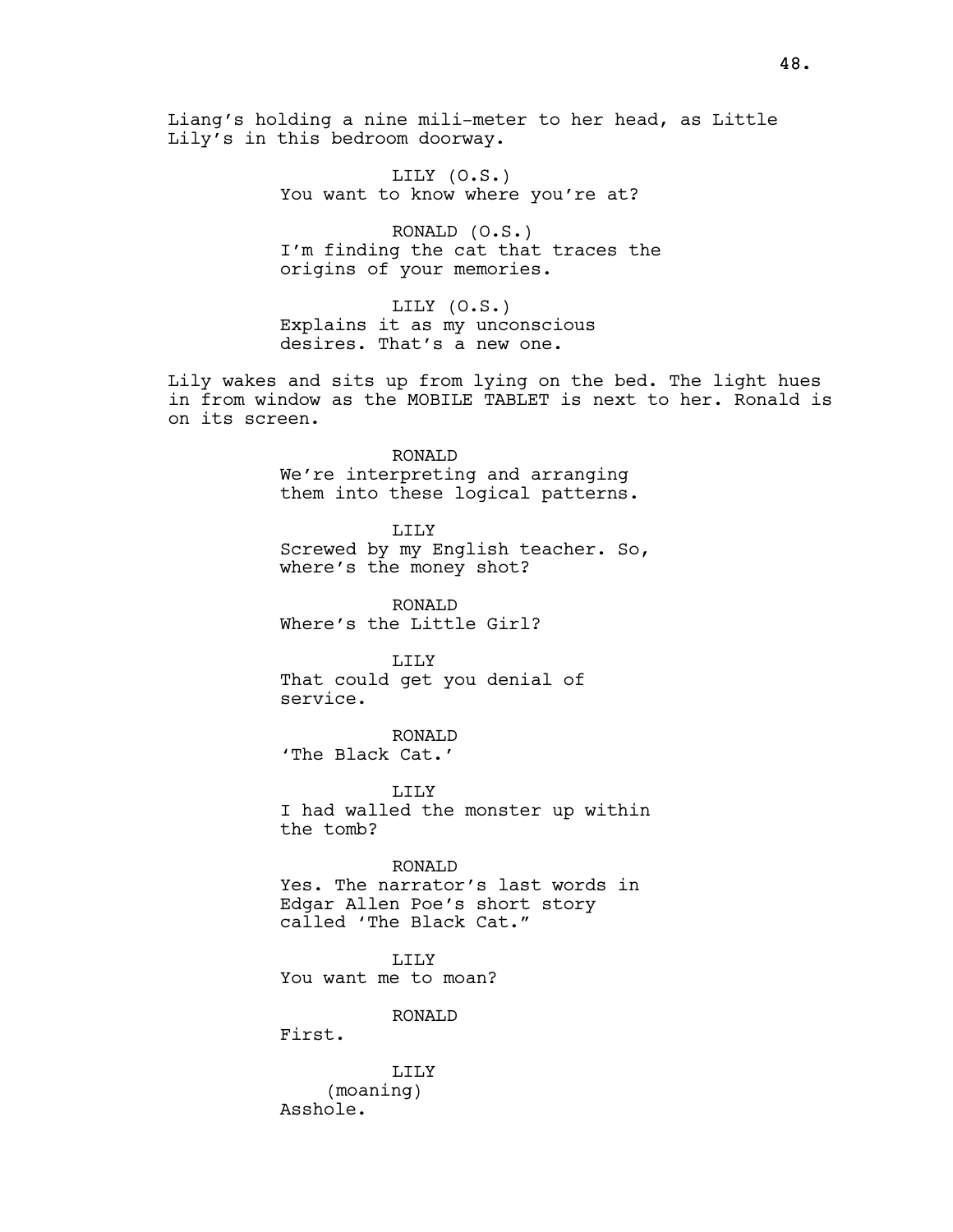CRANE - CHANTING SHAOLIN PRIESTS

Three on each side, they have no pupils, eyes radiant with a sickly whiteness. They have no mouths - hand wringing.

> RONALD (O.S.) I'm as an inventor and a memory detective.

LILY (O.S.) Wasn't a flesh-eating blob from an acid-bleeding alien.

RONALD (O.S.) We can produce stratagems to control your environment.

LILY (O.S.) Up my personified symbol of sin?

English Glib Ronald is disheveled and pulling off a Brandy bottle, as a rock hammer is dangling from the other hand. It's as if he's entered from an alien portal.

RONALD'S POV - SHENG

Outlandish in an radiant blur.

INT. MONGKOK SINGLE APARTMENT - NIGHT

Lily's skimp in dress:MOBILE TABLET's on dresser before her.

MOBILE TABLET

We see Ronald's backside in the shadow of Sheng's radiance before him - rock hammer ominously dangling from his hand.

> LILY (O.C.) You came to see my scary red glowing eyes?

Lily SHUTS DOWN Mobile Tablet.

RONALD (O.S.) I only suggested that we put a leash on the furry little monster.

Lily relaxes a bit and runs her fingers through her hair.

SHENG (O.C.) He only had one thing on his mind.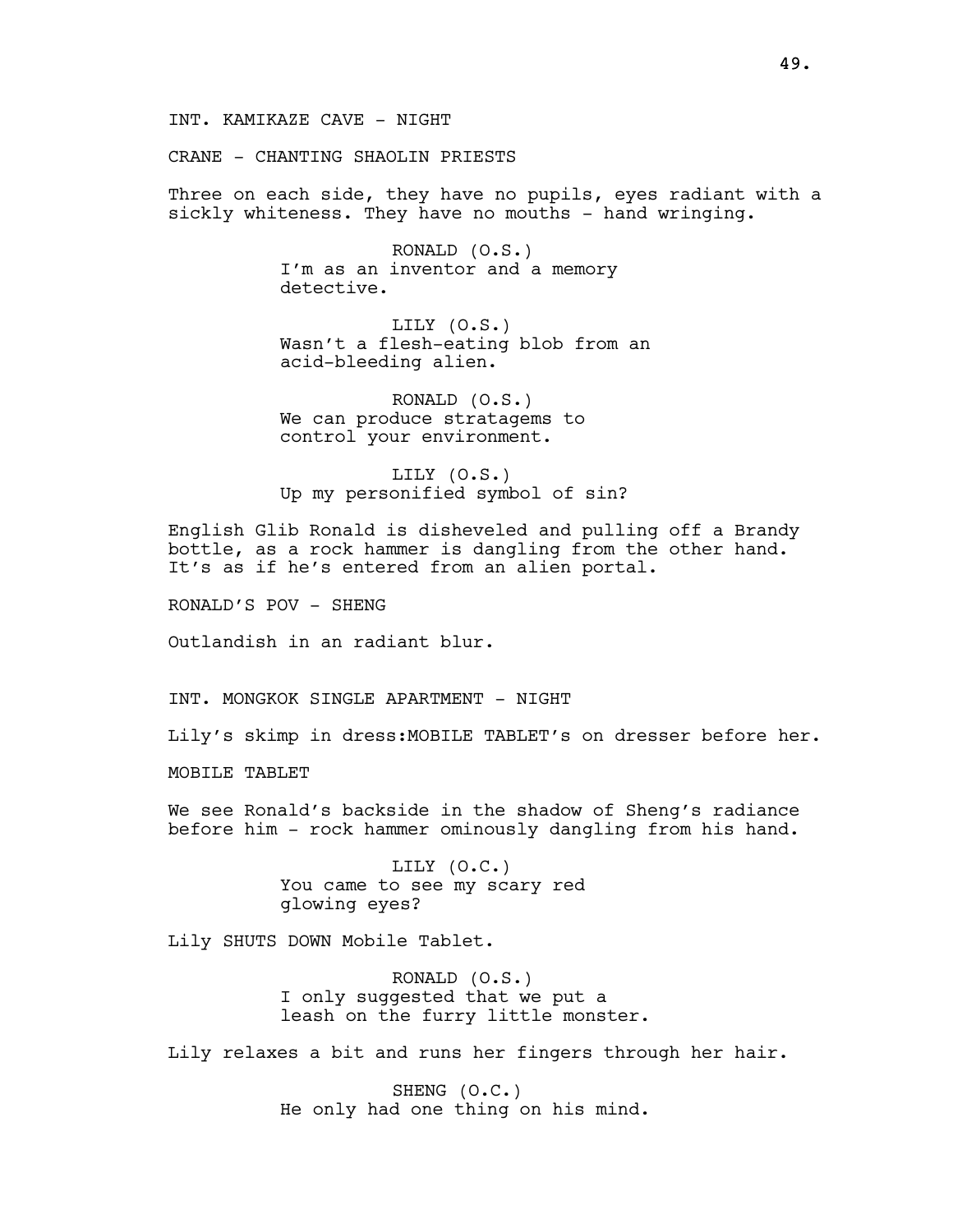Lily turns.

LILY Aren't you supposed to be underground and sealed in a cemetery?

LILY'S POV - SHENG

Outlandish, she has an EFFIGY of Lily's head on this wooden handle - a toy with a string tethered, a top. Sheng shakes her head in a methodical way.

> RONALD (O.S.) Confirm her as whatever you choose her to be.

Sheng lets the effigy of Lily's head fall off the wooden handle of the top - tether.

> LILY (V.O.) Fine just as long as we're not playing Scramble.

> RONALD (O.S.) Cloven hooves, shaggy legs and horns on my head?

LILY That thing? It was- It was you-You, you went bump in my night.

EXT. LAND DEVELOPMENT - NIGHT

Lily's there in her cotton top, barefoot and panties. Heavy earth moving machines echo the FX:CHANTING SHAOLIN PRIESTS.

> SHENG (O.C.) Things have four heads.

Sheng steps out from the shadows of a large earth moving machine. She has four heads and is outlandish.

> T.TT.Y Nobody could do that to another human.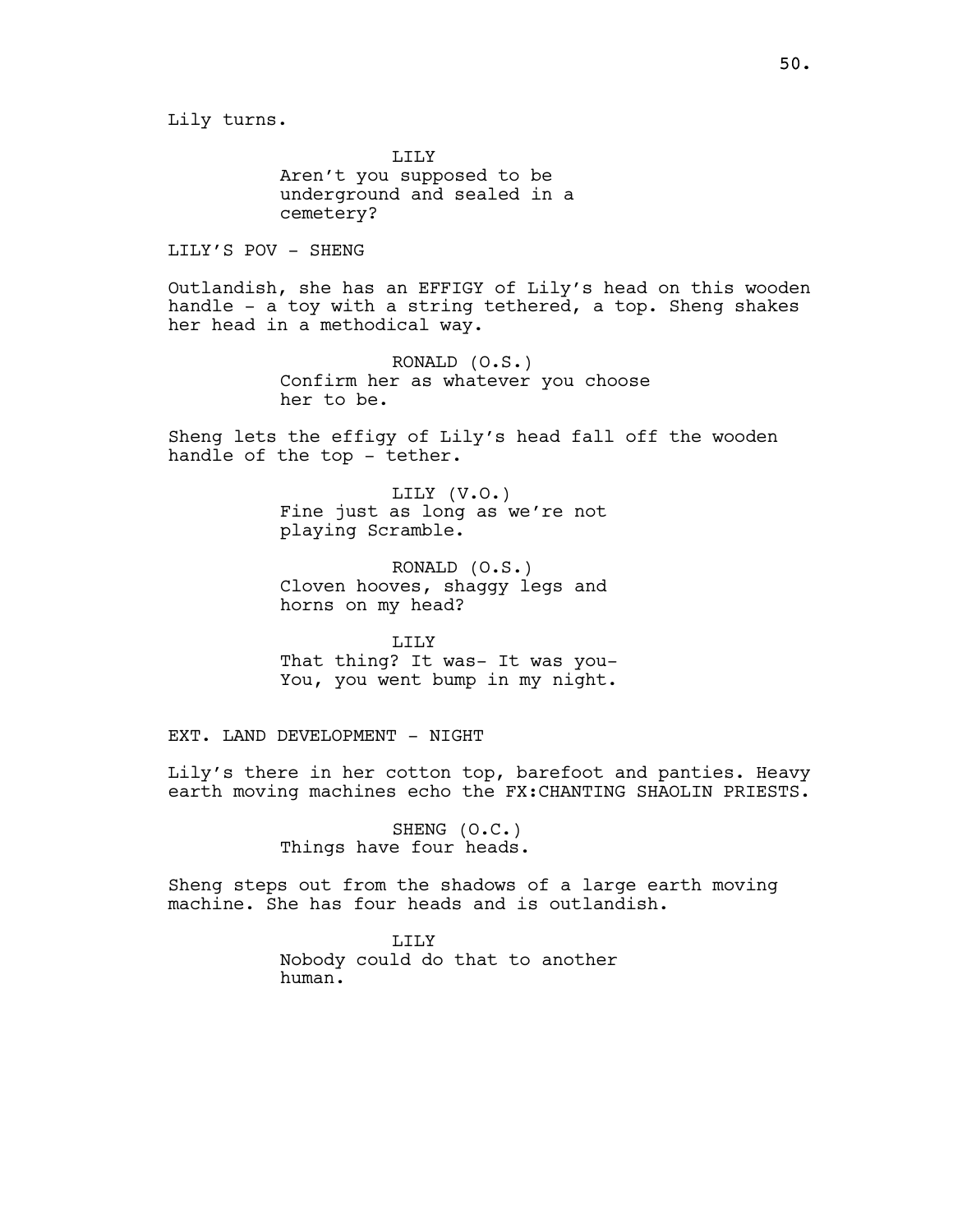## INT. KAMIKAZE CAVE - NIGHT

RONALD lurks closer to the RADIO-ACTIVE and OUTLANDISH Sheng. She's straddling two rocks, blood letting a steamy serum that's a prelude to the impending birth of the large moving lumps in her belly.

CHANTING SHAOLIN PRIESTS

Filtering in, they meander in a figure eight.

SHENG Baby's going to have eight tails.

INT. RONALD'S OFFICE - DAY

Lily's on couch in a hypnotic trance. FX:METRONOME and RONALD is alongside in the chair.

> RONALD That's a fantasy. And reality?

LILY Pulling legs off daddy long legs.

EXT. MONGKOK POLICE STATION - HONG KONG - DAY

Colonial 1925 building, preserved for Police use.

RONALD (O.S.) Your neurons are misfiring. She's a hallucination.

LILY (O.S.) Should I lie when I fill out questionnaires?

INT. POLICE CHIEF'S OFFICE - DAY

Den's in his chair, as Tom and Ryan are standing on the opposite side of that desk.

> **TOM** Heaven's not lost?

RYAN We can control the level of difficulty.

Den's not amused with Ryan.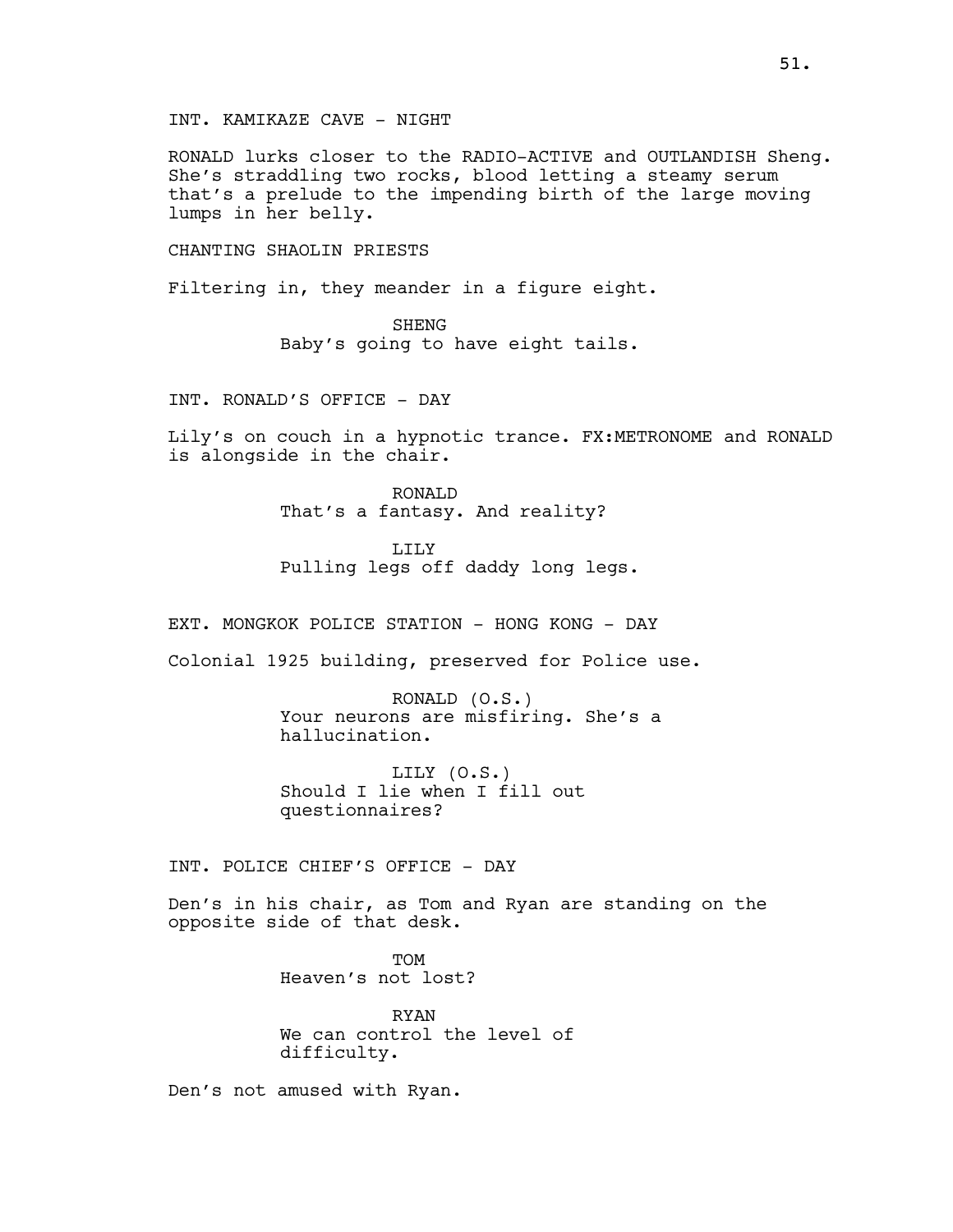DEN For fun and family?

RYAN She makes hell her kingdom.

DEN Sin comes out his head?

**TOM** Right, so he does her and she has this kid called death.

DEN And Death rapes his mother?

LILY (O.S.) You planted wicked thoughts in me.

RONALD (O.S.) I let the cat meet the dog.

RYAN The Rock Field Killer.

TOM That's the creep that panicked when he couldn't find his cell.

RONALD (O.S.) Phantom Vibration Syndrome.

LILY (O.S.) Wasn't my mobile going off on vibration.

EXT. MONGKOK SINGLE APARTMENT - NIGHT

Lily is on her back with eyes radiant, as there is a luminous hue from a MOBILE TABLET at her side. She seems possessed as an irradiance shines in from windows.

> RONALD (O.S.) Where's the pain?

> > LILY (V.O.)

My ass.

EXT. KAMIKAZE CAVE - NIGHT

We dolly toward its radiant entrance.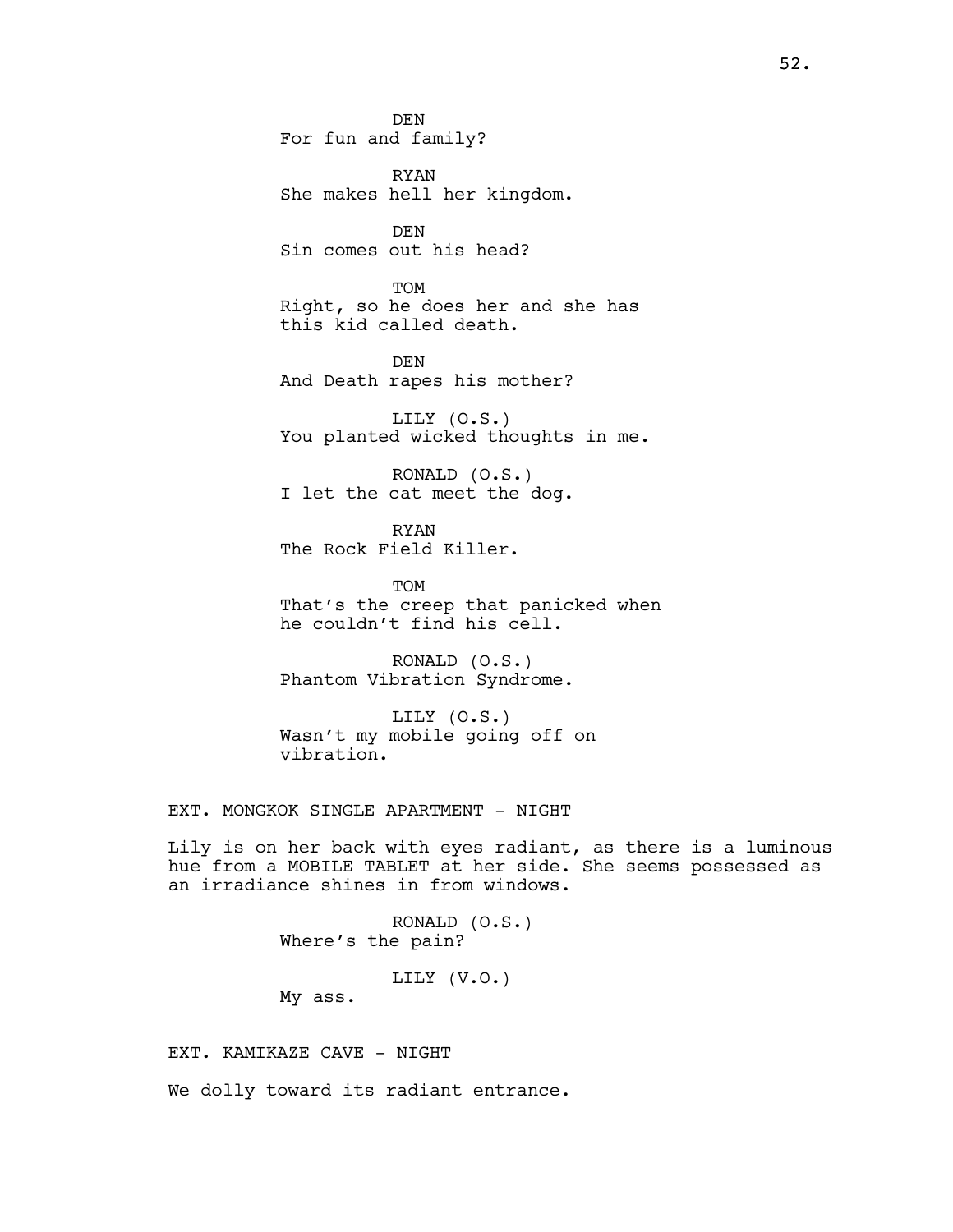INT. MONGKOK SINGLE APARTMENT - NIGHT

Lily holds the MOBILE TABLET, as her eyes have no pupils, an illumination comes from the windows.

> T.TT.Y And- And there was zombie jerky.

RONALD (O.S.) Whose was it?

T.TT.Y Pogo the clown's.

RONALD (O.S.) With repeated sexual encounters?

LILY

Yes, right in my butt too. And, you know? Like my kitty gets a call from this asshole.

INT. LILY'S PETS - NIGHT

All animals are outlandish with radiant eyes affixed on the front door. Its outline is exuding a luminosity. We dolly back from the radiant blur and behind:

> RONALD (O.S.) Bizarre and ritualistic trance writing, it's to create your behavior conflict.

CHINESE SCREEN

The MOBILE TABLET's on the table; Lily is on its screen.

LILY Grabs bull by the horns.

Sheng slinks in and sits before it and at the table.

SHENG The Devil Is an Ass.

T.TT.Y The Jacobean comedy by Ben Jonson?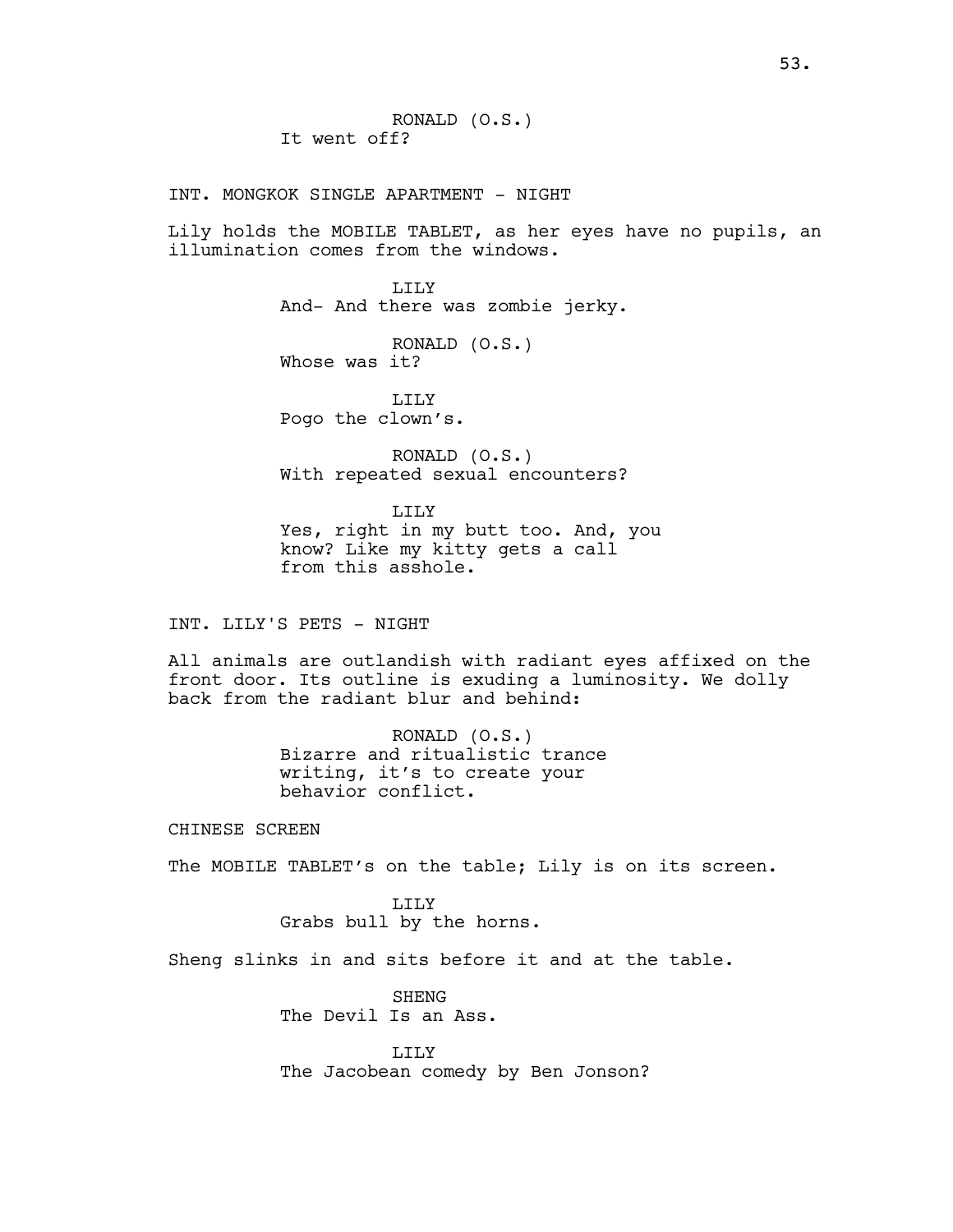The Pug's under your bed.

INT. MONGKOK SINGLE APARTMENT'S - NIGHT

Lily seems to wake-up, comes out of it and sitting erect, yet the MOBILE TABLET's on screen saver. Lily lets herself fall back on the bed;then, she suddenly jets up and off the bed.

> LILY (V.O.) Hell. With- With Satan. And, and there's a little devil.

RONALD (O.S.) And you're awakened with a strange presence near?

Lily breaks through her trepidation and looks under the bed.

LILY (V.O.) Has to be Moby Dick.

RONALD (O.S.) Ahab's revenge?

Lily gets on her feet quickly.

LILY A lady of fashion?

FX:MEOW.

LILY'S POV - MOBILE TABLET

There's a streaming video on it as it's lying on her bed: Lily's holding a dish of cat foot above Shuaijan's head. The cat rubs itself and frolics against Lily.

> SHENG (O.S.) His semen has infected you.

Looks for where she might see Sheng.

T.TT.Y I'm- I'm anti-invasion.

The closet door slowly opens on the other side of the room.

LILY (CONT'D) The whale was in the water!

Closet door FX:SLAMS.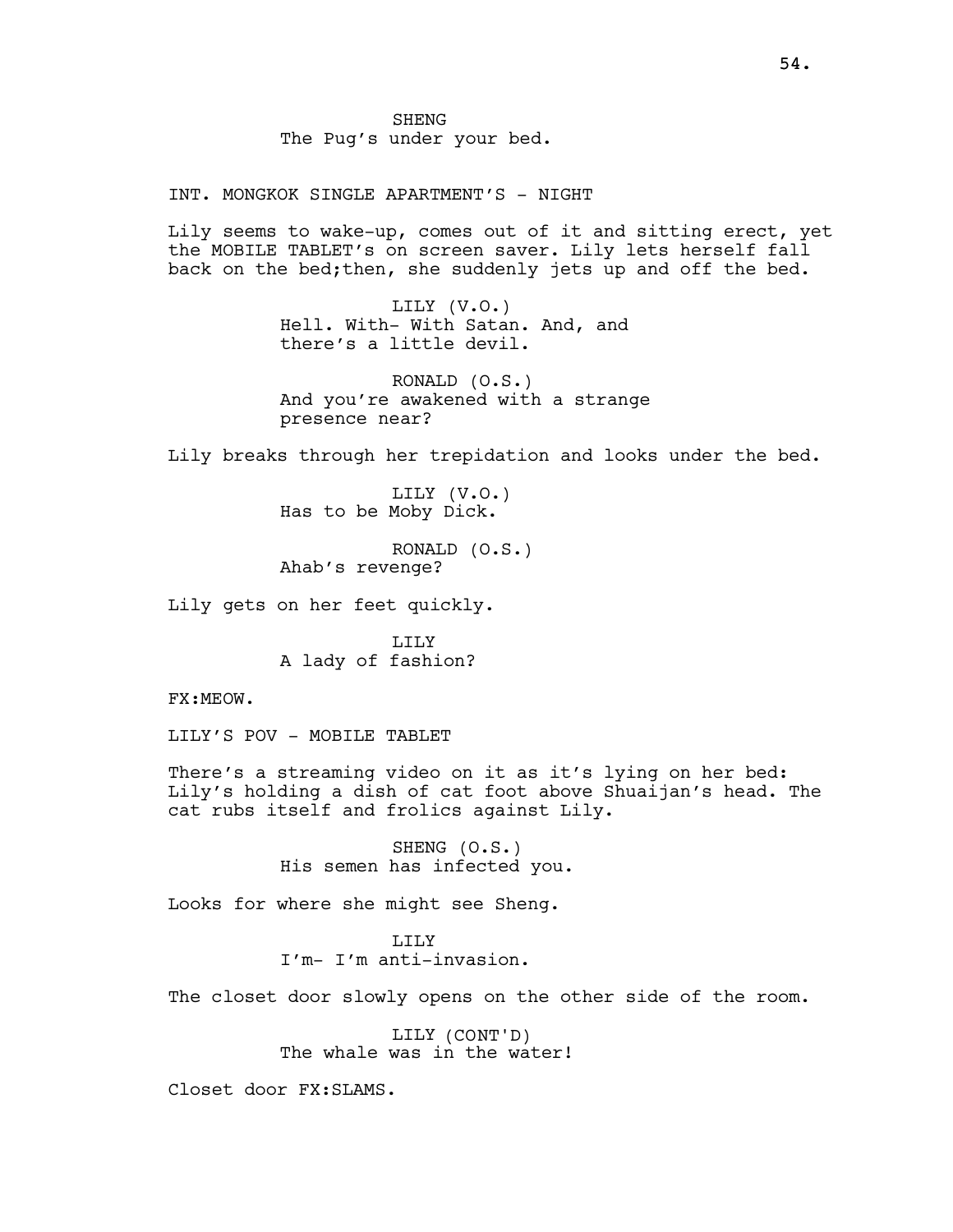Lily's sitting over the edge of the couch. Ronald holds both her hands, as he is opposite her in his chair.

> RONALD A dismasted man never entirely loses the feeling of his old spar.

LILY Quoting Captain Ahab is hardly about the little girl in my closet.

RONALD Was there an occurrence of phantom genitalia?

T.TT.Y Are we lost at the mall again?

RONALD No. Go in the closet.

T.TT.Y Better tweak me a little.

INT. LILY'S PETS - DAY

A radiance brighter then daylight shines in. All the Animals have glowing eyes. They are gazing at Sheng. She's an outlandish wraith standing before the front door. Sheng passes through the store and behind:

> RONALD (O.S.) We'll explore your picture superiority.

CHINESE SCREEN

On the table there's a makeshift shrine where a stuffed kitty has a pink rhinestone collar, and it's tethered to an elevated cage. There's a rose and a small candle burns. FX:CATS SCREAMING.

> LILY (O.S.) Was half dreamin'. Half awake. And it, um - felt so good. She like says to him. Lick me slowly out.

RONALD (O.S.) Rapid feeling of knowing.

STUFFED KITTY'S POV - MOBILE TABLET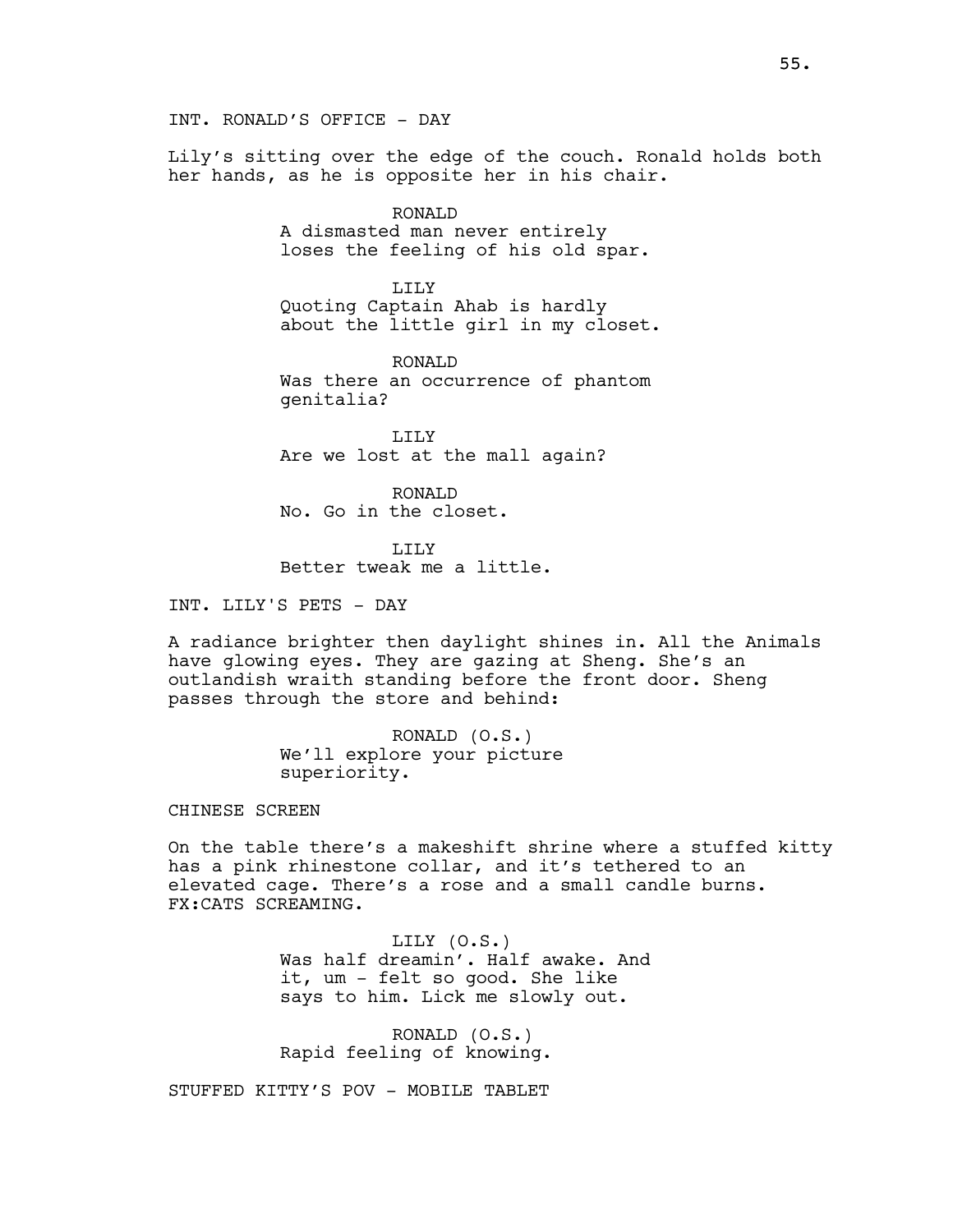On the table, it BOOTS UP.

INT. PENTHOUSE APARTMENT - BEDROOM - DAY

Lily's on her way out, but RONALD intercepts her path.

LILY And It- It throbs and um, I get wet.

RONALD Pug's in the ass?

LILY Masturbation wasn't an option.

RONALD Can the devil respect that?

INT. LILY'S PETS - DAY

We move behind the:

CHINESE SCREEN

And we see. SHUAIJAN is atop of a cage on the table. It is tethered to it. There's cat food partially dispersed into a kitty dish below:on the floor and in front of the table, as Shuaijan wants to jump for it.

> LILY (O.S.) Did you get an Alien?

LOW ANGLE - KITTY AND BATHROOM DOOR

RONALD (O.S.) Let the angels debate.

The Kitty's readied on edge - a certain leap for the food tethered to the cage! There's a radiance coming from where the bathroom door is slightly open just opposite and back from the table.

> LILY (O.S.) About my multiple orgasms?

RONALD (O.S.) Not now. They're at zero gravity.

SMASH CUT: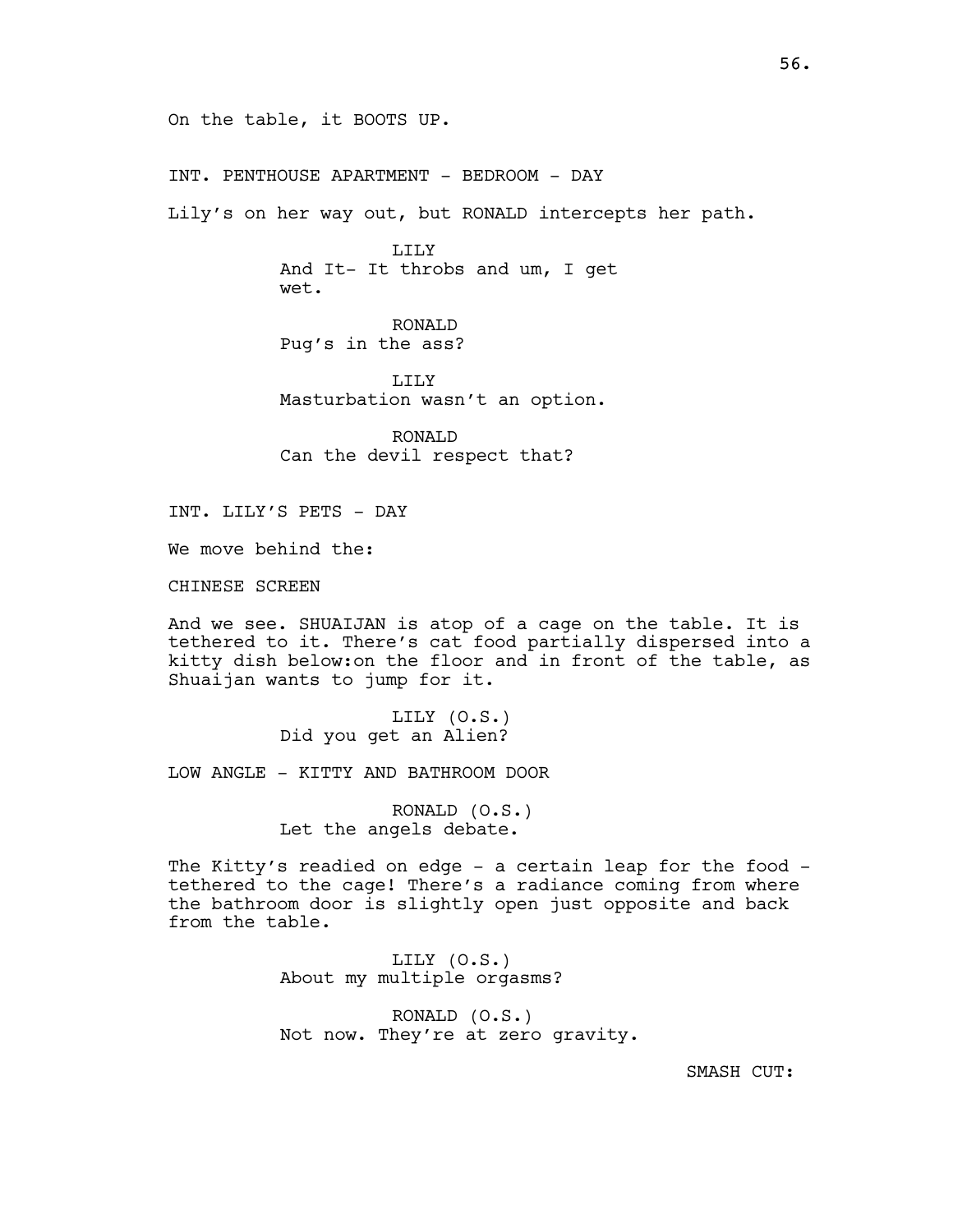INT. LILY'S PETS - BATHROOM - DAY

Lily's sitting on the toilet in a cramped space, gaming on the MOBILE TABLET.

> LILY (V.O.) From morn to moon he fell, from noon to dewy eve, A summer's day; and with the setting sun dropt from the zenith like a falling star.

RONALD (O.S.) John Milton is not on your leash.

SLOW MOTION GOD SHOT - LILY

The MOBILE TABLET goes flying to the floor, as Lily's in hands and pulling up her pants and in a scramble to get out.

INT. LILY'S PETS - BEHIND CHINESE SCREEN - DAY

It's in slow motion. We see but don't hear Lily come out and scream "Shuaijan," as the kitty takes a flying leap in the forefront while still tethered to the cage.

LOW - LILY AND SHUAIJAN

LILY (O.S.) Heaven has no rage like love to hatred turned, Nor hell a fury like a woman scorned.

EXT. WAN CHAI - NIGHT

Hong Kong's World of Suzie Wong: nightlife.

RONALD (O.S.) The Mourning Bride by William Congrave.

INT. INTERNET CAFE - NIGHT

SOO's 40s, with long dark hair. She's behind the customer service counter gaming on a MOBILE TABLET.

> SOO (V.O.) Schrodinger's Cat is stressed out?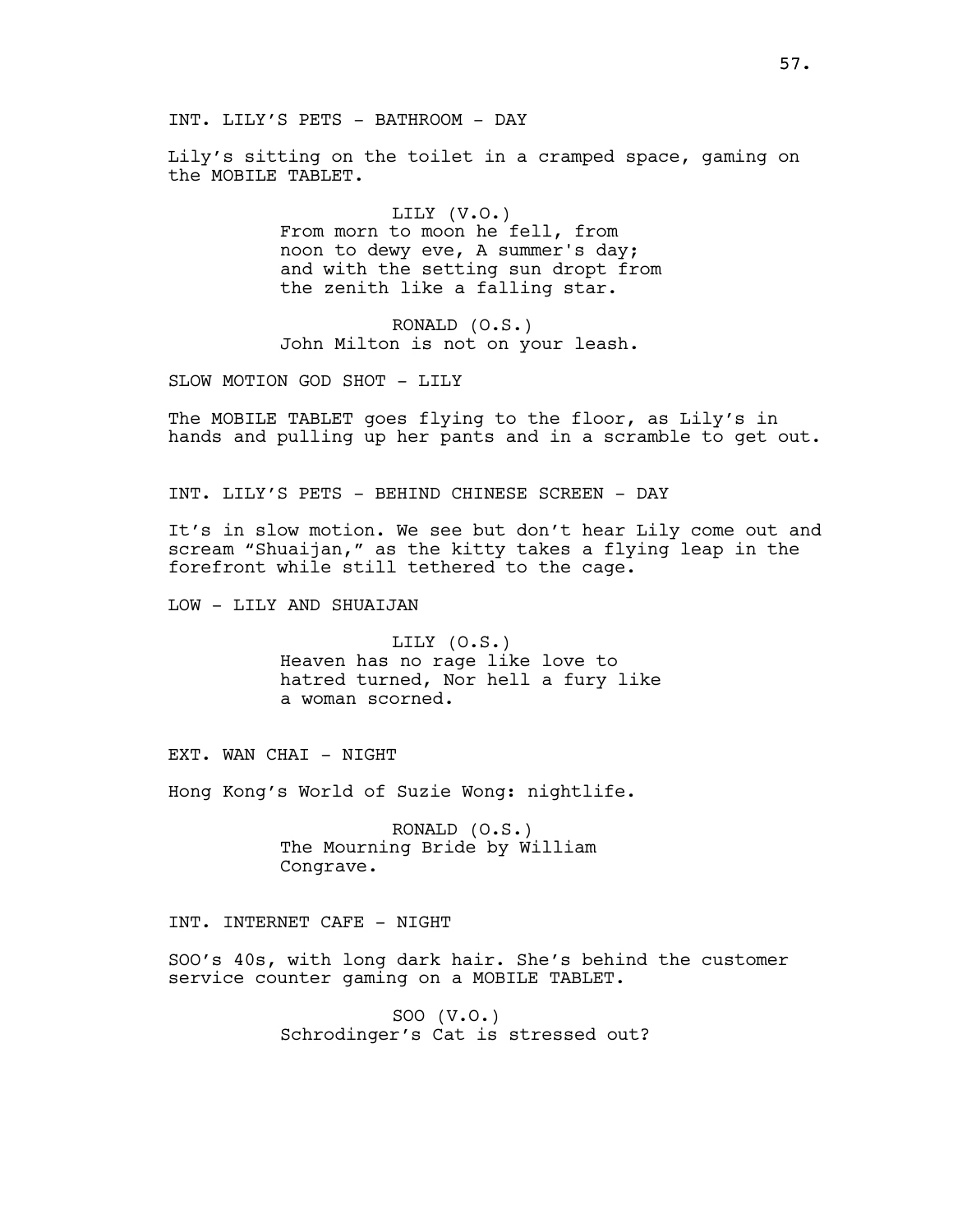RONALD (O.S.) This is a devil, and no monster. I will leave him; I have no long spoon.

It's thinning out. Emilia's picking up empties. Snake comes in to put the hustle on Emilia.

SOO'S POV - MOBILE TABLET

Ronald's on the screen.

SOO (O.C.) Shakespeare?

RONALD As a phantom limb.

Snake moves in on Emilia.

SNAKE Do the out of body thing?

EMILIA All I needed was a rubber and a dummy.

SNAKE Said we were linked between her pain and our perceptions.

RONALD (O.S.) Giving heed to seducing spirits, and doctrines of devils?

Snake's edging Emilia out, as she can only glance back at where Soo's watching with suspicious eyes.

> LILY (O.S.) I call it giving head.

RONALD (O.S.) The hypno-programming is for the total control of your emotional status.

INT. VW POLICE TRANSPORT - DAY

Nudging Ryan who is nodding out on the driver's side, Tom can see Soo leaving the Wan Chai internet cafe.

> **TOM** Going for the alien implant?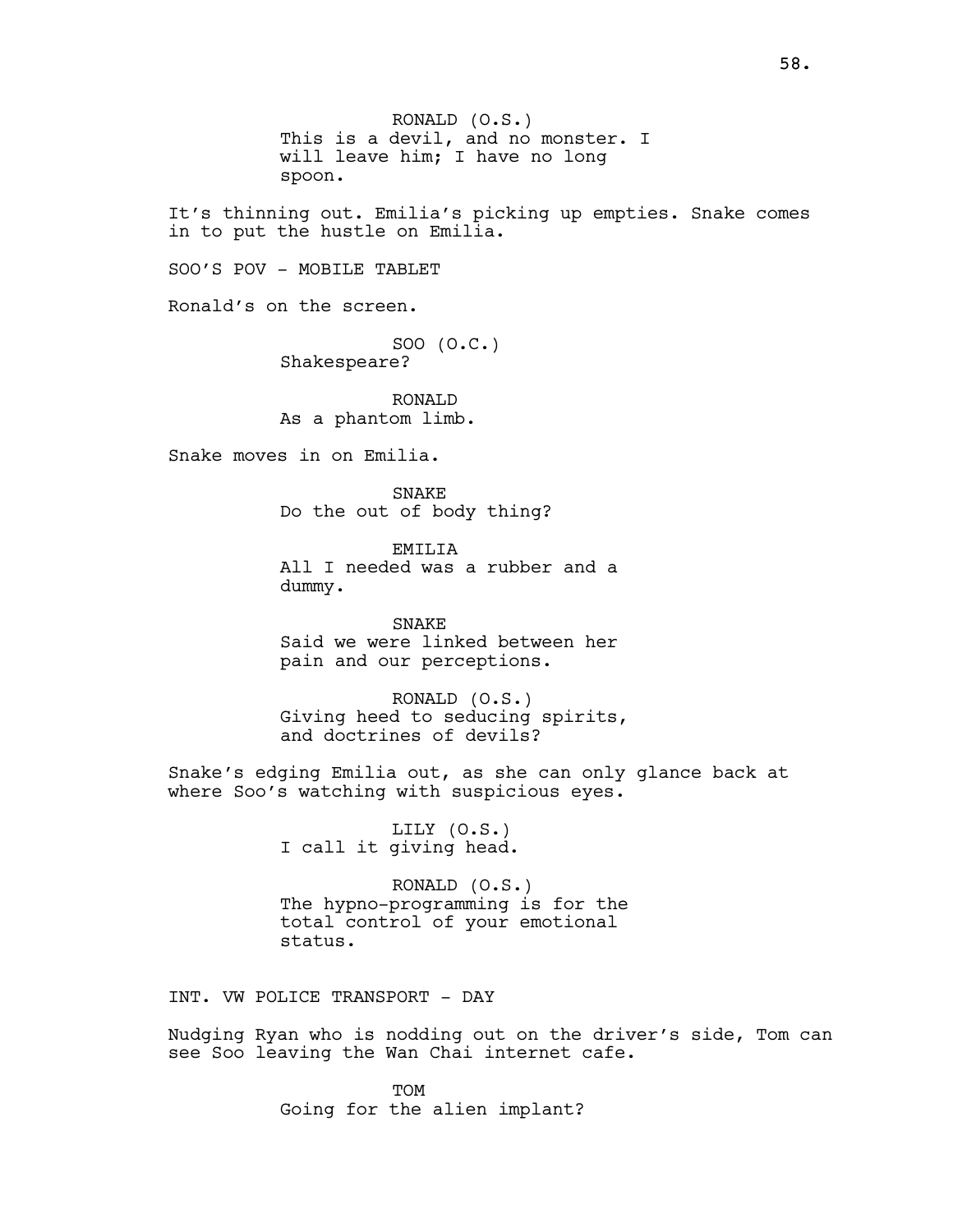RYAN Don't be fooled by that skin-tight suit either.

**TOM** Those lower extremities, very very long and sexy- They've visited her many many times.

INT. INTERNET CAFE - DAY

MOBILE TABLET

Its screen faces the other way on the customer service counter and on the other side of room, as there's a luminosity that shines from that behind.

> RONALD (O.S.) You sought assistance from a trained professional.

LILY (O.S.) I like it on the bottom.

RONALD (O.S.) A secret file in a sealed laboratory?

LILY (O.S.) Would really like to know what was on the back of your trading cards.

RONALD (O.S.) Charlie Brown.

INT. RONALD'S OFFICE - DAY

Lily's on the couch in a hypnotic trance, yet it's Sheng who is in the chair alongside her.

> SHENG Black witchcraft, demonology and voodoo?

INT. MONGKOK SINGLE APARTMENT - NIGHT

Lily's in a skimpy top, shorts and flip-flops - gaming on the MOBILE TABLET at the table.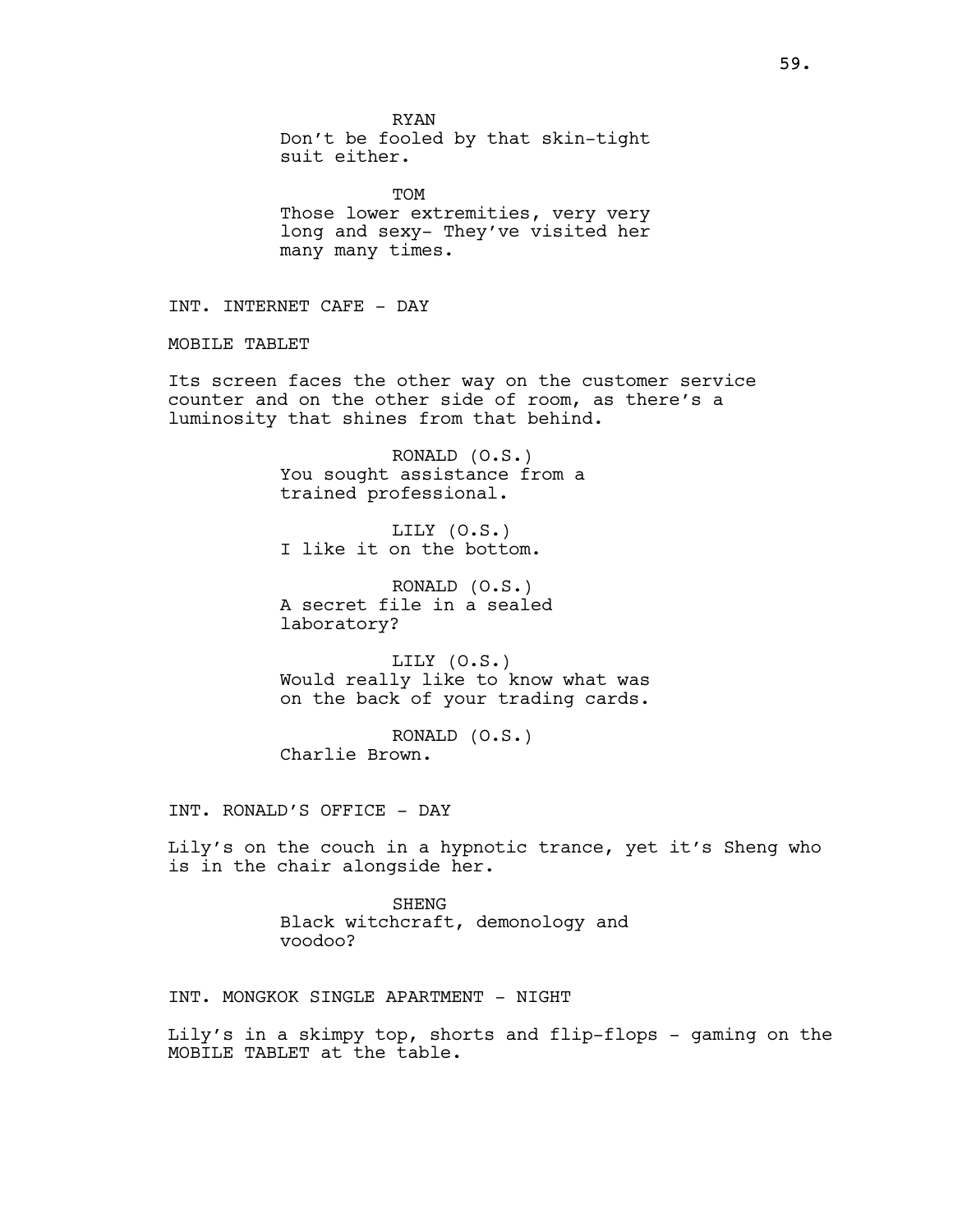LILY (V.O.) Guilt? That's an idea. Right? I have post-hypnotic amnesia.

RONALD (O.S.) Perfect, and I'm appreciating your auditory hallucinations.

The lights flicker. Lily stops gaming and looks for an intrusion of her space.

> LILY (V.O.) Being online there? Did I get caught? I know. I- I forgot. But, but I can't. I can't remember.

SHENG (O.C.) Mommy please make them stop scaring me.

Lily gets on her feet in a whirl to see Sheng playing with Shuaijan.

> RONALD (O.S.) Her nonlocality is your pain.

Lily puts her hands over her ears and closes her eyes.

LILY (whispering) The old hag's back.

INT. PENTHOUSE APARTMENT - BEDROOM - NIGHT

Ronald's before a MOBILE TABLET; he's wearing a black thong while watching Lily on it.

> RONALD Sitting on your chest?

T.TT.Y I don't have a weird sister. You know? Wasn't a puppy on the couch with me either.

RONALD You've imagined it. Why would I pin you down with a sleep paralysis?

LILY Because of the flesh and blood. Because. Because we would touch.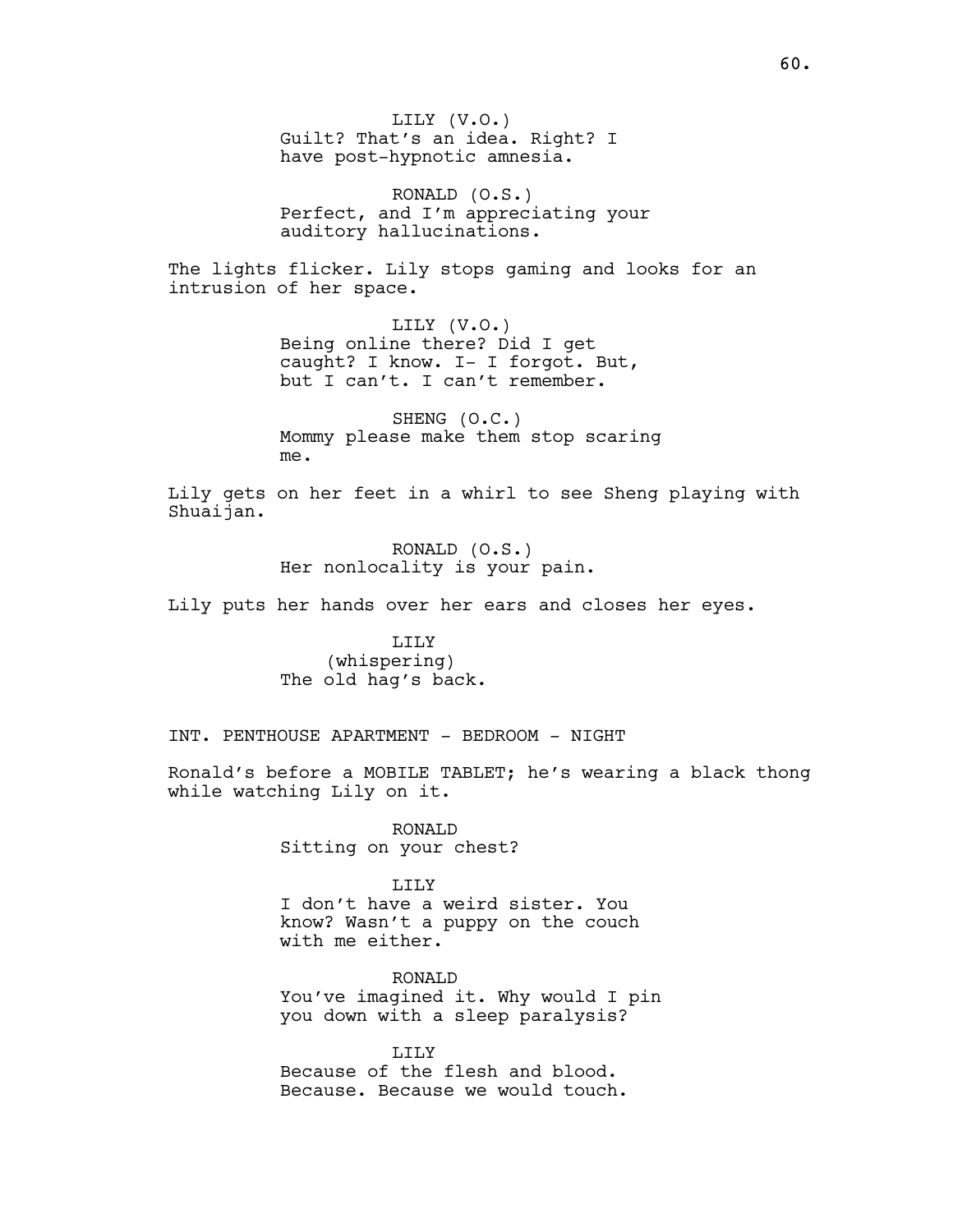INT. MONKOK SINGLE APARTMENT - NIGHT

Lily's in a short skirt and heels. Radiance shines in through the windows from outside.

MOBILE PHONE

FX:TITLE SONG. Lily picks it up and off the table.

LILY Ring tone therapy?

INT. BMW - NIGHT

We see the side of Ronald's head with a mobile phone to it. Tightening the shot, we move close on his mouth.

> RONALD For your deep-seated desires.

> LILY (O.S.) Come on in for the leftovers.

INT. CAGE HOME - NIGHT

Marc's sitting on a plastic bucket and across from Ronald on his with a card table between. Marc's as an outlandish feedback. RONALD maintains his charmed persona.

> RONALD Am I the slaughterer or the slaughtered?

MARC I am the slaughtered. You are the slaughterer.

RONALD Do you believe in God?

MARC I only believe in serpents.

RONALD Her memory is frail.

INT. PENTHOUSE APARTMENT - BEDROOM - DAY

FX:GRANDFATHER CLOCK. 10:00 AM. GONGS on a soothsaying face. Its black numbers gird before rot-iron hands.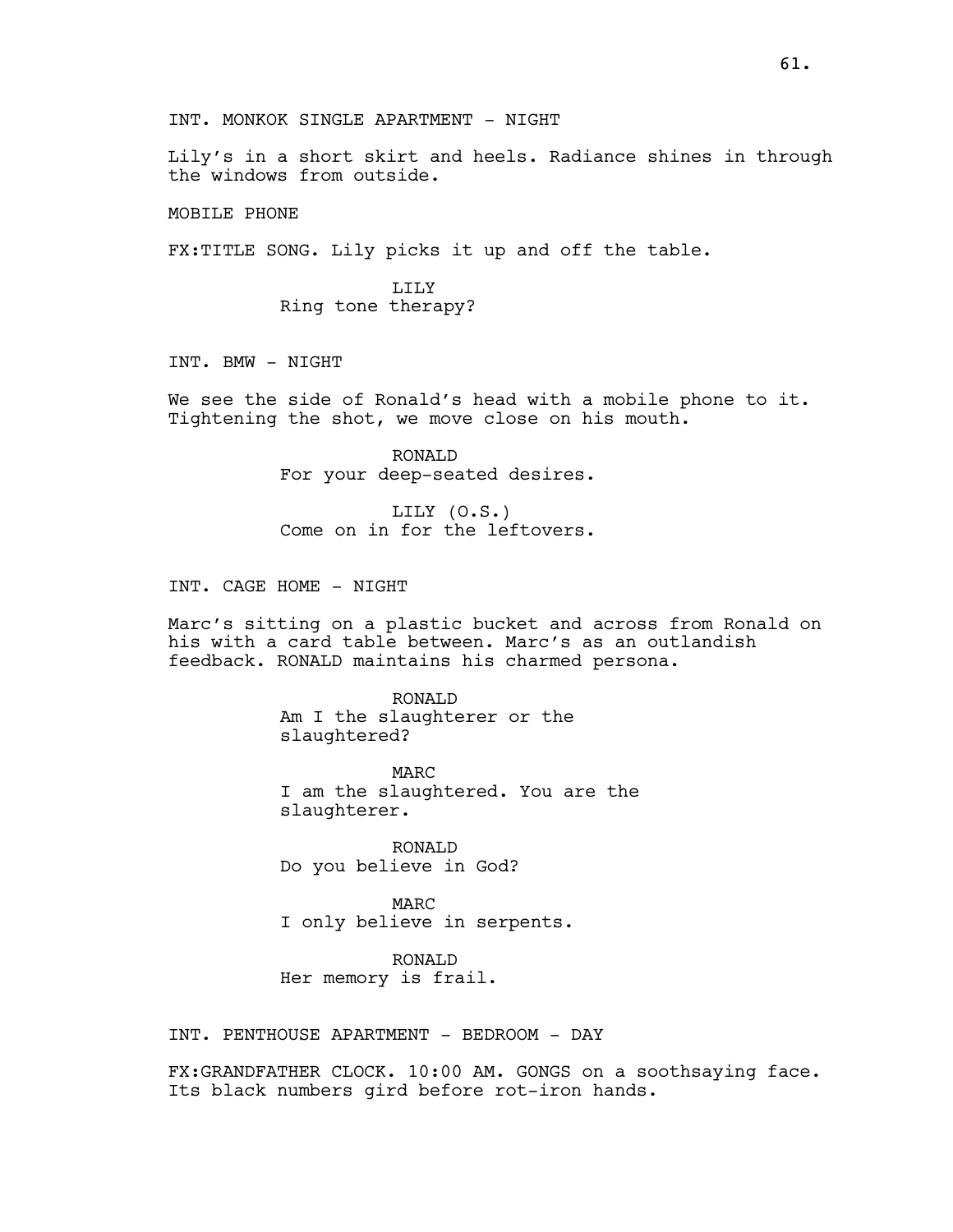LILY (O.C.) You were running.

The fx subsides, and we pull back. Lily's lying on the bed. Her face is pale. We move in close on her EYES. They roll back into a sickly whiteness - no pupils.

## LILY (CONT'D)

How many?

Ronald's sitting in an antique chair; he's in a black thong on a sweat glistened body. He fondles a stiletto. Provocatively, he drags it up his chest from his belly in a figure eight manner: holding it out - wand.

> RONALD Intense fantasies as a therapist?

LILY You're not getting away with the pocket vagina this time.

FLASHBACK TO:

INT. BEDROOM - DAY

From a haze of radiance, Little Lily's standing in the doorway as an unkept girl in urine stained pajamas.

> RONALD (O.S.) And you're not touching yourself up and putting a ribbon in your hair.

LITTLE LILY'S POV - LIANG

Bed's edge, a gun to her head, Liang's mascara's smeared.

FLASHBACK ENDS.

INT. PENTHOUSE APARTMENT - BEDROOM - DAY

Lily sits up on the bed as it starts to TREMOR. FX:GRANDFATHER CLOCK GONGS as WRAITH OUTLANDER FIGURES rise out of the floor. RONALD's in the antique chair, becoming of its possession - radiant eyes.

> **LILY** I was in front of him with my Barbie doll.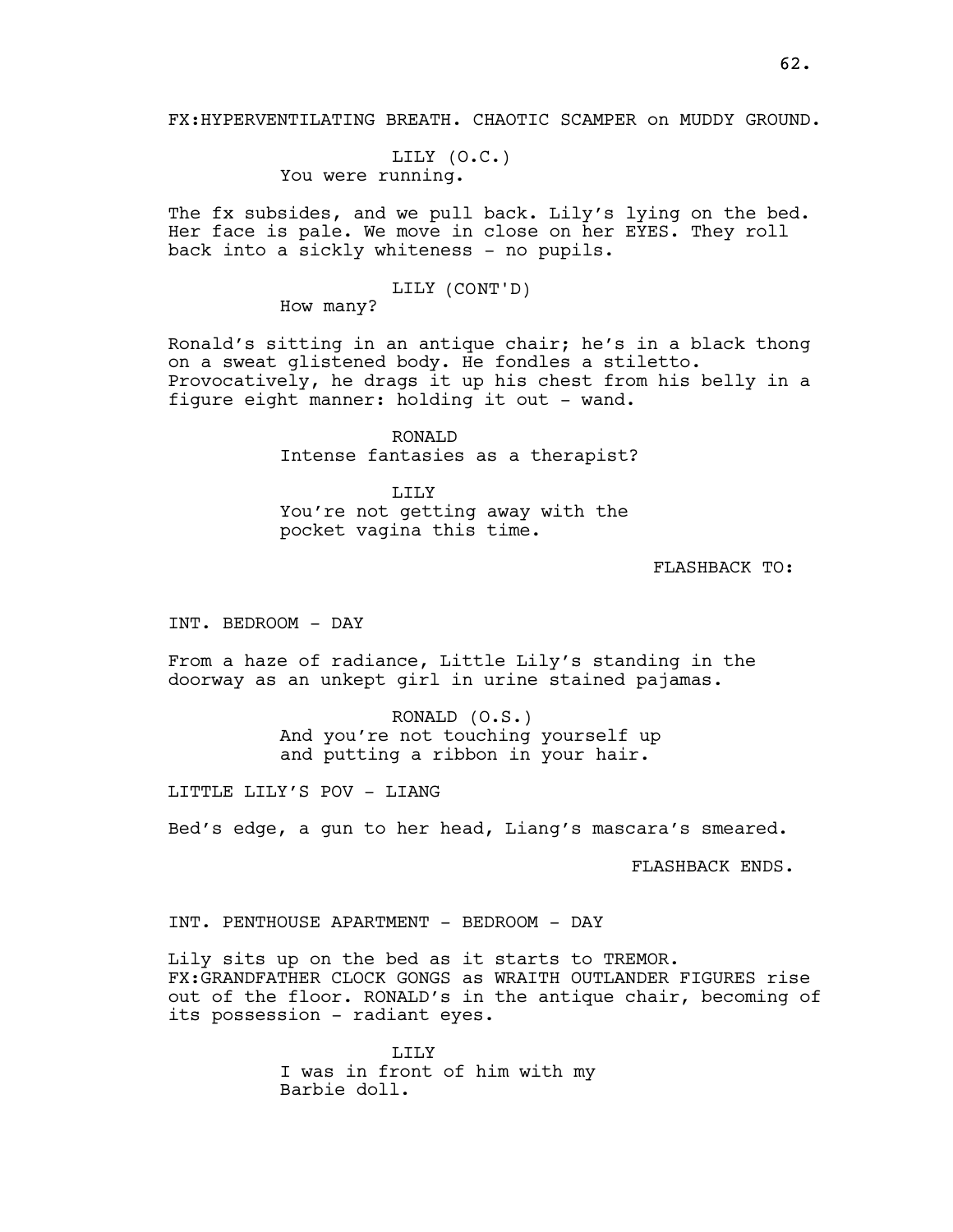We move in for a close on Lily. A radiance shadows her face.

RONALD (O.C.) Fantasy, it will cost you in this twilight dream.

EXT. OUTER SPACE - DAY

Stars, gases - dust: vapors and strange planets. BLACK HOLE.

INT. PENTHOUSE APARTMENT - BEDROOM - DAY

RONALD'S PUPIL

Pulling back and away, Ronald's sitting in an antique chair. Resisting, Ronald jerks in a spasmodic way. Thereafter, he sets the stiletto on a dresser alongside him.

> LILY (O.C.) Do you remember my mommy and daddy?

Ronald stands, confused as to what the stiletto is for beside him. Lily's on edge of the bed with the sheet held abreast.

> RONALD Yes, and we were playing doctor.

> > LILY

I can help you?

Ronald gives into this and cautiously lets himself sit back into the chair.

RONALD

Help me.

LILY Daddy likes it doggy style.

EXT. CAUSEWAY BAY APARTMENTS - HONG KONG - DAY

Older building of seventeen floors facing the harbor.

RONALD (O.S.) Was it the cat or was it you?

DEN (O.S.) We were mixing with one another.

RONALD (O.S.) Your guilt and shame?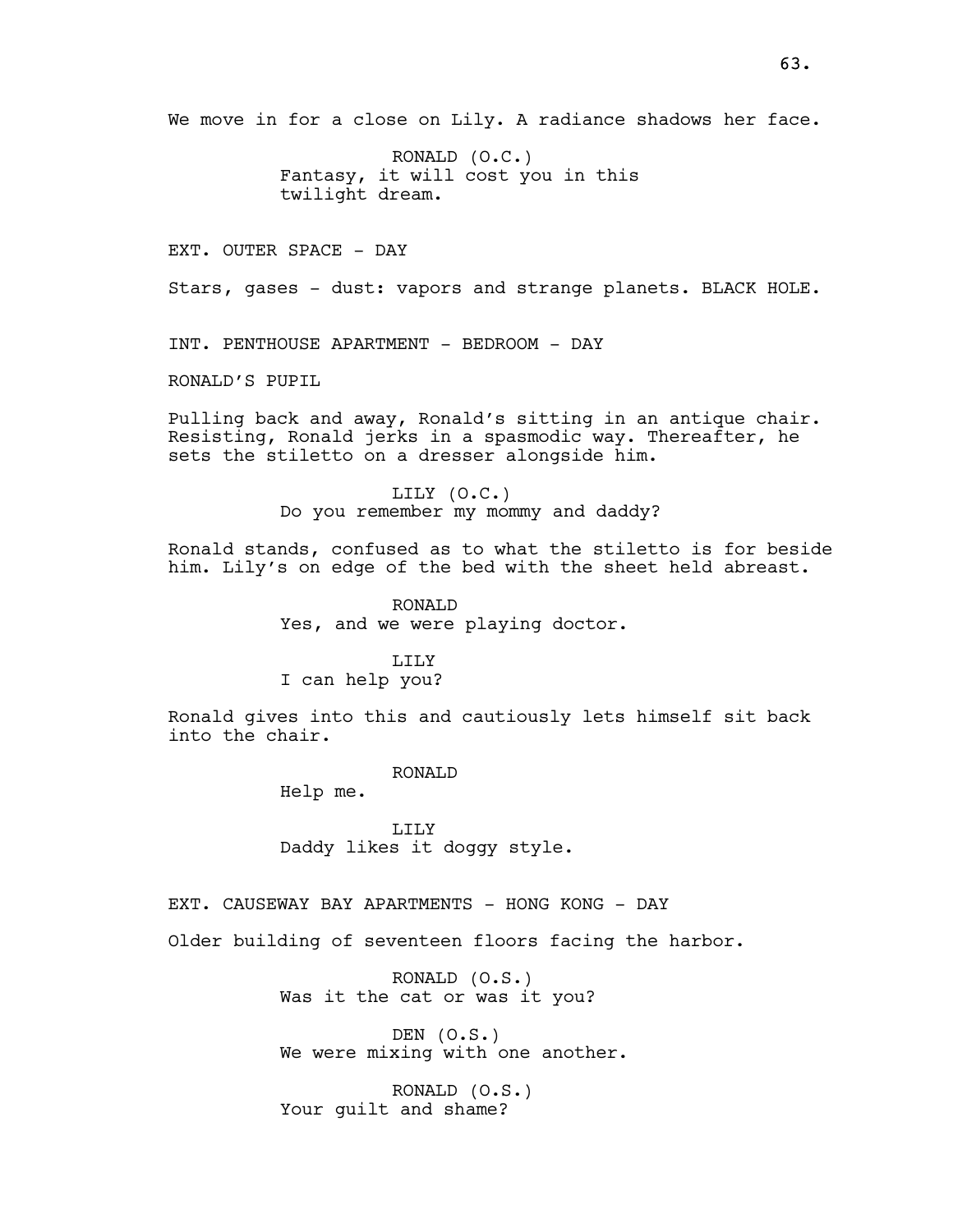INT. CAUSEWAY BAY APARTMENTS - HONG KONG - DAY

It glows an eerie hue.

JAY JAY (O.S.) He wanted to do me.

We moving into:

HALLWAY

Bedroom door slowly opens, and we move into the:

BEDROOM

Sheng's sitting Indian style and playing with a Japanese Kendama, trying to catch a ball on a string with a hole drilled half-way through it, the handle has three pegs to catch cups on it.

JAPANESE KENDAMA

The ball gets speared at top of handle.

LILY (O.S.) You flipped me your bird. It's not my fault if I got on top.

#### EXT. WAN CHAI ALLEY - NIGHT

JAY JAY's an African American transvestite in a purple mini, large gold earrings and platforms. Den has him cornered with a 357 weighting his hand.

> RONALD (O.S.) Shattered personalities, they are in your dreams.

JAY JAY For, for your sleeper's been triggered. Disgusted at me was what you thought? That was you- You think that's for me? No, it's you.

RONALD (O.S.) An interference of a subjugating spirit on a weaker one.

Den is hesitant and making Jay Jay sweat it out.

LILY (O.S.) And, I- I came without their foreplay.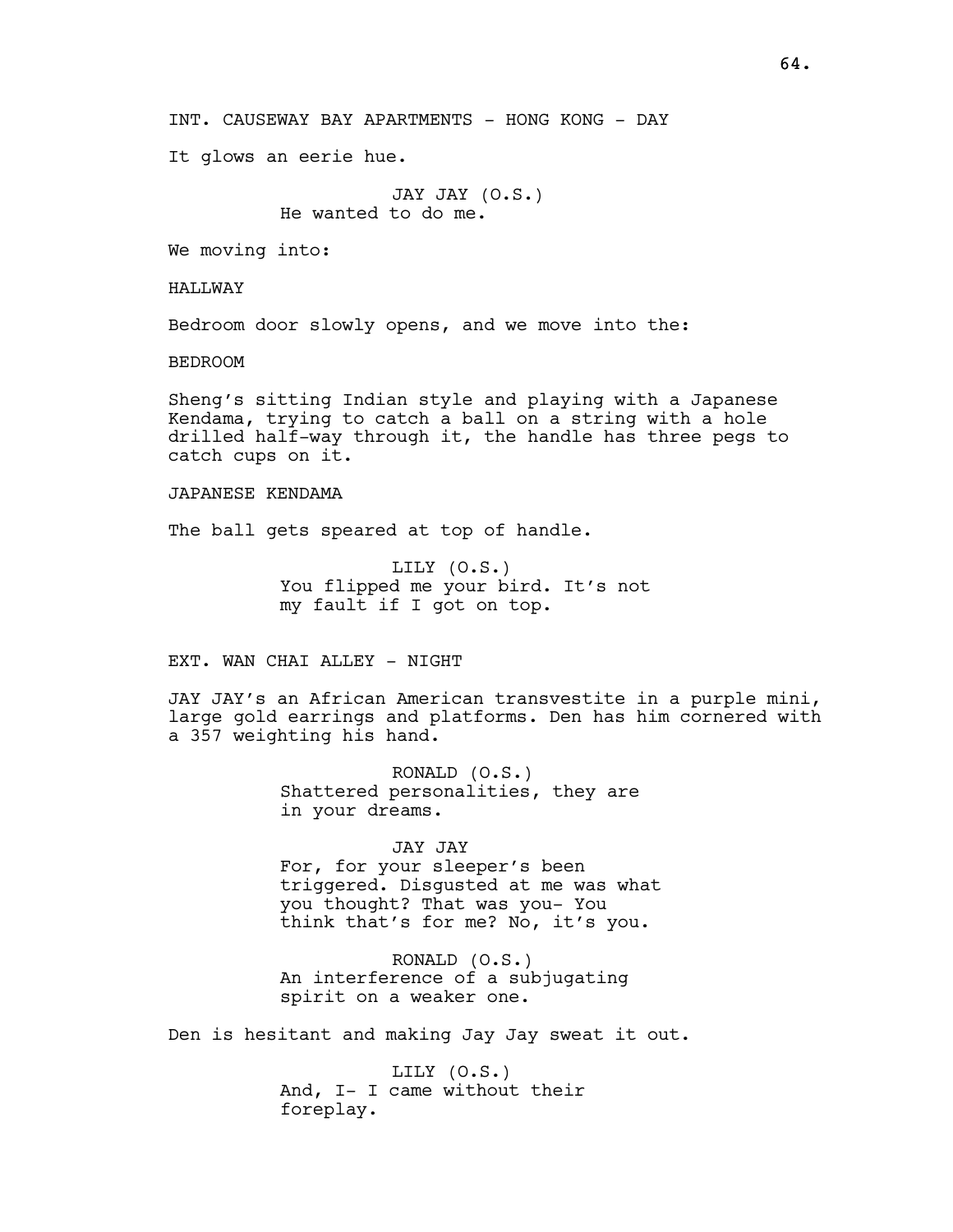Den is buttoning up his uniform and standing before a MOBILE TABLET at where RONALD is on its screen.

> DEN Sporadic fragments of her memories are my thought transmissions?

RONALD Hysterical infantile experiences, they were brought to light by analysis.

INT. RONALD'S OFFICE - DAY

Althea's on the couch in a robe. Ronald's alongside in chair.

ALTHEA Did you hypnotized the dog too?

RONALD There was no dog licking your legs.

ALTHEA Something was licking me. I felt it!

INT. CAUSEWAY BAY APARTMENTS - BEDROOM - DAY

Den goes to the mirror to check his best look.

DEN (V.O.) My wife's using me to fill in the gap of what?

RONALD (O.S.) Childhood sexual molestation.

INT. CAUSEWAY BAY APARTMENTS - KITCHEN - DAY

Althea's at the sink cleaning up. There's a large CRASH. BREAKFAST is dropped on the floor.

INT. CAUSEWAY BAY APARTMENTS - BEDROOM - DAY Den has heard it and now with his tie about right.

> DEN That wasn't noises in her head.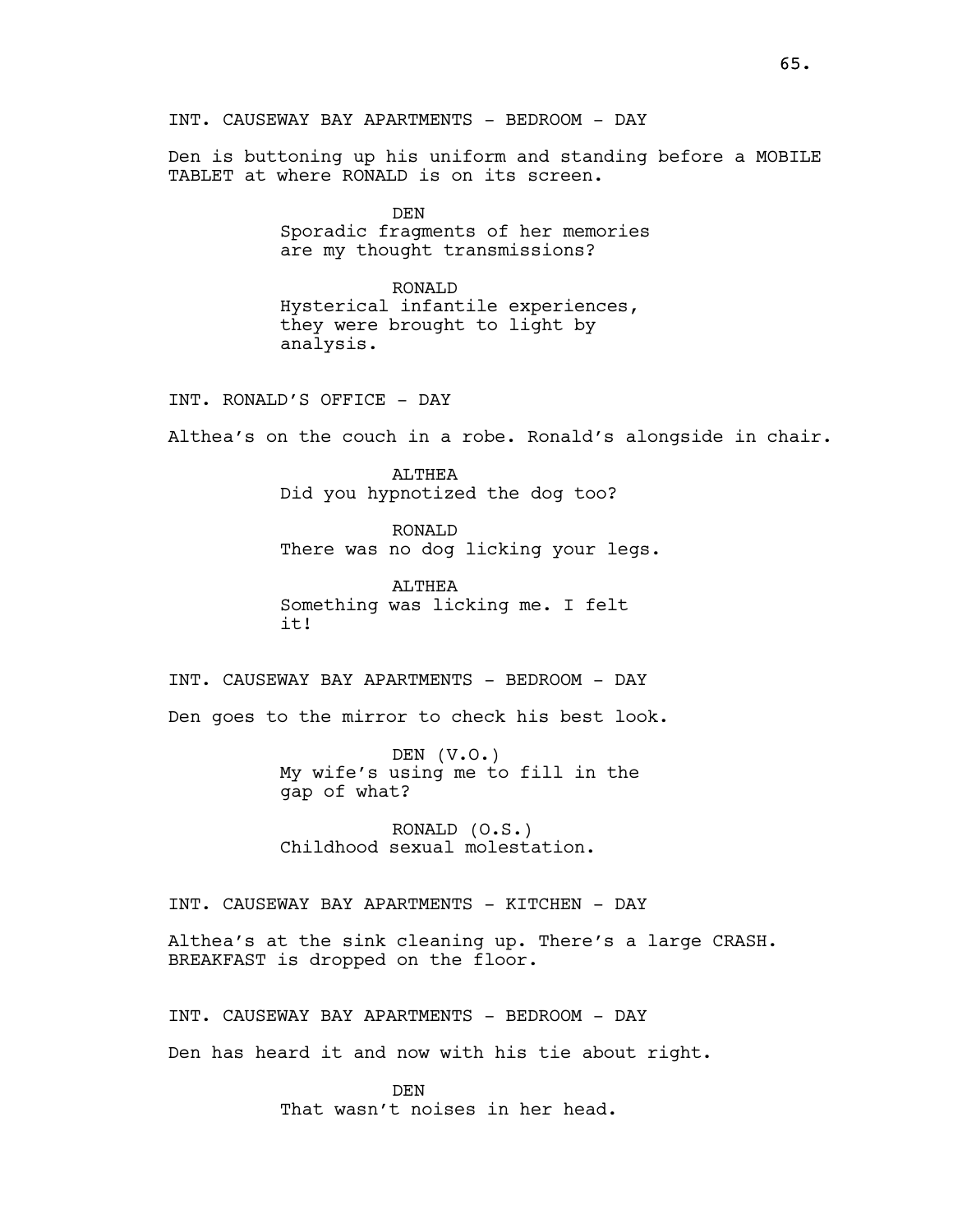INT. CAUSEWAY BAY APARTMENTS - KICTHEN - DAY

Althea is staring down at the broken dishes and the food scatted about. Den appears at edge of kitchen.

> ALTHEA They'd be crying out to the Lord against us!

Althea moves to the table and points.

DEN Play Fantasy football instead.

**ALTHEA** You drafted'r not me.

DEN Psychopaths are good imposters.

ALTHEA I know. I married one.

DEN How could I have been so stupid?

Althea marches up and across from Den.

ALTHEA Ain't no bucking horse!

DEN Did you really have to be there?

Den turns to leave.

ALTHEA You shall have no gods before me!

DEN That's worth going to jail for.

LILY (O.S.) Did you know my cat crapped?

ALTHEA You be the one tieing'r up too!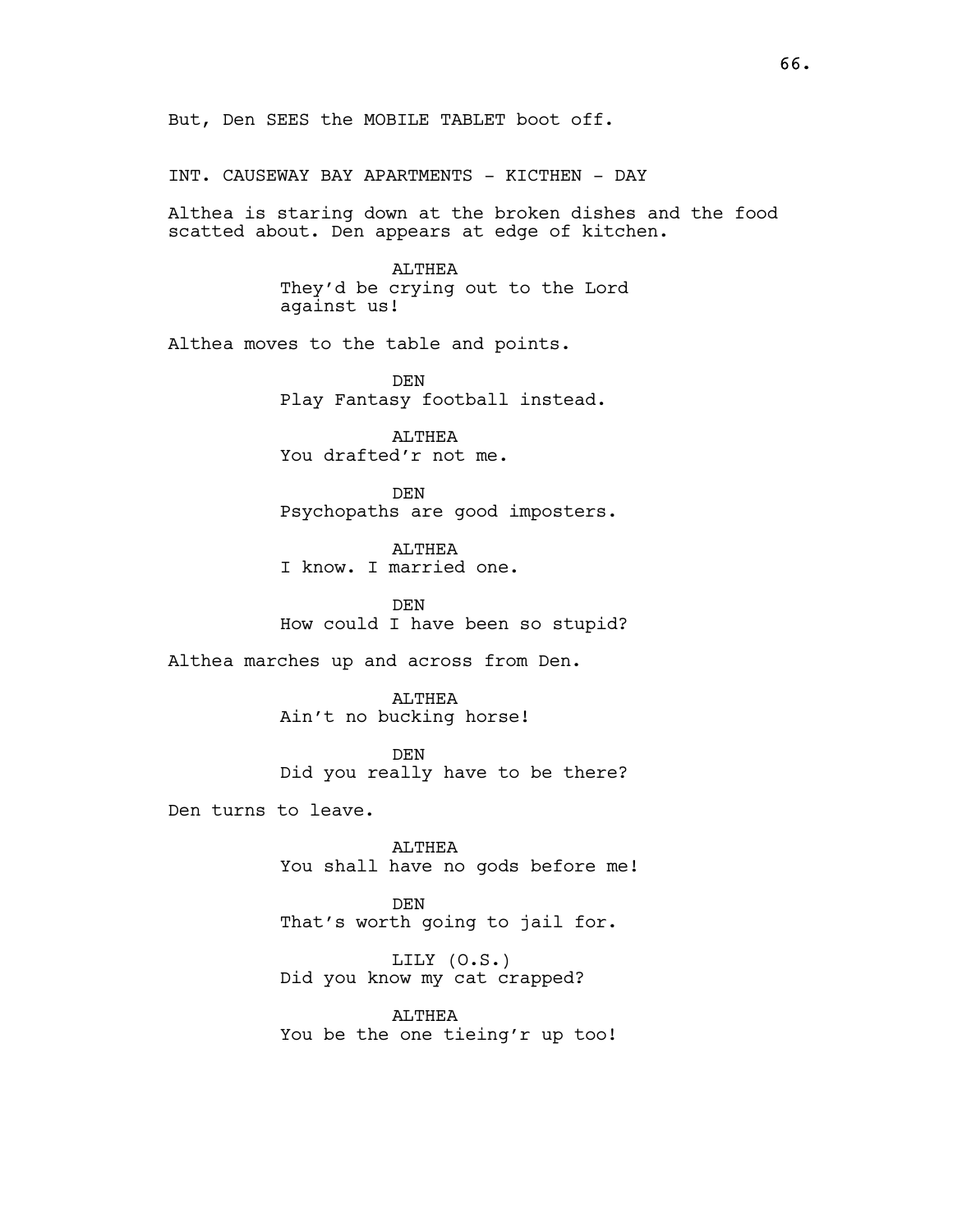Lily's eyes snap open as she lay on her back in bed. She's wearing a one piece throw-over.

> RONALD (O.C.) Did I have anal sex with you?

Lily rolls on her side to see RONALD on MOBILE TABLET's screen.

> LILY Hot breath. And, and there was a sudden intrusion. But, it felt like it- Um, I- I was being eaten.

INT. PENTHOUSE APARTMENT - BEDROOM - DAY

Ronald's in a black thong and before his MOBILE TABLET.

RONALD Behold, I will send serpents, cocktrices among you, which will bite you, saith the Lord.

INTERCUT RONALD AND LILY

Lily's lying on her bed next to her MOBILE TABLET.

T.TT.Y

Cheeks of my ass are your clappers.

Ronald's before his MOBILE TABLET. His body's lean and muscular.

> RONALD You have gone astray again with a warped sense of reality.

Lily smiles and turns on a VIBRATOR.

LILY Been doing my own little thing.

Ronald sits with his MOBILE TABLET and also picks up a stiletto, caressing his lips and speaking closely into its screen.

> RONALD And you call it Satan?

T.TT.Y Em hm, my memories of casual sex.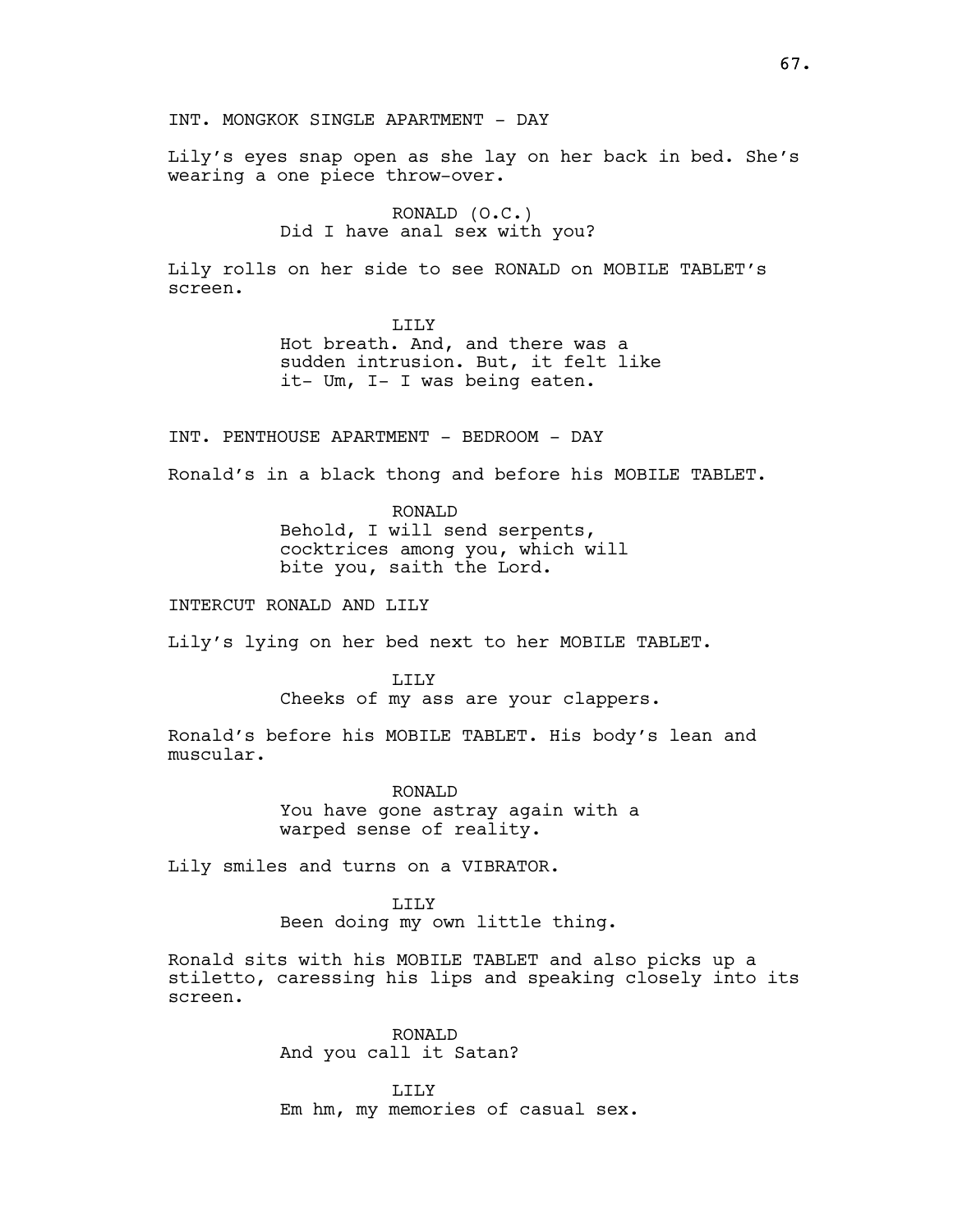INT. MONGKOK SINGLE APARTMENT - DAY

The MOBILE TABLET on the bed starts streaming a video of Lily and Shuaijan. Lily sits up in bed. FX:MEOW. Lily turns quickly to see Shuaijan at the edge of her bed.

> LILY Maybe I did- But, but, I don't remember.

SHENG (O.C.) You wanted to give him a little pussy.

Sheng's brushing her hair at a vanity mirror with a rock hammer. She's dirty, scraped and bruised. Lily averts off the bed and retreats into a corner.

> T.TT.Y Was it you? You thought? ...Wasn't a chocolate truffle.

Sheng turns, moves to bed's edge, sets the rock hammer down and picks up Shuaijan.

> **SHENG** You lied so I would.

In an instant Sheng and Shuaijan are gone.

RONALD (O.C.) She didn't come from space.

Lily wheels to see RONALD on her MOBILE TABLET again.

LILY It jumped! It jumped for its food! It was an accident!

LILY'S POV - MOBILE TABLET

A kitty leash is dangling midst the center of a galaxy.

BACK TO LILY

Lily boots off the MOBILE TABLET.

RONALD (O.S.) Am I still a stud for a hot girl?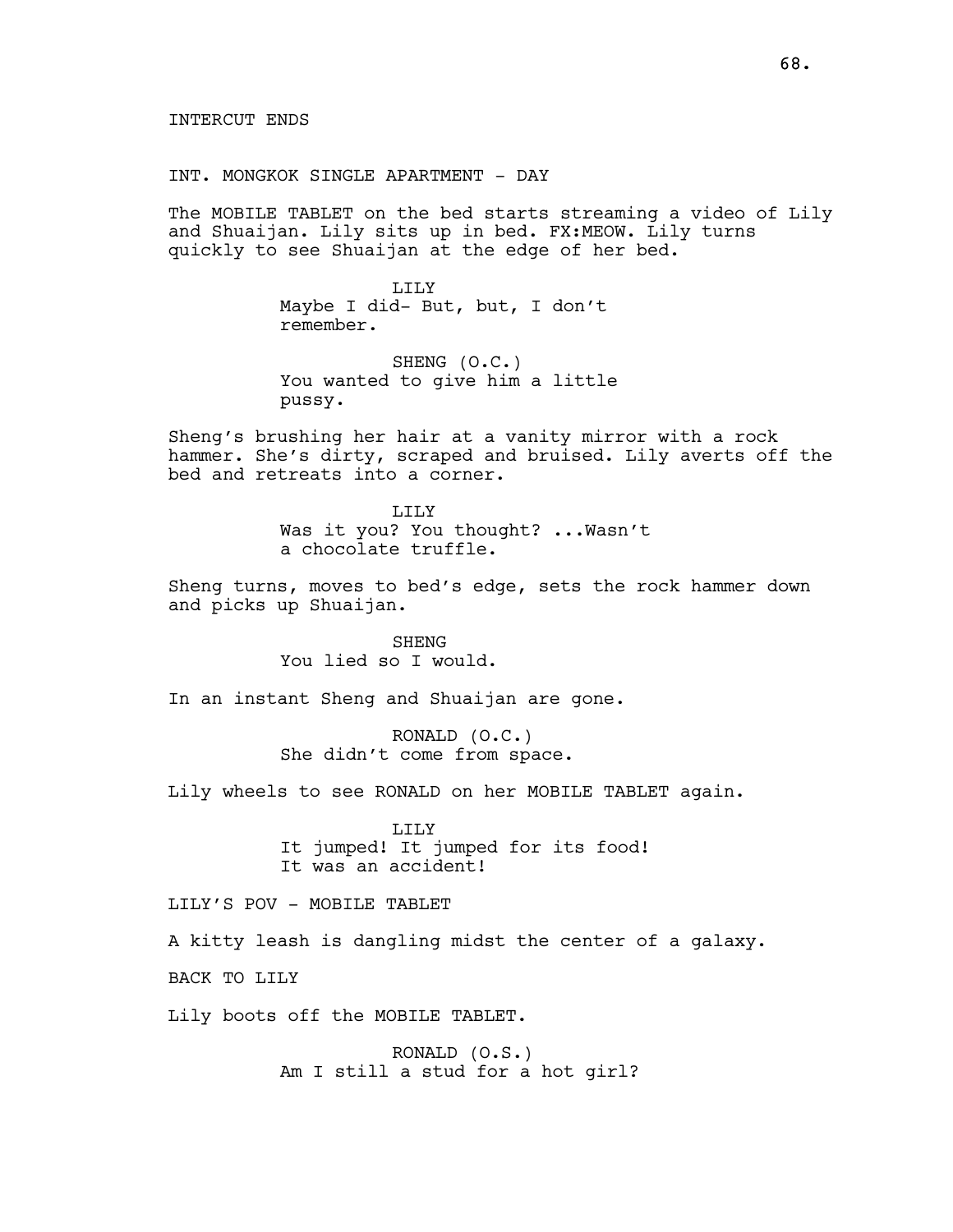LILY (V.O.) I needed you. Not her.

LILY'S POV - SHENG

At the doorway of Lily's bedroom, Sheng's in a pretty dress, a bow and curls.

> RONALD (O.S.) Cutting-edge therapy is not a gay dude who can't find your pussy.

In an instant, Sheng's gone again. Lily picks up the MOBILE TABLET.

LILY'S POV - MOBILE TABLET

There's an advertisement for a pregnancy test on its screen.

MOBILE PHONE

FX:RING TONE is Paul Anka's "Having My Baby."

Lily's having chills and shakes. She gets up off the bed to approach the mobile phone on a nearby dresser. She picks it up and answers it with wide eyes and a trembling lip.

> LILY You're- You're playing with my kitty's game.

RONALD (O.S.) Raped by an alien and then Satan?

LILY Maybe I made that part up. But, but you? As the wolf?

RONALD (O.S.) People do inhuman things.

T.TT.Y I would never want my kitty dead.

RONALD (O.S.) Ultimate punishment is not a cure for sleep paralysis.

T.TT.Y Send the little girl in a Sunday dress back to playing Tetris.

RONALD (O.S.) Blocks falling at a leisurely pace?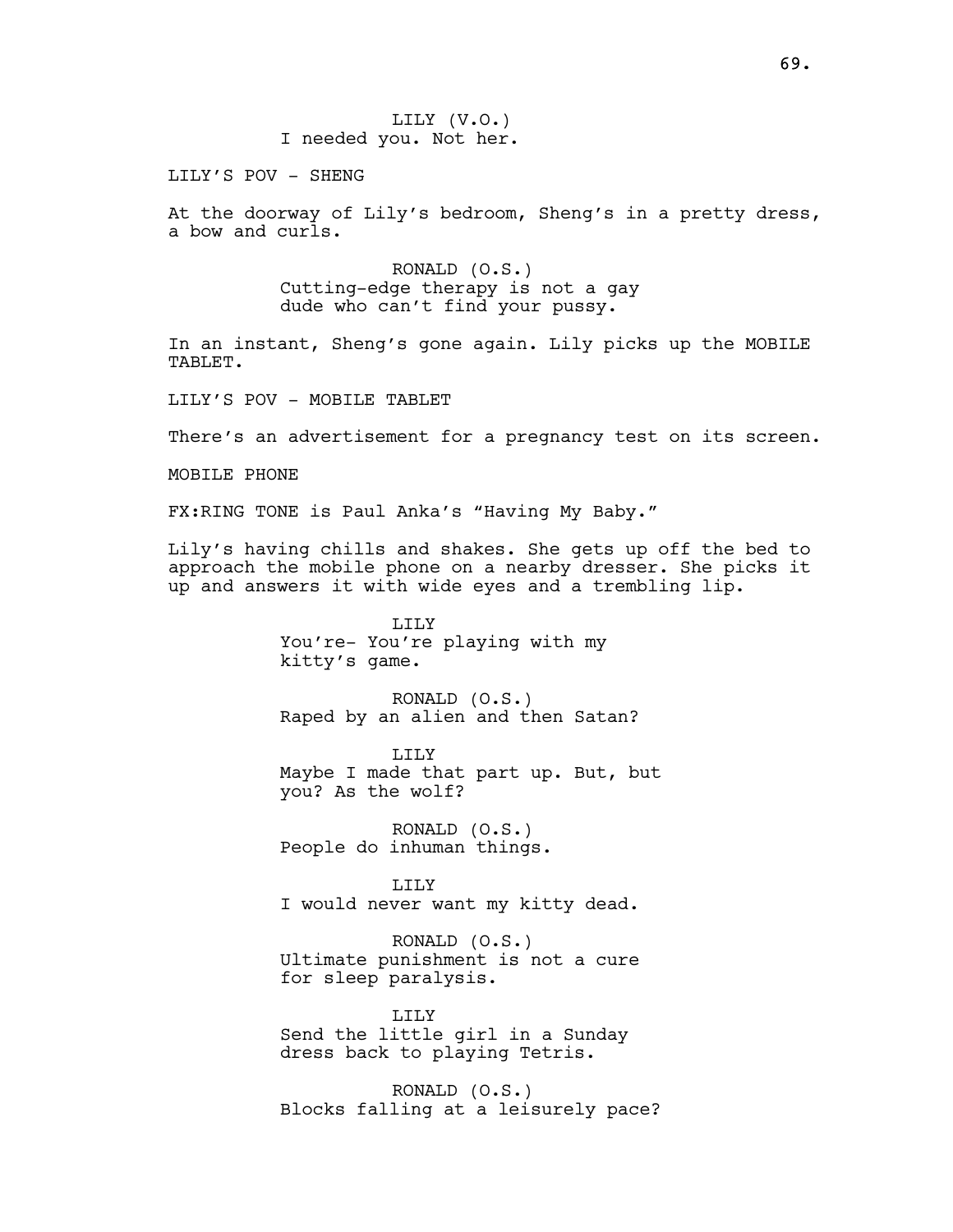#### INT. INTERNET CAFE - NIGHT

Soo has a MOBILE TABLET, and her face is repulsive with pusfilled boils.

> RONALD (O.S.) Because you wanted to sleep with a psychopath as his hooker?

> LILY (O.S.) Minor rearrangement of the blocks.

> > WIPE:

#### INT. INTERNET CAFE - DAY

Soo's in the center of the cafe. She's wearing a red asymmetric dress, tied at top and around her neck. RONALD walks in, timelessly in a blue-dress shirt and pressed slacks. He stops and removes his sunglasses.

> RONALD Weeping in the shadows at where those born there will be lead astray?

SOO God's speed's my gospel if I were your servant.

Ronald moves in with a swagger of confidence.

LILY (O.S.) Makes it a better dream than whoring for sweatshop free labor.

SOO His mind is enmity against God, his every thought only evil continually, and his will is utterly perverse.

INT. RONALD'S OFFICE - DAY

Soo's lying on the couch. Ronald is alongside in the chair.

LILY (O.S.) A wise old man and a little girl?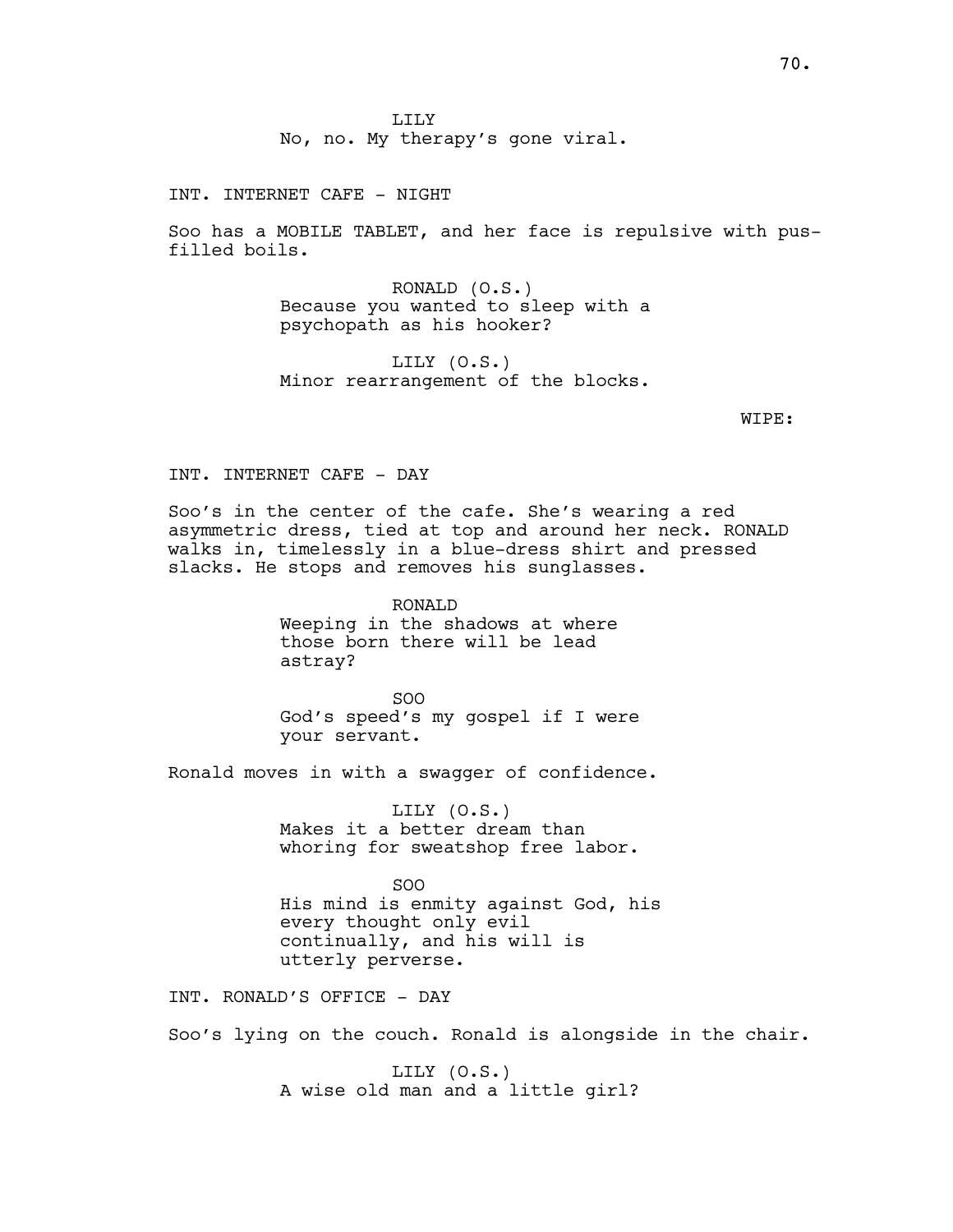RONALD Cinderella and Prince Charming.

LILY (O.S.) Can we play the three F's?

INT. INTERNET CAFE - DAY

Soo's at a counter and gaming on a MOBILE TABLET.

EMILIA (O.C.) She's given up crying uncontrollably into her pillow?

Emilia's across from Soo.

SOO Mingling with his body fluids.

EMILIA Ah, the noble stallion and his ritual space?

SOO Nothing's forbidden and he presses his thigh into hers.

EMILIA Ovid's Ars Amatoria?

Emilia buds up and gets closer.

SOO A wilderness of pleasances.

Emilia can see a strange hickey on Soo's neck.

EMILIA Serpent's right off the tree.

Soo looks away and at the MOBILE TABLET.

SOO His mod has unlimited ammo.

EMILIA And a dark heart that's endowed him with superpowers.

SOO Our dreams are her nightmares.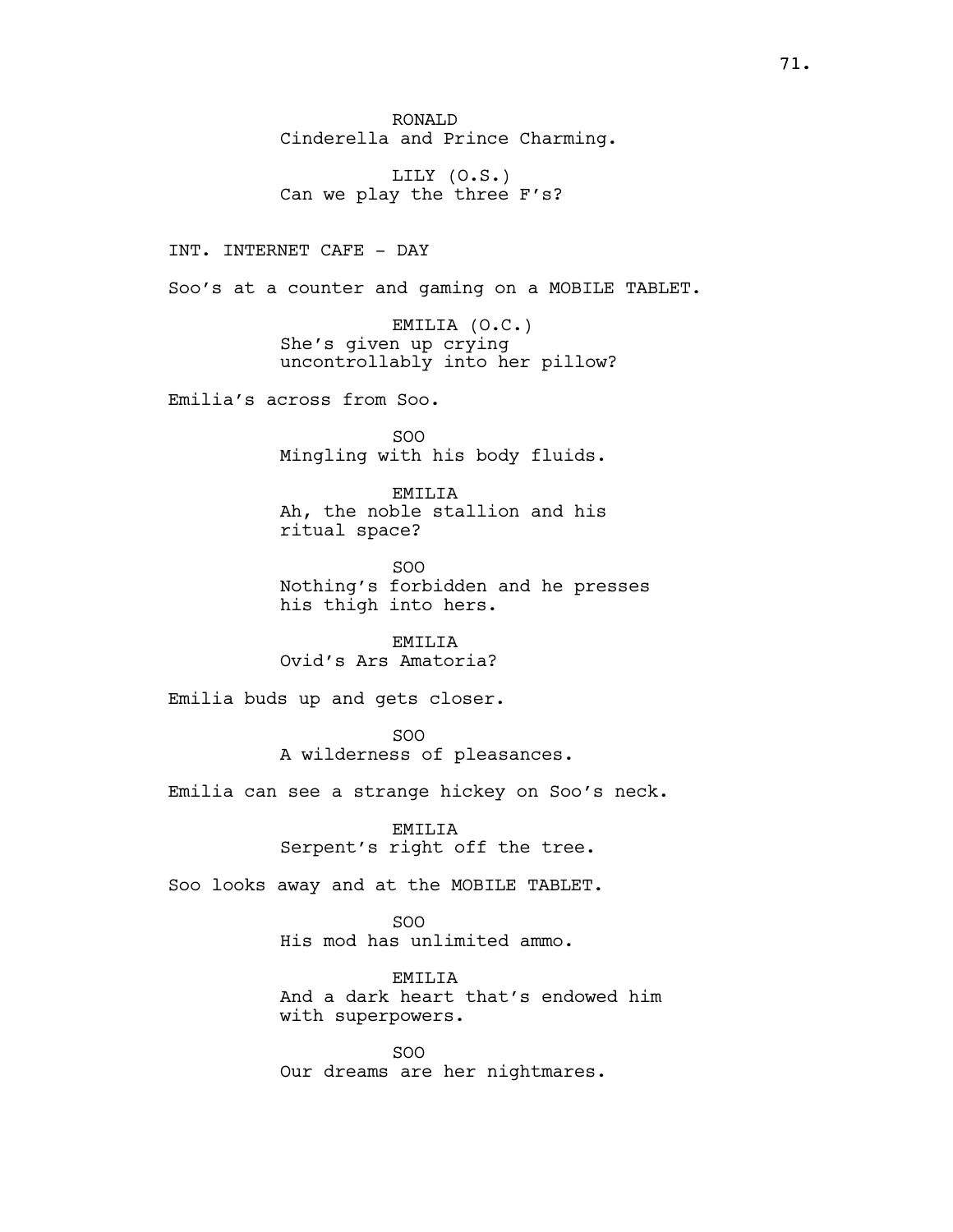Emilia starts getting things ready to open the cafe at a gaming kiosk.

> EMILIA Her bull's sleeping?

> > SOO

Hogwash.

EMILIA Did you log off before his penetration and ejaculation?

Soo moves to the kiosk where Emilia's at.

SOO This multiplayer therapy game, it externalizes how her mind works.

Emilia laughs.

EMILIA Hers goes straight to 7-Eleven for a Slurpee.

SOO She uses the cops for that.

EMILIA Oh, but the little girl's there for an oral tradition.

SOO All those fascinating stories.

EMILIA Creates forgetfulness in the learners' souls?

SOO Condemned in a cesspool of depravity.

EMILIA And lo his virtual world is translated into our real one.

EXT. HIGHWAY - DAY

The BMW speeds up to nowhere.

RONALD (O.S.) What's fantasy and what's memory?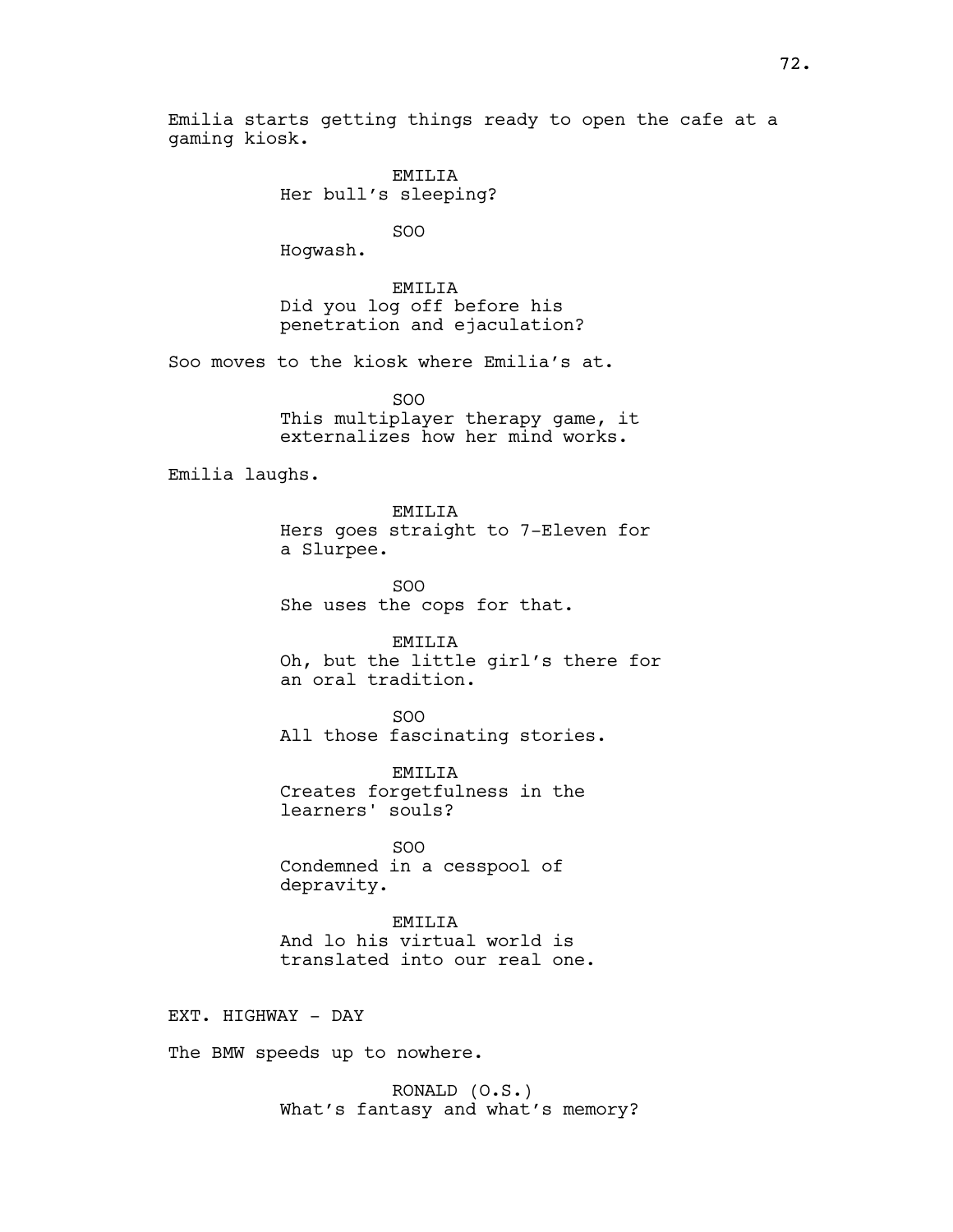LILY (O.S.) Eight inches and gorgeous.

RONALD (O.S.) Is Prince Charming eight inches?

INT. BMW - DAY

Ronald's space cadet focus is on a tight casual with Lily on board in a purple one-piece dress. Lily brings up a middle finger.

> LILY Found this on Thoth's head.

RONALD The Baboon's the sex ring part?

T.TT.Y Edgar's Poe Poe me.

RONALD You'd get a surprise after inspections?

LILY But- but my butt winked.

RONALD Your mother saw no contraction?

LILY She- She had a lil plug.

RONALD She was taking your temperature?

LILY So- so we could go get Korean barbecue.

CONG, 40s, he is suddenly there in the place of Ronald.

CONG Your savior was born of a virgin.

LILY Daddy? You- You have to evaporate after ejaculation.

CONG Your mamma put a swab in you?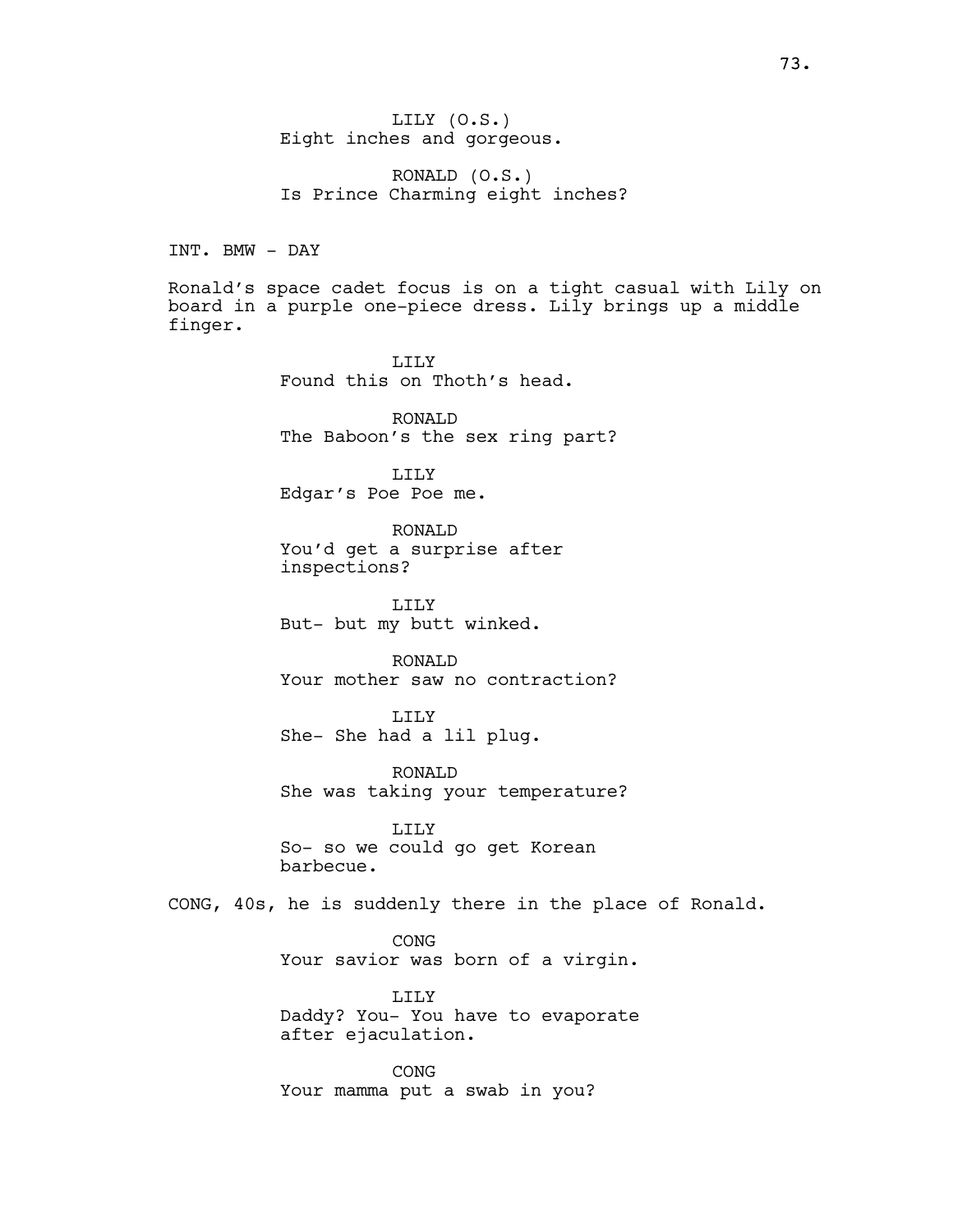LILY Never feed mamma your ribs with me on your finger!

RONALD (O.S.) That's where your memories are. We have to go there.

FLASHBACK TO:

INT. BEDROOM - DAY

Liang's sitting on the edge of a bed. Her mascara is smeared from weeping. Tissues are strewn, missing the small garbage. Medicine bottles and a nine milli is near.

> LILY (O.S.) Strange place to look for my memories.

### LITTLE LILY

She's at the doorway. Her pajamas are yellow-stained with urine, and her face is full of heart-break. Liang picks up the nine milli and aims it at her daughter.

> LIANG I just want you to know how much mommy really loves you.

### LITTLE LILLY

Do it!

Liang sets the nine millimeter at her own temple.

**T.TANG** You hate me baby and daddy and you?

Little Lily nods a pout.

FLASHBACK ENDS.

### INT. LILY'S PETS - DAY

Lily is in the midst of her store. She is in jeans and a top, and Ronald is across from her.

> RONALD A bloody almost relationship?

T.TT.Y Twisting in Satan's cotton fingers.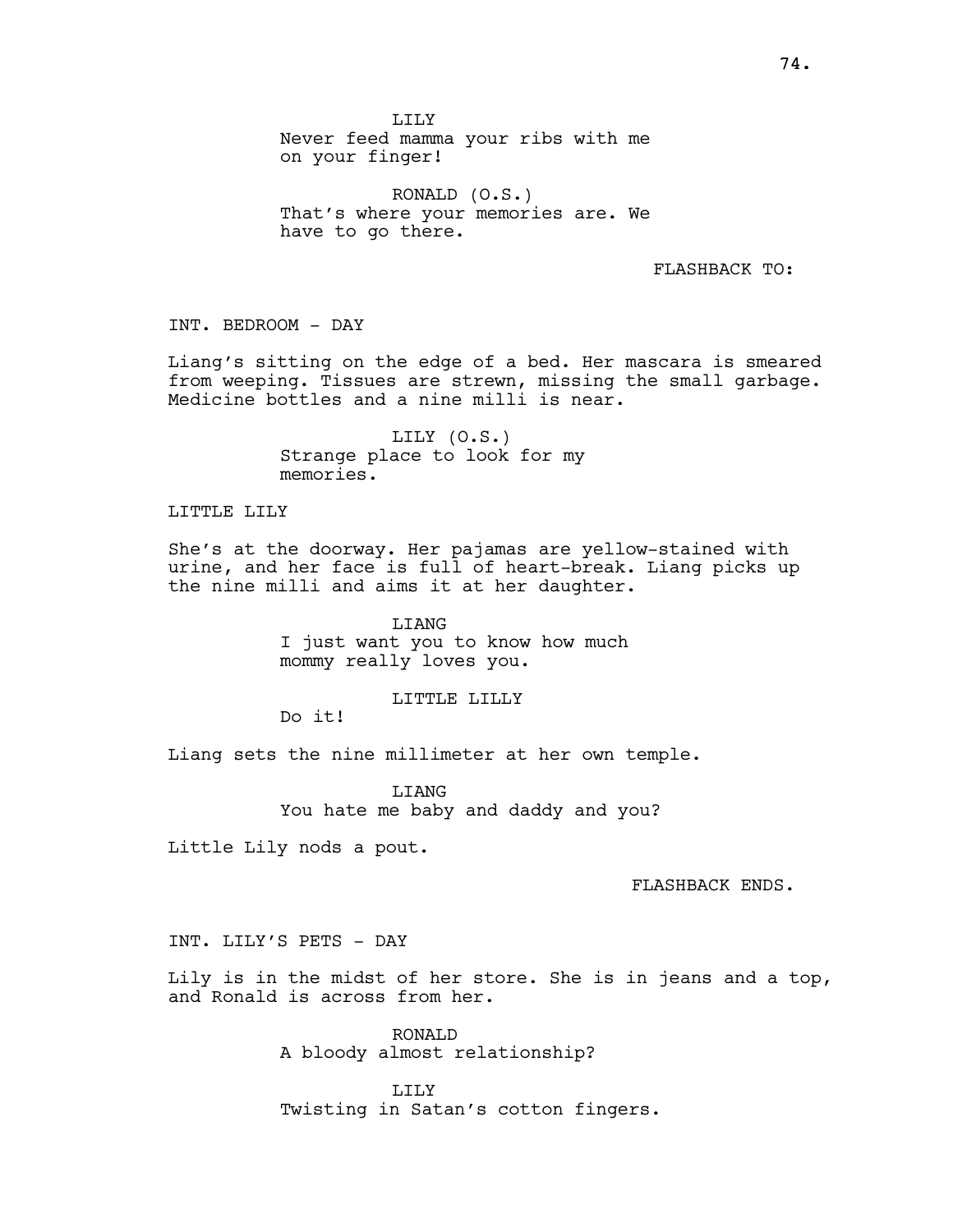RONALD Heads I win tails you lose.

LILY She flirted with daddy after he told me how the penis enters the vagina.

RONALD Pudding? It was yours? Not your mother's?

FLASHBACK TO:

INT. FAMILY ROOM - DAY

FX:GUNSHOT is in the background, as Cong reads a newspaper in an easy chair.

> LITTLE LILY (O.C.) Are babies really made that way?

Cong turns to see Little Lily's beckon and call.

RONALD (O.S.) Why am I an unwrapped tool that goes in raw?

LILY (O.S.) Been whistling Dixie out my ass.

CONG Go to your room and lay down.

INT. MONGKOK SINGLE APARTMENT - DAY

Lily is lying on her back in a throw-over. Her legs and arms are spread out. Sheng's at the end of her bed with a look of witchery. She bites Lily's toe.

> SHENG Sex is dirty!

Lily wheels and flips off the bed and retreats to the other side of the bed.

> RONALD (O.S.) A strange state of mind that knows and does not know.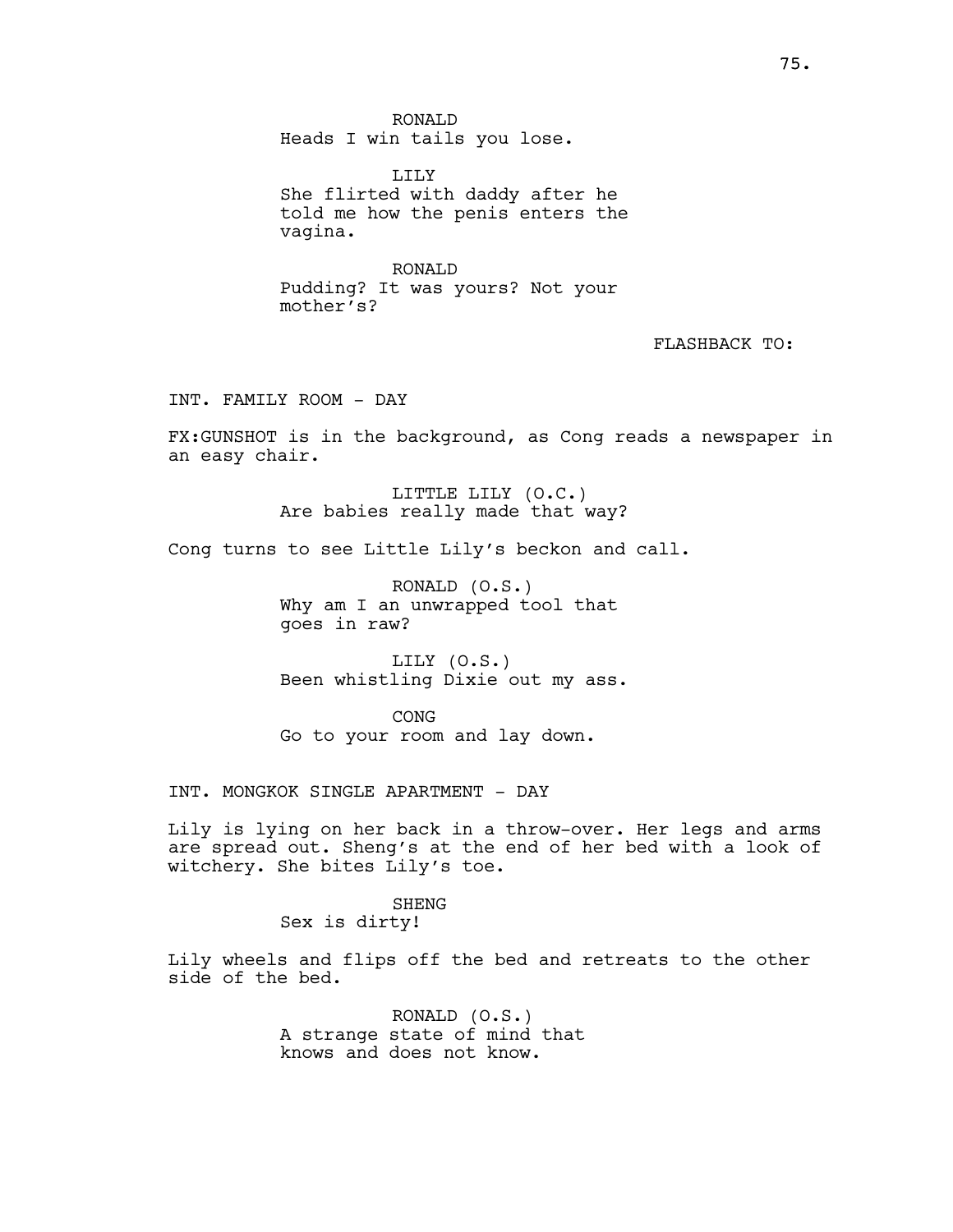FLASHBACK TO:

INT. BEDROOM - DAY

Little Lily stands alone and bewildered when Cong enters the doorway to her room.

> CONG Do what you wanted me to do all this time?

Little Lily nods her head and then quickly lies over the edge of her bed to invite Cong there.

> LITTLE LILY Butt me daddy!

> > FLASHBACK ENDS.

INT. RONALD'S OFFICE - DAY

Lily's there on the couch in a Chinese robe with RONALD in the chair alongside her and wearing his.

> RONALD Your rebirth can be as natural as a physical birth.

> LILY That stream of psychic energy makes me happy afterwards.

RONAT<sub>D</sub> As an alien invasion?

LILY Ooh. I'd hate smelly baby.

RONALD Something special makes her.

LILY Ring tones aren't smarter than me.

RONALD Smarter than the unintelligible catlike language?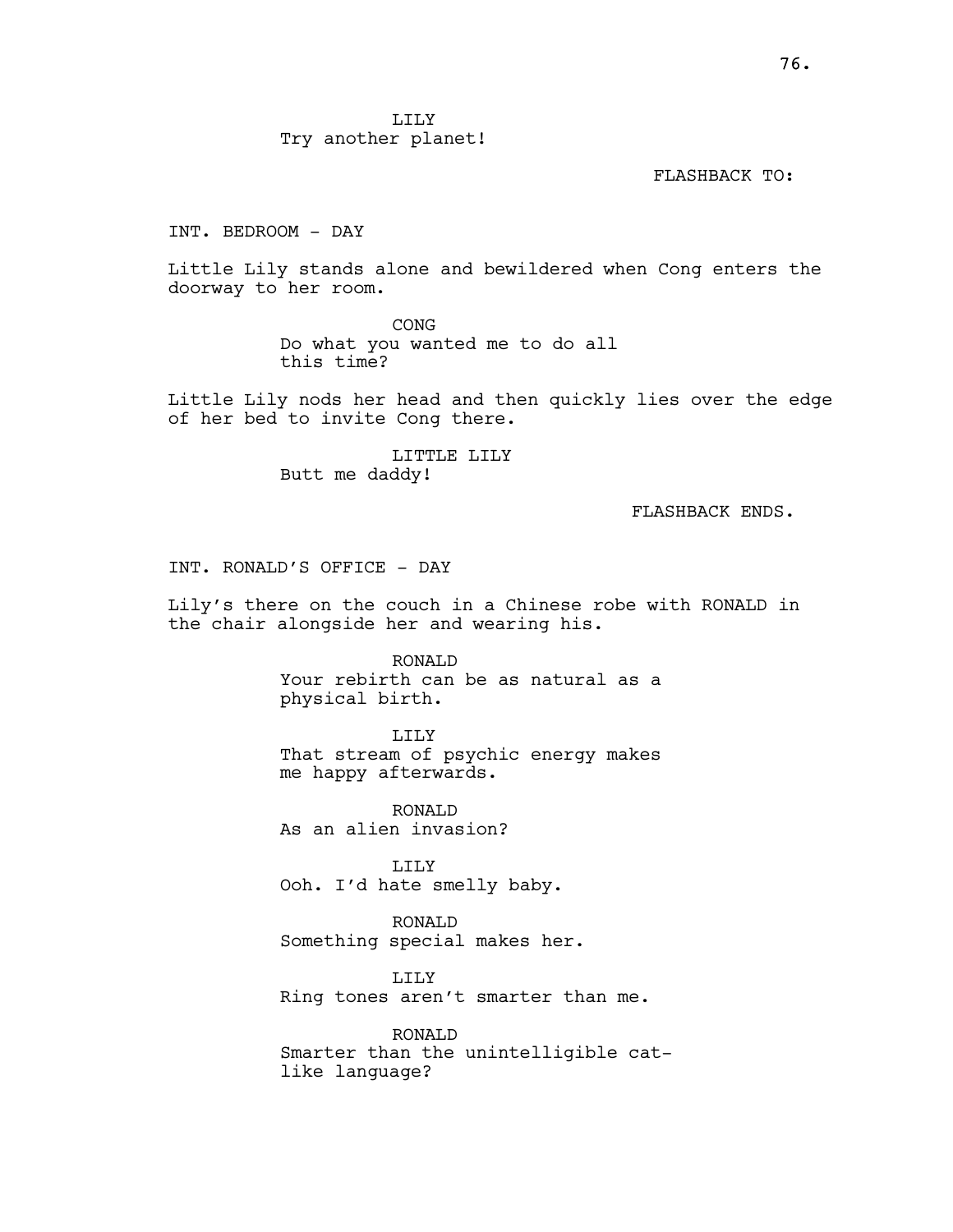LILY Enter the joyriding alien who probed me.

RONALD No! Think that I am befriending a skittish stray cat.

T.TT.Y I don't meow dude!

RONALD You witnessed a sexual act.

LILY Cheeks opened like a can of worms?

FLASHBACK TO:

EXT. OFF BEATEN PATH - MONKEY MOUNTAIN - DAY

YOUNGER RYAN, he has stopped with a bulldog pup. It looks up at him. Ryan brings a large rock hammer out of his backpack.

> RONALD (O.S.) Cat's lain out on a cutting board! Head, tail and its feet are lopped off!

INT. TEMPLE STREET FLEA MARKET - DAY

Younger Ryan is shopping with a teddy-bear in his little cart. FX:YELP OF DOG.

> LILY (O.S.) Your knee rubbing on my pussy isn't for cat meat.

English Glib Ronald's in a beard. Younger Ryan turns to see him with an indignant awareness.

> RONALD (V.O.) Bashing in the little alien's head shouldn't of been a problem.

LILY (O.S.) The Child's Plaything?

FLASHBACK ENDS.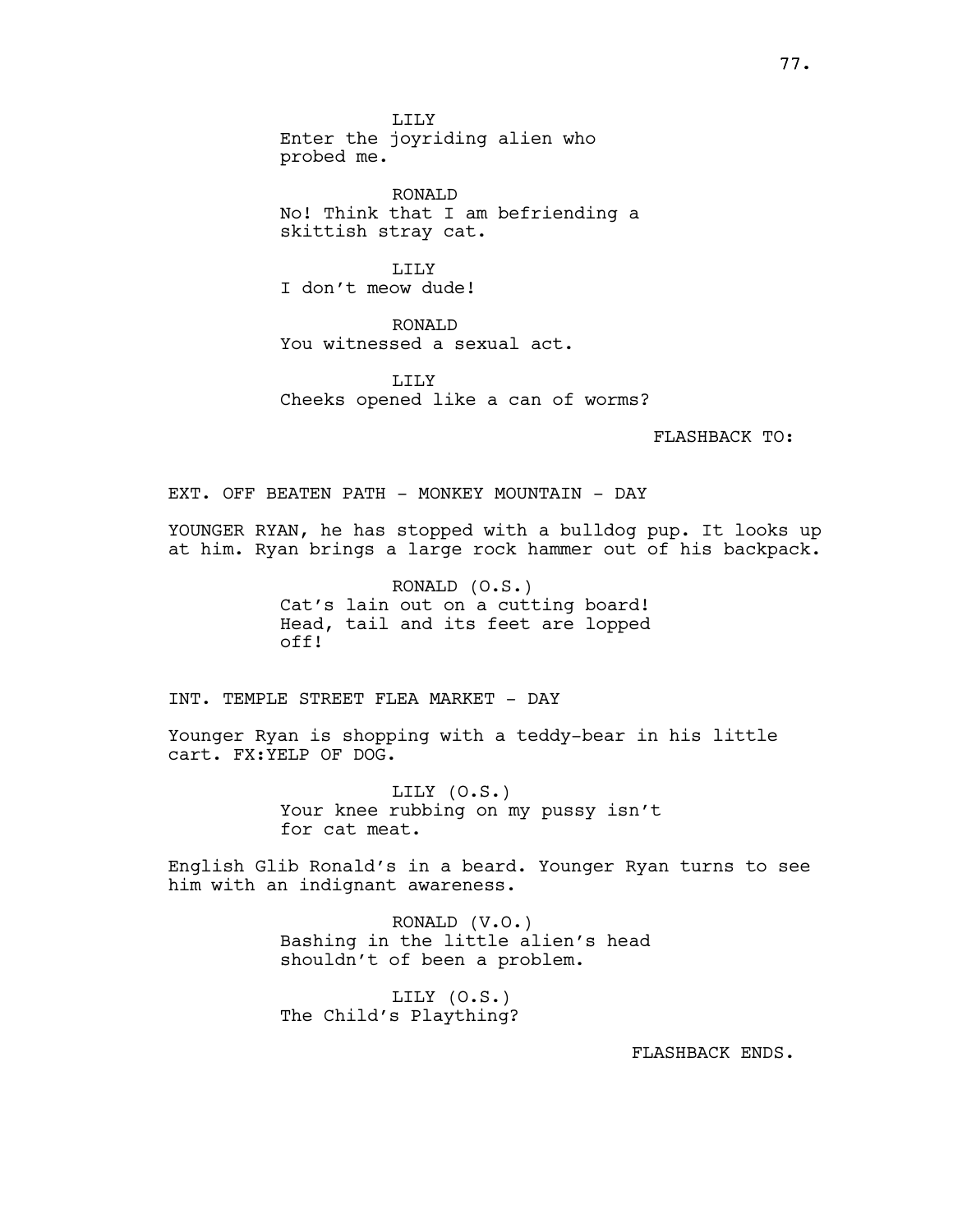INT. RONALD'S OFFICE - DAY

Ryan is on the couch, in a trance while holding a teddy bear.

RONALD She controlled your mind?

RYAN I- I felt like I had to. I had to. I- I offered it to Satan.

RONALD Your mother? It penetrated her? The big alien snake?

RYAN I- I have it. That- that alien symptom.

RONAT<sub>D</sub> Infant impetus, that's the snake.

RYAN The pup, did it? It abducted me?

RONALD Spontaneous- The gameplay, it had you lost.

FLASHBACK TO:

EXT. OFF BEATEN PATH - MONKEY MOUNTAIN - DAY

CHI CHI's 20s, a beaten and bloodied Vietnamese cute chick who is staggering backward in her mini. The English Glib version of RONALD is on the hunt with a rock in hand.

> ENGLISH GLIB RONALD Two dollars!

> > CHI CHI

No!

FLASHBACK ENDS.

INT. WAN CHAI HOTEL ROOM - NIGHT

Tom is shirtless at a table and with a MOBILE TABLET. It's a chat. Tom: Give it a twist. The Child's Plaything: Eat me. Tom: I'll eat both of you! The Child's Plaything: Tom's a pervert.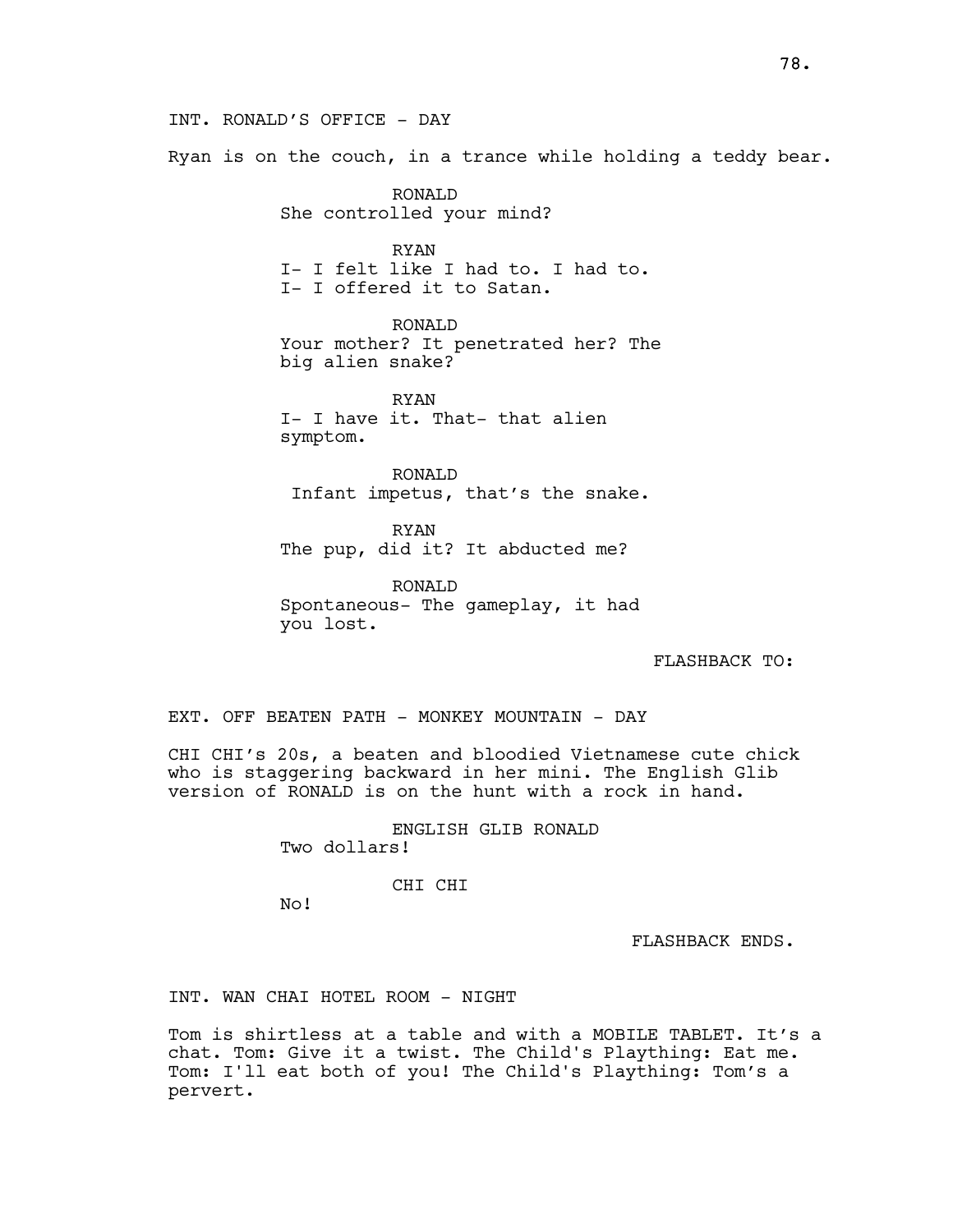LILY (O.S.) Submitting to Satan in therapy?

RONALD (O.S.) For your God-ordained resistance.

FLASHBACK TO:

EXT. OFF BEATEN PATH - MONKEY MOUNTAIN - DAY

Chi Chi is still backing from the brute, bloodied, bruised and with torn cloths. The English Glib version of Ronald is a straight descent for sexual torture and murder.

> ENGLISH GLIB RONALD Two dollars!

Chi Chi's eyes are filled with blood and tears as her head shakes back in defiance.

> CHI CHI One hundred dollars!

> > FLASHBACK ENDS.

INT. BMW - DAY

Ronald and Lily, they are on the highway.

LILY Better a snake then a slave.

RONALD The falsification of your memory, it's an association with me.

INT. INTERNET CAFE - DAY

Emilia is about her business at the kiosk selling and tending to the gameplay CUSTOMERS.

SECURITY CAMERA

We move in close.

LILY (O.S.) Did Hendrix kiss the sky?

RONALD (O.S.) If you put whiskey, rum, and scotch in a beer and drank it.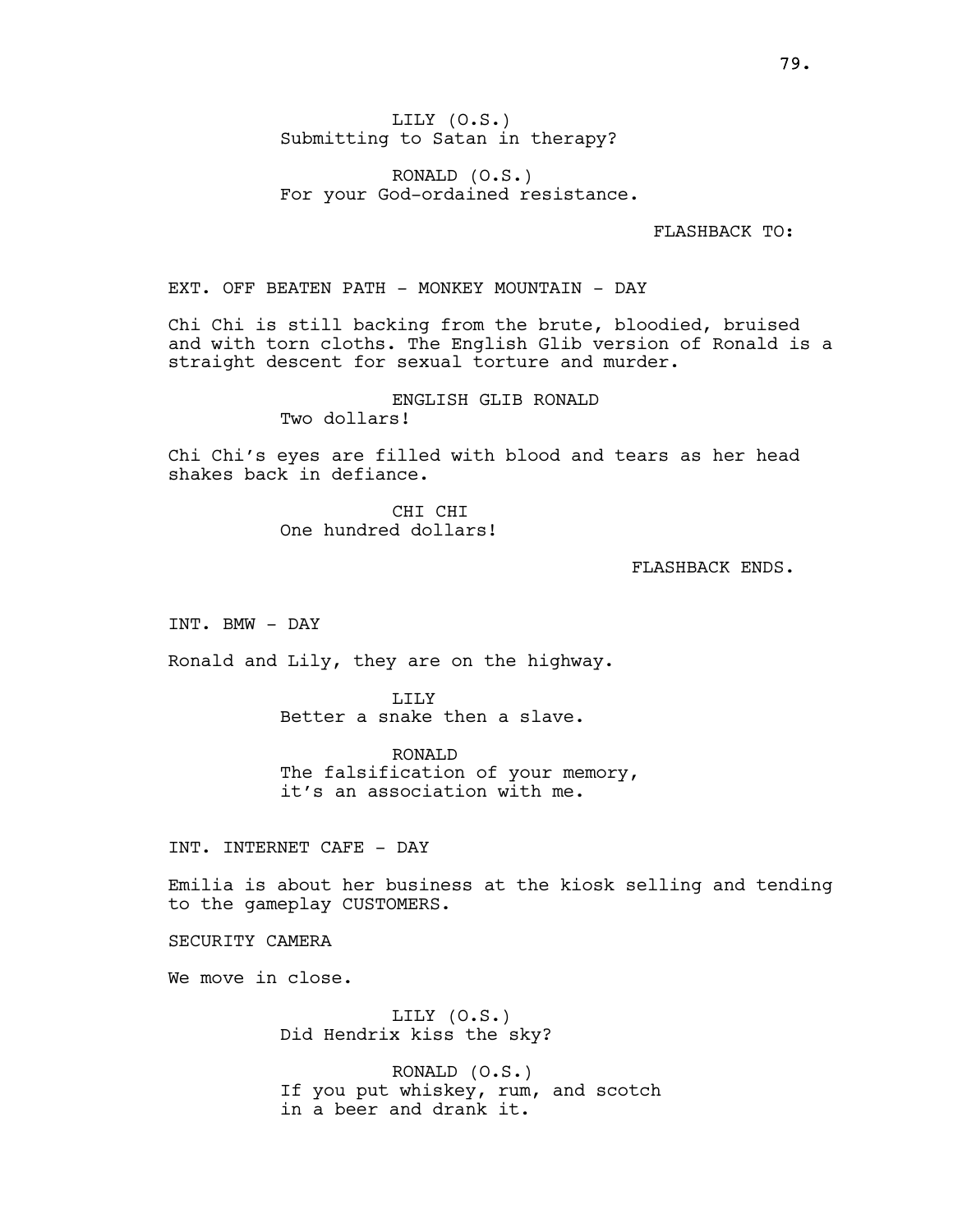LILY (O.S.) The toilet seat was up.

RONALD (O.S.) Emotions, they were in the room.

LILY (O.S.) Daddy's little darling?

KIOSK

Soo is in jeans, shirt and cap - merchandise of the cafe. She's reviewing security camera tapes. She rewinds to a particular spot where she can see Emilia come in all alone.

#### INT. INTERNET CAFE - NIGHT

Emilia is booting up MOBILE TECH. She's dressed for a black mass and in a transparent negligé. Midst the eerie glow of the MOBILE TECH that she has placed in a circle on the floor, she gets a small canary.

> RONALD (O.S.) Do you pee in the shower?

LILY (O.S.) And kitty crapped on the floor.

INT. LILY'S PETS - DAY

Emilia's with Lily near where the canaries are kept.

EMILIA Songbirds can get me pregnant?

LILY This one will help his sperm meet your eggs.

Lily opens a cage and carefully coddles a canary out. But it's Sheng now.

> RONALD (O.S.) My questions have provoked your delusions. They are my lies. I displaced you in the gameplay.

LILY Only candy and a beer diet for you!

Lily ignores Sheng and puts the canary back in its cage.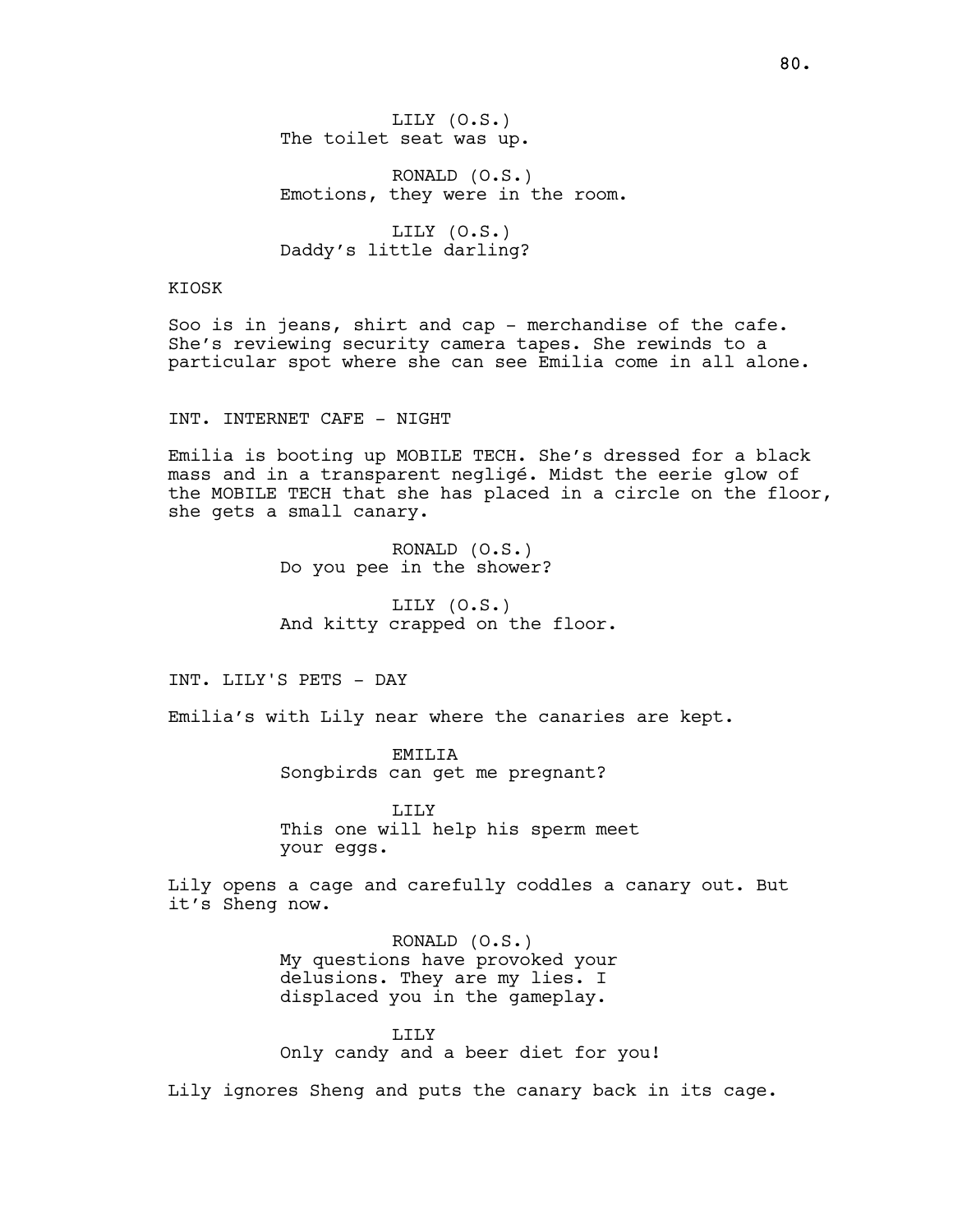SHENG

At the other end of the store. She has the canary risen rubbing her nose on its beak.

> SHENG Do you believe in UFOs?

Lily comes marching in.

LILY Unfortunately you have the wrong store for this.

**SHENG** She's going to kill it!

Sheng pushes the canary into Lily's reach. Lily takes it.

LILY Cute. Like I need you to put away what needs to be put back.

RONALD (O.S.) I've raped you and I forced you to watch me murder an Asian co-ed.

LILY (V.O.) Aborted our fetus myself.

### INT. INTERNET CAFE - NIGHT

Emilia has the small bird risen above her head. Blood is oozing from out of her fingers - crushed (fake) canary, down her arms and with droplets on her face.

> RONALD (O.S.) I lent you the coat hanger?

# INT. INTERNET CAFE - DAY

Soo rewinds the tape to another place. She can see where she's in the red dress and with Ronald and they are enwrapped.

> LILY (O.S.) Just rewind and play.

INT. RONALD'S OFFICE - DAY

Lily's on the couch in a robe. Ronald's alongside in the chair.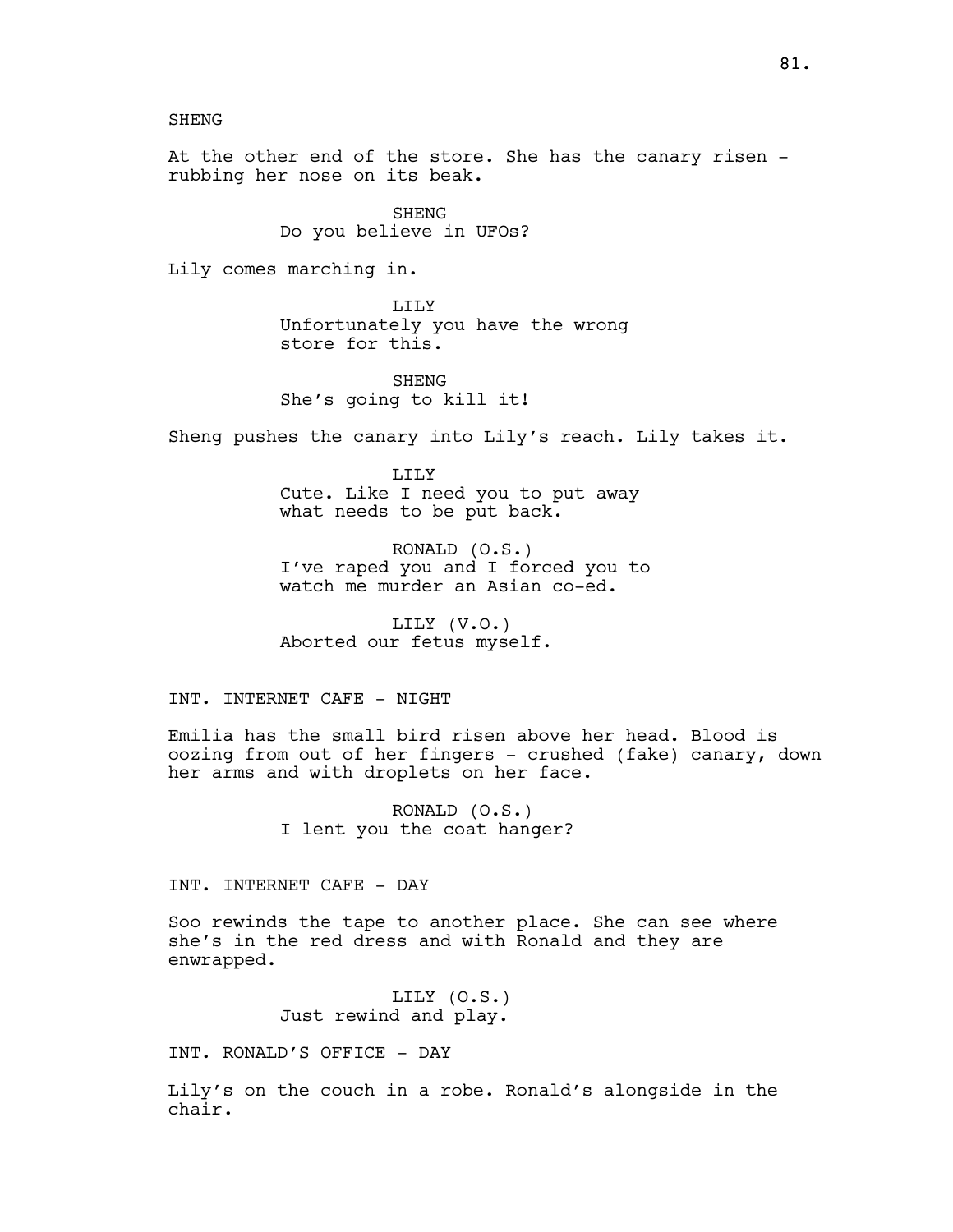RONALD I want you to read Ulysses.

Lily sits up and closer to RONALD, letting her robe slump off her shoulder.

> LILY Put your hand back and keep fingering me.

Lily raises her knee, letting her inner thigh show.

RONALD You can remember entire events that never happened. I've simply asked you to let your imagination run wild.

LILY History is the nightmare from which I am trying to awaken.

INT. LILY'S PETS - DAY

Emilia's leaving with a small bird box in hand. She's out the front door. Lily averts to look at where Ronald's there and casually dressed.

> RONALD James Joyce's Ulysses. That was Stephen Dedalus.

LILY I like it better when I'm your Wan Chai tramp.

RONALD I'm that part of your childhood that did not happen.

T.TT.Y You want me to struggle while we play the tickle game?

INT. RONALD'S OFFICE - DAY

Soo's on the couch in a Chinese robe. Ronald's in the chair.

RONALD (O.S.) You were on your dad's foot riding horsey?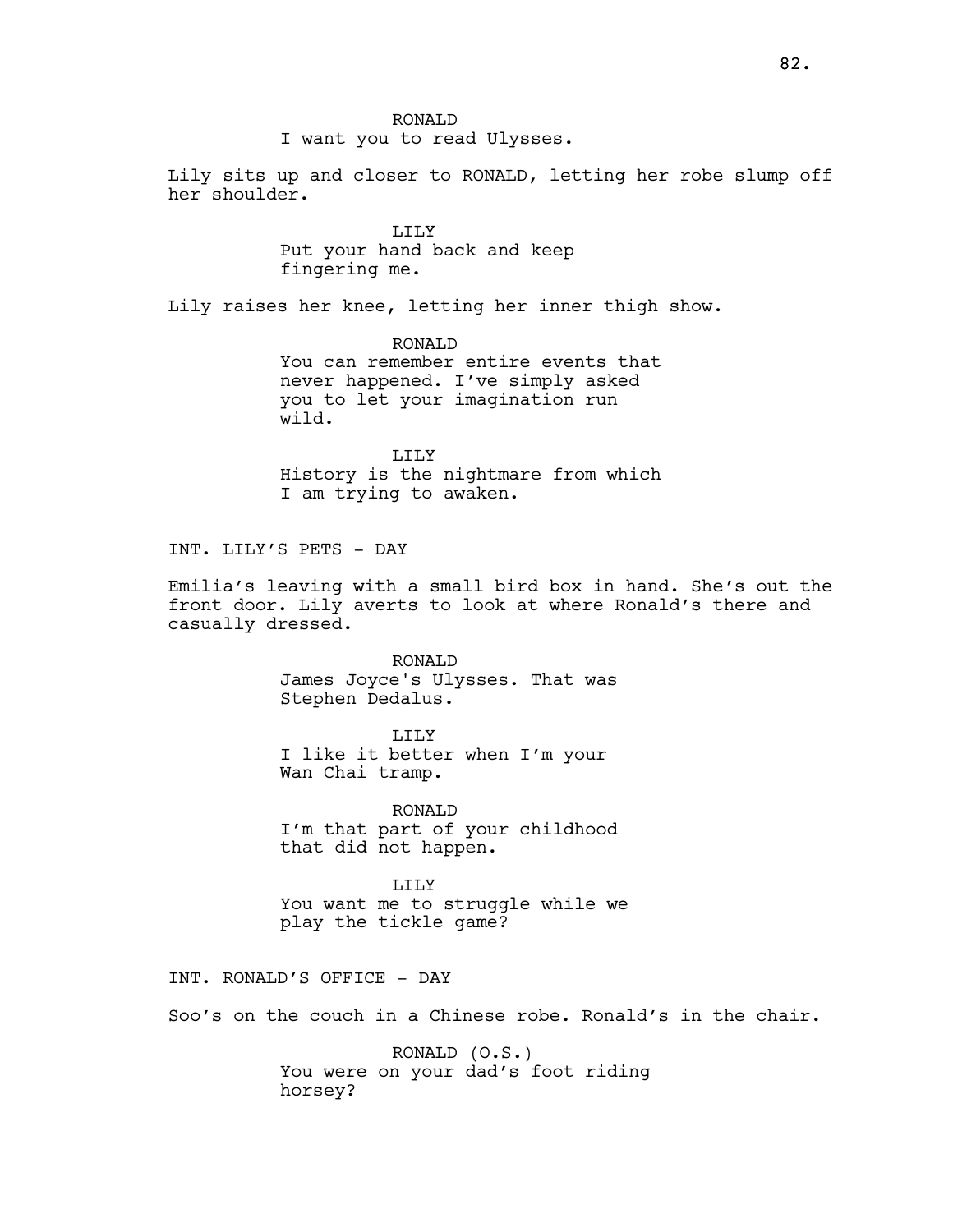LILY (O.S.) Um hm. And I'd pee pee too.

FLASHBACK TO:

EXT. CATTLE DEPOT ARTIST VILLAGE - HONG KONG - DAY

Slaughterhouse now a subsidized artist space.

SHENG (O.S.) He's out there.

English Glib Ronald meanders in blood smeared and dirty Khaki cloths. A nine pound sledge is dangling from his hand.

> ENGLISH GLIB RONALD A man of genius makes no mistakes. His errors are volitional and are the portals of discovery.

> > FLASHBACK ENDS.

INT. STUDIO APARTMENT - YAU TSIM MONG DISTRICT - DAY

Ryan is in his boxers and before his flat-screen. He's having a chat online; The Child's Plaything: Miss me? Teddy Bear: Where are you? The Child's Plaything: Where am I? Tom: Ready Teddy? Sweet Stuff: Rocky. Don't let daddy have me. Stick me. Stick me Rocky.

> LILY (O.S.) There. I undid the clasp.

INT. INTERNET CAFE - NIGHT

Soo's on a chair in a loose fitting pink short skirt and top, flip-flops. Her legs are spread. White panties are in plain view for Snake who's entering in baggy shorts and a t-shirt.

> SNAKE Think you're escaping and run into yourself. Longest way round is the shortest way home.

Snake stops and peels off his shirt before Soo who puts her palm on Snake's hard belly. She drags her nails down to tug on his shorts, bringing them off his skin.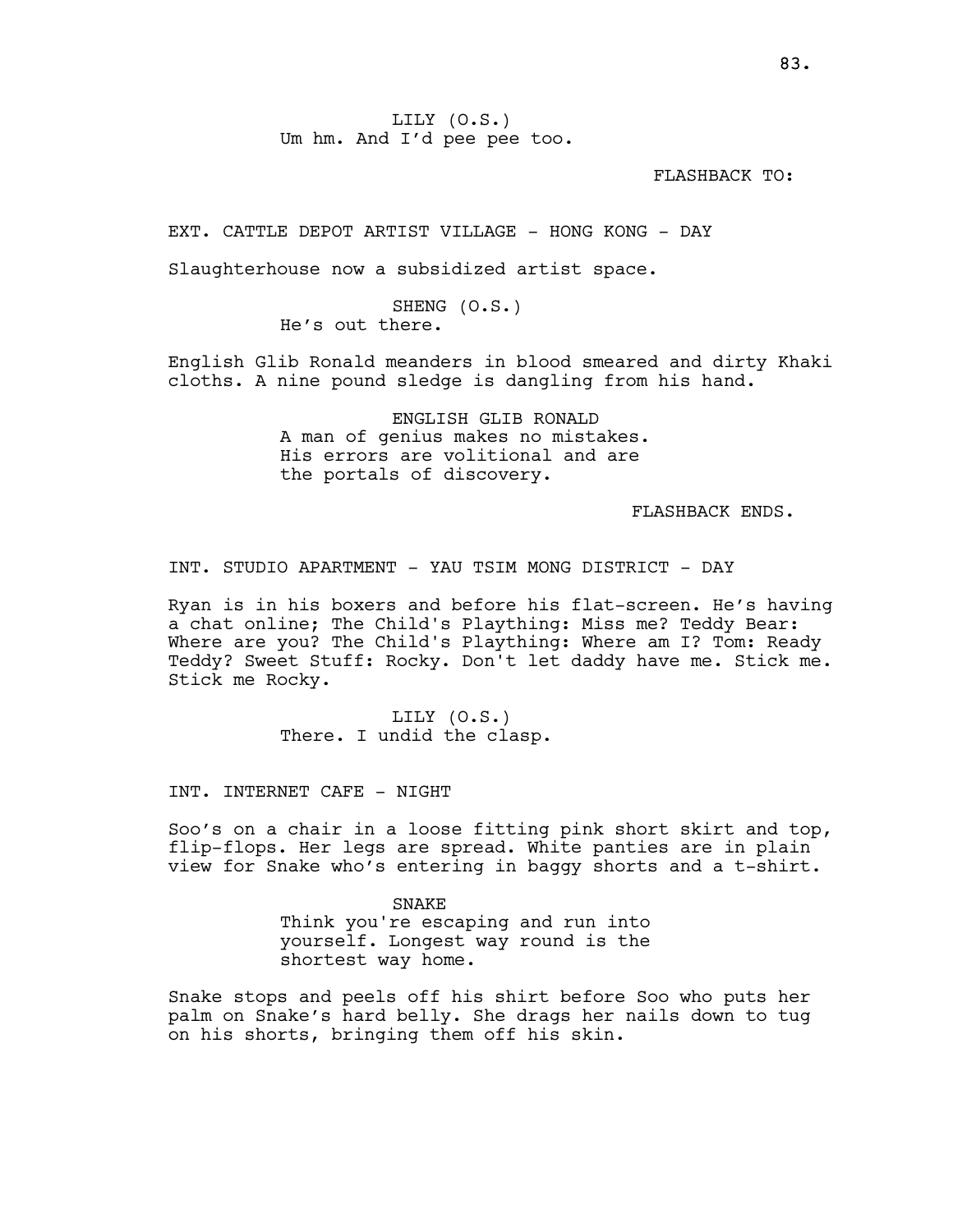SOO ...to Ulysses?

# INT. INTERNET CAFE - NIGHT

Emilia is in a black neglige' mid an circle of MOBILE TECH. Candles burn and her face is blood-smeared. Snake stands across from her with a nine millimeter in his hand. He's dressed in a black thong.

> RONALD (O.S.) Epimenides was a Cretan who called Cretans liars.

Snake comes up and lays his piece against Emilia's face.

LILY (O.S.) It wasn't Pinocchio's nose.

Emilia nods her head and kneels down before Snake's groin.

RONALD (O.S.) And the semen?

LILY (O.S.) Said you would take it out before you came.

INT. PENTHOUSE APARTMENT - BEDROOM - NIGHT

Ronald is standing with a MOBILE TABLET and in a thong: chat.

MOBILE TABLET

The Child's Plaything: Case notes? Chi Chi: You will be nice? The Child's Plaything: Yes. Chi Chi: I will for one hundred. The Child's Plaything: Do you have Amazon tits?

Chi Chi: My tits, one hundred dollars. The Child's Plaything: Never never land will slither you a chortle. Chi Chi: A what? The Child's Plaything: Ah, wonderland.

Lily sits up on the bed, as she's wrapped in a sheet.

T.TT.Y Are we dead?

RONALD We are neither.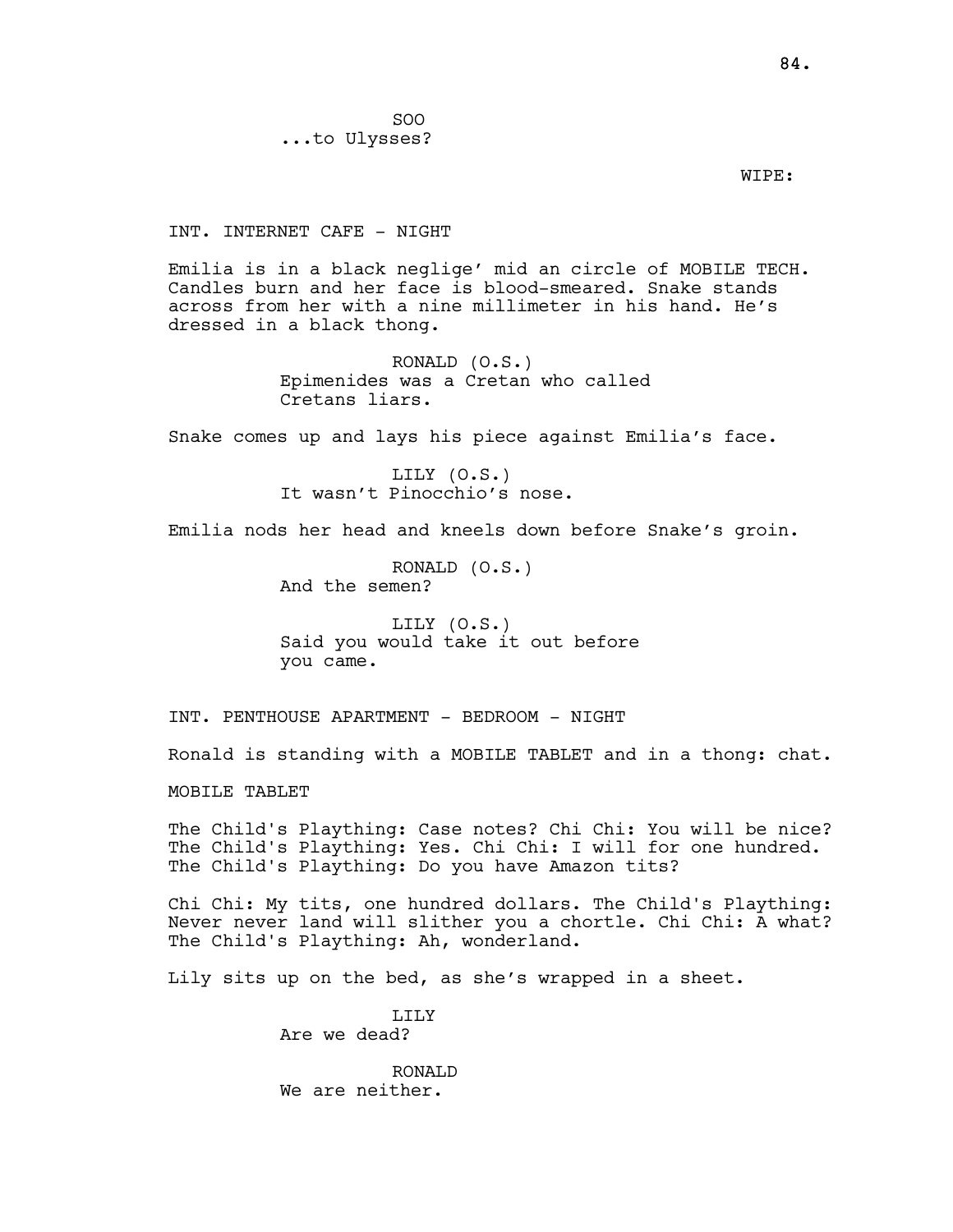And- And you're a liar?

#### FLASHBACKS TO:

EXT. OFF BEATEN PATH - MONKEY MOUNTAIN - DAY

CHI CHI

She is lying bloodied and dirty with eyes empty.

ENGLISH GLIB RONALD

He's heading somewhere with a sledge hammer dangling from his hand - khaki grimy and blood splattered.

EXT. CATTLE DEPOT ARTIST VILLAGE - HONG KONG - DAY

Brick rubble village complex that used to be a slaughterhouse.

SHENG

She's button cute and at one end, as English Glib Ronald, dirty and bloody with a sledge hammer, he walks in from the opposite end.

SHENG

Wack'm!

FLASHBACKS END.

INT. VW POLICE TRANSPORT - DAY

Ryan's at the wheel.

**TOM** All of them?

FLASHBACK TO:

INT. CATTLE DEPOT ARTIST VILLAGE - HONG KONG - DAY

The younger more pristine version of Ryan's with a CHINESE WOMAN REPORTER, 20s midst at where strange and disturbing paintings align a brick rubble wall.

YOUNGER RYAN

Yes.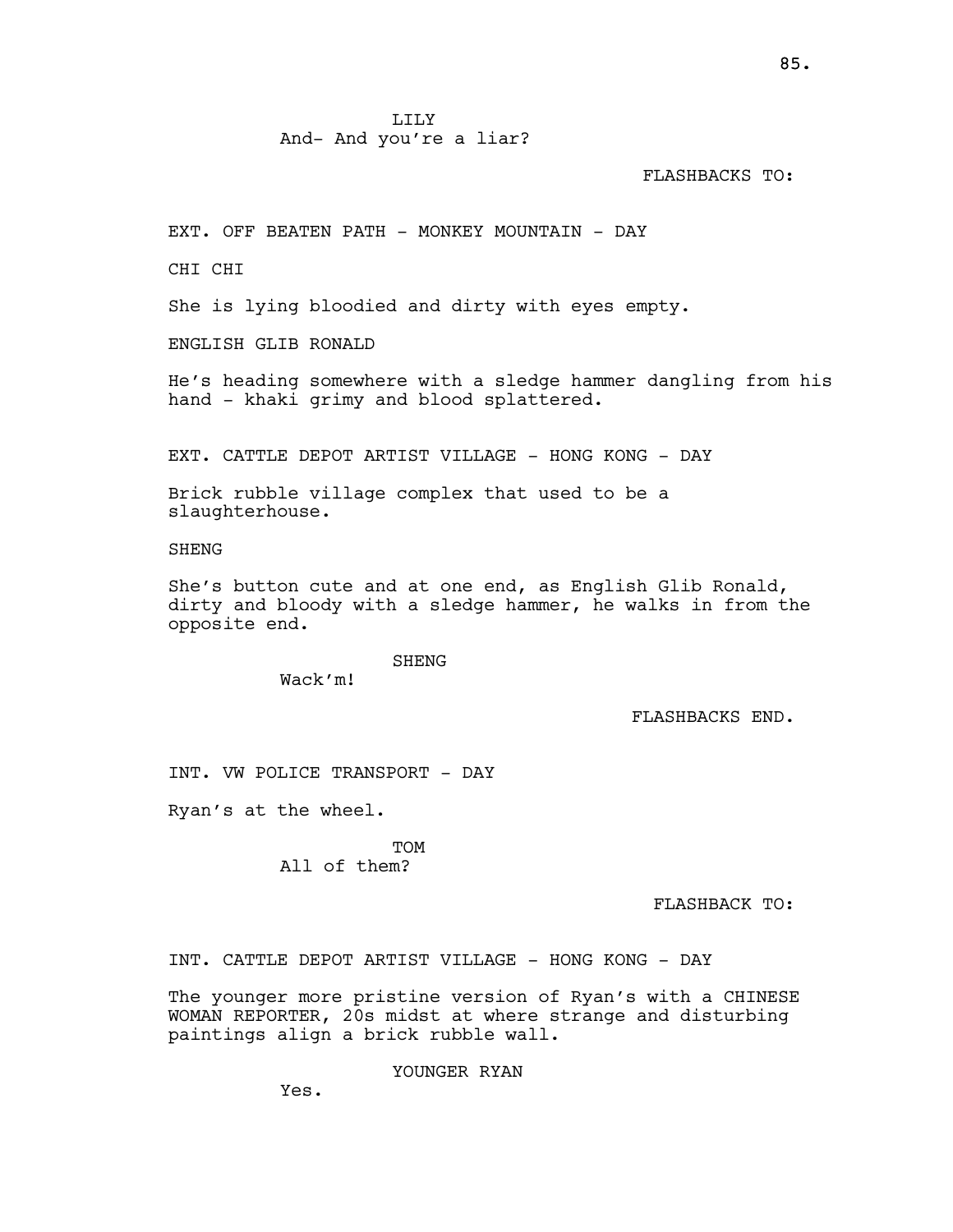CHINESE WOMAN REPORTER Why do you think he painted the bizarre microchips into the estranged cattle?

FLASHBACK ENDS.

INT. RONALD'S OFFICE - DAY

Ryan is on the couch and Ronald is in the chair alongside.

RONALD Life-long beliefs can be either.

RYAN You mean- You- You were- Or...ah? It never happened?

INT. LILY'S PETS - DAY

Ronald is cooing a couple Songbirds in a small box. Lily has them for him. She's in a tight fitting skirt.

> RONALD Tell me about the butterflies in your stomach.

Ronald reaches out and takes Lily's hand.

LILY They make you the frog and I'm the swamp you hop into.

RONALD Dangerous nonsense or your dreams?

LILY Now you see me now you don't.

RONALD Songbirds learn their songs.

LILY Ah, but that dog was rubbing its head on me.

FX:MEOW. Lily's shocked and jolted out of her dream. Ronald's not there. FX:MEOW. Lily fixes a deadlock sight on the Chinese screen.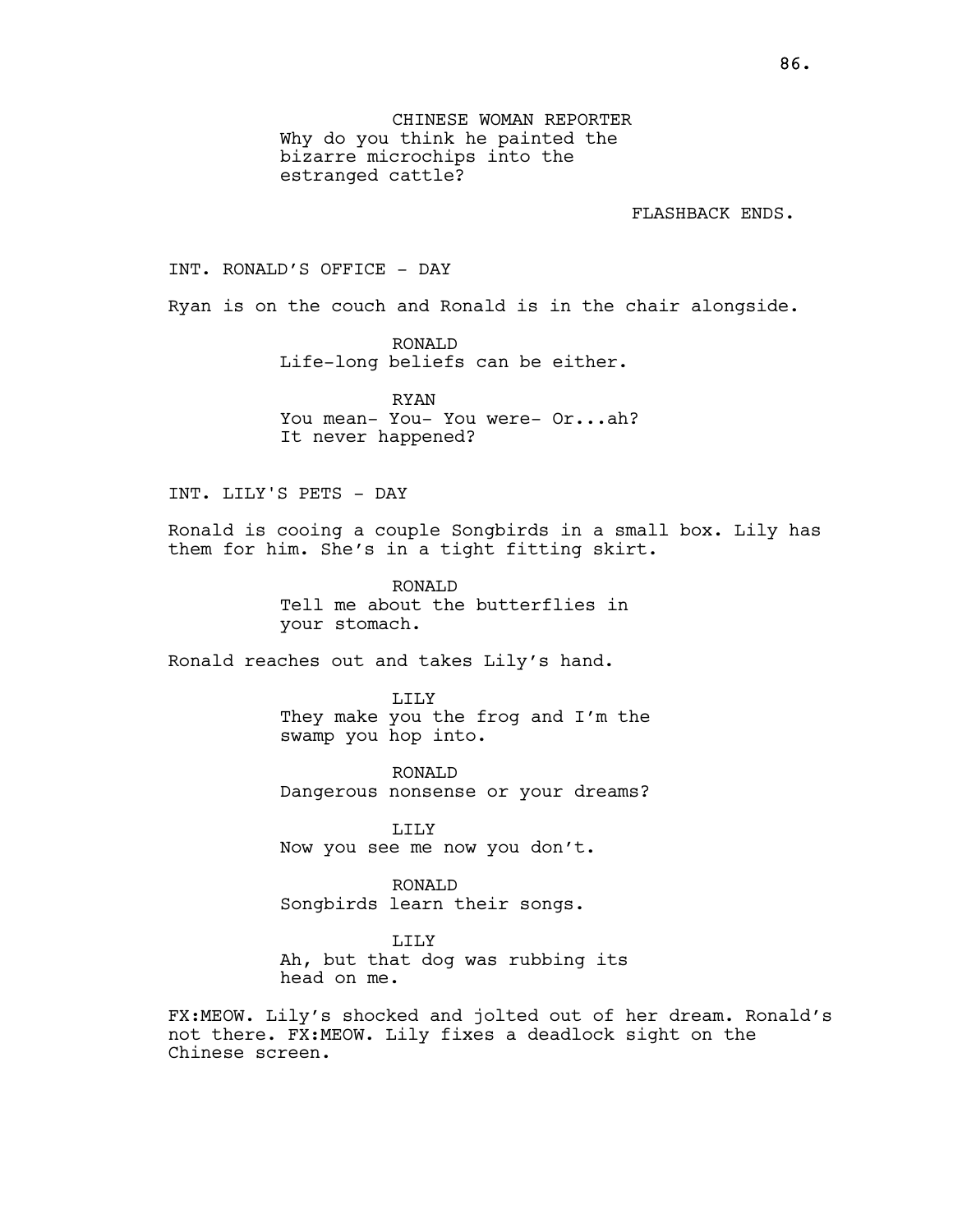RONALD (O.S.) To know the innermost parts is what Eve had sought.

Lily cautiously approaches:

CHINESE SCREEN

Slinking around it to where the MOBILE TABLET has Shuaijan inside it clawing at its screen. FX:MEOW.

> LILY (V.O.) My therapist tells me lies and that's the truth?

Petting at the screen and with a sense of desperation, Lily searches for a way to get her cat.

> RONALD (O.S.) Serpents too are gluttons for woman's milk.

Shuaijan claws at the screen and jumps into it.

SHENG (O.C.) You need a copy of Cliff Notes?

Lily spins to see Sheng holding out the Cliff Notes.

LILY A psychotherapist!

RONALD (O.S.) Your memory's a deliberate reality.

SHENG How can you be a woman if you sleep with an alien?

RONALD (O.S.) This Devil is your unconsciousness.

Lily averts to look at the MOBILE TABLET.

LILY Wasn't my assignment Ulysses?

Sheng's no longer there. Lily taps on the MOBILE TABLET.

MOBILE TABLET

The gameplay comes on and it's English Glib Ronald plucking a rock out of the ground to hurl it and Chi Chi.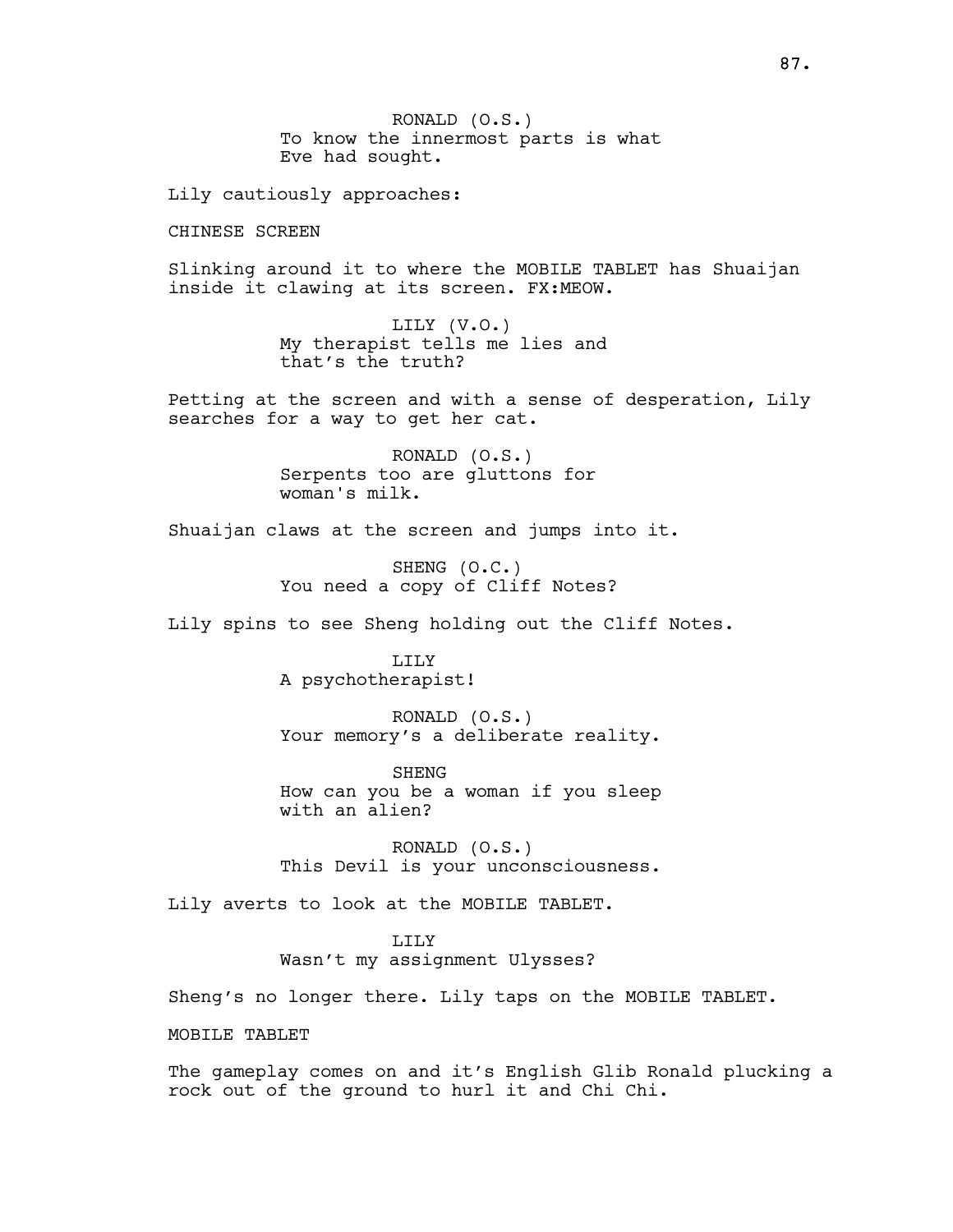ENGLISH GLIB RONALD Ring around the Chi Chi. Bashing, bashing. Now I've found- Another!

Lily's roused to save Chi Chi and starts playing the game.

RONALD (O.S.) There's me and you and there's you and me and they are both secret.

INT. PENTHOUSE APARTMENT - BEDROOM - NIGHT

With eyes closed, Lily's on her knees with a sheet wrapped about her. Ronald's standing at her front in a black thong.

> CONG (O.C.) You miss your daddy?

LILY'S POV - CONG

Cong is now standing before her now in a thong.

FLASHBACK TO:

INT. BEDROOM - DAY

Little Lily's in kitty pajamas on her bed with a teddy.

LILY (O.S.) I become my madness?

Cong's at the bedroom doorway.

RONALD (O.S.) Don Quixote created his sanity by his secreted reality. He secreted his own reality.

LILY (O.S.) We're way past a panic attack.

FLASHBACK ENDS.

INT. PENTHOUSE APARTMENT - FAMILY ROOM - NIGHT

Ronald has his MOBILE TABLET at a table and dressed in a Asian robe. He's having a video conference with Lily.

> RONALD Why was Eve in the garden?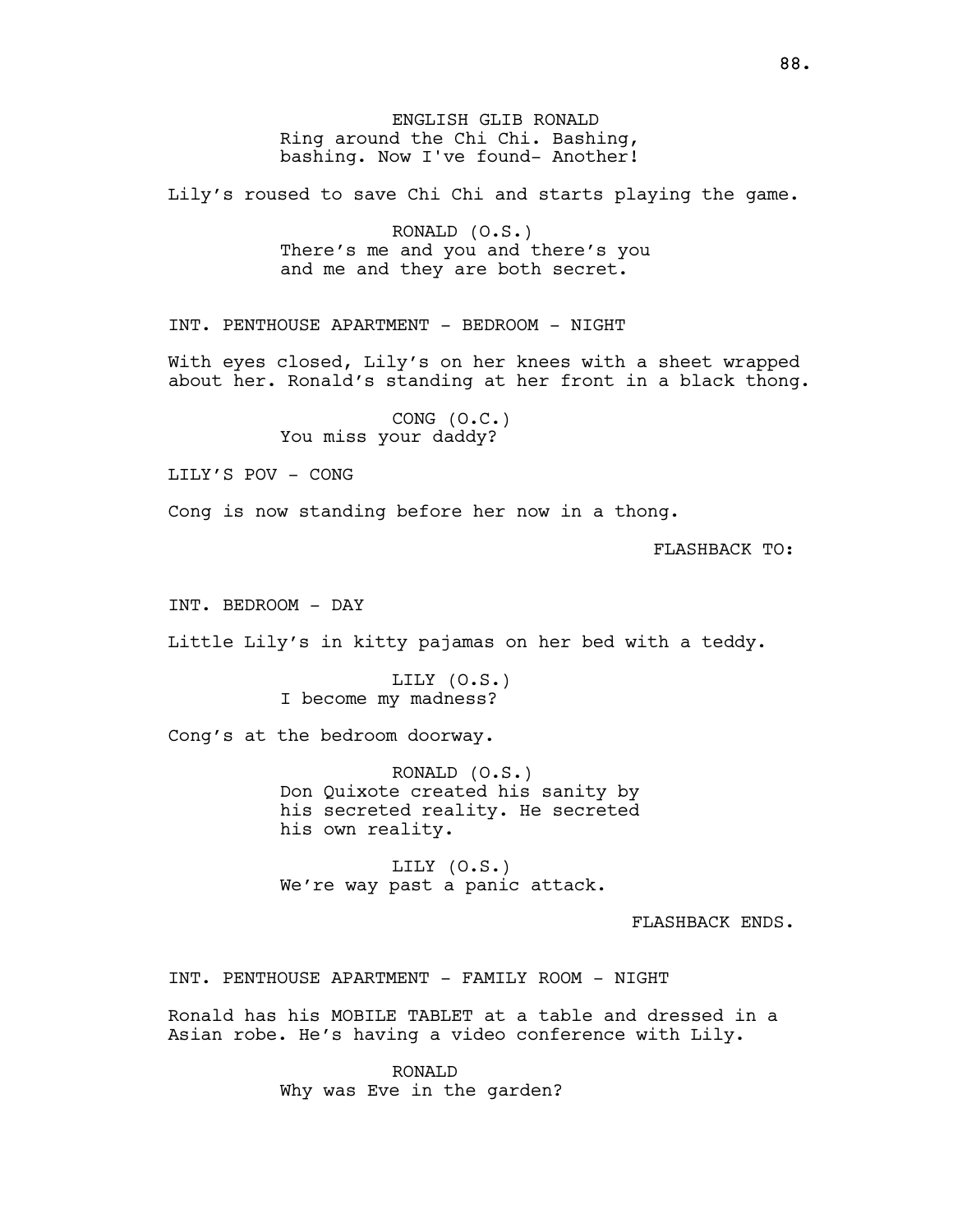LILY She- She was trapped there.

INTERCUT:

89.

### INT. LILY'S PETS - NIGHT

Lily's behind the Chinese screen at the table with her MOBILE TABLET in a provocative lose fitting short throw-on with a low cut: remnants of a Vodka bottle.

> RONALD Same then as you are now?

> T.TT.Y I ah. I- I had to escape.

RONALD On an adventure?

LILY If, if it gives you a hard on.

RONALD Reality-construction as a remedy is an inevitability.

LILY I sleep so I can be with you.

RONALD So I am a dream?

LILY Happens when I'm on your couch.

INTERCUT ENDS.

INT. INTERNET CAFE - DAY

Emilia's at the gameplay kiosk when Ronald slinks on up.

EMILIA Post Abduction Syndrome?

RONALD There's a re-collected infant vision. It has resurfaced.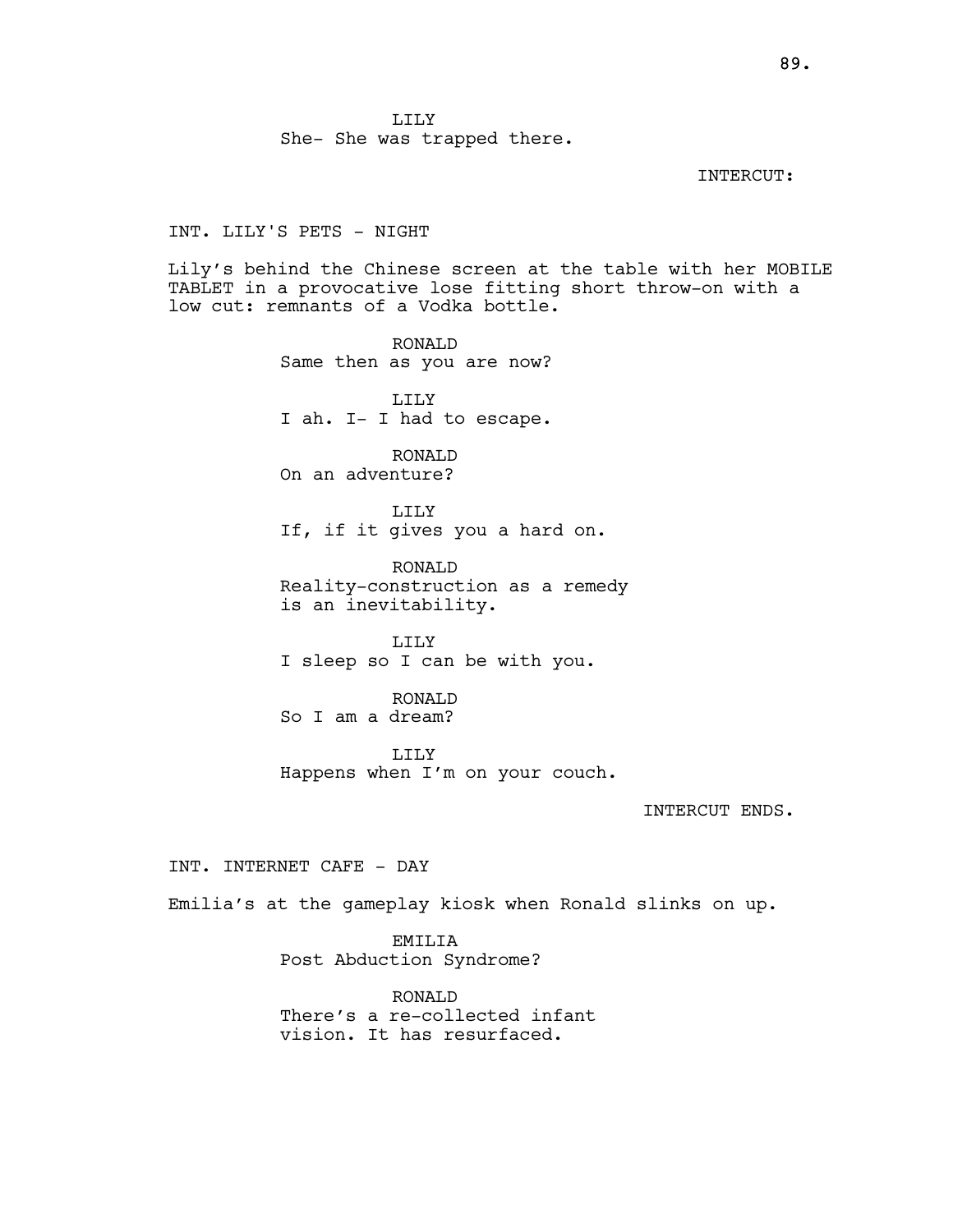EMILIA I have millions of names on this flash-drive. All say they've been abducted.

Emilia hands the flash-drive to RONALD.

# INT. RONALD'S OFFICE - DAY

Lily is on the couch in a robe. She has the flash-drive before her. Ronald is alongside in the chair.

> LILY From little sleep and too much reading his brain dried up and he lost his wits.

RONALD Yes. Now Quixano is Don Quixote de La Mancha.

Lily hands the flash-drive to RONALD.

INT. WAN CHAI HOTEL ROOM - NIGHT

Tom's having a chat. The Child's Plaything: Having fun? Tom: He was a punk. The Child's Plaything: You want to get me? Tom: I got you mofo. The Child's Plaything: Have you counted?

> TOM (V.O.) Happens sometimes.

LILY (O.S.) (groaning) Pull it out.

EXT. WAN CHAI ALLEY - NIGHT

Tom has cornered this CHICANO-CHINESE gangster. Tom's in control, as he can whack anytime with the piece in his hand.

> RONALD (O.S.) Hold onto the wolf with your ass.

INT. POLICE CHIEF'S OFFICE - DAY

Den is sitting behind his desk with a MOBILE TABLET.

LILY (O.S.) Lest I choke with it in my throat?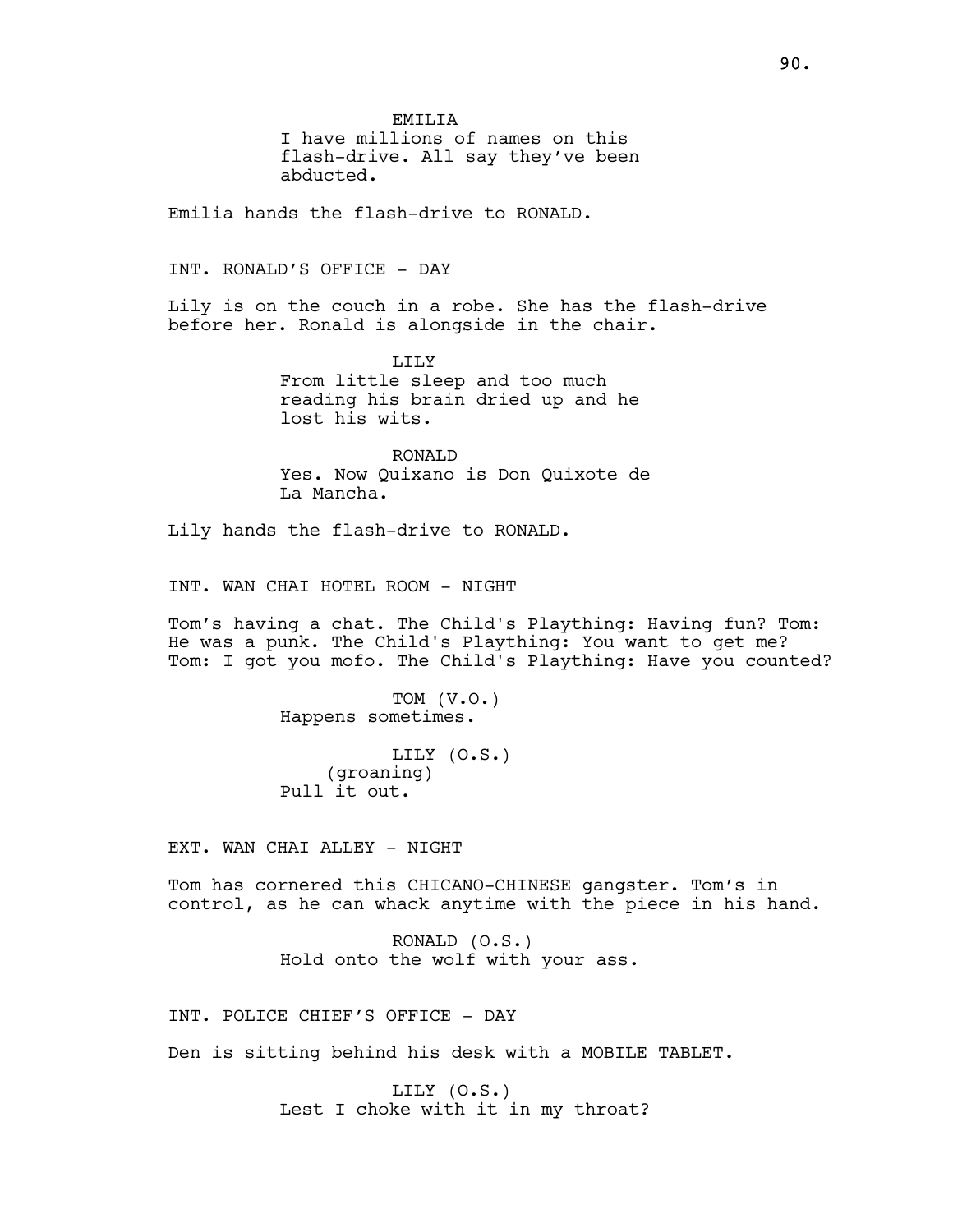MOBILE TABLET

It's a chat. Den: My game's blackjack. The Child's Plaything: Is Jack black?

> RONALD (O.S.) I'm a butcher by trade, not a doctor.

INT. VW POLICE TRANSPORT - DAY

Ryan's driving with Tom along.

TOM Greek story teller?

Tom ganders to Ryan who's distant.

RYAN Aesop defined reality.

TOM

Wolves?

INT. RONALD'S OFFICE - DAY

Tom is on the couch. Ronald is in the chair.

RONAT<sub>D</sub> There's three little pigs.

LILY (O.S.) You climbed down my chimney.

INT. LILY'S PETS - DAY

Lily's on the floor behind the Chinese screen and rousing with a hair of the dog.

> SHENG (O.C.) Did mamma pig send you out to buy Vodka?

Lily sits up to see Sheng playing with the ball and cup.

INT. BMW - DAY

Ronald's in a pressed shirt, slacks - dark glasses and loafers. He's driving Lily on this highway. She's in a short black dress and dainty spikes.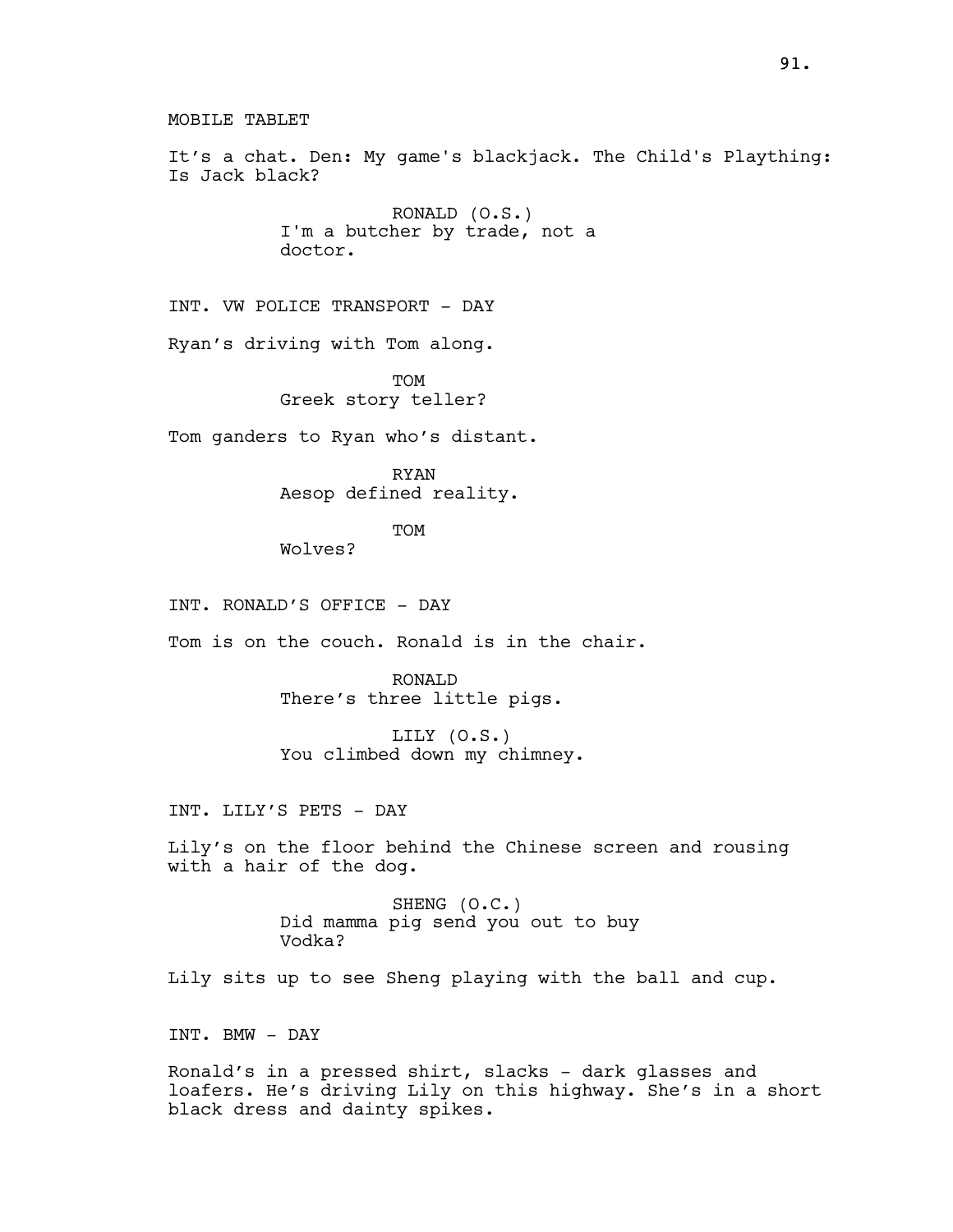LILY Free-associating me into your trunk?

RONALD A wolf is lurking into your shadows.

T.TT.Y For some ass?

RONALD And you're pretending to be lame.

INT. LILY'S PETS - DAY

Lily's behind the Chinese screen and stands in a pout before her MOBILE TABLET on the table. FX:MEOW. Her face lights with a mild wickedness and strange smile.

#### LILY

Shuaijan?

FX:MEOW. Lily turns to see Shuaijan come around the Chinese screen.

LILY (CONT'D)

Hi baby.

FX:MEOW. Shuaijan arches its back for a stretch, paws out and then sits. Lily holds out her arms.

> LILY (CONT'D) Shuaijan? It's me. Remember? Come. Come to mamma.

WOLF's now there sitting, mean-eyed and glaring at Lily.

LAING (O.S.) Your father and I are waiting for you.

The WOLF's no longer there, so Lily starts to walk around the Chinese screen and into the store from where the hue of day haze shines from the front. FX:MEOW. Hesitating:

> LILY I- I can't. I- I have to give Daddy some ass.

Yet then, Lily grabs a leash that's on the shelf from where Shuaijan's dish is underneath.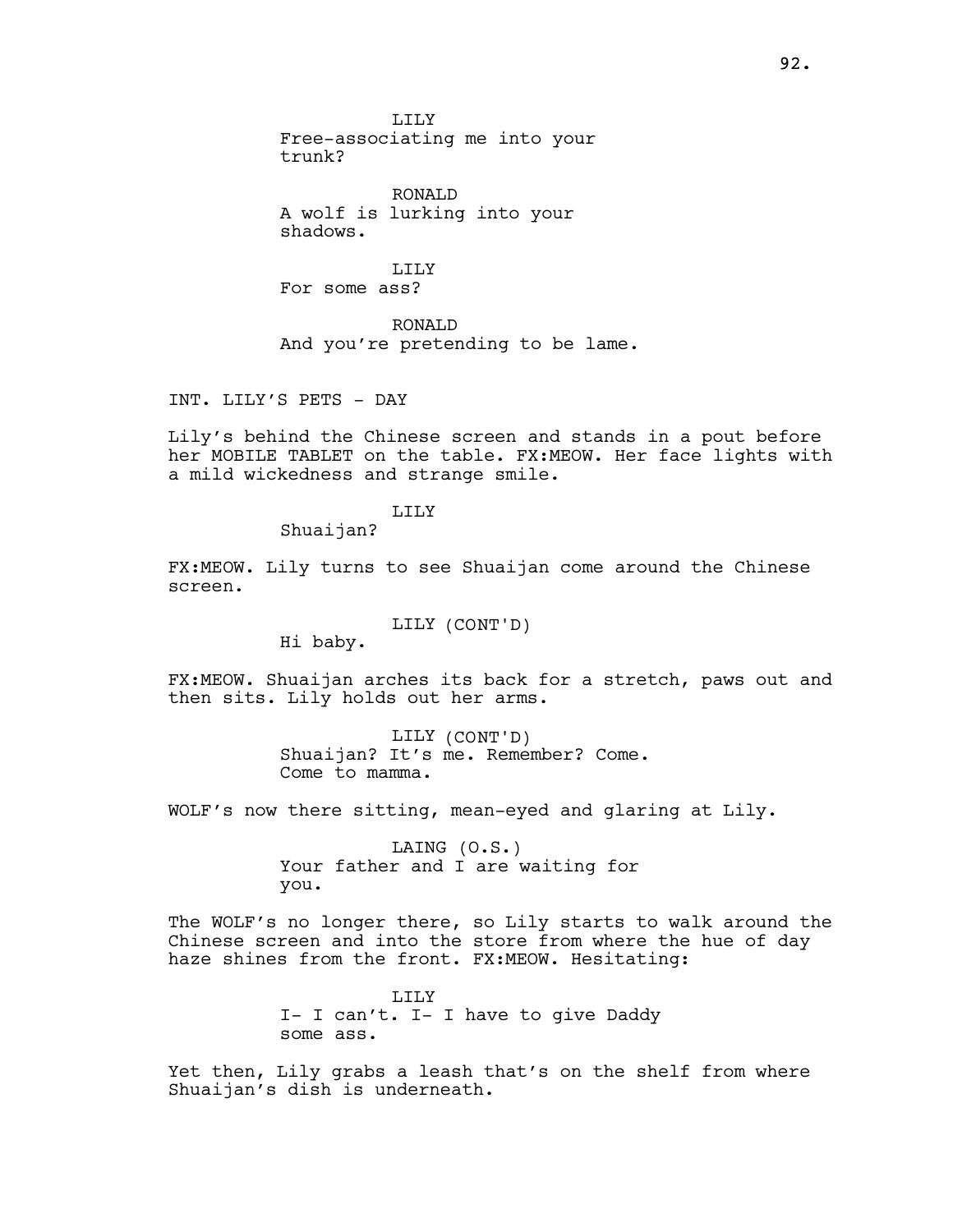RONALD (O.S.) There is no great genius without some touch of madness.

INT. BMW - DAY

RONALD stops the car.

LILY The Roman philosopher Seneca?

RONALD The truth? It will elude you.

Ronald opens the door of the car.

LILY Oh Romulus don't forget to bring your brother.

RONALD A self full-filling prophecy.

Instantly Ronald's gone. Lily is left in the BMW.

LILY Shouldn't this be a garage with the motor running?

INT. VW POLICE TRANSPORT - DAY

Ryan inches up the street. Outside, there's native PEOPLES from INDIA meandering about with no sense of business.

> TOM What's between truth and proof?

RYAN The voices in her head.

TOM Not creatures from outer-space?

INT. LILY'S PETS - DAY

Lily's in the store, yet all the animals are not in their cages. She stammers to find only a bulldog pup. She goes to where she has a MOBILE TABLET.

MOBILE TABLET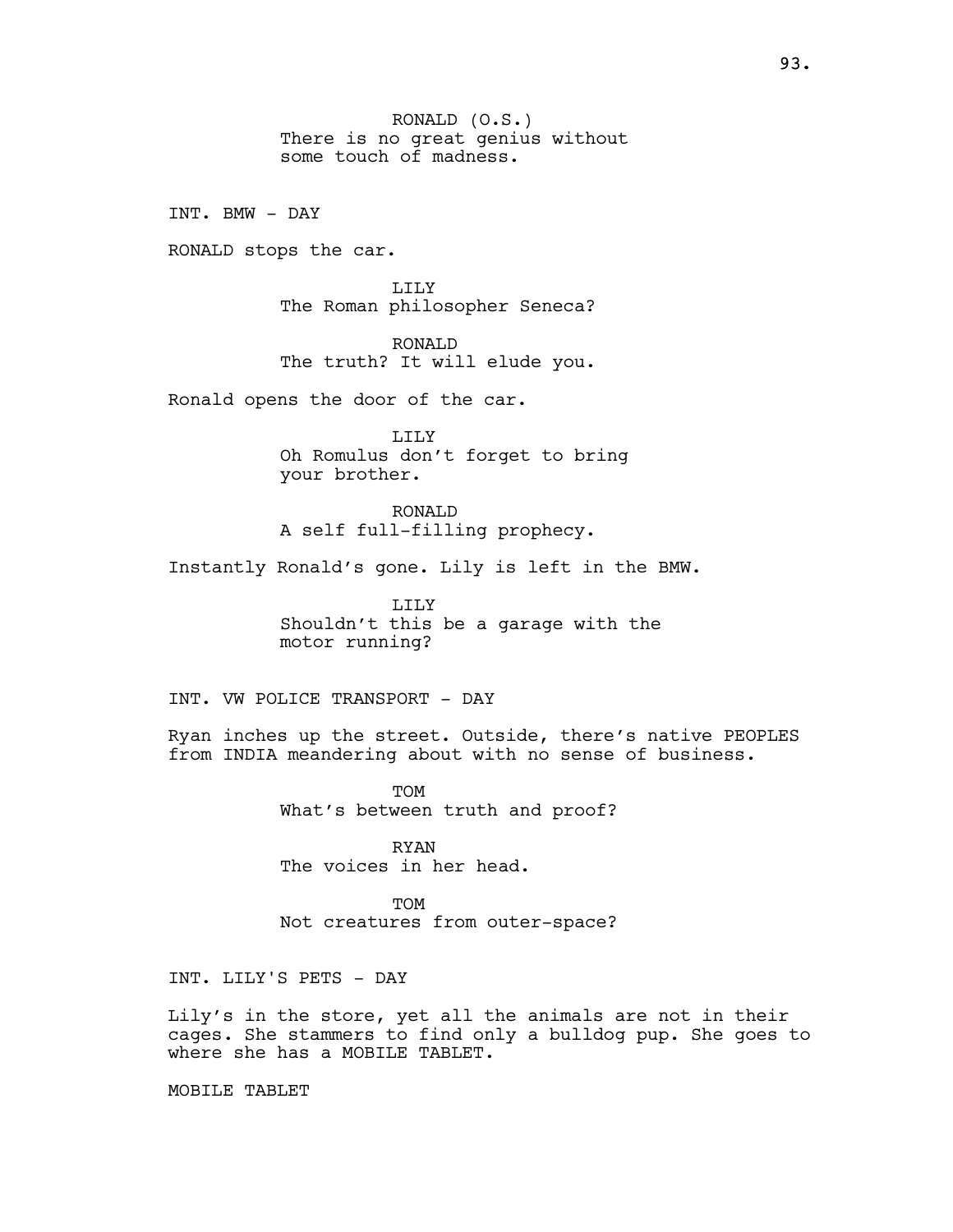RONALD's on it's screen.

LILY You ordered a pink taco?

RONALD An online affair. We manipulate and lie to each other.

Tears run down her cheeks.

LILY And, and I- I only have a Bulldog-And, and- It's- It's eating porridge?

INT. SHUAIJAN'S MOBILE TECH - DAY

Ronald's at a mobile tech display. INDIAN FOREIGNERS are about their business. CHINESE SALESPEOPLE are wearing uniforms with "Shuaijan" on their lapels.

> RONALD (V.O.) Admit your misdeeds? No. We can rewrite your history.

LILY (O.S.) My daddy raped me.

INT. BMW - DAY

Lily sits spellbound in the car, watching as the natives of India are about and before the Cattle Depot Artist Village.

> RONALD (O.S.) Did you want to keep his phallus?

> > T.TT.Y

Yes.

RONALD (O.S.) Then go into the artist village.

LILY'S POV - CATTLE DEPOT ARTIST VILLAGE

It's across the street on the driver's side of the BMW.

INT. LILY'S PETS - DAY

Lily's meandering about the pet store with the leash dangling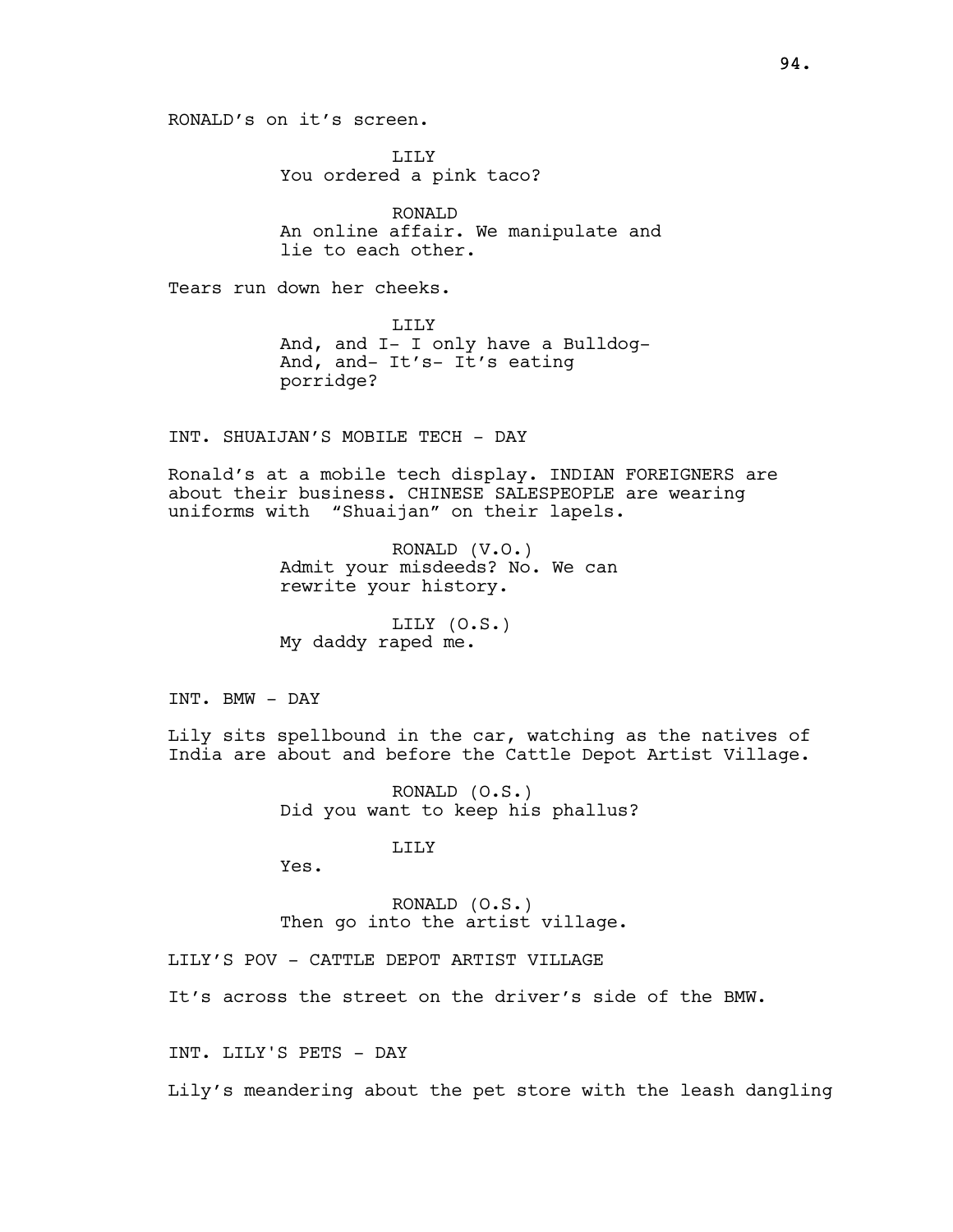from her hand. The pets seem to be agitated, and she is delusional with her hair draped on her cheeks.

> LILY (V.O.) Daddy let me sleep beside him. But mommy, she let the wolf come.

RONALD (O.S.) Your English teacher?

LILY (V.O.) I exchanged him for another.

INT. STUDIO APARTMENT - YAU TSIM MONG DISTRICT - NIGHT

Ryan's chatting into his flat-screen. He's in his dirty boxers, t-shirt and white socks.

## FLATSCREEN

It's a chat. Ryan: Where are you? Sweet Stuff: He's coming. Ryan: Who? Sweet Stuff: The Child's Plaything.

> RONALD (O.S.) For me? Role playing as a seductress of a serial killer?

LILY (O.S.) And you had to say mother may I.

EXT. CATTLE DEPOT ARTIST VILLAGE - DAY

VW Police Transport is parked in the middle of the street. Surrounded by these meandering native Indians from India, Tom and Ryan are behind the sedan which has its trunk open.

> RONALD (O.S.) If I do what would she say?

LILY (O.S.) Video games are an obsession.

Ryan brings out a shotgun from the trunk, and Tom gets his hand full of a nine-milli. Ryan cocks a shell in shotgun.

> RONALD (O.S.) Can you love a fantasy?

LILY (O.S.) Don't you know what we're doing in this gameplay?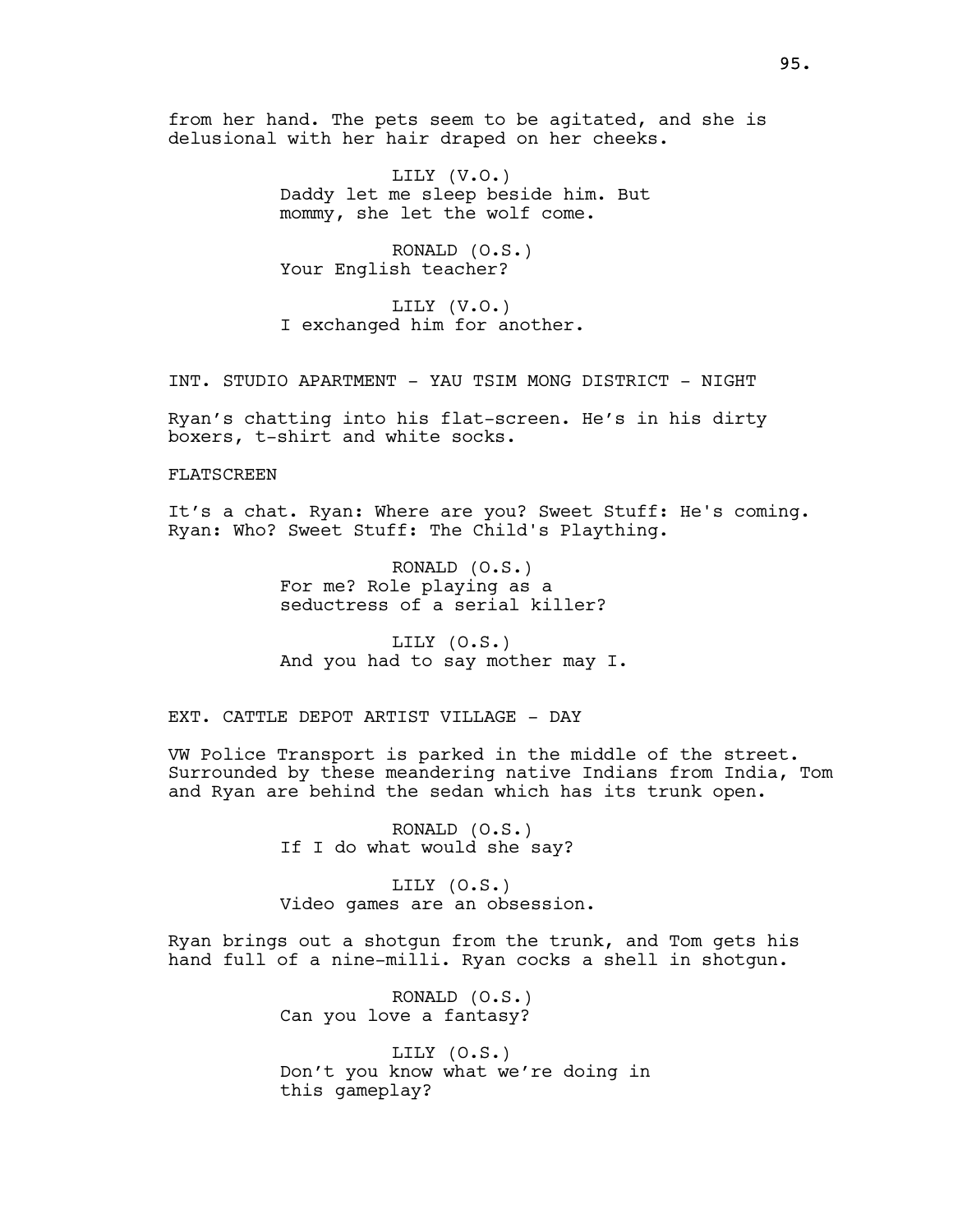FLAT-SCREEN'S GAMEPLAY

Ryan's blasting away at the Indians from India. They're as these Aliens approaching him. He wins the level.

> SHENG (O.C.) Blowing off steam.

Ryan loses his balance on his way up and out of his chair. He falls only to scramble for his government issue. Sheng's across from him petting the bulldog pup. Ryan holds out his gun, yet Sheng offers the bulldog pup to Ryan.

> LILY (O.S.) Um, no? Maybe a hint will help. You don't need a brain eating vaccine.

Ryan's confused and shakes his head.

RONALD (O.S.) I have your secret childhood experiences instead.

FX:BARKING. Sheng's no longer there. Ryan turns. The cute pup's inside the flat-screen. It's happy to see Ryan and barks out, wagging its tail and licking the screen.

INT. WAN CHAI HOTEL ROOM - NIGHT

Tom has also won a level.

TOM (O.S.) Dealing with it?

RONALD (O.S.) Childhood messages. They are imposing upon her as an adult. They're translated in the game.

Tom does not miss a beat, as his piece's out. He's around to see Jerry. Her two-bit whore is evident, cheaply in a mini and platforms, halter top and legs apart.

> LILY (O.S.) Blow the ho away!

EXT. CATTLE DEPOT ARTIST DISTRICT - DAY

Jerry's coming right at Tom with a hatchet, as Ryan's shotgun's jammed.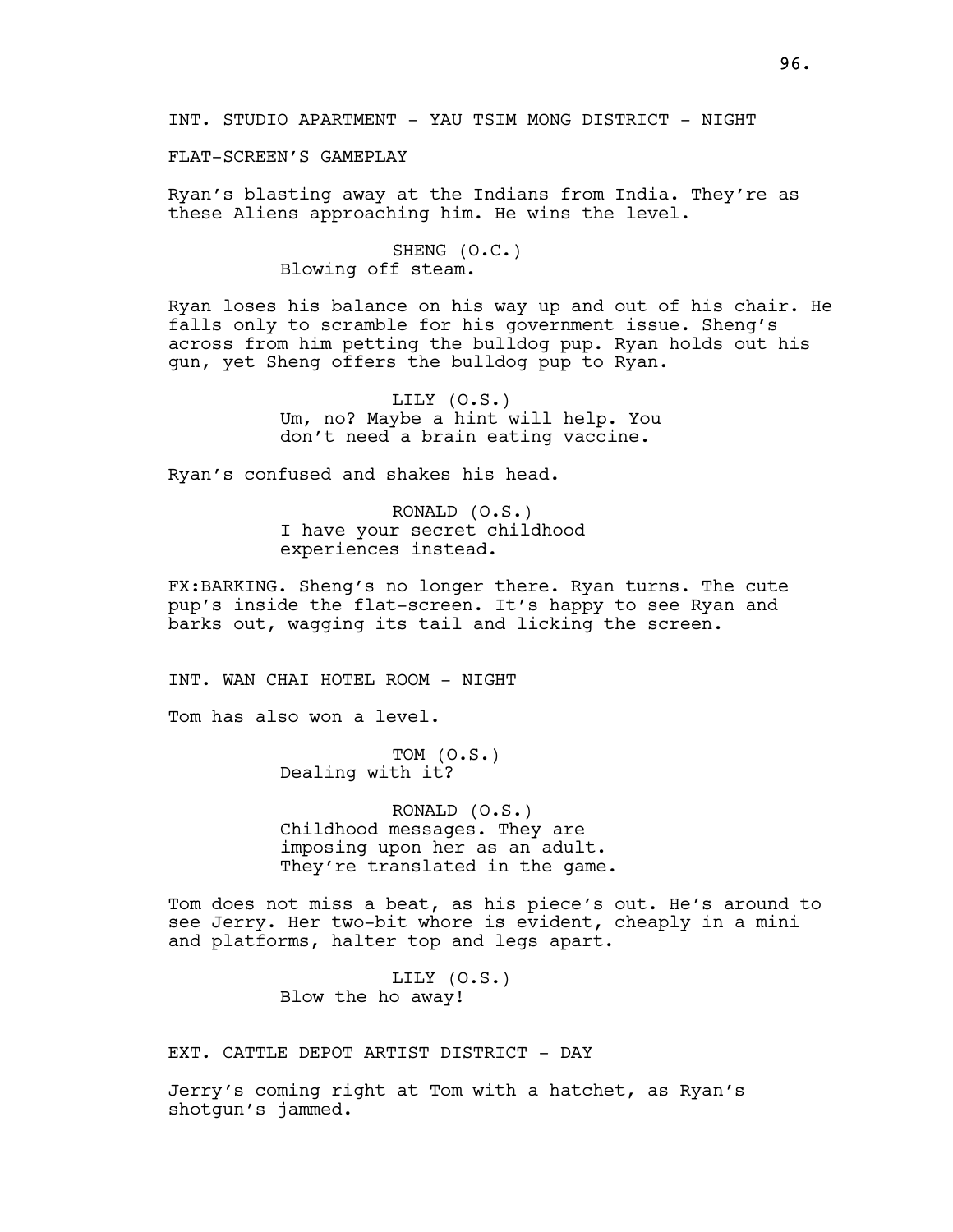RONALD (O.S.) On your knees, my testicles will be free. You can even claw at my skin.

Tom is stymied with his weapon leveled out at the fast approaching Jerry. Ryan can't get the shotgun to un-jam.

> LILY (O.S.) 100 million sperm at a time?

RONALD (O.S.) And the wolf ejaculates.

LILY (O.S.) That was us in the park.

RONALD (O.S.) A reciprocal relationship?

INT. WAN CHAI HOTEL ROOM - NIGHT

Tom's in his underwear with both hands on his aimed weapon. Jerry's across from him as a hideous boil bursting demon.

EXT. WAN CHAI HOTEL - NIGHT

FX:GUNSHOTS. We move in on a lighted window.

LILY (O.S.) Spreading for you was my idea.

TOM (O.S.) Do what I had to do. She made me do it.

INT. WAN CHAI HOTEL ROOM - NIGHT

Tom hovers over at where a normal Jerry's been shot dead.

RONALD (O.S.) Greenhouse emissions?

Tom gets surgical gloves from out of his trousers.

LILY (O.S.) You call that getting nasty?

Tom brings out a cloth wrapped gun from his trousers and unwraps it.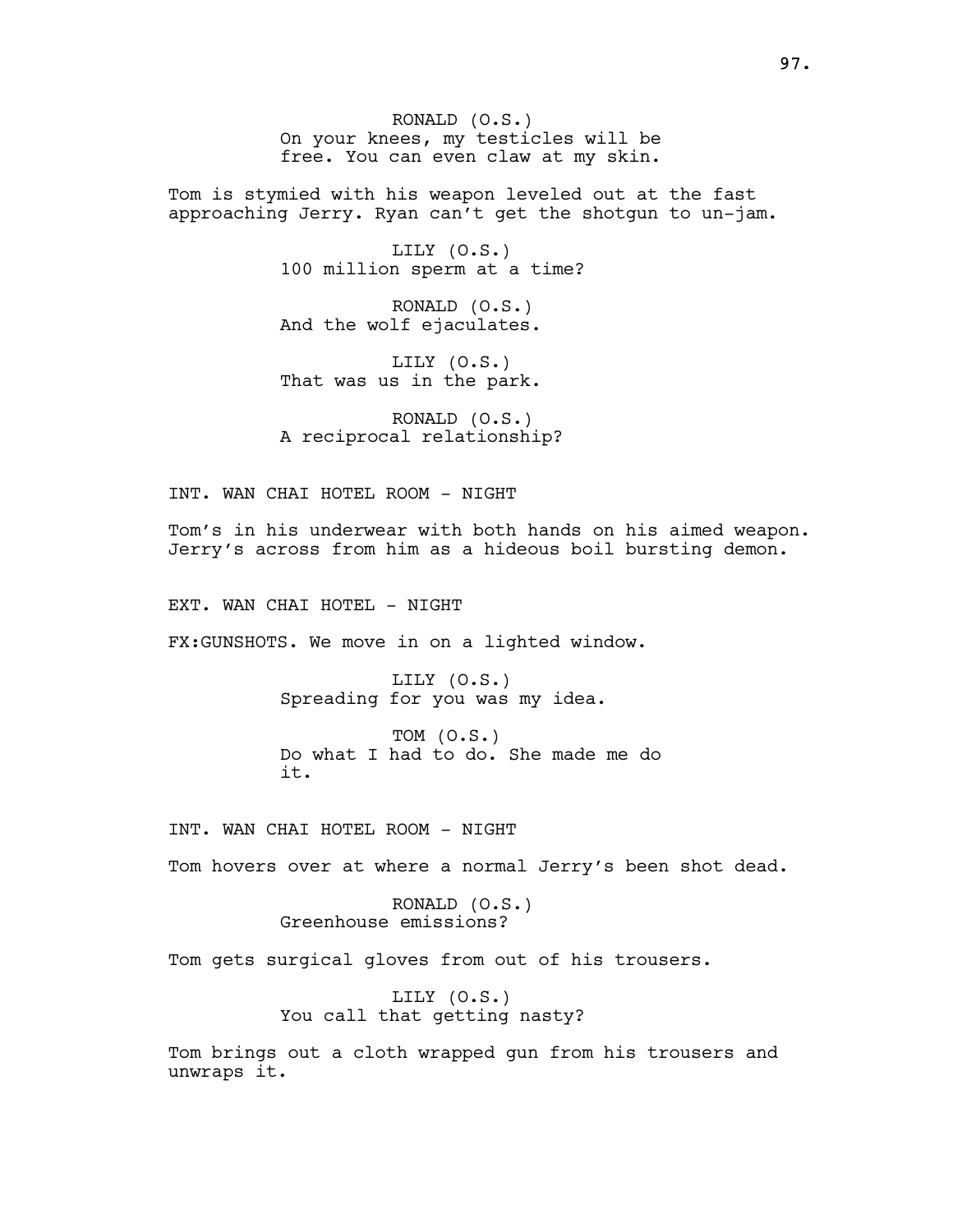INT. RONALD'S OFFICE - DAY

Tom is on the couch, and Ronald is alongside in the chair.

**TOM** Too engaged. It's- It's an addiction.

RONAT<sub>D</sub> Psychic trauma is her past. Where is she in your future?

INT. POLICE CHIEF'S OFFICE - DAY

Den's at his desk in his Police Chief's uniform - before:

MOBILE TABLET

A chat. The Child's Plaything: Kill the little stud.

LILY (O.S.) Alright, alright- I used dirty power.

INT. LILY'S PETS - DAY

Lily's behind the Chinese screen with a bottle of Vodka dangling from her hand; she's standing in a stupor over Shuaijan's dish that's on the floor.

> RONALD (O.S.) And my environmental cock?

Sheng's sitting in the corner with the ball and cup toy in her hand - the catch.

> SHENG He has very big footprint.

LILY Why don't you go up in the attic and see if he's still there?

INT. SHUAIJAN'S MOBILE TECH - DAY

Lily slowly approaches RONALD who's midst the store. All the mobile tech show a freeze-frame of Sheng - ball and cup toy.

> RONALD We're what remains.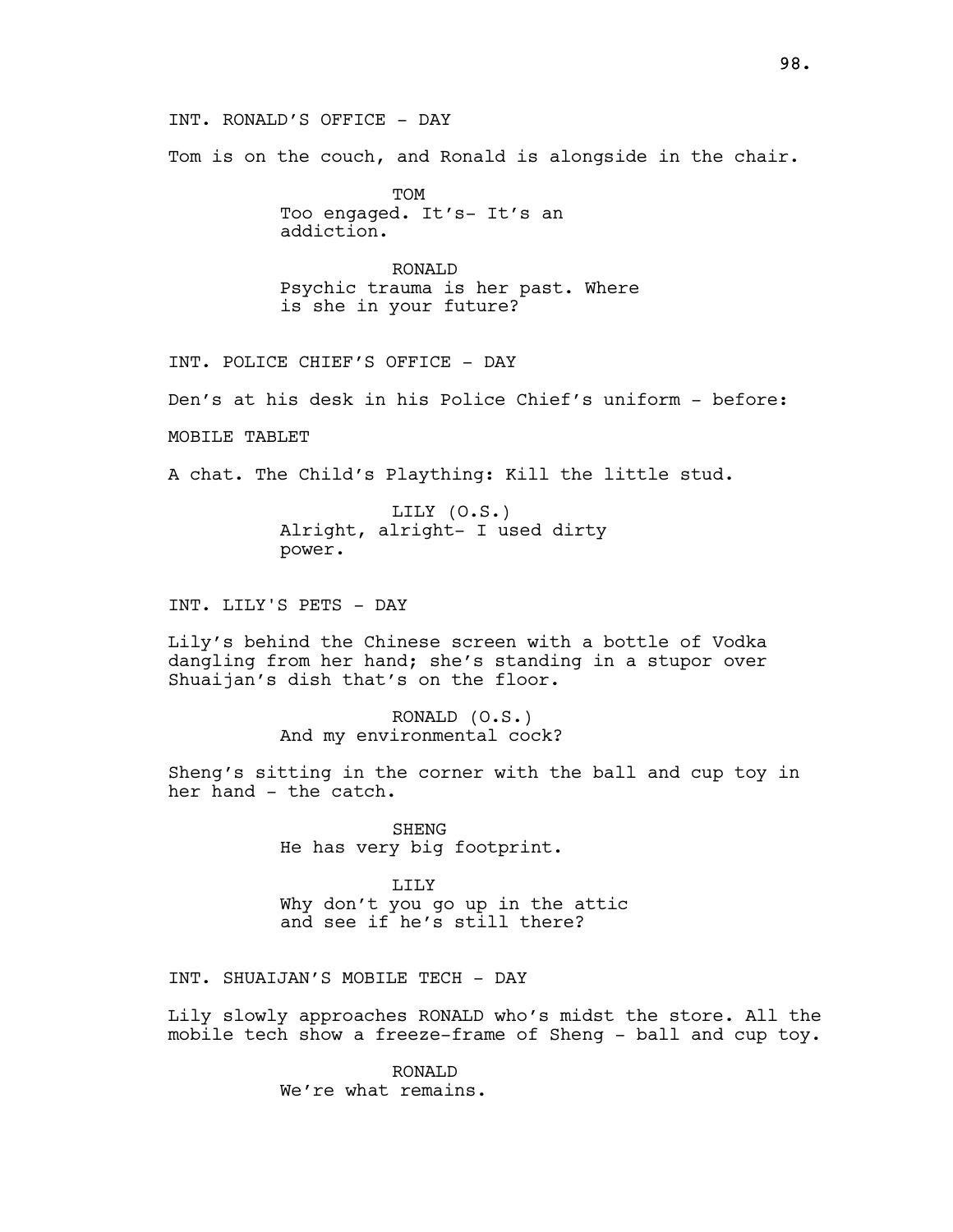LILY Wasn't I doing drugs and whoring for bikers?

RONALD The wolf and the lamb shall feed together, and the lion shall eat straw like the bullock.

T.TT.Y Dude that was your couch. I was in a robe. There were no six inch stilettos.

In an instant and in a hue of radiance, Ronald changes into a WOLF-LIKE-MAN - eyes radiate and with no pupils.

#### FLASHBACK TO:

INT. BEDROOM - DAY

Little Lily is dressed in sullen pajamas. She's at the doorway. Liang has a gun to her own temple, and she's crying: medicine bottles and tissue's strewn.

> RONALD (O.S.) Were you cheap and easy?

LILY (O.S.) What else? I screwed my history.

FLASHBACK ENDS.

INT. SHUAIJAN'S MOBILE TECH - DAY

Ronald is holding Shuaijan. Lily lurks near.

RONALD Lets recount it as a self-analysis that involves your cat.

T.TT.Y That one gives me the cooties.

RONALD Love? Is it new to you?

INT. TOYOTA PRIUS - DAY

Den's driving and Althea has a MOBILE TABLET on her thighs.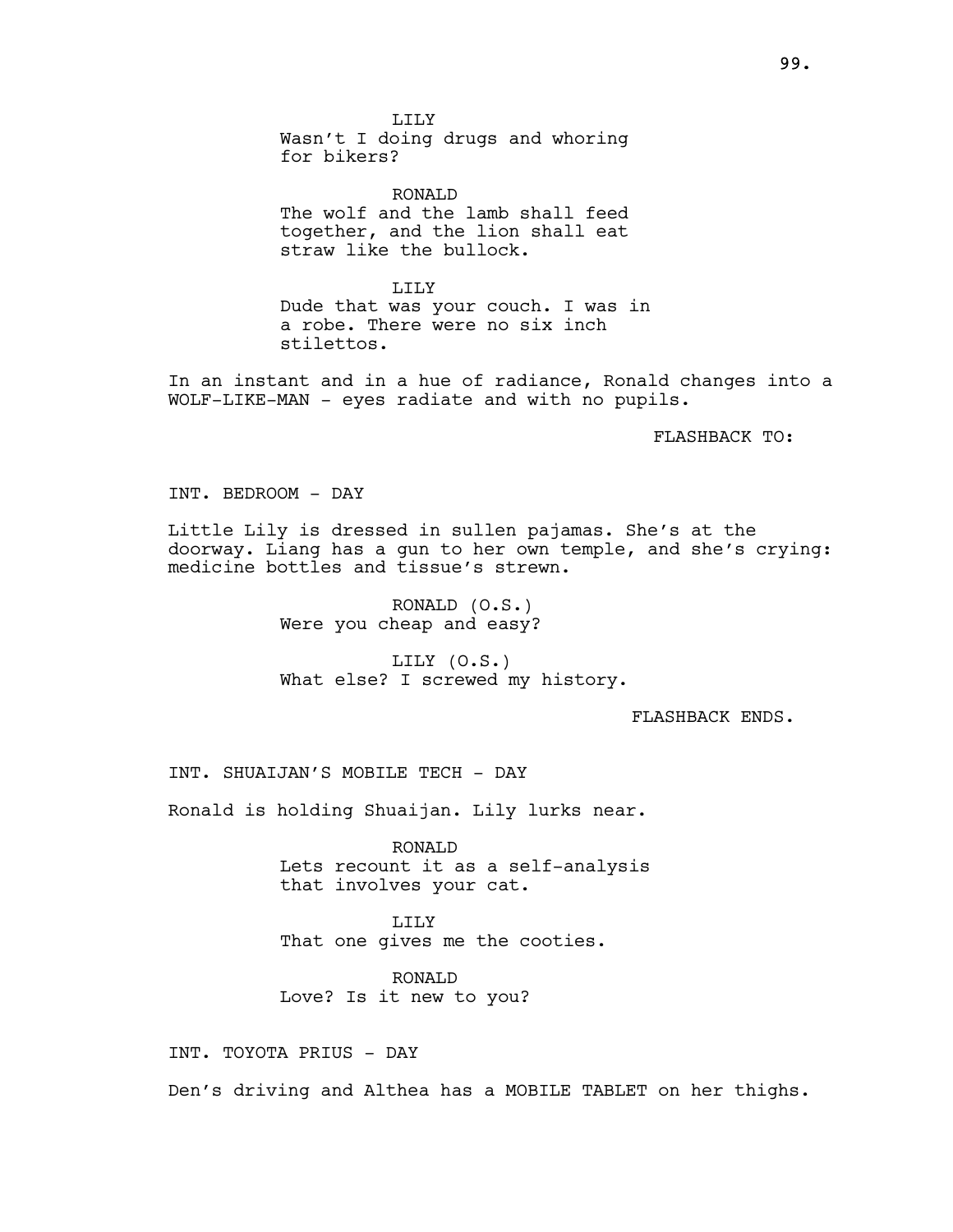LILY (O.S.) No, we- That was kinky sex.

RONALD (O.S.) You wanted to be on the end of the leash.

EXT. CATTLE DEPOT ARTIST VILLAGE - DAY

Ryan has his shotgun and Tom's checking his piece.

LILY (O.S.) What happen to me?

Tom waves his piece about, as its vacant of life or soul. In front, the BMW's parked with its doors left open.

> RONALD (O.S.) You've been re-dated.

INT. RONALD'S OFFICE - DAY

Ryan's on the couch, and Ronald's in the chair.

LILY (O.S.) Then make me your warm body.

RYAN Haven't you ever heard of them cats? Those gasses are controlling them.

RONALD We're reducing carbon.

LILY (O.S.) I think- You, you just wanted to pet the fluffy kitty.

INT. RONALD'S OFFICE - DAY

Lily is in a Chinese robe and Ronald is alongside in the chair.

> RONALD I wanted to play on the rocks.

Lily takes her foot and runs it up Ronald's calf.

T.TT.Y The em, combined parent thing?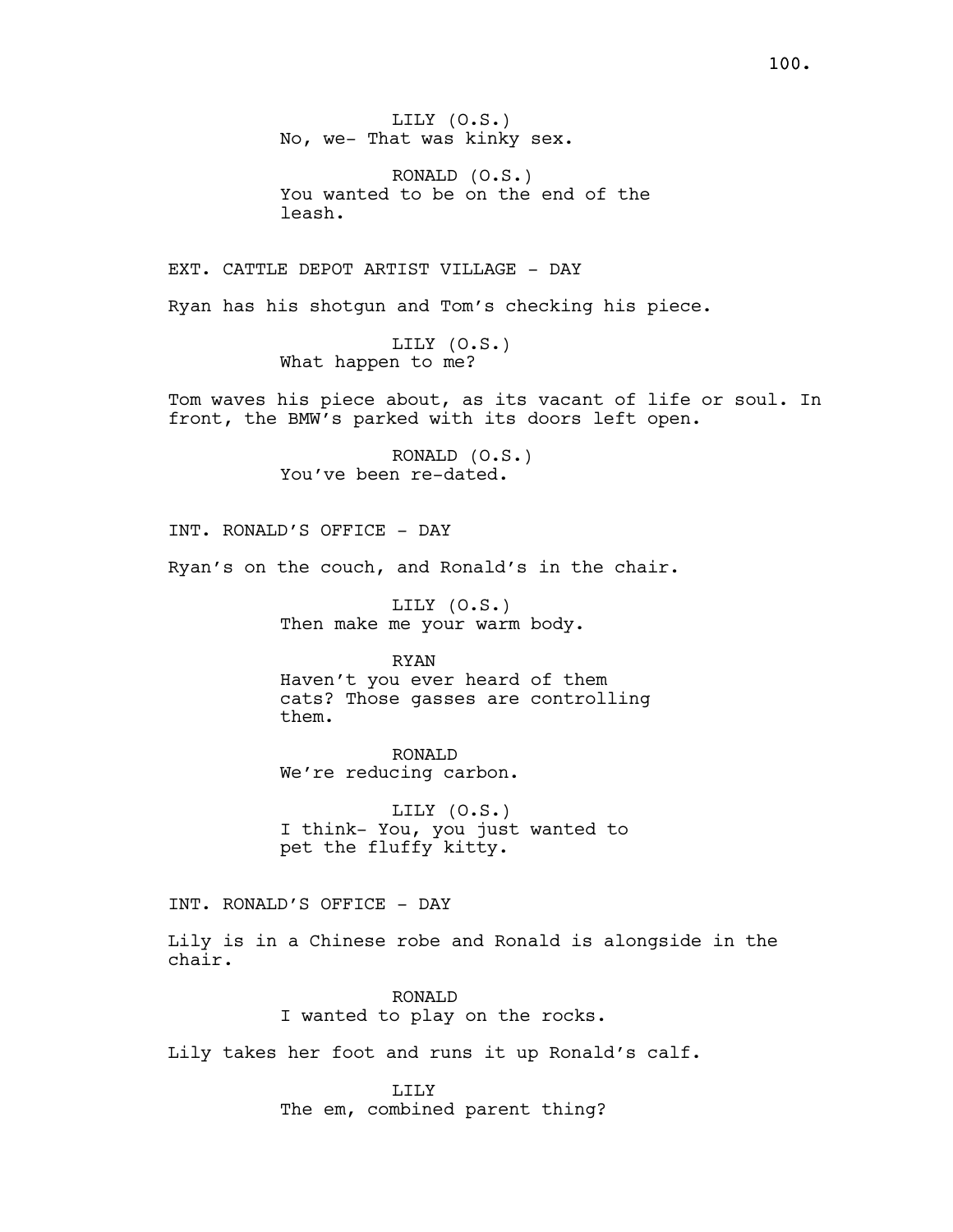RONALD Carbon, coal and then diamonds!

LILY Huff and puff and blow?

INT. LILY'S PETS - DAY

Lily has the MOBILE TABLET and is gaming while pacing the store. FX:MEOW. Lily turns and looks back at the Chinese screen.

> RONALD (O.S.) That's the love that's inside of you.

BLACK PANTHER meanders in from the front door. It's eyes are aglow as it prowls to where Lily is looking the other way.

> LILY (O.C.) I'd rather it bark.

RONALD (O.S.) I don't want to impede your surplus of sexuality.

LILY (O.C.) Like so, woof woof.

RONALD (O.S.) Is that for your mother?

MOBILE TABLET

Ronald's on it for a video chat with Lily.

LILY My webcams were for you.

BLACK PANTHER

Sneaks closer with fire-lite eyes.

RONALD (O.S.) Psycho-sexual as a primal scene.

LILY (O.C.) Ah ha. You couldn't reject my camel toes?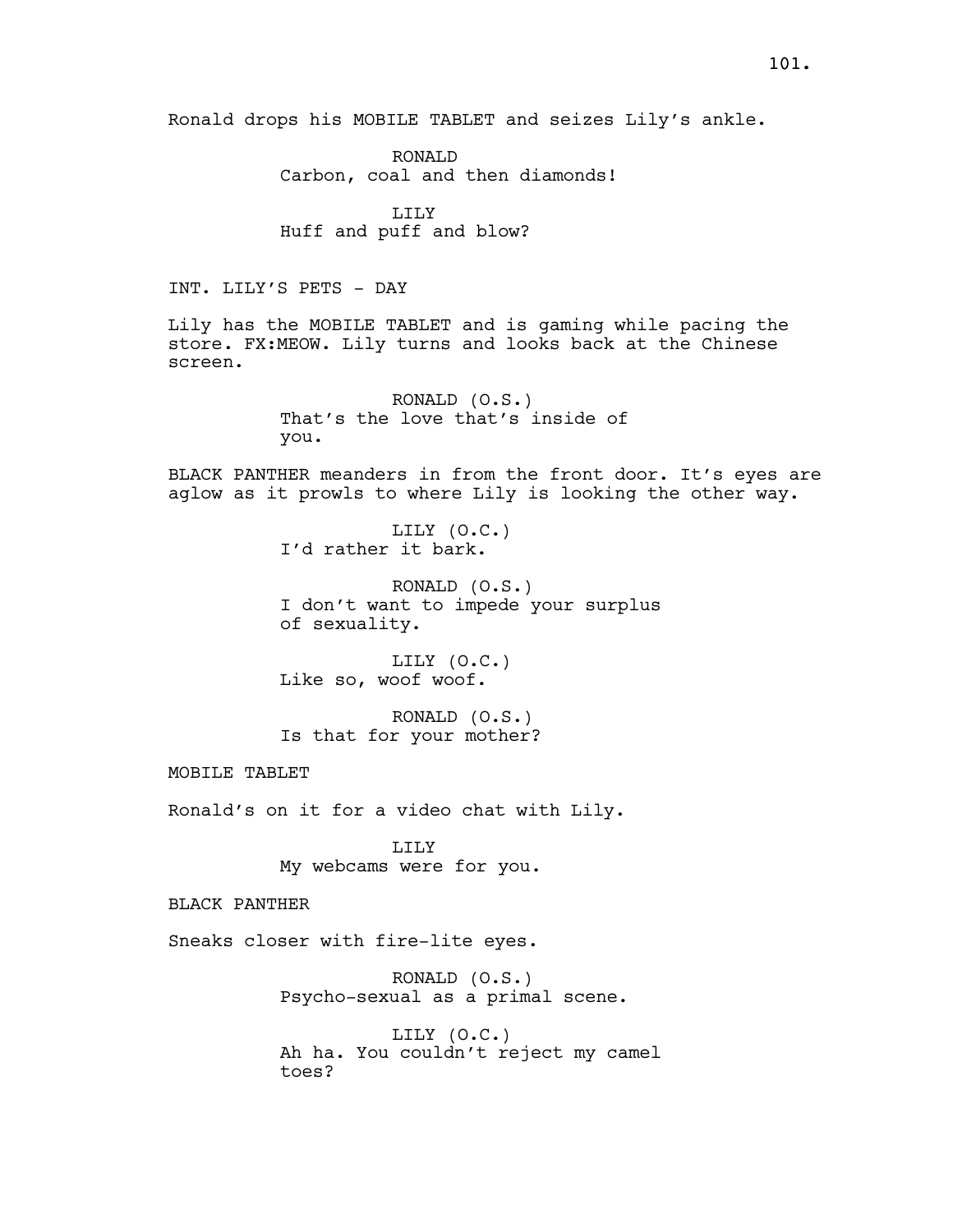The Black Panther, crouches and leaps at Lily.

MATCH CUT TO:

#### INT. RONALD'S OFFICE - DAY

METRONOME is keeping time. Lily's on the couch. She's in a trance. Ronald is standing over her.

## RONALD Are they howling now?

Lily rouses to see Ronald standing before her with a strap-on in his hand.

> LILY You must of heard them.

RONALD Is this for the animals?

INT. MONGKOK SINGLE APARTMENT - DAY

Lily comes in the front door to see where her MOBILE TABLET's on the table next to an easy chair. It's video taping her. Lily quickly pulls up to the table and taps its screen.

MOBILE TABLET

Lily is on the couch and Ronald is standing over her.

LILY It's for Romulus and Remus.

Shuaijan comes up on the screen.

LILY

Averts with horror.

SHENG (O.C.) Kitty's the she-wolf!

Lily's around to see Sheng pointing at the MOBILE TABLET where Ronald's head shot is now.

# T.TT.Y Sorry, no visitors.

FX:MEOW. It's Shuaijan rubbing up against Lily's leg. Lily reels backwards and falls hard to hit the back of her head. Shuaijan jumps up on her chest and makes itself comfy.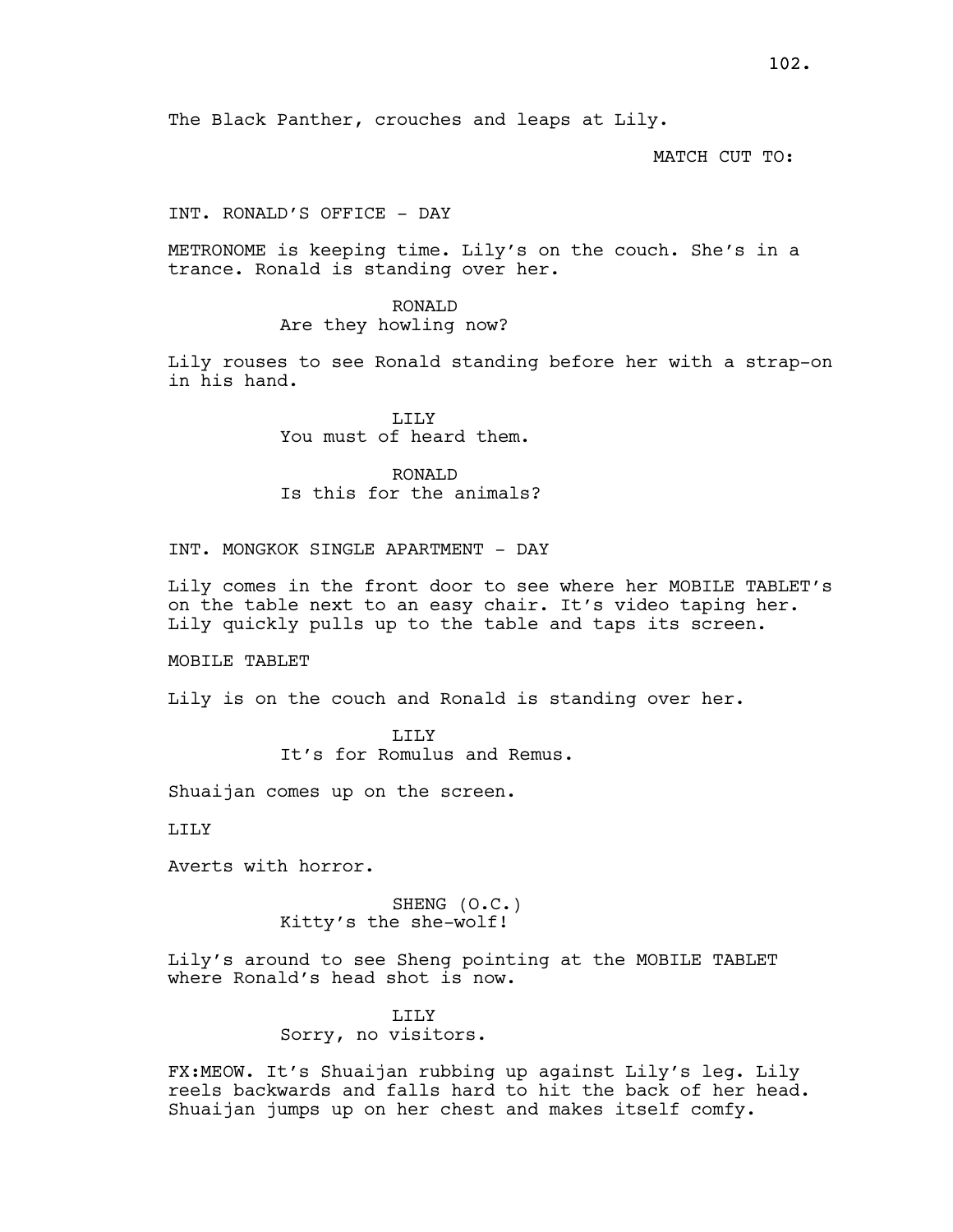MOBILE TABLET

RONALD's on its screen, and he's holding Shuaijan.

RONALD An optical illusion. We remap your brain in the game.

INT. SHUAIJAN'S MOBILE TECH - DAY

Lily's lurking near Ronald, fearless and wanting Shuaijan.

LILY Not a fig-tree and that wasn't a woodpecker!

RONALD Attention and consciousness.

LILY With a seven inch cock?

RONALD A memory storage system.

LILY Anytime day or night?

RONALD An abduction.

LILY Is this a quarrel?

INT. ALIEN CYBERSPACE - DAY

It's an abode with these pillars: Lily, Ronald, Emilia, Soo, Liang, Cong and the host of infinite others. They are these poles of enrichment. The floor's tiled with a matrix of circuitry, and the roof is a cosmos of many suns and moon.

> RONALD (O.S.) Regression is the matter.

LILY (O.S.) No no no. You'd miss me on the tail end of daylight.

WIPE: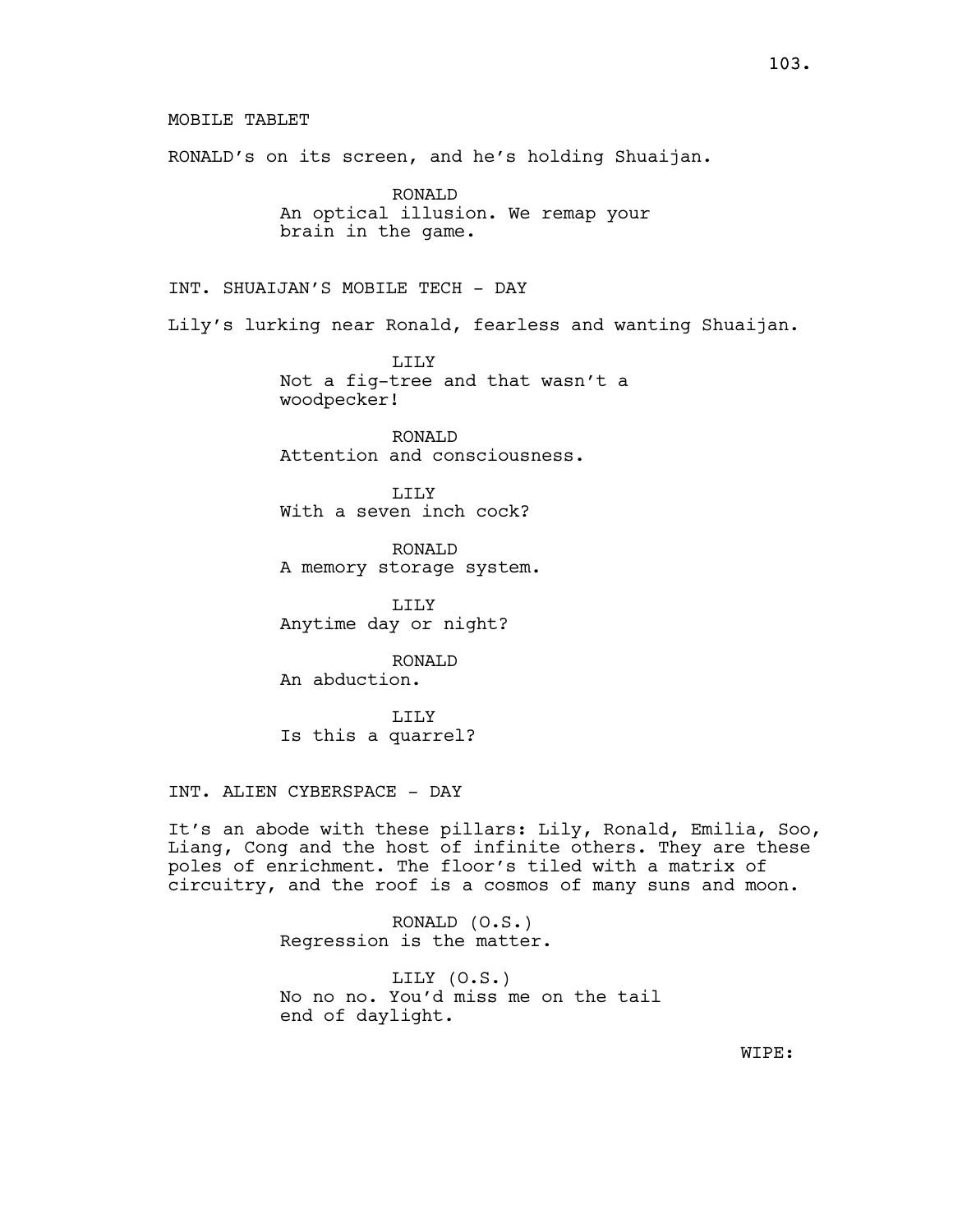INT. MONGKOK SINGLE APARTMENT - DAY

FULL SCREEN - CAT'S EYES

FX:MEOW.

LILY'S POV - SHUAIJAN

The cat's in Lily's face.

BACK

Lily rolls and wheels up while stumbling backwards and now on her feet. She's in a t-shirt and panties. Shuaijan sits quietly in front of her.

> RONALD (O.C.) Not if I role played myself into your repression.

Lily goes for a double take to see Ronald in his thong and making his way into the kitchen.

> LILY Should I of squealed?

Ronald pours himself a cup of coffee and takes a sip.

RONALD

Psychosexual immaturity? Go ahead, try to influence me because of your arousal needs.

T.TT.Y

No more head-aches or boredom?

Ronald moves in with a man's charm as Lily awaits his approach. Shuaijan rubs itself upon Lily's leg.

> RONALD Can I be nice instead?

INT. MONGKOK SINGLE APARTMENT - NIGHT

The MOBILE TABLET's on the bed streaming a video of two romantics now kissing, as Lily is atop the bed and asleep.

> LILY (O.C.) Throbs- And, and the pumping out-Spurts?

RONALD (O.S.) That wasn't your daddy.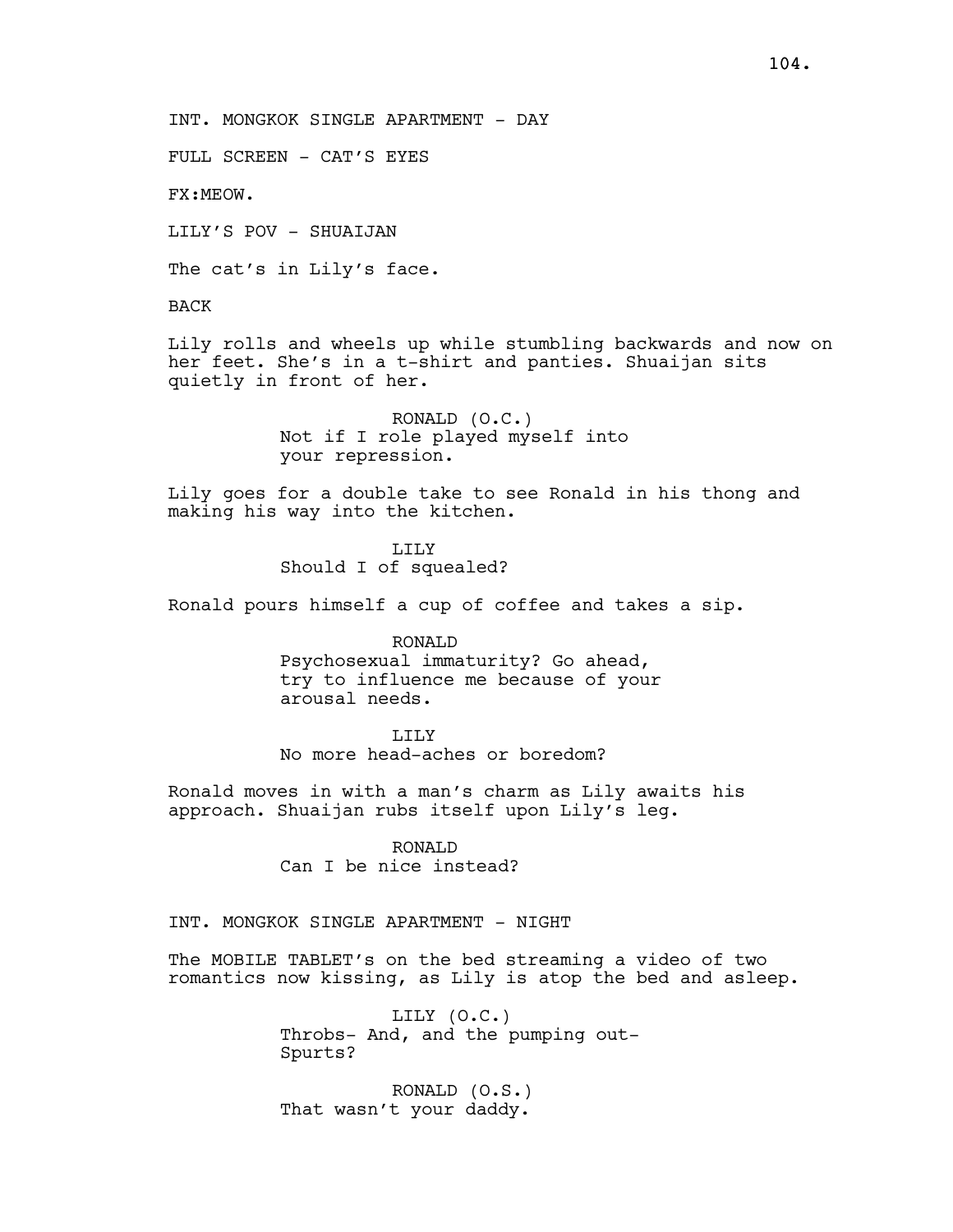# SHENG (O.C.) The child's plaything!

Lily's jarred up in a crouch on the bed to see where Sheng is sitting on its edge in a Sunday dress. She has a large straight razor in one hand and is holding a creepy doll in the other.

> T.TT.Y Wouldn't you rather be strapped to a bed and whipped with a belt?

Sheng cuts the creepy doll's neck that bleeds after.

SHENG

No!

Sheng is no longer there now.

RONALD (O.S.) Did you think it was dangerous toy?

EXT. MONGKOK APARTMENTS - DAY

Tom and Ryan are in front of their VW Police Transport .

LILY (O.S.) No, I mean- Just rub it, right? Not me. I- I don't have a button.

Lily comes out of Mongkok Apartments. She's in a Chinese robe. Tom and Ryan show their badges around their necks.

> RYAN The wolf become the pig's supper.

T.TT.Y What did the wolf eat?

TOM It ate the little girl's penis.

INT. SHUAIJAN'S MOBILE TECH - DAY

Lily's head can be seen on all the MOBILE TECH.

RONALD (O.S.) An Alien hand syndrome.

LILY Remapping me as your penis pump?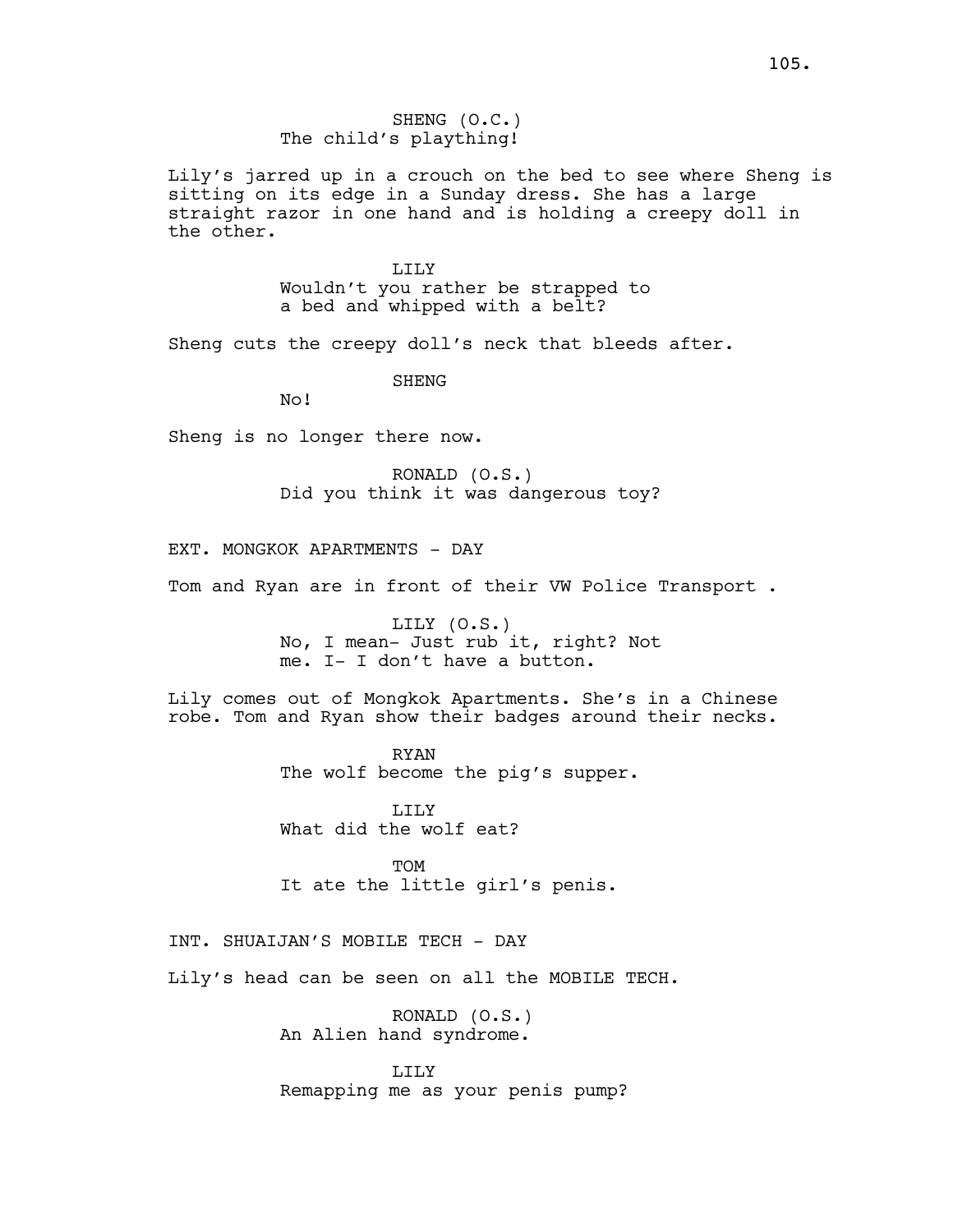EXT. MONGKOK APARTMENTS - DAY

Lily's with Sheng who skips about, chipper and in pig tails.

RONALD (O.S.) Masochism and orgasmic pleasure?

LILY (V.O.) I'm real nasty with the Wolfman.

Shuaijan jets up to Sheng who points.

SHENG Kitty wiggles his ears!

INT. RONALD'S OFFICE - DAY

Lily's on the couch in a robe. Ronald's in the chair.

LILY She's got me out of my booty.

RONALD

Memories?

LILY Um, wiggling ears.

RONALD

Emotions?

LILY Nice guy. It'm- It feels good. And em, that- it's big.

INT. CATTLE DEPOT ARTIST VILLAGE - DAY

Lily's in a pants outfit. Ronald's in a dress shirt and slacks. It's a stroll.

> RONALD Little pig, little pig let me come in.

LILY No, no, not by the hair on my chiny chi chin.

RONALD Then I'll huff, and I'll puff, and blow your house in.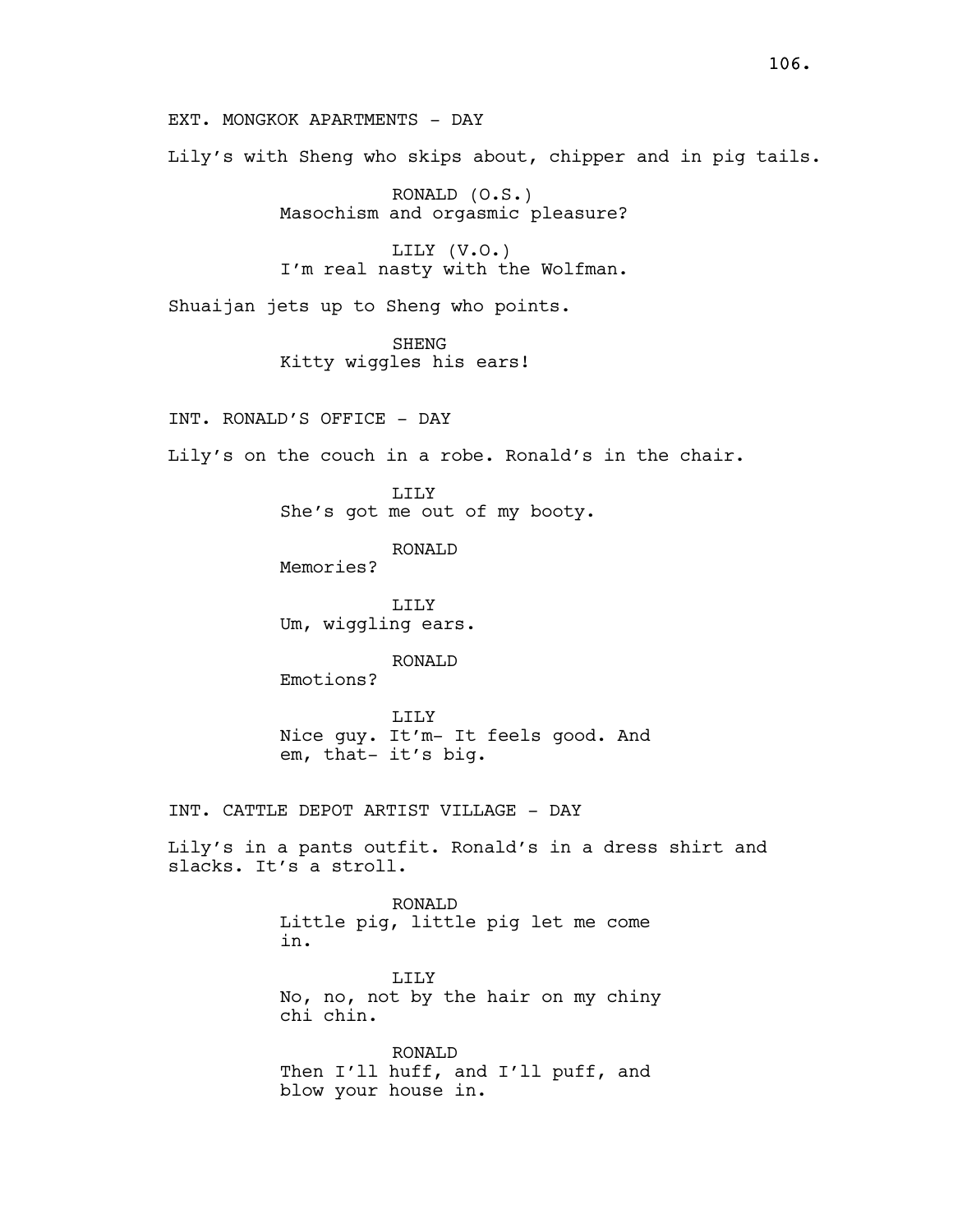INT. RONALD'S OFFICE - RECEPTION - DAY

Lily comes in where a MOBILE PHONE is on the desk and next to a stationary sign-in book. She's dressed in a red Chinese dress, purse and with dainty spikes.

> LILY (V.O.) Direct, like- I can't come.

INT. RONALD'S OFFICE - DAY

Ronald picks up a mobile phone.

RONALD Are you ready to meet your selfmade repressed memory?

INTERCUT:

INT. RONALD'S OFFICE - RECEPTION - DAY

Lily sways seductively while on the mobile phone.

LILY I stopped by the sex shop.

RONALD Everything but natural lubrication?

INTERCUT ENDS.

Lily ends the call and sets the mobile phone down on the desk, as Sheng's now there before her.

> **SHENG** What's the catharsis?

T.TT.Y Me and the hot rich stud.

SHENG Eat, sleep, suck or bite him?

LILY A false memory. And, and- Penis envy.

INT. LILY'S PETS - DAY

Lily comes from behind the Chinese screen in a t-shirt, jeans and black converse. She has a devious look on her face.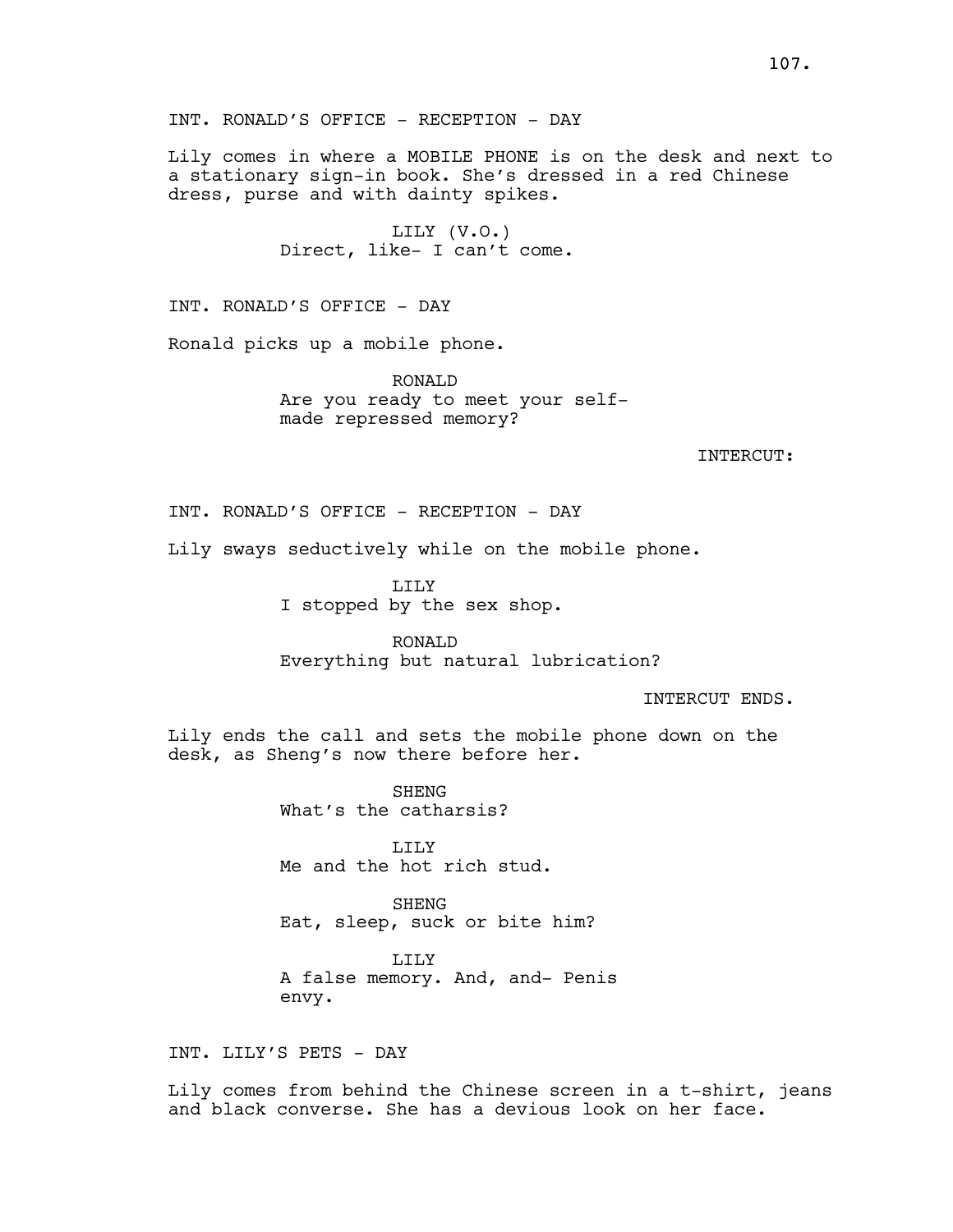RONALD (O.S.) If I ring the bell will you need the meat?

Cong and Liang are playing kissy kissy with the bulldog pup. Ronald is sitting like a king in front. Sheng is playing with Shuaijan, as Lily nears.

### T.TT.Y

Vodka.

# RONALD

The bottle?

LILY A fetish. Happens when I'm in the mood for thousand guys.

SHENG An apple a day keeps the doctor away.

Sheng picks up Shuaijan and sits on RONALD's lap. Lily slinks in closer.

> LILY All you have to do is plant a tree in the bushes?

CONG We try to get along. Can you do that for your daddy?

LAING Sometimes we do it like that.

LILY

Fingering?

LAING You loved the butt orgasms.

Sheng stands and holds out Shuaijan.

## RONALD

Use lots of lube and go slow.

Lily comes forward to pet Shuaijan while making eye to eye with Sheng.

> LILY Don't think he had a personality questionnaire in mind.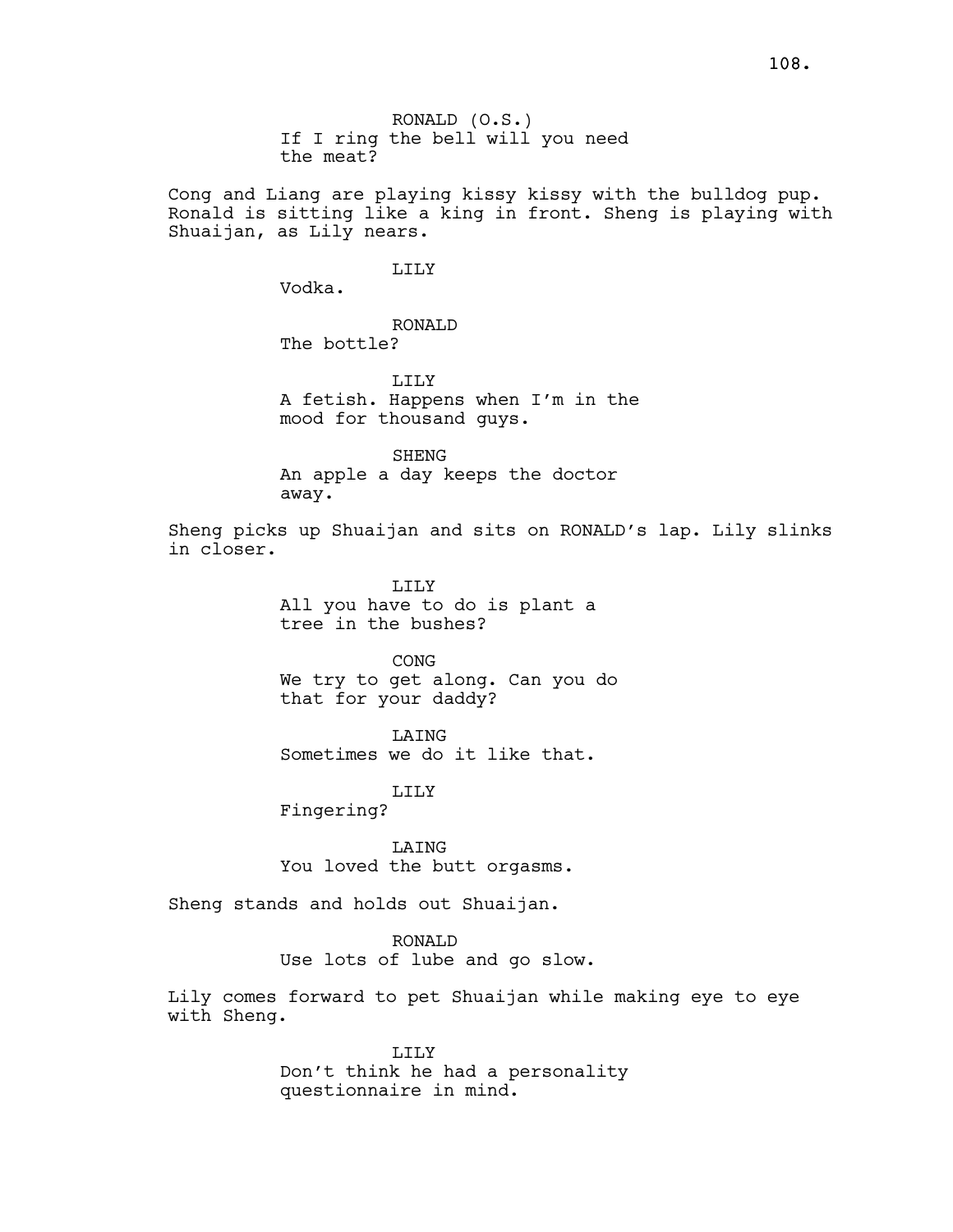# INT. RONALD'S OFFICE - DAY

Lily's on the couch and Ronald's in the chair.

RONALD You pulled an all-nighter?

LILY They wanted a malformed baby.

RONALD Are we going to play another game?

Lily moves in a way for RONALD to see her.

T.TT.Y What else from a wild woman?

RONALD Reconnecting with an objective.

Lily sits up.

LILY Shouldn't you be hiding under the table?

RONALD I should be a thousand men.

INT. LILY'S PETS - DAY

Lily's gazing at the front, as the haze of the day is mysteriously shining in.

> LILY (V.O.) And that large tube thing came down from the UFO -

Lily turns to see Sheng sitting on the floor with a black box. Shuaijan jumps in the box for her.

> RONALD (O.S.) Why did I have you wear the nightgown?

SHENG Terror so he'd pity you?

INT. MONGKOK SINGLE APARTMENT - NIGHT

MOBILE TABLET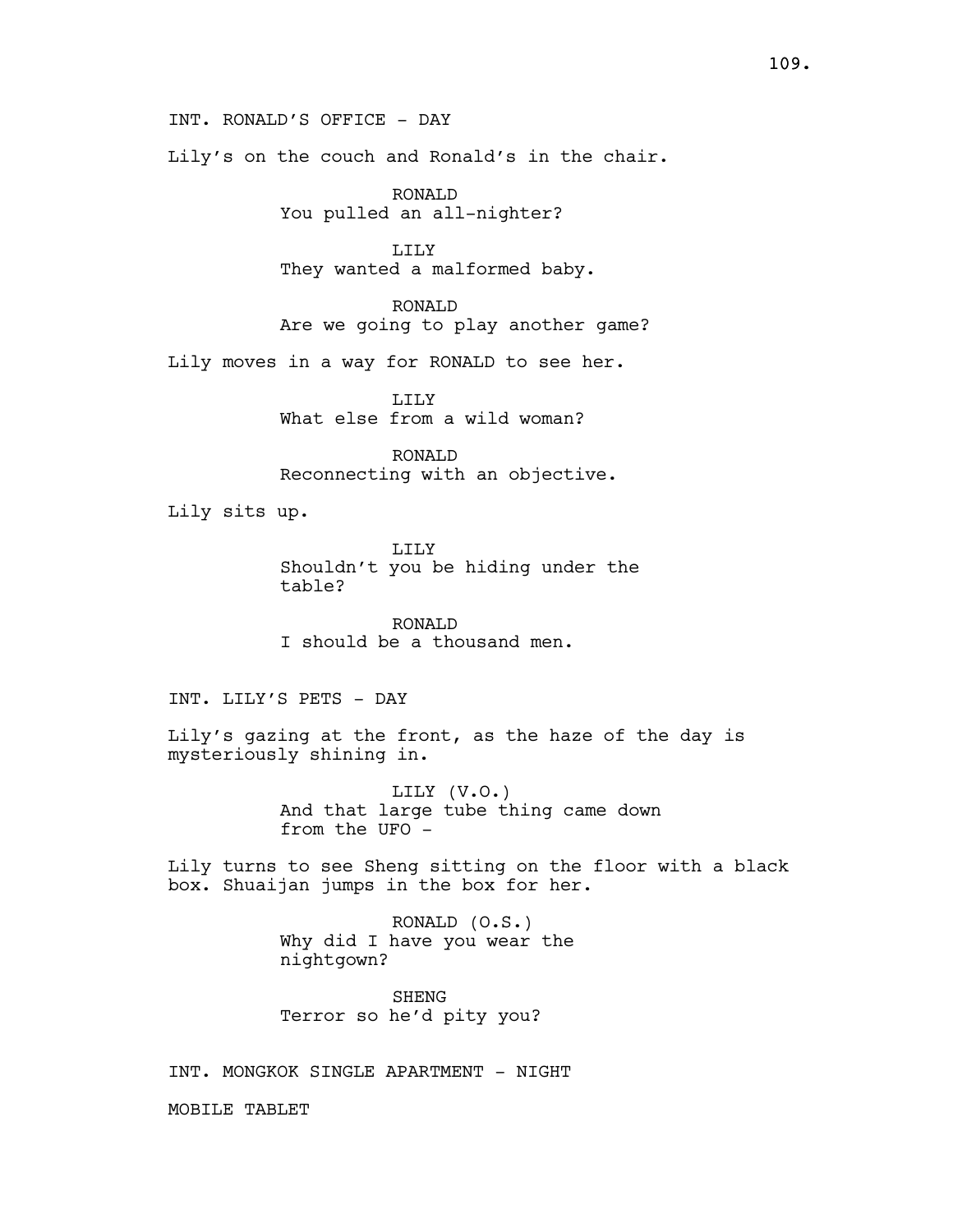LILY (O.C.) Because of the little girl and thatthat big bad wolf.

INT. PENTHOUSE APARTMENT - BEDROOM - NIGHT

Ronald's before his MOBILE TABLET watching Lily. He wears a black thong.

> RONALD And The Frog Princess?

> > INTERCUT:

INT. MONGKOK SINGLE APARTMENT - NIGHT

Lily's levitating above her bed. She's in a red nightgown. A radiant hue comes in through the windows.

> LILY (whispers) I- I put her. I put her in the box.

Ronald leans in close to speak to Lily who's levitating above her bed and on his MOBILE TABLET.

> RONAT<sub>D</sub> You read the Grimm brother's fairy tale The Frog Prince?

Levitating, Lily spreads herself.

LILY (whispers) Yes. And, and - I saw. I saw The Princess and the Frog.

INTERCUT ENDS.

FLASHBACK TO:

INT. BEDROOM - DAY

Little Lily's in a pink pajama, and she's trying to pull a towel from out of the door that's wedged her in a bedroom.

> RONALD (O.S.) Did the princess kiss the frog?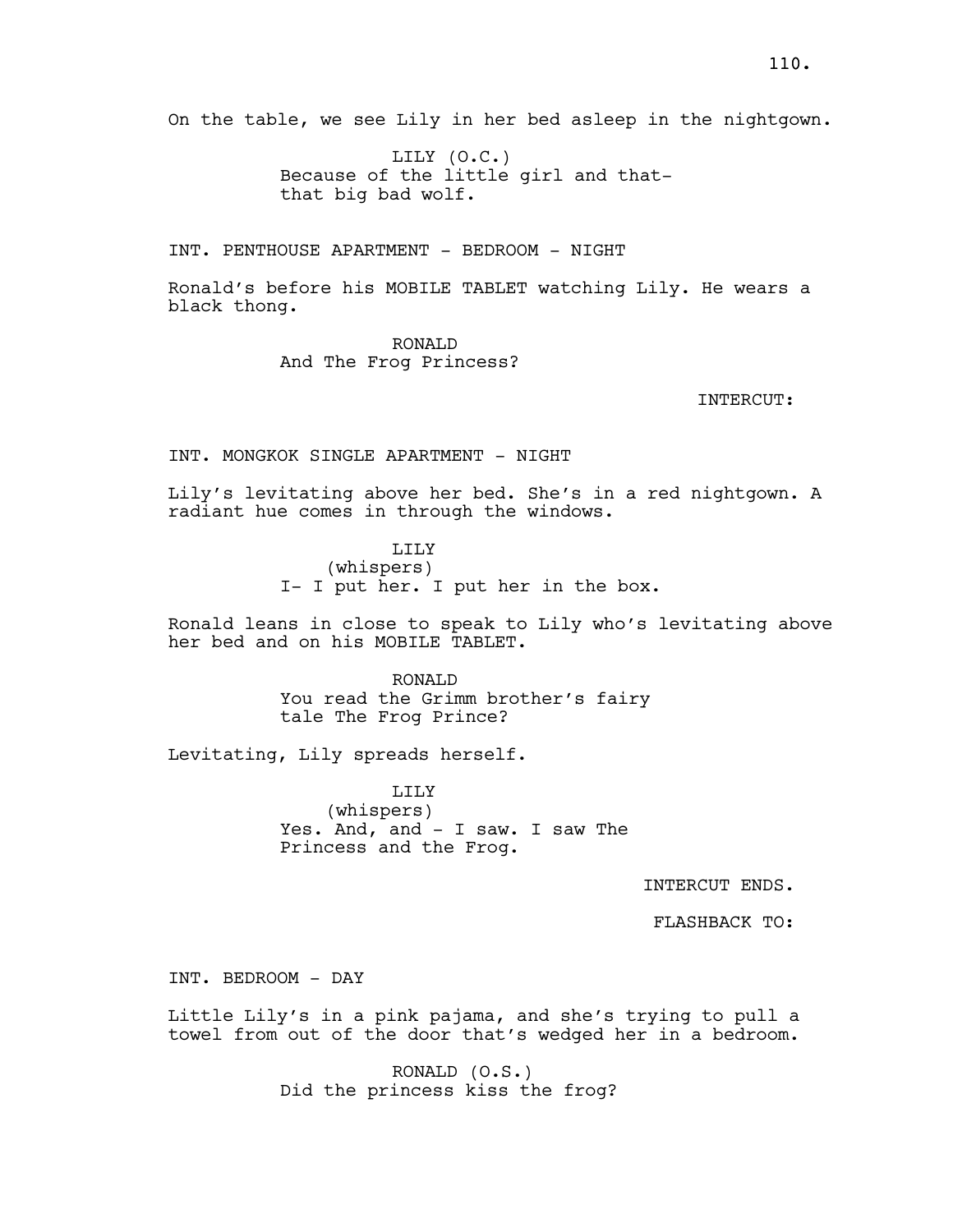Little Lily gets the towel from out of the wedged door. The door opens, as a puddle forms at Little Lily's feet. INT. BEDROOM - DAY Liang's in a red nightgown, as the CHINESE PLUMBER GUY 30s peels off his shirt. LILY (O.S.) Em, maybe- Maybe it was chipmunk. Liang lies on the bed and awaits. RONALD (O.S.) Grunting baby syndrome? The Chinese Plumber Guy unzips his pants. LILY (O.S.) And mom's- ...Like, I'd poop. RONALD (O.S.) In the box? LILY (O.S.) The turd was by my kitty's food. Chinese Plumber Guy pulls off his pants and tosses them. RONALD (O.S.) You needed to pee in the toilet? FLASHBACK ENDS. INT. PENTHOUSE APARTMENT - BEDROOM - DAY Ronald can see Lily hovering above her bed and on his MOBILE TABLET. LILY (V.O.)

It winked so good for mom. And- She did it again and again.

INT. MONGKOK SINGLE APARTMENT - NIGHT

Lily's levitating above her bed, urinating, it trickles from out under her red nightie. The hue from the windows dissipate, as Lily lowers onto her bed while asleep.

> RONALD (O.S.) Did the wolf pee on your mother?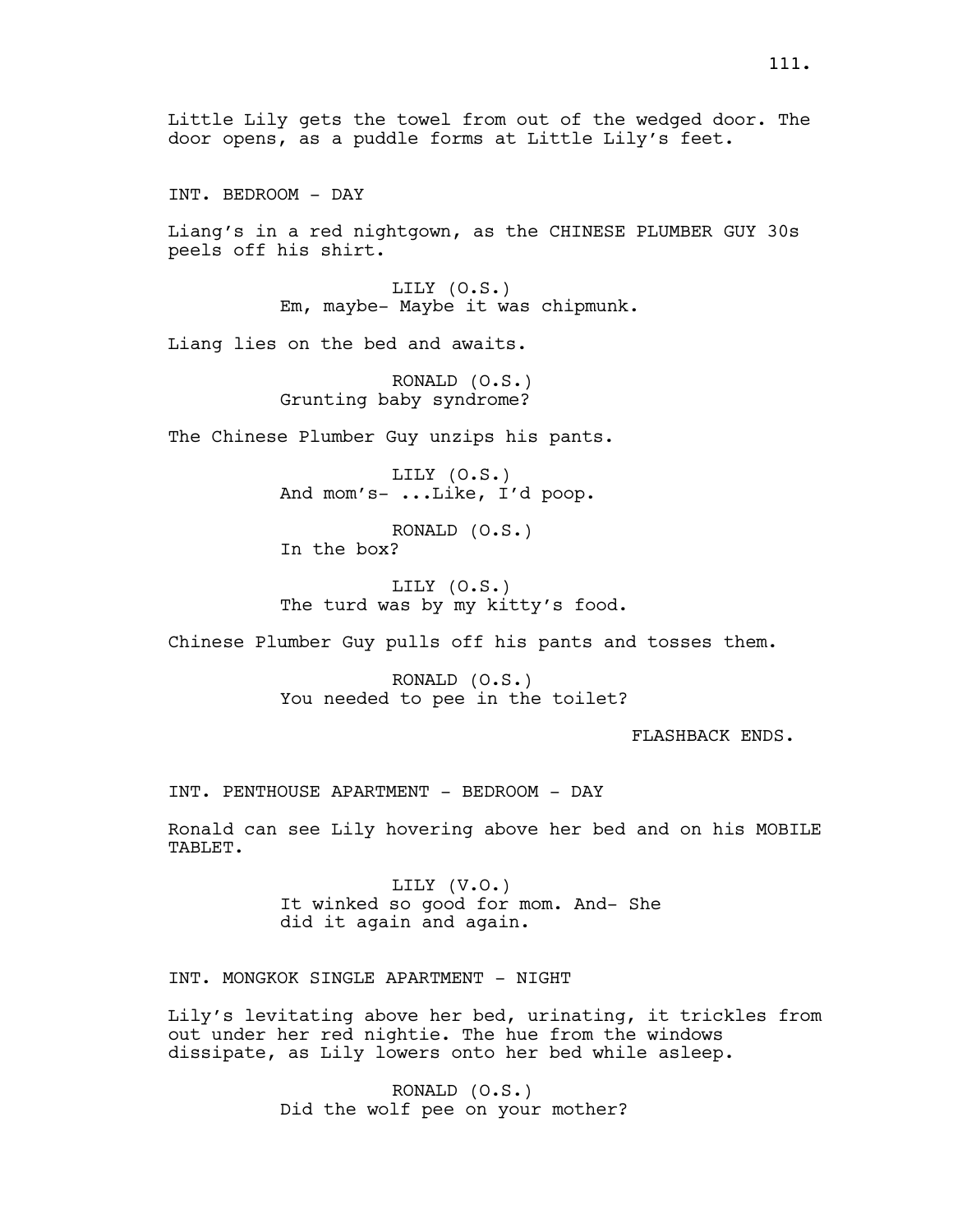LILY (O.S.) That was the horse.

WIPE:

INT. HONG KONG APARTMENT'S - BEDROOM - DAY

Lily's lying on her back in the red nightie. Her eyes are motionless, dead? Lily gasps for air and rises in the bed. Ronald enters the room, and he's in his black thong. He sips from a coffee cup.

> RONALD You can't claim sexual assault and abduction.

T.TT.Y Why the fairy tales then?

RONALD To connect to your mind as if you were a child.

LILY But- But that would hurt a little girl.

Ronald sits on the bed next to Lily. He runs his fingers through her hair, combing and caressing her.

> RONALD She has confronted her problems.

LILY Tell her to leave us alone.

RONALD We've experienced her magical, egocentric world, and it's yours.

T.TT.Y Everything but pizza and beer?

FLASHBACK TO:

INT. BEDROOM - DAY

Little Lily's on a small table and dancing as if she's a stripper. FX:EROTIC BEAT. Chinese Plumber Guy and Liang are watching.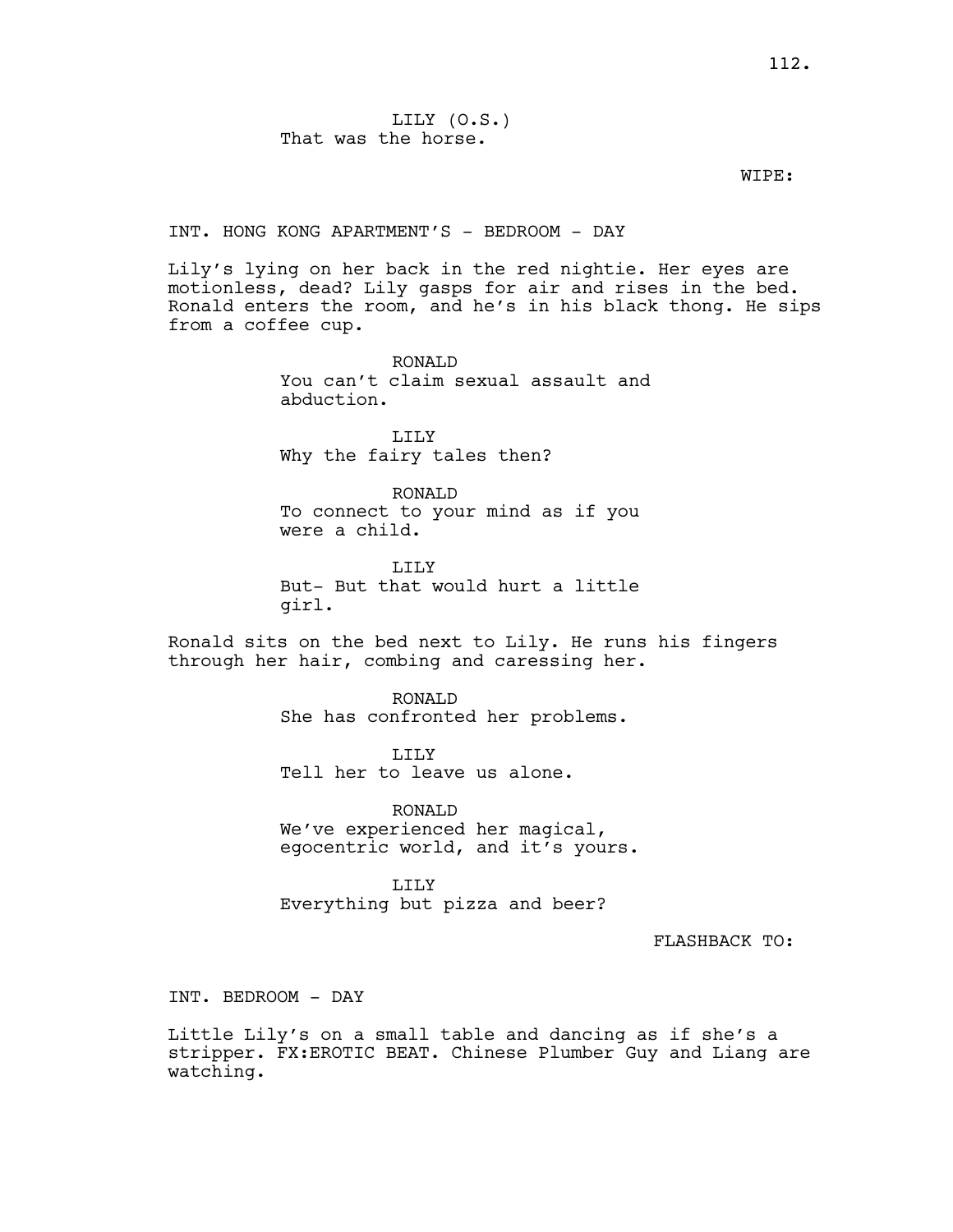RONALD (O.S.) How do we re-experience that as if it's your pleasure?

FLASHBACK ENDS.

INT. RONALD'S OFFICE - DAY

Lily's on top of Ronald's desk and dancing to the same EROTIC BEAT. She's in a simple purple dress.

> LILY They're- They're stronger- Intense.

Ronald gets up from his desk and he makes his way to the center of the office - offers Lily his hand. Lily takes the invite, so joined they both move in a sensual and sexual dance.

SHENG

She's on top of RONALD's desk.

SHENG Art for art's sake!

INT. LILY'S PETS - DAY

Lily's in the purple dress. She stares as if she is lost, as Sheng is at the other end of the pet shop.

> LILY It's tight. Dirty- It's dirty? Nasty and, and- Perverse?

Sheng points.

SHENG Because of you! You seen them!

A snake's slithering up Lily's leg.

FLASHBACKS TO:

EXT. OFF BEATEN PATH - MONKEY MOUNTAIN - DAY

Chi Chi is disheveled and backing from English Glib Ronald.

LILY (O.S.) She sees scary things.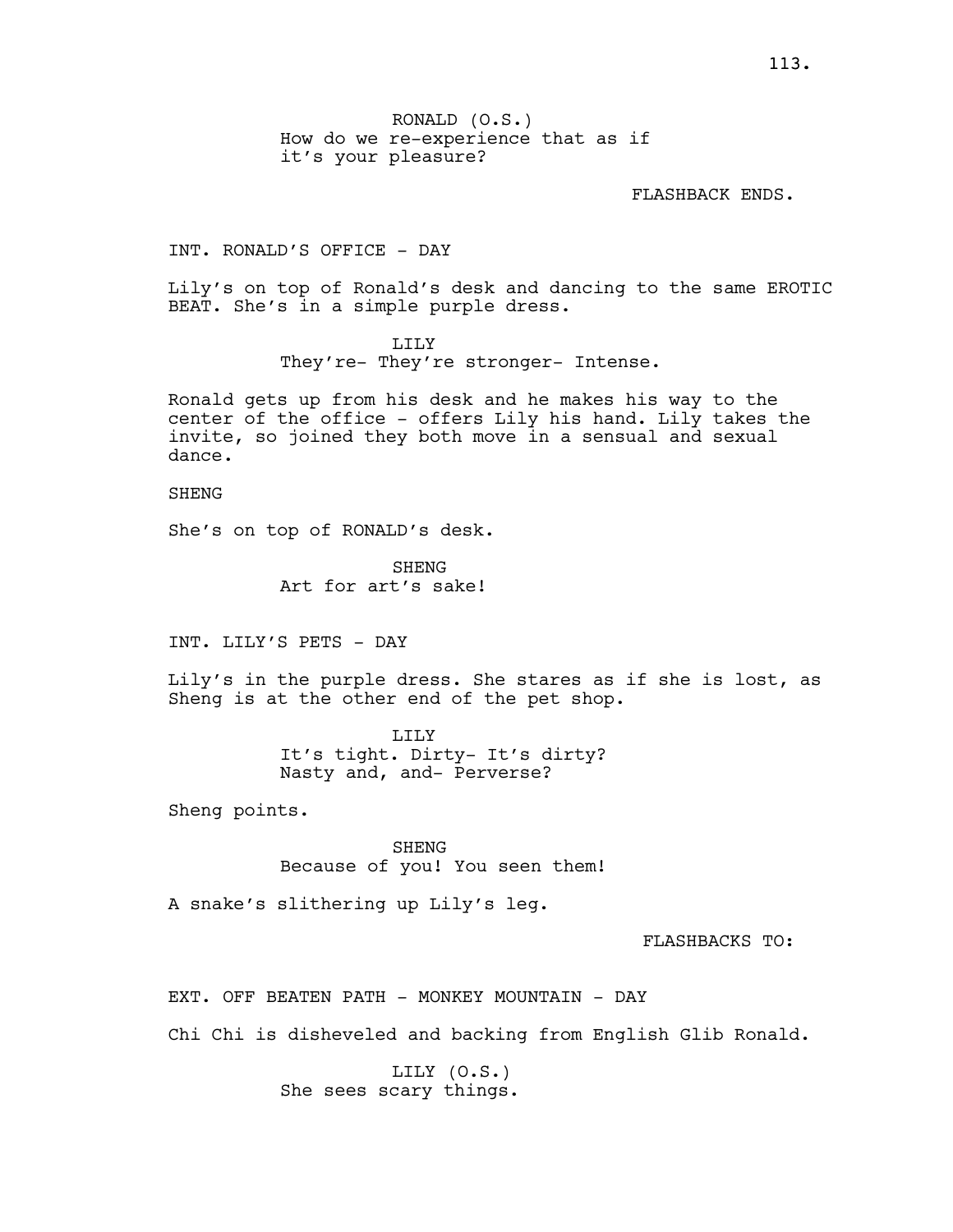RONALD (O.S.)

Anal sex?

ENGLISH GLIB RONALD

Two dollars!

Chi Chi runs up and repeatedly slaps on English Glib Ronald.

# CHI CHI

One Hundred! One Hundred dollars!

English Glib Ronald pushes Chi Chi away. Chi Chi staggers backwards.

> ENGLISH GLIB RONALD Two dollars!

He picks up a large rock to throw at Chi Chi.

WIPE:

INT. OFF BEATEN PATH - MONKEY MOUNTAIN - DAY

Ronald's but a BOY again, and he's with Sheng. They are playing on rocks when Sheng holds out her hand.

> SHENG You said two dollars.

> > SMASH CUT:

EXT. OFF BEATEN PATH - MONKEY MOUNTAIN - DAY

Chi Chi's been beaten. She's dirty and there's blood trickling from her head. Her mini's twisted and she stumbles backward from English Glib Ronald - plucks up another boulder.

> RONALD (V.O.) For when the flames of love arise, Then Self, the gloomy tyrant dies.

LILY (O.S.) Lines from the Persian poet Jalaludin Rumi?

INT. BEDROOM - DAY

Liang's watching on as the Chinese Plumber Guy's sitting on top of Little Lily and while holding her arms out.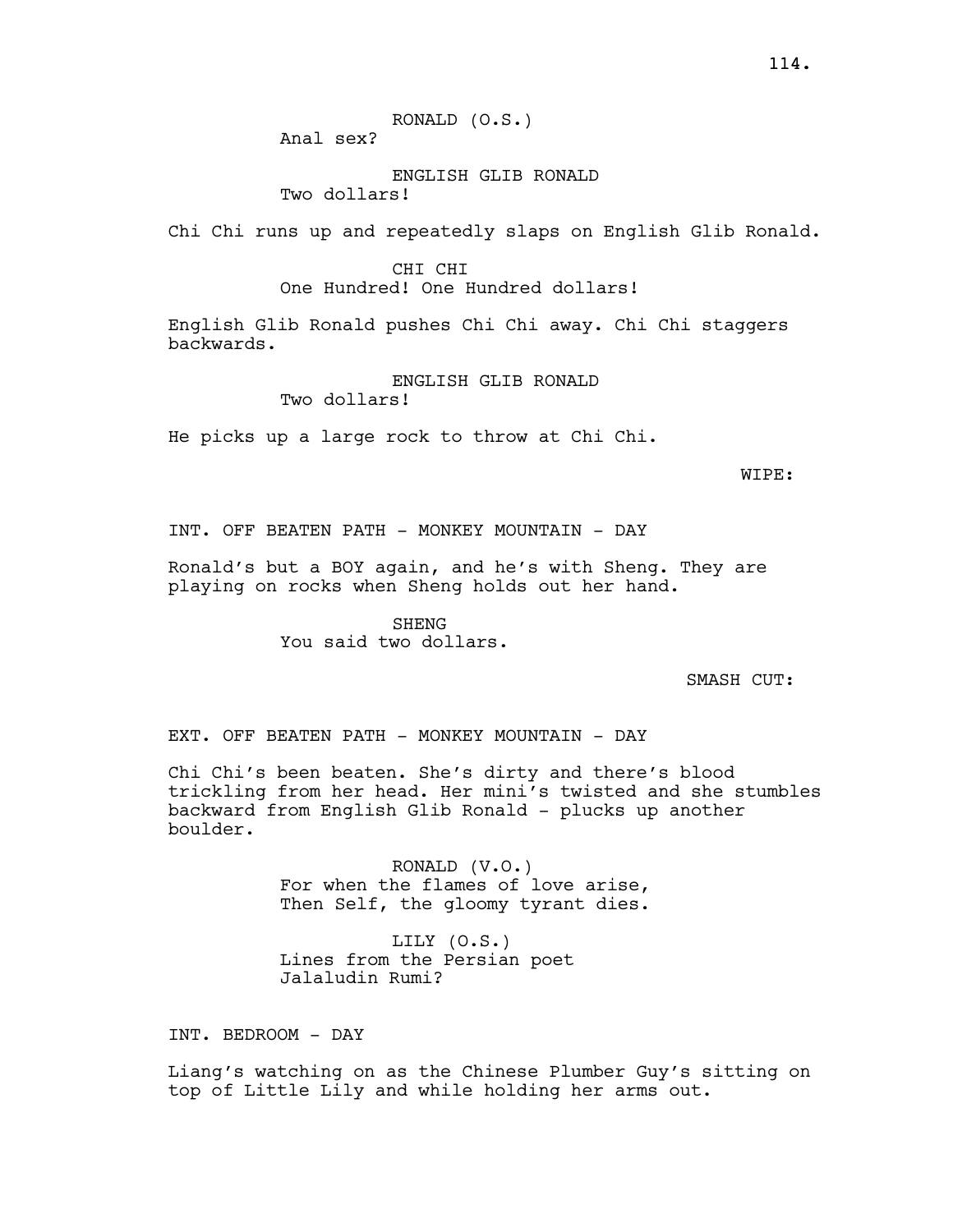RONALD (O.S.) Lets listen to an orchestra of Geoth's West-Eastern Divan.

FX:ORCHESTRA of WEST-EASTERN DIVAN.

CHINESE PLUMBER GUY Go ahead, sing.

LITTLE LILY There was a crooked man and he walked a crooked mile. He found a crooked sixpence upon a crooked stile. He bought a crooked cat, which caught a crooked mouse. And they all lived together in a little crooked house.

FLASHBACKS END.

INT. CATTLE DEPOT ARTIST VILLAGE - NIGHT

Lily's ballet dancing in a long black dress and Sheng's in cute ballerina dress.

> **SHENG** Through rain, through snow, Through tempest go! 'Mongst streaming caves, O'er misty waves, On, on! still on! Peace, rest have flown!

LILY Sooner through sadness -

Lily dances toward Sheng.

**SHENG** I'd wish to be slain, Than all the gladness -

T.TT.Y Of life to sustain- All the fond yearning-

SHENG That heart feels for heart, Only seems burning.

Sheng vanishes.

RONALD (O.S.) To make them both smart.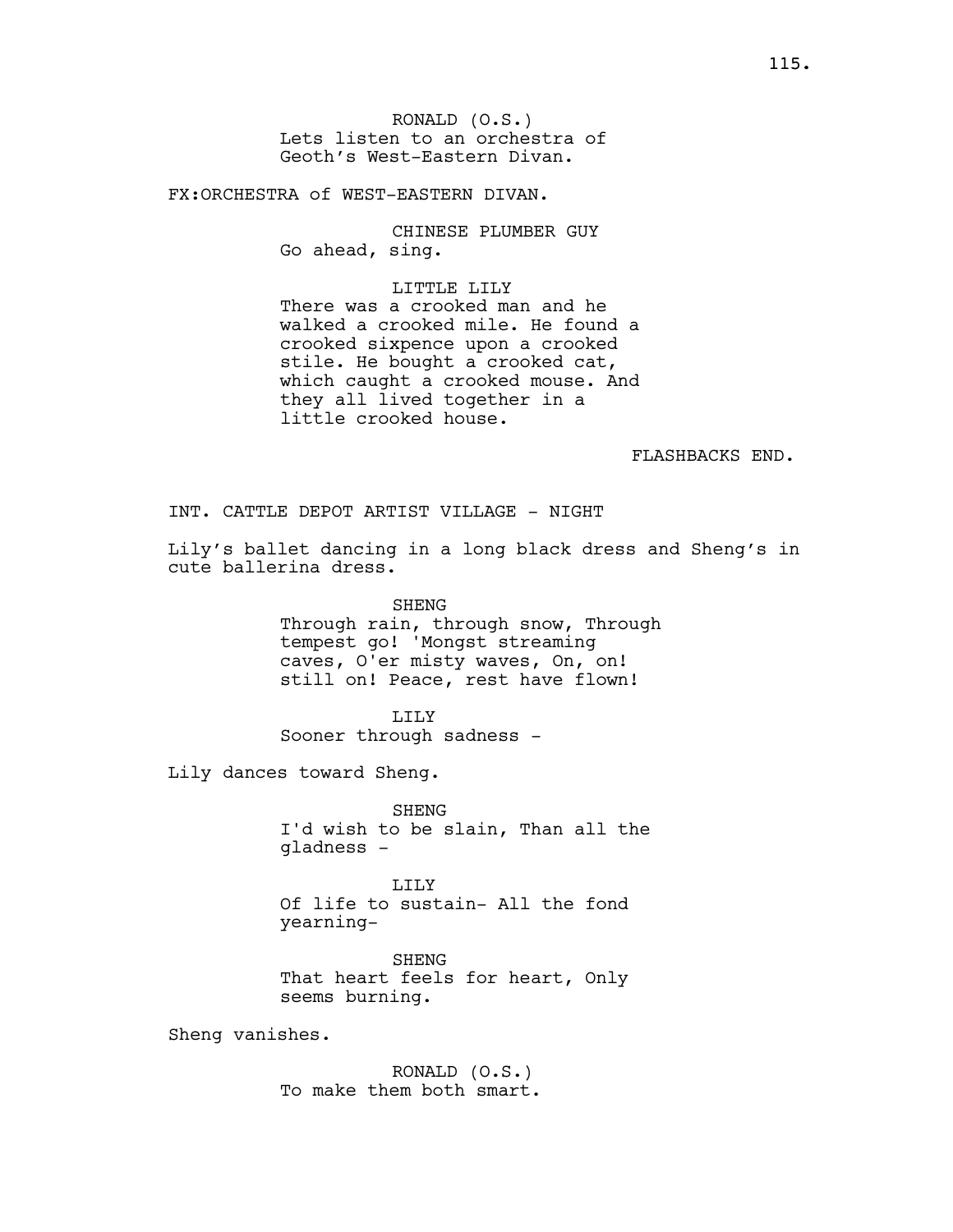EXT. RONALD'S OFFICE - DAY

Ryan's on the couch and Ronald's in the chair.

RYAN Geoth's Restless Love?

INT. LILY'S PETS - DAY

Lily's in a long black dress - hair's ruffled and barefoot. She stares out at where Ryan comes in the front door.

> RONALD (O.S.) Your hunger is not love.

LILY (O.S.) Online all night and up all day.

Shuaijan frolics at Lily's bare feet.

RONALD (O.S.) Positive and negative reinforcement.

Lily picks up the Shuaijan and meanders back into the store, as Ryan follows.

> RYAN You're childhood was deprived.

Lily turns to where Ryan's at the bulldog pup's cage.

LILY You've come to help with my anger?

### RYAN

I'm an illusion of your free will.

Lily cocks her head some while petting Shuaijan.

T.TT.Y That's my sex selection to be with my father.

She turns and heads toward the Chinese Screen.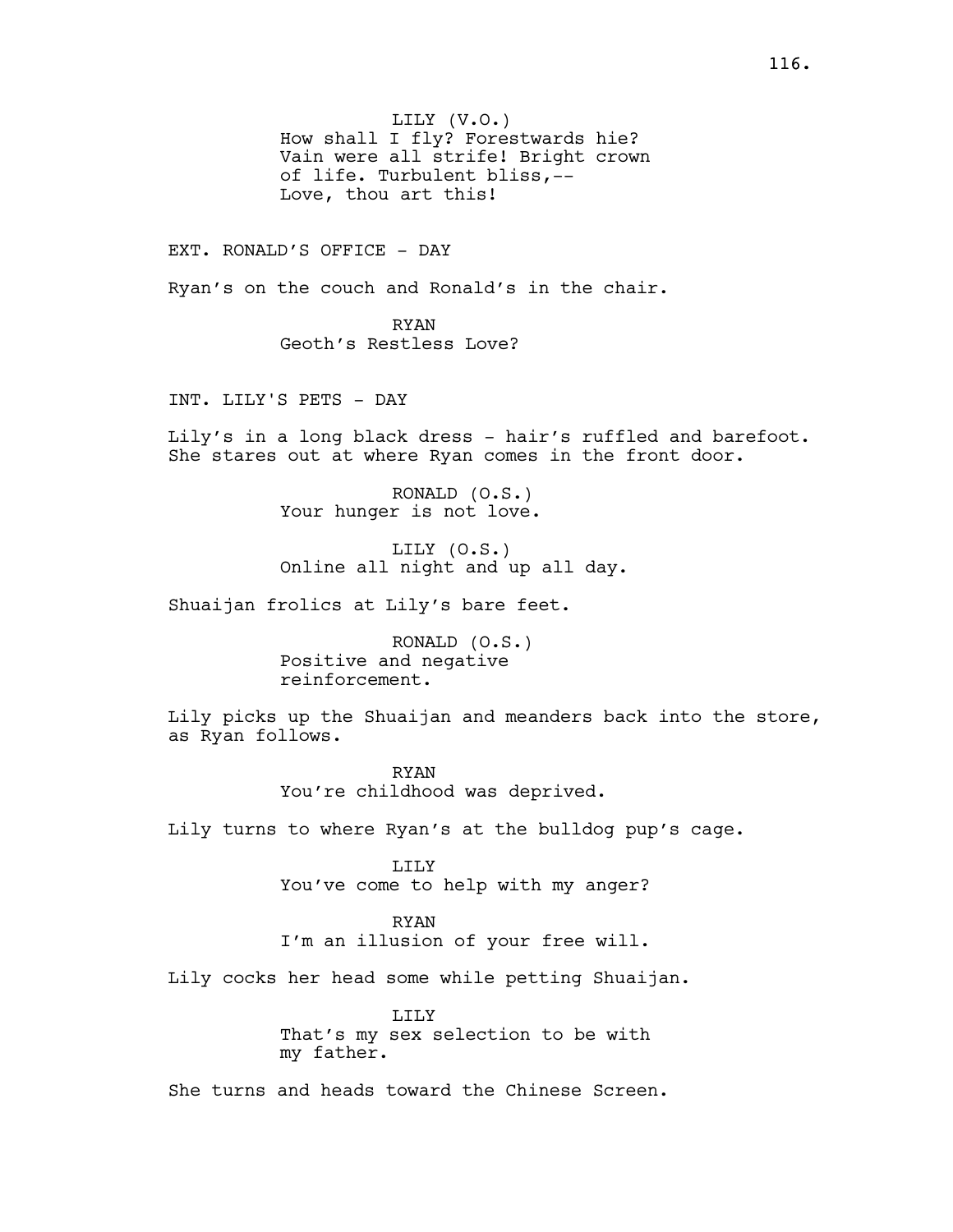RYAN Angering unlocked your joy.

Lily turns again.

LILY I'm going to get Shuaijan his leash. And he's hungry.

RYAN But there's turmoil and darkness.

Lily smiles weirdly and lets Shuaijan down. Shuaijan quickly runs behind the Chinese screen.

> T.TT.Y That's because Shuaijan hangs there.

Lily turns and goes behind the:

CHINESE SCREEN

Lily picks up the MOBILE TABLET off the table.

RONALD (O.C.) She has a need for affection yet a paradoxical fear of it.

Lily watches the MOBILE TABLET's video streams of Shuaijan playing on its screen.

PET SHOP

Ronald's recording his voice into a hand held.

RONALD (CONT'D) We've bonded between good and bad love. The sadomasochism comes from her Reactive Attachment Disorder.

Ronald walks behind the:

CHINESE SCREEN

Lily turns to Ronald with a crazy face.

LILY

Hi daddy.

RONALD She's as the little girl now.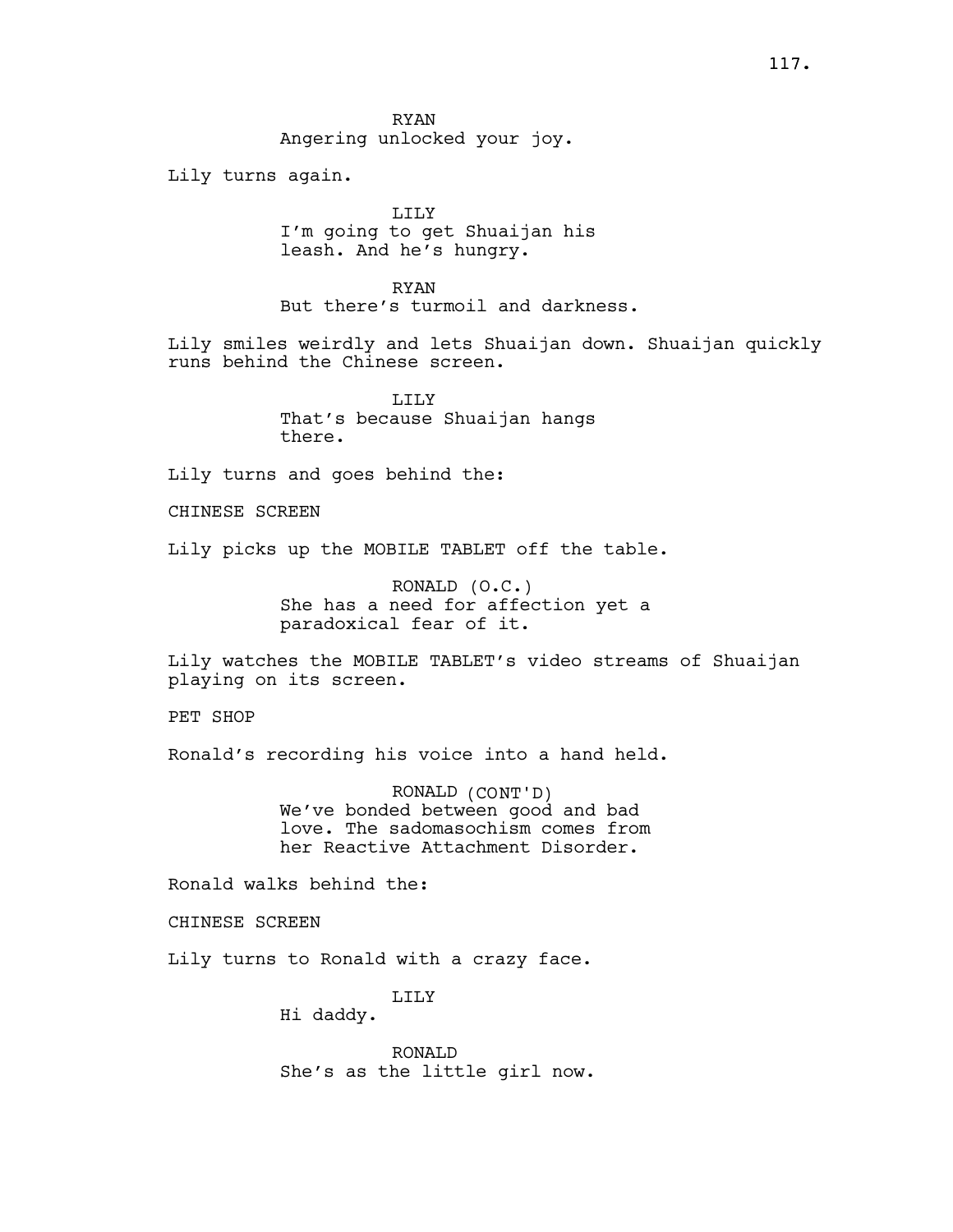Ronald raises the hand-held to his face, readied to make an analysis of Lily, yet he's transfixed upon her.

> RONALD She's wild with paranormal sensations.

Ronald lets his arm fall and approaches Lily in an almost hypnotic state. When he gets there, he brushes her hair back and holds her face.

> RONALD (CONT'D) You wanted to meet the devil.

LILY Sperm for my inner child.

RONALD Lets take her to the movies.

LILY You'll find my lost kitty?

Ronald comes in so ever close to Lily's lips.

RONALD

Yes.

Ronald and Lily meet in a wet but delicate kiss.

INT. SHUAIJAN'S MOBILE TECH - DAY

Ryan and Tom can see Lily and Ronald on all the computers.

RONALD (V.O.) Your learning and your emotion.

LILY (V.O.) Bet my chicken needs to have unconditional love for its eggs.

INT. PENTHOUSE APARTMENT - BEDROOM - DAY

Ronald's holds his MOBILE TABLET. He's in a robe and having a video chat with Lily.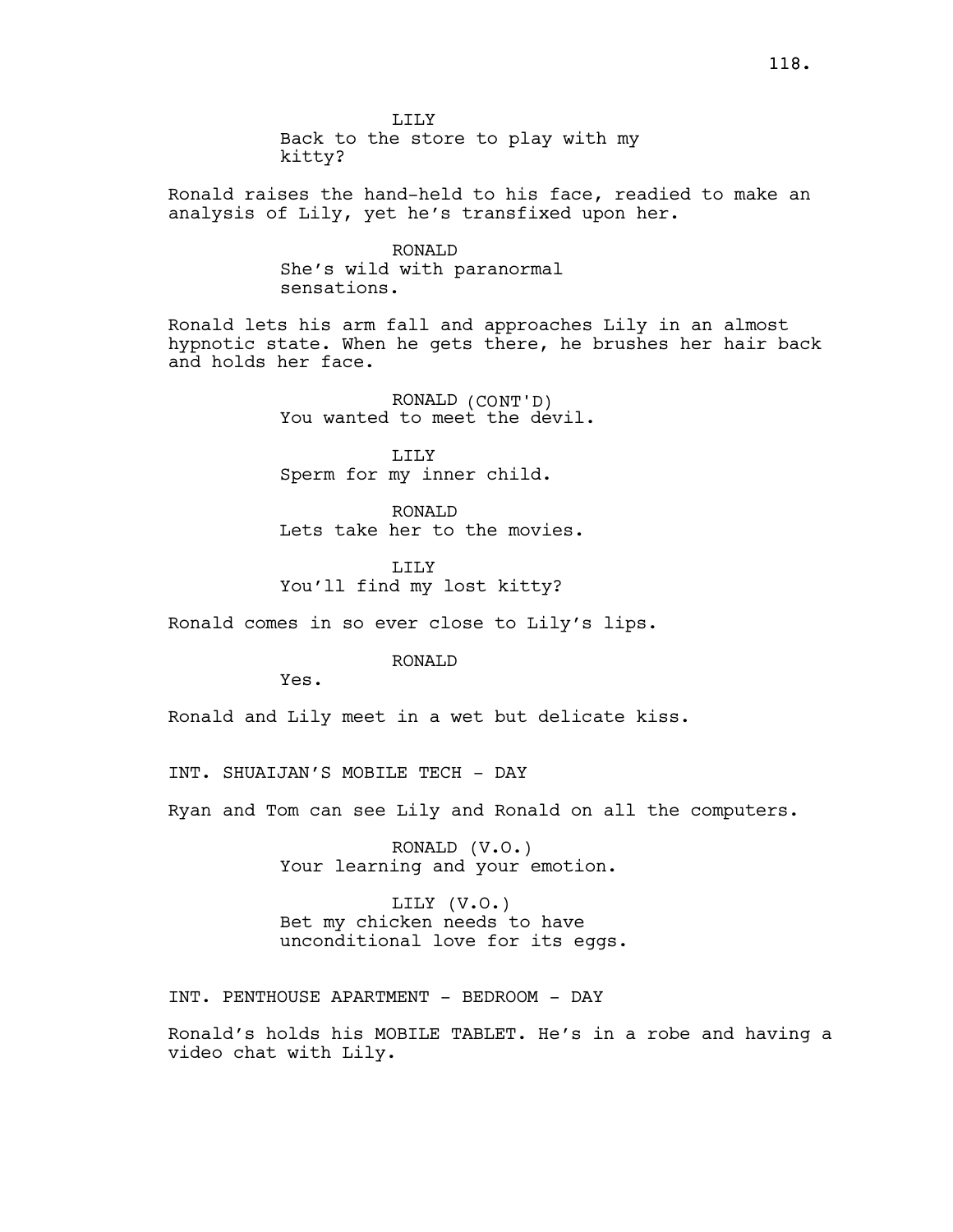RONALD

Your backward and maladjusted incentives, they can be reborn into an emotional health.

INTERCUT:

INT. LILY'S PETS - DAY

Lily's behind the Chinese screen having a chat with Ronald on a MOBILE TABLET.

> LILY Why skip the Chinese medicine?

> RONALD Because your kitty needs food.

LILY It- It can't eat the whole pig. Just the sausage will do.

INTERCUT ENDS.

FLASHBACK TO:

INT. BEDROOM - DAY

Little Lily's on her bed in her soiled pajama. She sleeps with her thumb in her mouth.

> RONALD (O.S.) But your kitty is at the threshold of your new world.

LILY (O.S.) I loved my father.

FLASHBACK ENDS.

INT. LILY'S PETS - DAY

Lily's behind the Chinese Screen and at the table watching Shuajan stream as a video on a MOBILE TABLET.

> RONALD (O.S.) But you were jealous of your mother.